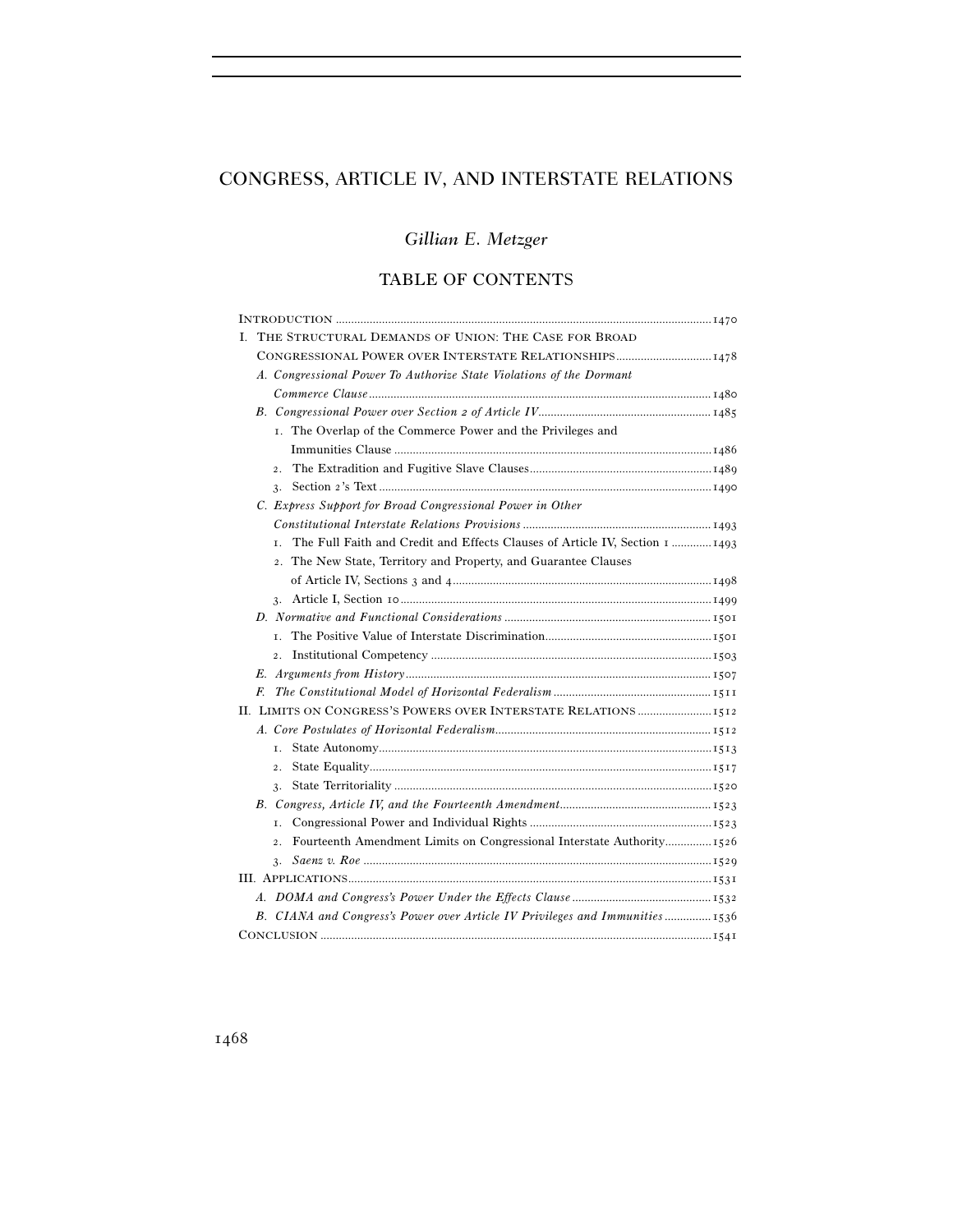## CONGRESS, ARTICLE IV, AND INTERSTATE RELATIONS

## *Gillian E. Metzger*<sup>∗</sup>

*Article IV imposes prohibitions on interstate discrimination that are central to our status as a single nation, yet the Constitution also grants Congress broad power over interstate relations. This raises questions with respect to the scope of Congress's power over interstate relations, what is sometimes referred to as the horizontal dimension of federalism. In particular, does Congress have the power to authorize states to engage in conduct that otherwise would violate Article IV? These questions are of growing practical relevance, given recently enacted or proposed measures — the Defense of Marriage Act (DOMA) being the most prominent example — in which Congress has sanctioned interstate discrimination and other state measures seemingly at odds with fundamental precepts of horizontal federalism. These questions also are significant on a more conceptual level, as they force clarification of the proper relationship between Congress and the Supreme Court in horizontal federalism disputes.* 

*This Article contends that the Constitution grants Congress expansive authority to structure interstate relationships and that in wielding this interstate authority Congress is not limited by judicial interpretations of Article IV. Rather than constituting unalterable demands of union, the antidiscrimination provisions of Article IV are best understood, like the dormant commerce clause, as constitutional default rules. These provisions are judicially enforceable against the states, but their enforceability is contingent on the absence of congressionally authorized discrimination. Congress's power to authorize discrimination has limits; however, those limits derive not from Article IV or principles of federalism, but instead from the Fourteenth Amendment.* 

*Constitutional text, precedent, normative and functional concerns, and history all support such congressional primacy in interstate relations. Ultimately, however, the basis for broad congressional interstate authority is constitutional structure. Most of the Article is devoted to a close analysis of these standard sources of constitutional meaning to determine the appropriate parameters of the congressional role in interstate relations. The Article closes with an examination of the practical implications of such a broad view of Congress's powers, assessing the constitutionality of DOMA and the recently proposed Child Interstate Abortion Notification Act.* 

Professor, Columbia Law School. Special thanks to Mike Dorf, Ariela Dubler, Liz Emens, Dick Fallon, Barry Friedman, Heather Gerken, Caitlin Halligan, Tom Lee, Henry Monaghan, Gerry Neuman, Sasha Samberg-Champion, Cathy Sharkey, and John Witt for their insightful comments and questions. This Article also benefited greatly from comments I received from participants in workshops at Columbia Law School, Harvard Law School, and University of Virginia Law School. Ella Campi, Rachel Rubenson, and Adam Schleiffer provided helpful research assistance.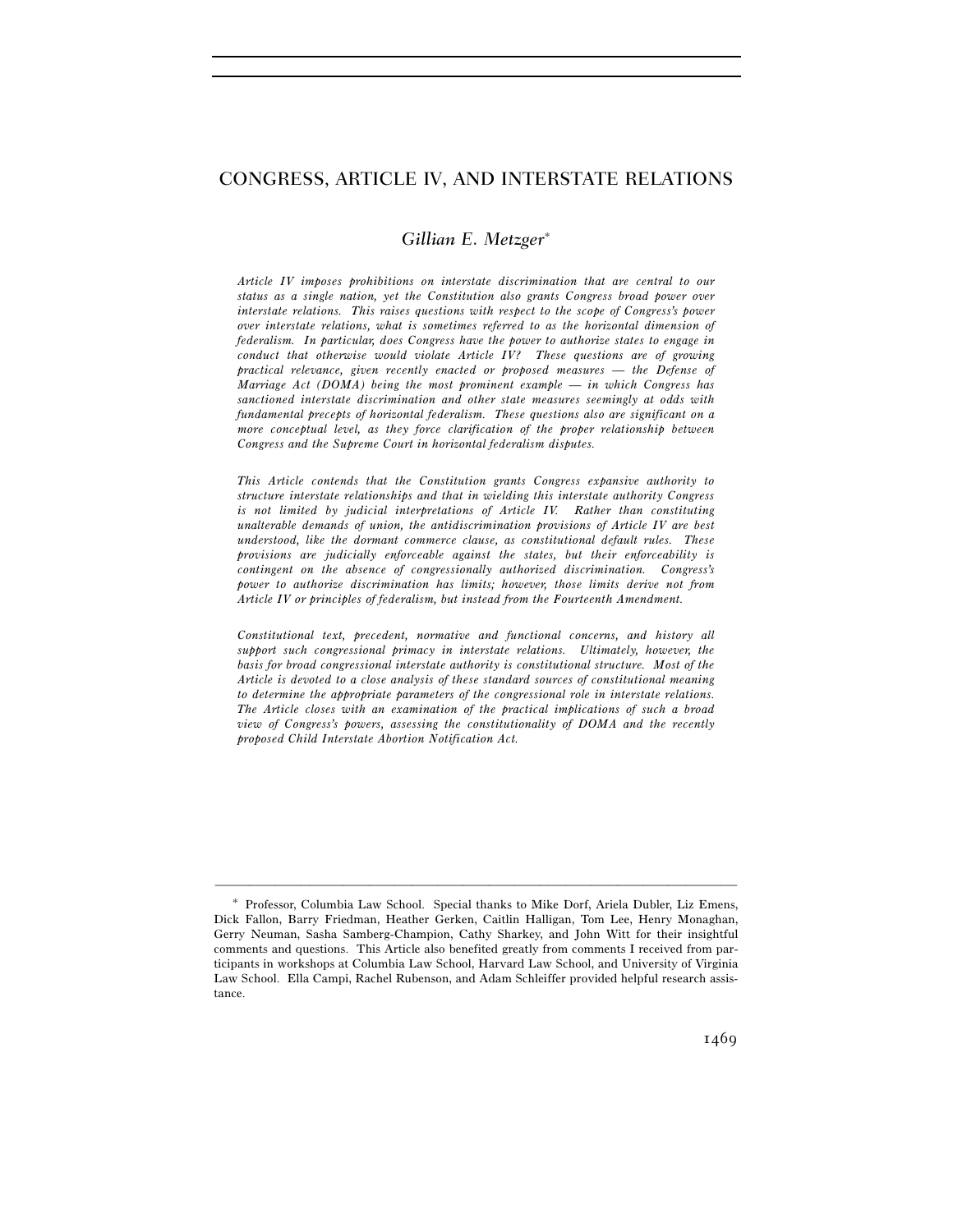#### **INTRODUCTION**

Consider three potential federal statutes:

- Congress authorizes states to refuse to recognize laws and judgments of other states that relate to same-sex marriage.
- Congress authorizes states to impose residency requirements as a condition of engaging in certain economic activities within a state, such as the provision of legal services.
- Congress imposes civil and criminal penalties on anyone who knowingly assists a minor to obtain an out-of-state abortion without complying with the parental notification requirements of the state in which the minor resides.

Each of these statutes authorizes interstate discrimination in some form. Moreover, absent such authorization, each form of discrimination is of dubious constitutionality. Under current case law, state legislation refusing to recognize other states' judgments or requiring residency as a condition of occupational licensure plainly contravenes Article IV of the Constitution.<sup>1</sup> Collectively, therefore, these hypothetical measures raise questions with respect to the scope of congressional power over interstate relations in general and Article IV in particular.

Those questions are of increasing practical importance. Conjuring up these statutes requires no great feat of legal imagination. The first, of course, is already enacted law, in the form of Section 2 of the 1996 Defense of Marriage Act (DOMA).<sup>2</sup> The third may soon become law; it mirrors Section 2 of the Child Interstate Abortion Notification Act (CIANA), which the House passed in 2005 and which the Senate adopted in the form of the Child Custody Protection Act (CCPA) in 2006. 3 Only the second statute is (for now) purely hypothetical. However, measures authorizing interstate economic discrimination — such

<sup>–––––––––––––––––––––––––––––––––––––––––––––––––––––––––––––</sup> 1 *See, e.g.*, Baker v. Gen. Motors Corp., 522 U.S. 222, 232–33 (1998); Supreme Court v. Piper,

<sup>470</sup> U.S. 274, 288 (1985). 2 <sup>28</sup> U.S.C. § 1738C (2000). 3 *See* CCPA, S. 403, 109th Cong. § 2 (as passed by Senate, July 25, 2006); CIANA, H.R. 748, 109th Cong. § 2 (as passed by House, Apr. 27, 2005). The 109th Congress ended without agreement between the House and Senate on which measure to adopt. Although the two measures are identical in the penalties they impose on out-of-state abortions that violate a resident state's parental notification requirements, CIANA is significantly broader than CCPA. Section 3 of CIANA, for example, separately mandates parental notice and a minimum twenty-four-hour delay for minors obtaining abortions regardless of whether the minor's home state or the state in which the abortion is sought imposes such requirements. *See* H.R. 748, § 3; *infra* pp. 1536–37. To avoid confusion and to highlight the additional constitutional concerns that CIANA raises, the discussion here focuses on CIANA. CIANA was reintroduced in the new session of Congress on February 15, 2007. *See* H.R. 1063, 110th Cong. (2007).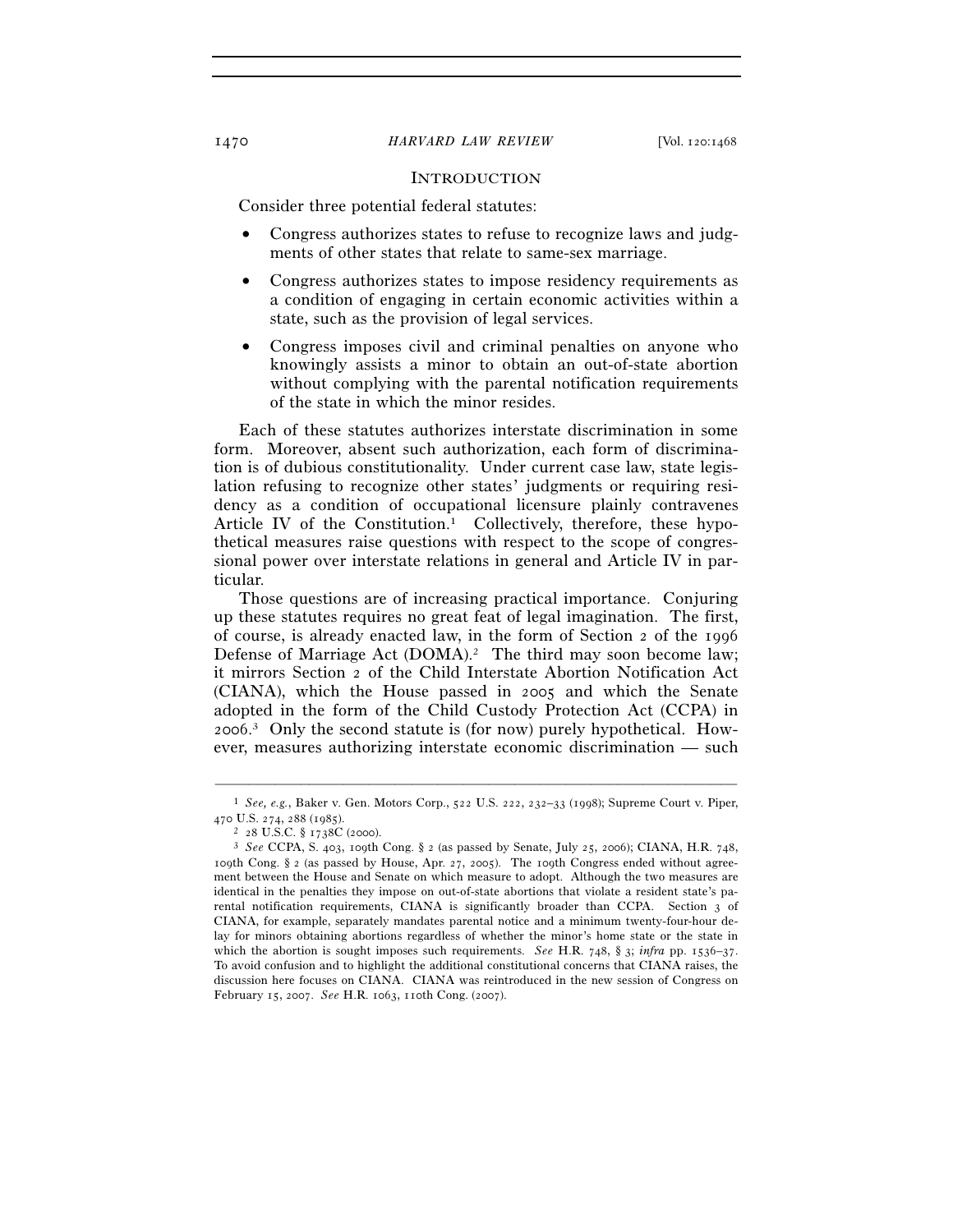as proposals to allow states to grant discriminatory tax incentives to foster in-state economic activity or to ban importation of other states' waste — have been introduced recently in Congress.4

The scope of congressional authority over interstate relations is also important on a more conceptual level, both in clarifying the role of Article IV in our constitutional structure and in delineating the respective responsibilities of Congress and the courts in horizontal federalism disputes. Any system of government based on a union of otherwise "sovereign" entities must address the relationship among those entities. The resultant rules and doctrines governing interstate relationships are the horizontal dimension of federalism. Article IV is one of the least familiar components of the original Constitution,5 but it is central to our horizontal federalism framework. Known as the States' Relations Article, $6$  its principal provisions limit the states' ability to discriminate against one another — whether by not respecting sister state judgments, laws, and criminal proceedings, or by denying out-of-state residents the right to engage in economic and other activity within the

<sup>4</sup> *See* State Waste Empowerment and Enforcement Provision Act of 2007, H.R. 70, 110th Cong. (authorizing states to impose limits on importation of solid waste from other states); Economic Development Act of 2005, S. 1066, 109th Cong. (authorizing states to provide tax incentives for the purpose of economic development provided, among other requirements, that availability of the tax incentive does not depend on state of incorporation, commercial domicile, or residence). 5 Indeed, its unfamiliarity is such that Article IV's text may be worth setting out in full:

Section 1. Full Faith and Credit shall be given in each State to the public Acts, Records, and judicial Proceedings of every other State. And the Congress may by general Laws prescribe the Manner in which such Acts, Records and Proceedings shall be proved, and the Effect thereof.

Section 2. The Citizens of each State shall be entitled to all Privileges and Immunities of Citizens in the several States.

A Person charged in any State with Treason, Felony, or other Crime, who shall flee from Justice, and be found in another State, shall on Demand of the executive Authority of the State from which he fled, be delivered up, to be removed to the State having Jurisdiction of the Crime.

No Person held to Service or Labour in one State, under the Laws thereof, escaping into another, shall, in Consequence of any Law or Regulation therein, be discharged from such Service or Labour, but shall be delivered up on Claim of the Party to whom such Service or Labour may be due.

Section 3. New States may be admitted by the Congress into this Union; but no new State shall be formed or erected within the Jurisdiction of any other State; nor any State be formed by the Junction of two or more States, or Parts of States, without the Consent of the Legislatures of the States concerned as well as of the Congress.

The Congress shall have Power to dispose of and make all needful Rules and Regulations respecting the Territory or other Property belonging to the United States; and nothing in this Constitution shall be so construed as to Prejudice any Claims of the United States, or of any particular State.

Section 4. The United States shall guarantee to every State in this Union a Republican Form of Government, and shall protect each of them against Invasion; and on Application of the Legislature, or of the Executive (when the Legislature cannot be convened) against domestic Violence.

U.S. CONST. art. IV. 6 *See, e.g.*, Baldwin v. Fish & Game Comm'n, 436 U.S. 371, 378–79 (1978).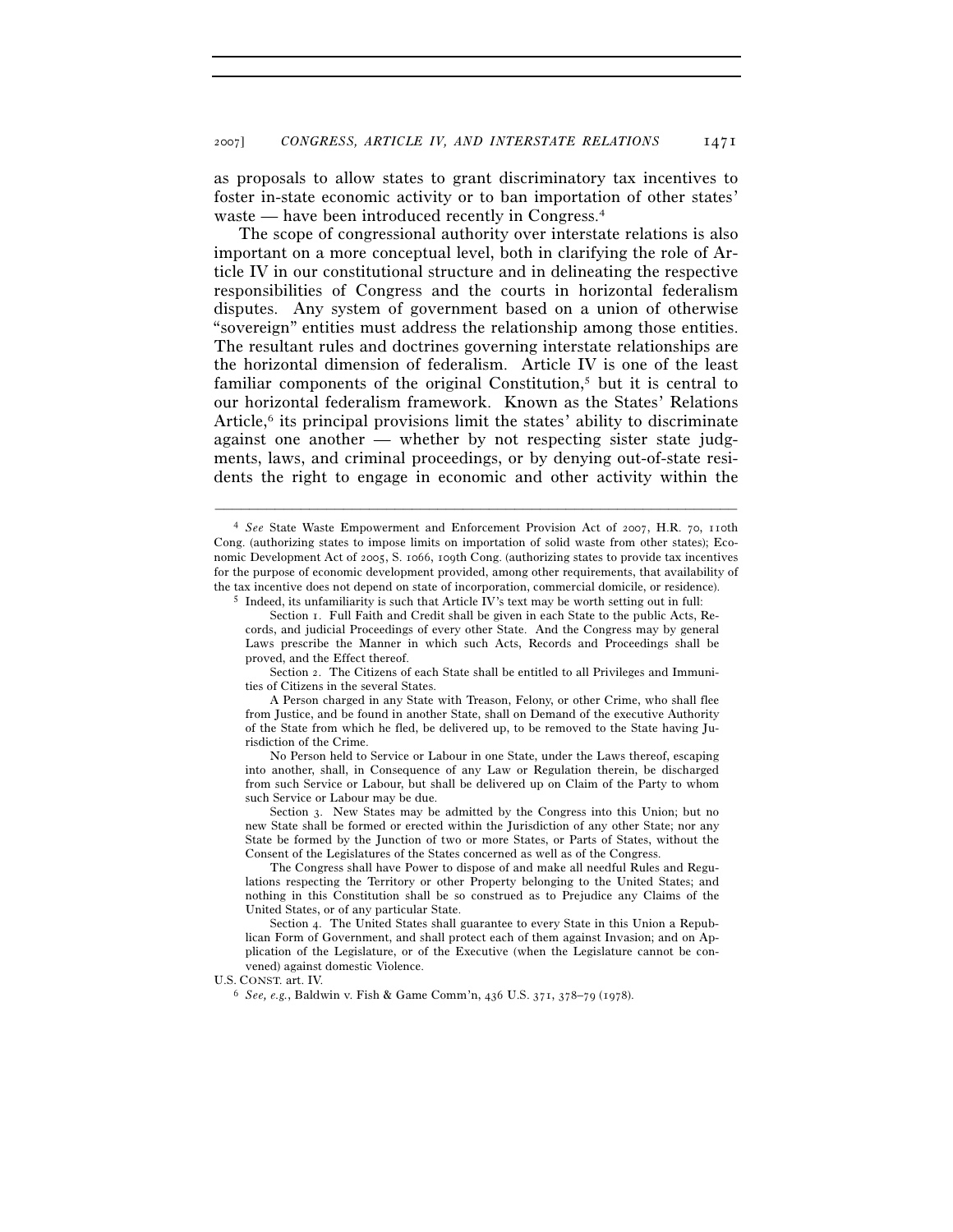state. In the words of the Supreme Court, without such prohibitions "the Republic would have constituted little more than a league of States; it would not have constituted the Union which now exists."7

Article IV's prohibitions are phrased categorically and, given their importance to securing union, would seem to admit to no exceptions. Yet Article IV's antidiscrimination prescriptions are only one side of the constitutional equation when it comes to horizontal federalism; the other consists of Congress's ability to regulate interstate relations. Article I's Commerce Clause grants Congress affirmative power to "regulate Commerce . . . among the several States."<sup>8</sup> From this provision, courts have inferred a prohibition on state discrimination against interstate commerce; this prohibition, known as the dormant commerce clause, represents another core horizontal federalism postulate. Where economic activity of nonresident individuals is involved, the demands of the dormant commerce clause and Article IV largely overlap. Yet nearly a century and a half of deeply entrenched precedent holds that Congress can authorize states to engage in interstate economic discrimination that, absent such congressional approval, would violate the dormant commerce clause.9 In like vein, Article I's Section 10 expressly grants Congress power to sanction certain otherwise prohibited forms of state interaction.

These two constitutional features stand in some tension with one another and create confusion about the nature of our horizontal federalism system. Do Article IV's prohibitions limit Congress's ability to structure interstate relations, or does Congress have power to override and expand Article IV's seemingly categorical limits on state action?

<sup>7</sup> Paul v. Virginia, 75 U.S. (8 Wall.) 168, 180 (1868) (addressing Article IV's Privileges and Immunities Clause); *see also* Baker v. Gen. Motors Corp., 522 U.S. 222, 232 (1998) ("The animating purpose of the full faith and credit command . . . 'was to alter the status of the several states as independent foreign sovereignties, each free to ignore obligations created under the laws or by the judicial proceedings of the others, and to make them integral parts of a single nation . . . .'" (quoting Milwaukee County v. M.E. White Co., 296 U.S. 268, 277 (1935))).

<sup>&</sup>lt;sup>8</sup> U.S. CONST. art. I, § 8, cl. 3. I do not discuss here the use of the spending power.<br><sup>9</sup> See infra notes  $32-45$  and accompanying text. The most prominent examples of such congressionally sanctioned discrimination are the McCarran-Ferguson Act, 15 U.S.C. §§ 1011–1015 (2000); Section 3(d) of the Bank Holding Company Act of 1956, ch. 240, § 3(d), 70 Stat. 133, 135, before that provision was amended by Section 101(a) of the Riegle-Neal Interstate Banking and Branching Efficiency Act of 1994, Pub. L. No. 103-328, § 101(a), 108 Stat. 2338, 2339; the Low-Level Radioactive Waste Policy Amendments Act of 1985, 42 U.S.C. § 2021e (2000); the Webb-Kenyon Act, 27 U.S.C. § 122 (2000); and the Wilson Original Packages Act, 27 U.S.C. § 121 (2000). *But see* Granholm v. Heald, 125 S. Ct. 1885, 1905–06 (2005) (holding that the Wilson Act, now embodied in the Twenty-first Amendment, did not extend to authorizing state liquor regulation that discriminated against interstate commerce). Congress recently added another measure to this list, the Reaffirmation of State Regulation of Resident and Nonresident Hunting and Fishing Act of 2005, enacted as Section 6036 of the Emergency Supplemental Appropriations Act for Defense, the Global War on Terror, and Tsunami Relief, 2005, Pub. L. No. 109-13, § 6036, 119 Stat. 231, 289–90.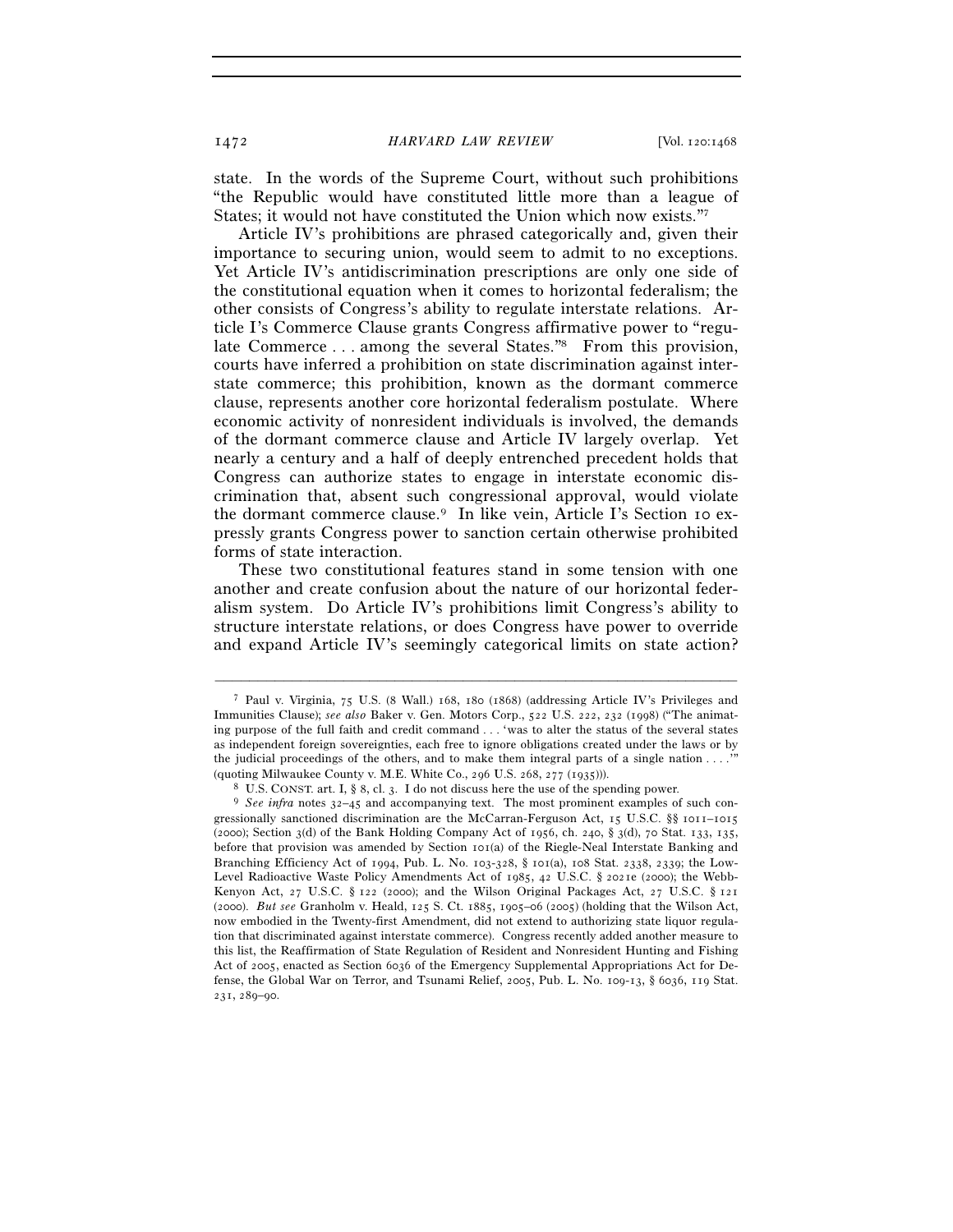Resolving this tension and understanding the fundamental principles of horizontal federalism requires developing a comprehensive account of the scope of congressional authority in the interstate arena. Such an account, however, is currently lacking; indeed, the challenges and dilemmas of horizontal federalism have been generally underappreciated in American constitutional law scholarship. Overwhelmingly, the scholarly commentary on DOMA assesses Congress's authority to control interstate comity under Article IV's Effects Clause in isolation, without seeking to develop an integrated understanding of congressional power with regard to Article IV as a whole.<sup>10</sup> Similarly, only occasionally does scholarship on the dormant commerce clause engage the question of Congress's power to authorize violations of the dormant commerce clause<sup>11</sup> or how that power relates to congressional authority under Article IV. Serious analysis of congressional power to authorize relaxation of Article IV's Privileges and Immunities Clause is particularly rare.12 Nor has the Court provided much guidance on

<sup>10</sup> The scholarly commentary on DOMA's constitutionality is too extensive to be cited in full. Some examples of the thoughtful contributions are Paige E. Chabora, *Congress' Power Under the Full Faith and Credit Clause and the Defense of Marriage Act of 1996*, 76 NEB. L. REV. 604 (1997); Stanley E. Cox, *Nine Questions About Same-Sex Marriage Conflicts*, 40 NEW ENG. L. REV. 361, 400–08 (2006); Andrew Koppelman, *Dumb and DOMA: Why the Defense of Marriage Act Is Unconstitutional*, 83 IOWA L. REV. 1, 21–24 (1997); Larry Kramer, *Same-Sex Marriage, Conflict of Laws, and the Unconstitutional Public Policy Exception*, 106 YALE L.J. 1965 (1997); Mark D. Rosen, *Why the Defense of Marriage Act Is Not (Yet?) Unconstitutional:* Lawrence*, Full Faith and Credit, and the Many Societal Actors That Determine What the Constitution Requires*, 90 MINN. L. REV. 915 (2006); Emily J. Sack, *Domestic Violence Across State Lines: The Full Faith and Credit Clause, Congressional Power, and Interstate Enforcement of Protection Orders*, 98 NW. U. L. REV. 827 (2004); Mark Strasser, Baker *and Some Recipes for Disaster: On DOMA, Covenant Marriages, and Full Faith and Credit Jurisprudence*, 64 BROOK. L. REV. 307 (1998); Lynn D. Wardle, *Non-Recognition of Same-Sex Marriage Judgments Under DOMA and the Constitution*, 38 CREIGHTON L. REV. 365 (2005); and Ralph U. Whitten, *The Original Understanding of the Full Faith and Credit Clause and the Defense of Marriage Act*, 32 CREIGHTON L. REV.<br>255 (1998).

<sup>&</sup>lt;sup>11</sup> For nearly sixty years, the leading article on Congress's power to authorize dormant commerce clause violations has been Noel T. Dowling, *Interstate Commerce and State Power — Revised Version*, 47 COLUM. L. REV. 547 (1947). *See also* Henry P. Monaghan, *The Supreme Court, 1974 Term—Foreword: Constitutional Common Law*, 89 HARV. L. REV. 1, 15–17 (1975) (discussing this congressional power as a form of constitutional common law). Professor Norman Williams recently authored a sustained critique of Congress's ability to authorize dormant commerce clause violations, but he does not analyze whether Congress can sanction state violations of Article IV's Privileges and Immunities Clause and instead presumes that it cannot. *See* Norman R. Williams, *Why Congress May Not "Overrule" the Dormant Commerce Clause*, 53 UCLA L. REV. 153, 158 (2005). 12 Two efforts to take a more comprehensive view of Congress's powers over interstate rela-

tions and Article IV are 1 LAURENCE H. TRIBE, AMERICAN CONSTITUTIONAL LAW § 6-35 (3d ed. 2000), and William Cohen, *Congressional Power to Validate Unconstitutional State Laws: A Forgotten Solution to an Old Enigma*, 35 STAN. L. REV. 387, 395–96, 399–400 (1983). *See also* Jim Chen, *A Vision Softly Creeping: Congressional Acquiescence and the Dormant Commerce Clause*, 88 MINN. L. REV. 1764, 1773–77 (2004) (arguing that Congress lacks authority to authorize Article IV privileges and immunities violations). In addition, Professor Douglas Laycock of-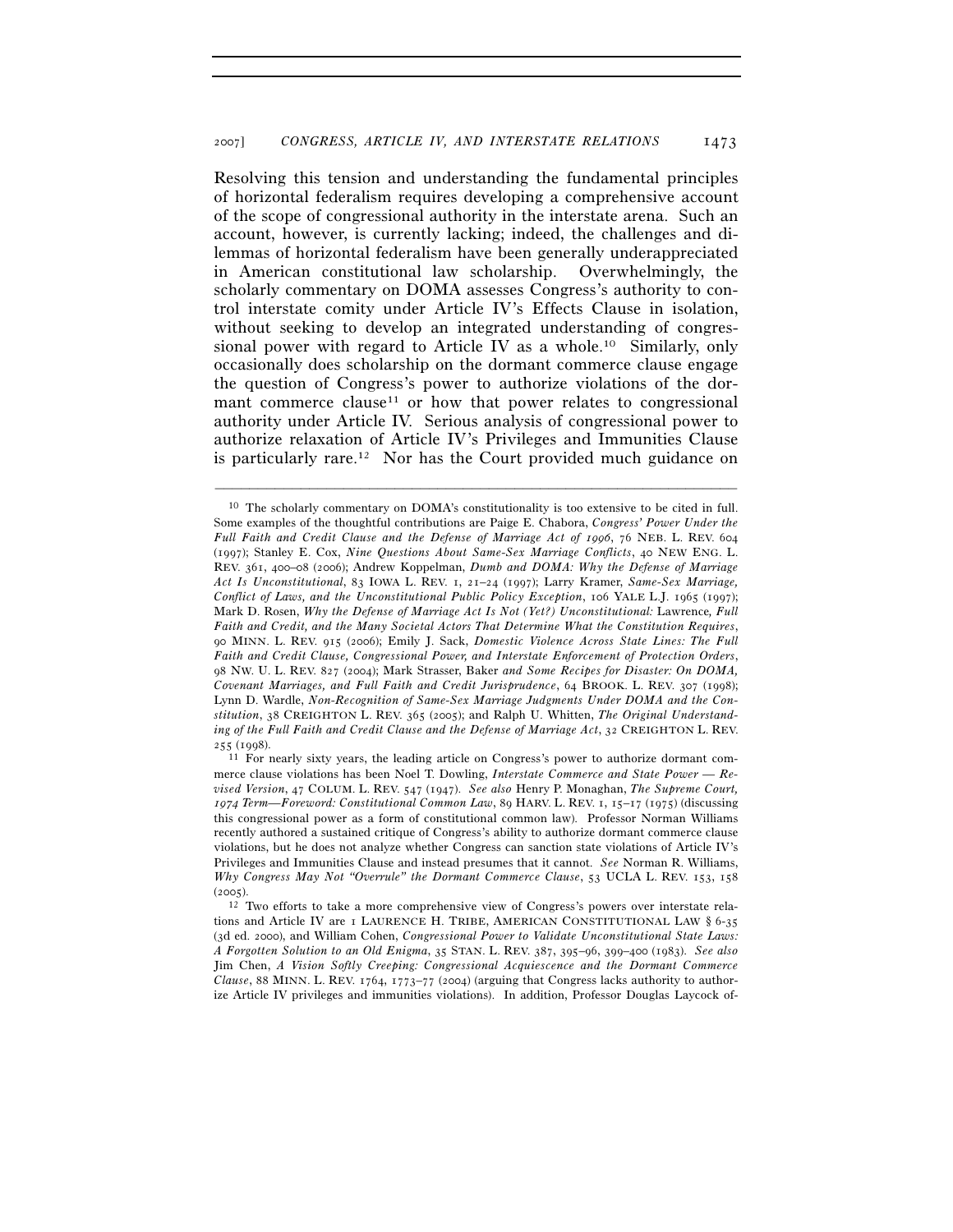these issues. Despite the mountain of federalism precedent accumulated in the over two hundred years since the Constitution's adoption, the Court has scarcely addressed the question of Congress's powers in the interstate context.13 Moreover, when the Court has addressed such questions — as, for example, in decisions sustaining congressional power to authorize state burdens on interstate commerce — it has provided little broader guidance on the proper bounds of Congress's role.

Greater understanding of the scope of congressional authority over interstate relations is increasingly imperative. DOMA and the ongoing debate over CIANA indicate that Congress is beginning to assert greater control over interstate relationships. Indeed, with Massachusetts's recent recognition of same-sex marriage,<sup>14</sup> the issue of whether DOMA's Section 2 exceeds Congress's powers may well come before the Supreme Court in the near future.15 Equally important, a real

–––––––––––––––––––––––––––––––––––––––––––––––––––––––––––––

nities Clause in the course of a broader discussion of the clause's meaning).<br><sup>13</sup> It has never directly ruled on, for example, whether Congress can contract the antidiscrimination obligations that courts have read Article IV as imposing on the states. *See* Thomas v. Wash. Gas Light Co., 448 U.S. 261, 273 n.18 (1980) (plurality opinion) ("[W]hile Congress clearly has the power to increase the measure of faith and credit that a State must accord to the laws or judgments of another State, there is at least some question whether Congress may cut back on the measure of faith and credit required by a decision of this Court."); *see also* White v. Mass. Council of Constr. Employers, Inc., 460 U.S. 204, 216 n.1 (1983) (Blackmun, J., concurring in part and dissenting in part) (noting that the Court had "no occasion to determine whether Congress may authorize . . . what otherwise would be a violation of th[e Privileges and Immunities] Clause" and stating that the "question may present considerations different from those presented by the dormant Commerce Clause").<br><sup>14</sup> *See* Goodridge v. Dep't of Pub. Health, 798 N.E.2d 941 (Mass. 2003) (holding that Massa-

chusetts's prohibition on same-sex marriage violated the state's constitution). In Vermont, a similar state supreme court determination led to a state law authorizing same-sex civil unions. *See* Baker v. State, 744 A.2d 864 (Vt. 1999); *see also* Lewis v. Harris, 908 A.2d 196, 220–21 (N.J. 2006) (holding that New Jersey's statutory ban on same-sex marriage violates the state constitution but that this violation could be cured by the state's authorizing same-sex civil unions instead of samesex marriages). For a list of pending state constitutional law challenges to statutory prohibitions on same-sex marriage, see Lambda Legal, Status Update on the "Next Frontier" of Pending Cases, http://www.lambdalegal.org/cgi-bin/iowa/news/fact.html?record=1488 (last visited Mar. 10, 2007).

fers an integrated analysis of Article IV's Full Faith and Credit and Privileges and Immunities Clauses, though he does not address Congress's powers under these provisions. *See* Douglas Laycock, *Equal Citizens of Equal and Territorial States: The Constitutional Foundations of Choice of Law*, 92 COLUM. L. REV. 249, 270–73 (1992); *see also* Jonathan D. Varat, *State "Citizenship" and Interstate Equality*, 48 U. CHI. L. REV. 487, 570–71 (1981) (expressing the view that Congress cannot authorize interstate economic discrimination that would violate the Privileges and Immu-

<sup>15</sup> Challenges to the constitutionality of DOMA's Section 2 have been rejected by lower federal courts, although no such litigation is pending as of this writing. *See, e.g.*, Wilson v. Ake, 354 F. Supp. 2d 1298, 1303–04 (M.D. Fla. 2005); *see also* Smelt v. County of Orange, 447 F.3d 673, 682– 86 (9th Cir. 2006) (affirming district court's ruling that plaintiffs lacked standing to challenge constitutionality of DOMA's Section 2). In addition, legislation is currently pending in Congress to deny federal courts jurisdiction over questions arising under DOMA. *See* Marriage Protection Act of 2005, H.R. 1100, 109th Cong. § 2.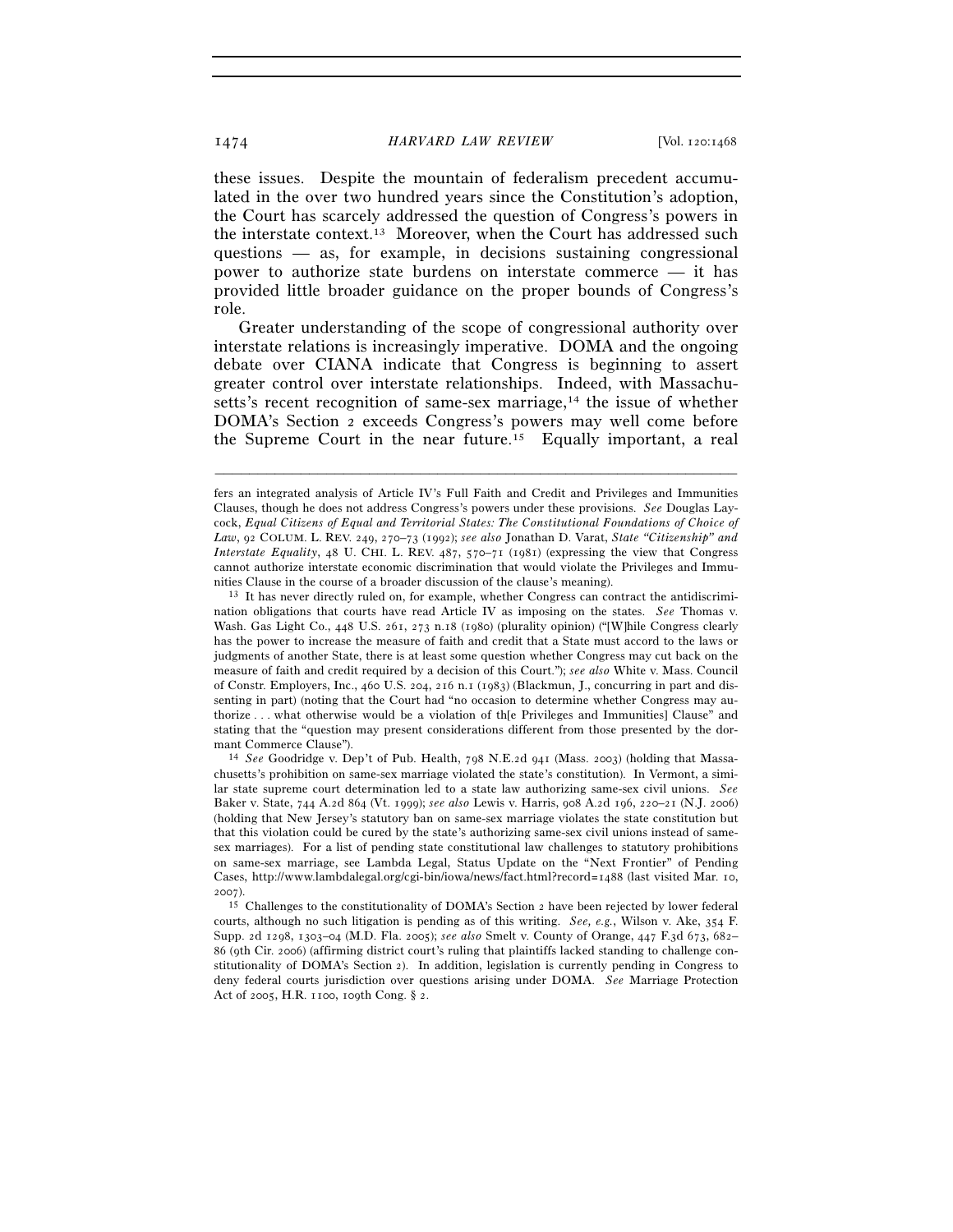conflict exists between Congress's established power to validate state dormant commerce clause violations and Article IV's prohibitions on interstate discrimination. Accordingly, regardless of whether Congress aggressively asserts broad power over interstate relationships in the immediate future, clarification is needed.

This Article undertakes a sustained examination of the congressional role in horizontal federalism. I conclude, first, that the Constitution grants Congress expansive authority to structure interstate relationships. This authority derives from both Article I and Article IV, although the latter source has independent determinative significance only with respect to the relatively narrow category of interstate activity that falls outside Congress's Article I powers. Second, when wielding this interstate authority Congress is not limited by judicial interpretations of Article IV. In my view, subjecting Congress to Article IV's antidiscrimination restrictions unjustifiably limits congressional interstate authority and ignores Congress's unique institutional position and capacity as the national representative body. In general, Congress should be able to authorize interstate discrimination when it plausibly concludes that such discrimination serves the national interest, and its enactments in this regard should not be subject to greater scrutiny than the lenient rationality review that ordinarily applies to congressional commerce power legislation.

Hence, rather than constituting the unalterable demands of union, the antidiscrimination provisions of Article IV are best understood, like the dormant commerce clause, as constitutional default rules. While these provisions are judicially enforceable against the states, their enforceability is contingent on the absence of congressional authorization of interstate discrimination. This does not mean, however, that Congress is wholly free to reset the bounds of acceptable state behavior in interstate contexts. On the contrary, Congress is constitutionally constrained, but the relevant limits derive from the Fourteenth Amendment instead of Article IV.16

This expansive view of Congress's interstate powers might seem incompatible with the unconditional prohibitions on state discrimination expressly contained in Article IV. But Article IV's text is ambiguous when it comes to the question of *congressional* authority. At the same time as it prohibits state discrimination in absolute terms, Article IV also grants Congress broad control over aspects of interstate relations without expressly subjecting Congress itself to equivalent antidiscrimi-

<sup>&</sup>lt;sup>16</sup> The same principle would apply to other individual rights amendments that bind the states. The discussion here references only the Fourteenth Amendment because that amendment is most salient to the interstate context; in addition, by their terms other amendments apply to Congress as well as the states, and thus Congress's inability to authorize state violations of their requirements is more evident.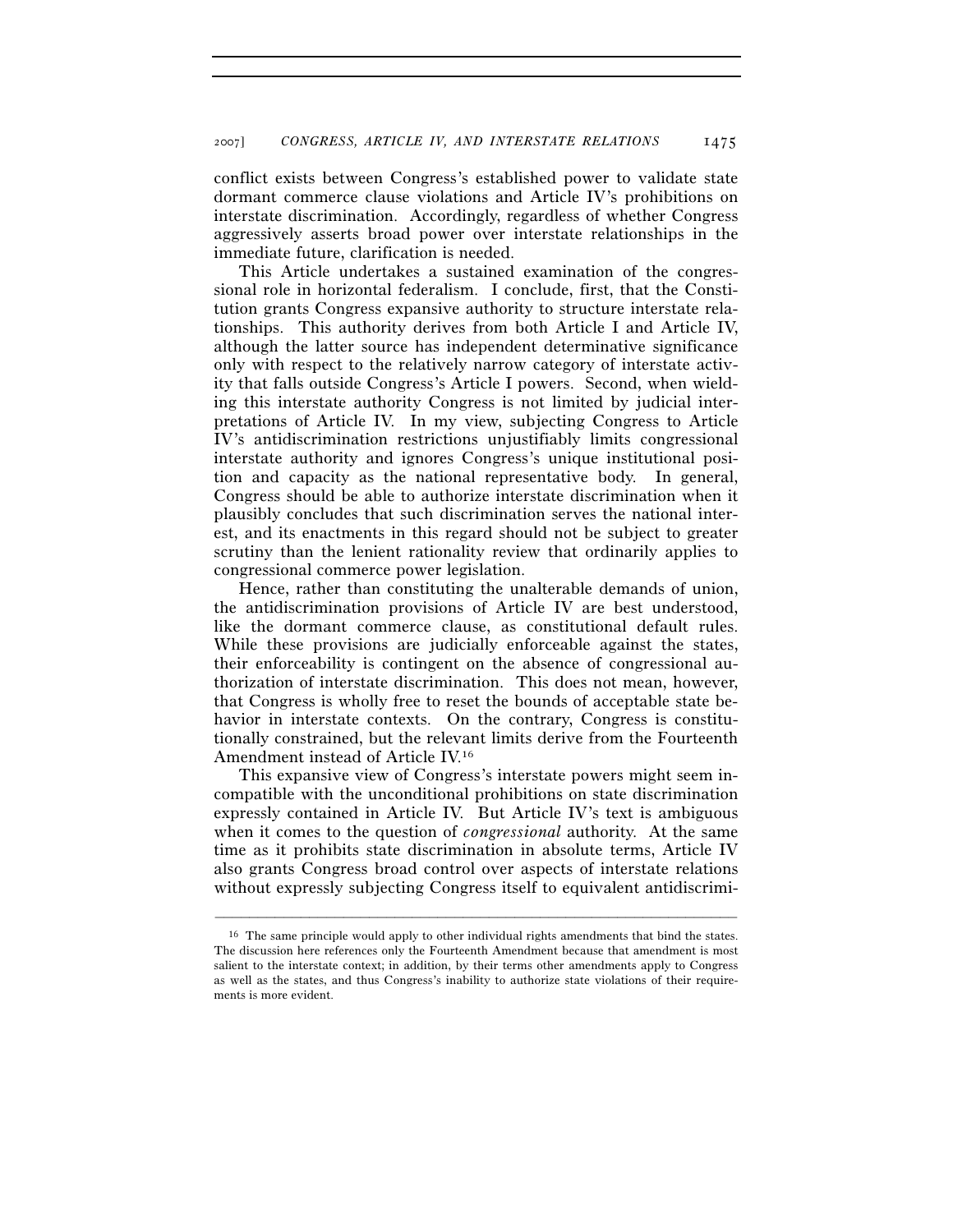nation requirements.17 The textual equation is further complicated by the need to take into account express grants of congressional power contained elsewhere in the Constitution, most significantly in Article I's Commerce Clause. In fact, as I argue below, an examination of constitutional text ends up supporting claims for broad congressional power. I also contend that assigning Congress primary control over interstate relations accords with precedent, federalism values, functional concerns, and history.18

My primary focus, however, lies in extrapolating the proper bounds of congressional authority from the "structure of federal union" embedded in the Constitution and the relationships created between the federal and state governments.19 The lack of textual clarity here makes arguments of constitutional structure especially central. As is often true in federalism contexts, "[b]ehind the words of the constitutional provisions are postulates which limit and control"20 and on which the constitutional allocation of power ultimately turns. Precedent also plays a particularly significant role in my account, offering both strong corroborative evidence for the structural model I discern and an independent basis for according Congress primacy over interstate relations.

Part I begins with the arguments for broad congressional power over Article IV and interstate relations. Several central features of the interstate relations context — the need for a federal umpire, the Constitution's emphasis on congressional supervision in a variety of inter-

–––––––––––––––––––––––––––––––––––––––––––––––––––––––––––––

LAW <sup>11</sup> (1969). 20 Principality of Monaco v. Mississippi, 292 U.S. 313, 322 (1934).

<sup>&</sup>lt;sup>17</sup> For example, after setting out the requirement that states must provide full faith and credit to the acts, records, and judicial proceedings of other states, Article IV proceeds to grant Congress power to declare the effect that such out-of-state measures will have, without expressly subjecting Congress to the full faith demand. *See* U.S. CONST. art. IV, § 1. Similarly, Article IV's New State Clause authorizes Congress to admit new states to the union, but other than protecting existing states from being divided or combined against their will, it says nothing about the powers new states must enjoy or their relationships to existing states. *Id.* art. IV,  $\S$  3.

<sup>&</sup>lt;sup>18</sup> For two leading accounts of these standard forms of constitutional argument, see PHILIP BOBBITT, CONSTITUTIONAL FATE 1–119 (1982), and Richard H. Fallon, Jr., *A Constructivist Coherence Theory of Constitutional Interpretation*, 100 HARV. L. REV. 1189, 1194–1209 (1987). This Article is not the occasion for, nor does it require, a full-dress justification of my views on constitutional interpretation. But some prefatory comments orienting this Article against the background of constitutional scholarship seem in order. As the methodological description above suggests, I am fairly "conventionalist" in my approach, in that I believe it is necessary to take seriously insights offered by the variety of standard sources of constitutional interpretation. *See* Thomas W. Merrill, *Toward a Principled Interpretation of the Commerce Clause*, 22 HARV. J.L. & PUB. POL'Y 31, 32–33 (1998); *see also* Fallon, *supra*, at 1240–43 (describing the strong if "implicit norms of our practice of constitutional interpretation" toward constructing a uniform, coherent account from standard constitutional sources). But in any event, given its relative obscurity in constitutional scholarship, consideration of Article IV's full background is merited, whatever one's view of the proper metes and bounds of constitutional analysis. 19 *See* CHARLES L. BLACK, JR., STRUCTURE AND RELATIONSHIP IN CONSTITUTIONAL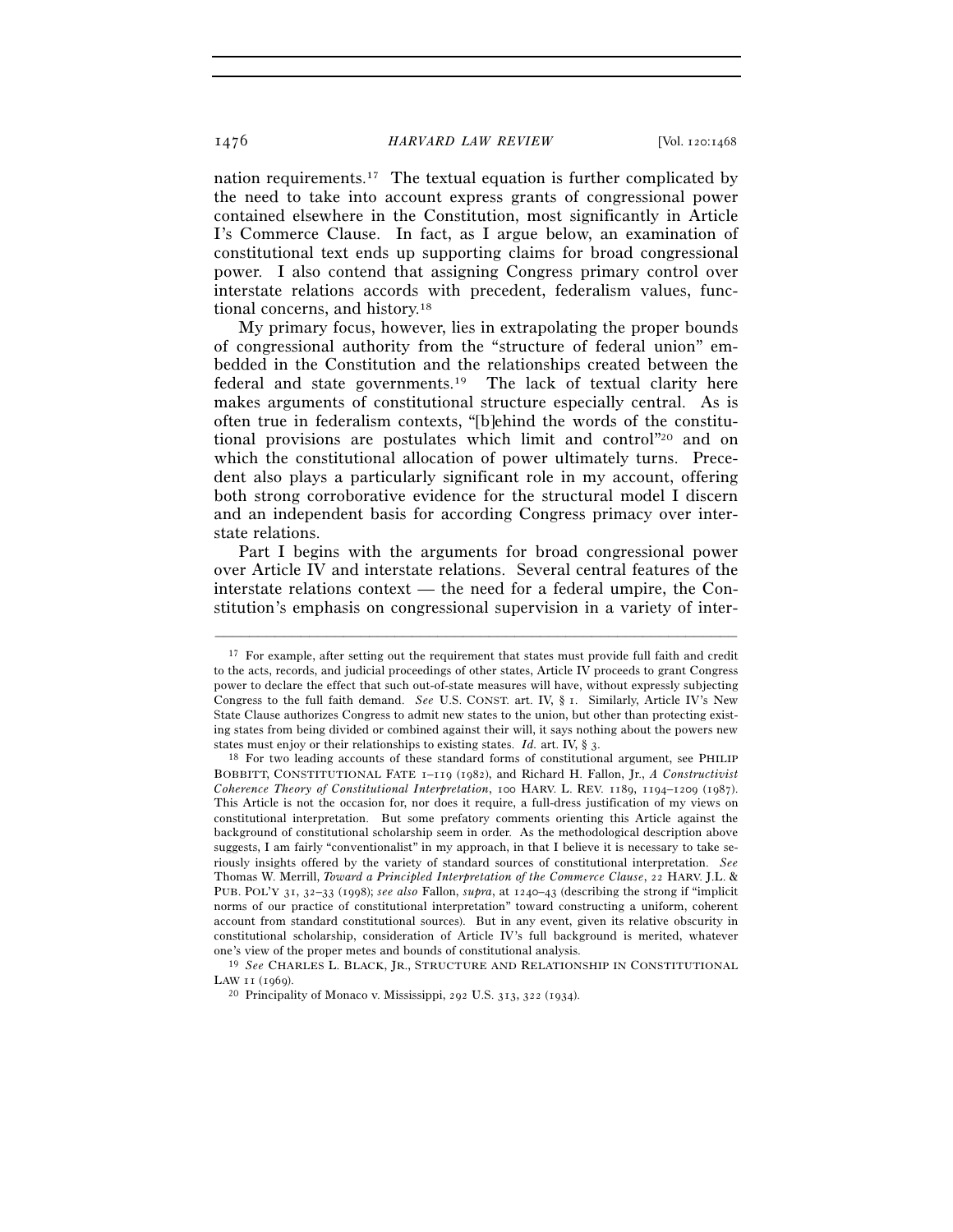state relations contexts, and the benefits of flexibility and political accountability in mediating interstate disputes — support recognizing such expansive congressional authority. Part I also demonstrates that, contrary to the conventional view, acknowledging Congress's preeminent regulatory role in interstate relations, including its power to authorize state conduct that otherwise would violate Article IV, accords with the Constitution's text. This Part concludes with an examination of the evidence on how the Framers and subsequent generations understood Congress's interstate role, arguing that the historical record sheds little definitive light on this question.

One core theme that emerges from Part I is the importance of examining Article IV's provisions against the background of both Article I and Article IV as a whole. Article IV is not often considered as a single entity — understandably so, given that its four sections were cobbled together during the last hours of the Constitutional Convention.21 Moreover, the article's core interstate prohibitions (the Full Faith and Credit, Privileges and Immunities, and Extradition Clauses) are located in its first two sections, whereas the latter half of the article (comprising the New State, Territory and Property, and Guarantee Clauses) is facially more focused on federal-state relations. Yet these last sections also contain an interstate dimension, and they are notable in the extent to which they address potential sources of interstate conflict by granting power to Congress. Hence, viewing Article IV as a whole is important to developing a comprehensive account of Congress's role in interstate relations. Even more critical is assessing Article IV in conjunction with Article I and the Commerce Clause, especially in light of dormant commerce clause precedent granting Congress power to authorize interstate economic discrimination. The connection between these provisions is further evident from their shared interstate focus, overlapping field of application, and history.

Part II takes up the question of what limits, if any, the Constitution imposes on congressional power to structure interstate relationships. It begins by examining the constraints imposed by state sovereignty. Viewing Article IV as a whole is helpful here also, because its latter sections suggest core federalism postulates — specifically, state autonomy, state equality, and state territoriality — to which any account of Congress's powers over the initial, more overtly interstate provisions of the article must adhere. But careful investigation demonstrates that these federalism postulates have little cabining effect on Congress's

<sup>&</sup>lt;sup>21</sup> *Compare* 2 THE RECORDS OF THE FEDERAL CONVENTION OF 1787, at 590, 601–02 (Max Farrand ed., 1911) [hereinafter FARRAND] (providing version of the Constitution reported by the Committee of Style, containing Article IV in its current form), *with id.* at 565, 577–78 (providing version submitted to the committee, in which each section of Article IV was a separate article).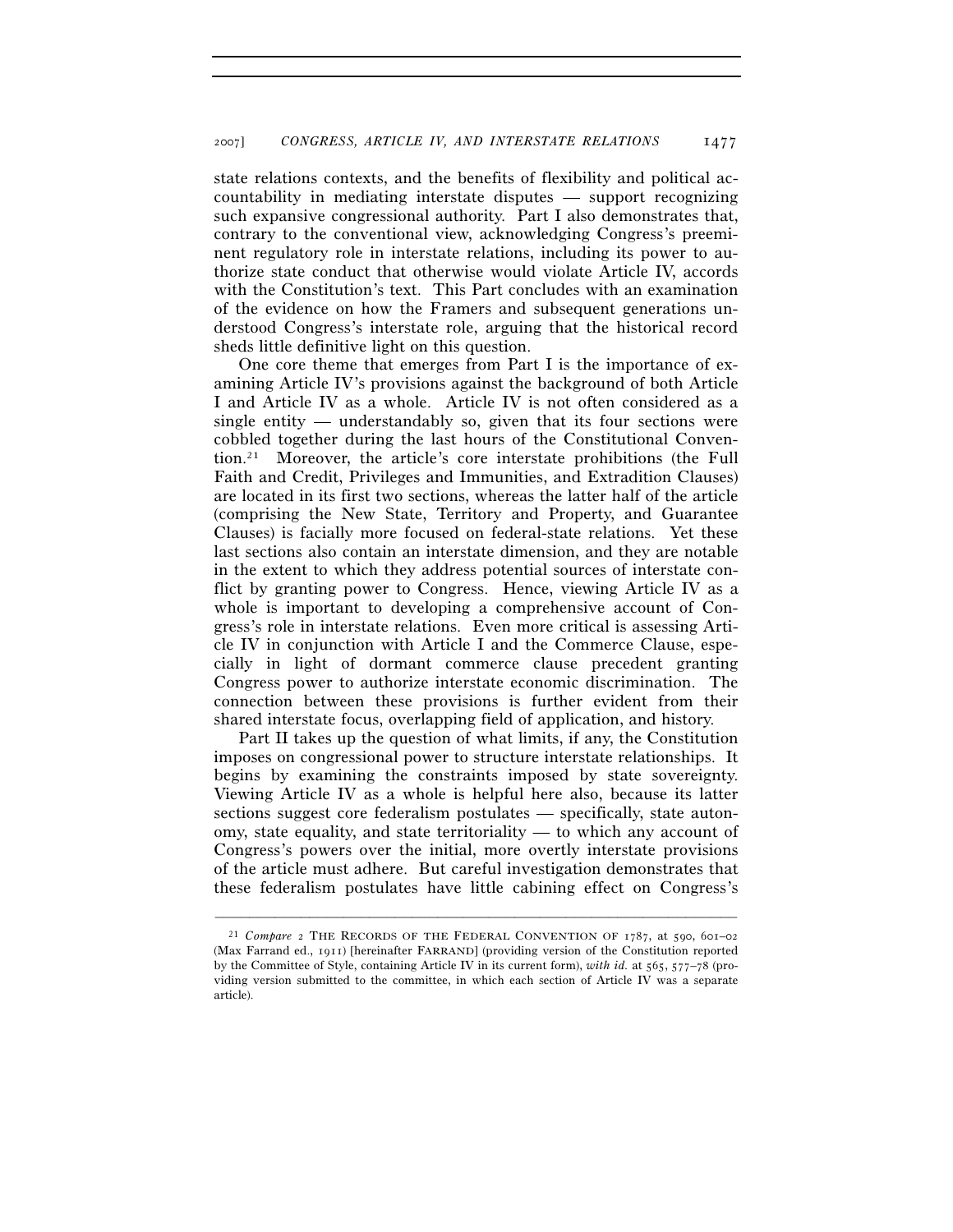ability to structure interstate relations; they preclude only extreme measures that Congress is exceedingly unlikely to enact. Instead, the real limit on Congress comes from the Fourteenth Amendment. In regulating interstate relations, Congress cannot authorize states to violate that amendment's prohibitions.

This Fourteenth Amendment restriction on Congress's interstate relations authority necessitates a nuanced assessment of Article IV's interstate requirements to discern which of them receive independent protection under the Fourteenth Amendment and which instead are fundamentally interstate relations measures subject to congressional control. Part III undertakes this inquiry, using an analysis of the interstate provisions of DOMA and CIANA as a prism through which to assess the scope of congressional power over Article IV. It concludes that both measures fall within Congress's powers over interstate relations. Nonrecognition of judgments potentially could violate the Fourteenth Amendment's protections of property, but given the difficulty in proving justified reliance, DOMA's authorization for nonrecognition of judgments involving same-sex marriages seems unlikely to fall on this ground. Insofar as CIANA relates to states' regulation of their own residents, it arguably presents no Article IV issue at all; moreover, Congress should have power to authorize states to impose residency requirements as a condition for engaging in ordinary economic activity, notwithstanding the burdens on the Article IV right to travel that would result. Although the forms of the right to travel at issue in CI-ANA — freedom to take advantage of lawful activities in other states and to exercise constitutionally protected freedoms without regard to state of residence — are aspects of individual liberty and national citizenship in a federated union that generally qualify for stronger Fourteenth Amendment protection, recognition of a state's special relationship to its minors may well suffice to render CIANA itself within Congress's powers.

## I. THE STRUCTURAL DEMANDS OF UNION: THE CASE FOR BROAD CONGRESSIONAL POWER OVER INTERSTATE RELATIONSHIPS

Some national umpire over interstate relations is essential to ensure union. This imperative follows from the dual governmental structure of our constitutional system. The alternative is to have the states themselves, through either their political branches or their courts, determine when they have transgressed the Constitution's interstate demands. Granting the states alone such power would create obvious dangers of bias and retaliation, as the record of interstate discrimina-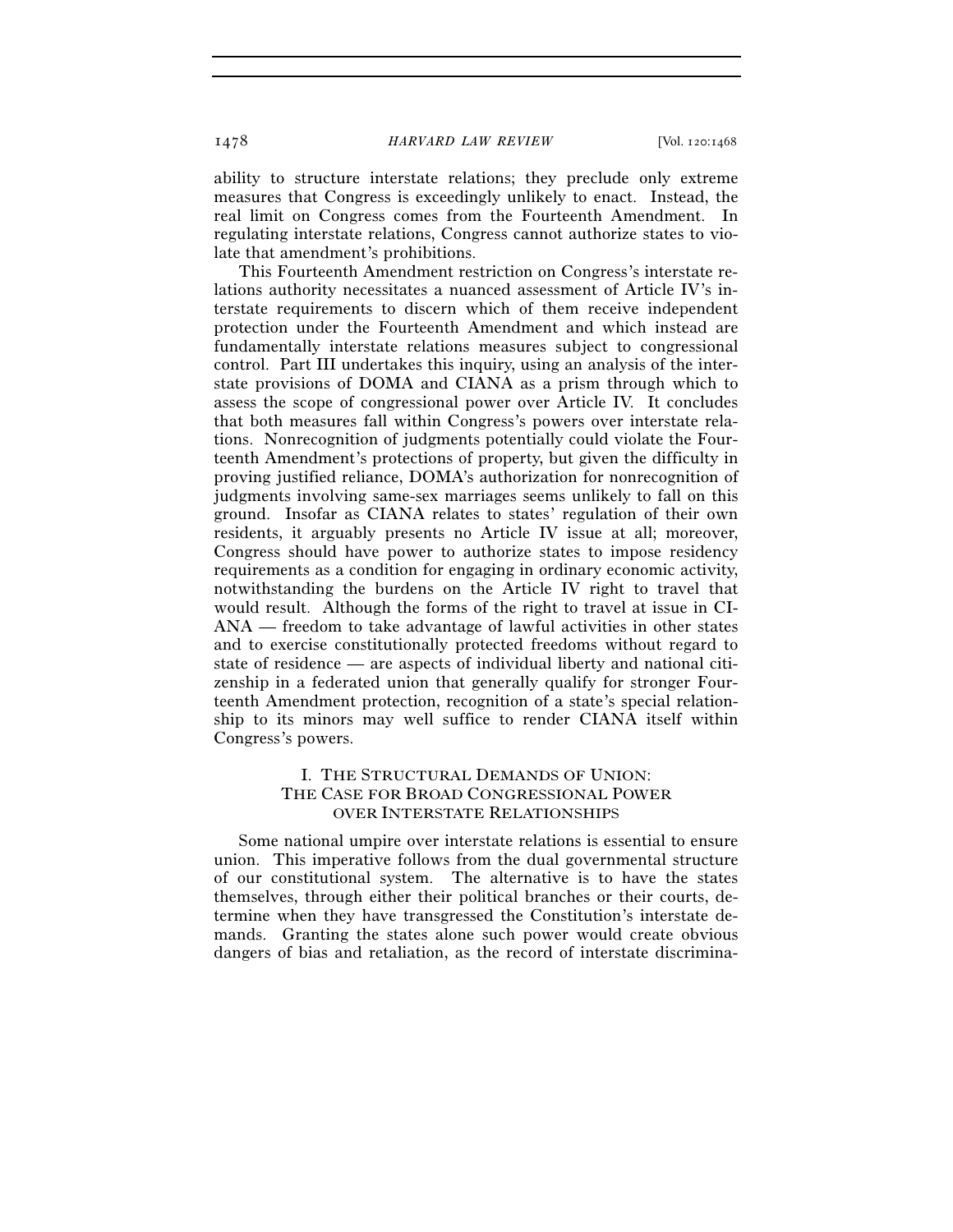tion under the Articles of Confederation made clear. Indeed, that federal courts were granted diversity jurisdiction and jurisdiction over disputes between two or more states<sup>22</sup> confirms the Framers' recognition of the need for a federal arbiter of interstate disputes.23 In *The Federalist No. 80*, Alexander Hamilton notably linked the grant of diversity jurisdiction to Article IV, arguing that diversity jurisdiction was needed to ensure "the inviolable maintenance of that equality of privileges and immunities to which the citizens of the Union will be entitled."24

Thus, the ultimate question is not whether the federal government should have power to mediate interstate relations; it does. Nor is it whether both Congress and the Court should be authorized to play this umpiring role; both are. Instead, the real question is which of these two branches of federal government should exercise primary control over interstate relations. In general, I submit, the Constitution assigns the primary role of interstate umpire to Congress.25

This Part sets out the affirmative case for assigning primary responsibility over interstate relationships to Congress. It argues that the constitutional model for interstate relations — evident in both the dormant commerce clause and Article IV — consists of judicially enforced antidiscrimination norms that are subject to congressional override. This model derives its greatest support from structural inferences drawn from Congress's institutional role and the interplay of Article I and Article IV, as well as from established precedent under the dormant commerce clause. In addition, the model is reflected in the express text of several constitutional provisions addressing interstate relations, as well as in aspects of Article IV's history. Congressional primacy also accords with normative and institutional competency concerns. Interstate discrimination can further the goal of national union and also protect the states against unnecessary intrusions, but Congress is the institution best positioned to determine whether such interstate discrimination is justified, as well as to discern when it is occurring.

<sup>&</sup>lt;sup>22</sup> U.S. CONST. art. III, § 2, cl. 1.<br>
<sup>23</sup> See Martin v. Hunter's Lessee, 14 U.S. (1 Wheat.) 304, 347 (1816).<br>
<sup>24</sup> THE FEDERALIST NO. 80, at 477 (Alexander Hamilton) (Clinton Rossiter ed., 1961).<br>
<sup>25</sup> On some discrete ing, for example, that some cases in which a state is a party fall within the Court's original jurisdiction. *See* U.S. CONST. art. III, § 2, cl. 2; 28 U.S.C. § 1251 (2000). But this jurisdictional grant does not preclude Congress from fashioning the rule of decision applicable to the interstate dispute in question, assuming the subject matter of dispute lies within its enumerated powers. In addition, debate over the New State Clause at the Constitutional Convention indicates that the Framers expected the Court would determine land claim disputes, although efforts to include a specific instruction to that effect were defeated. *See* FARRAND, *supra* note 21, at 466.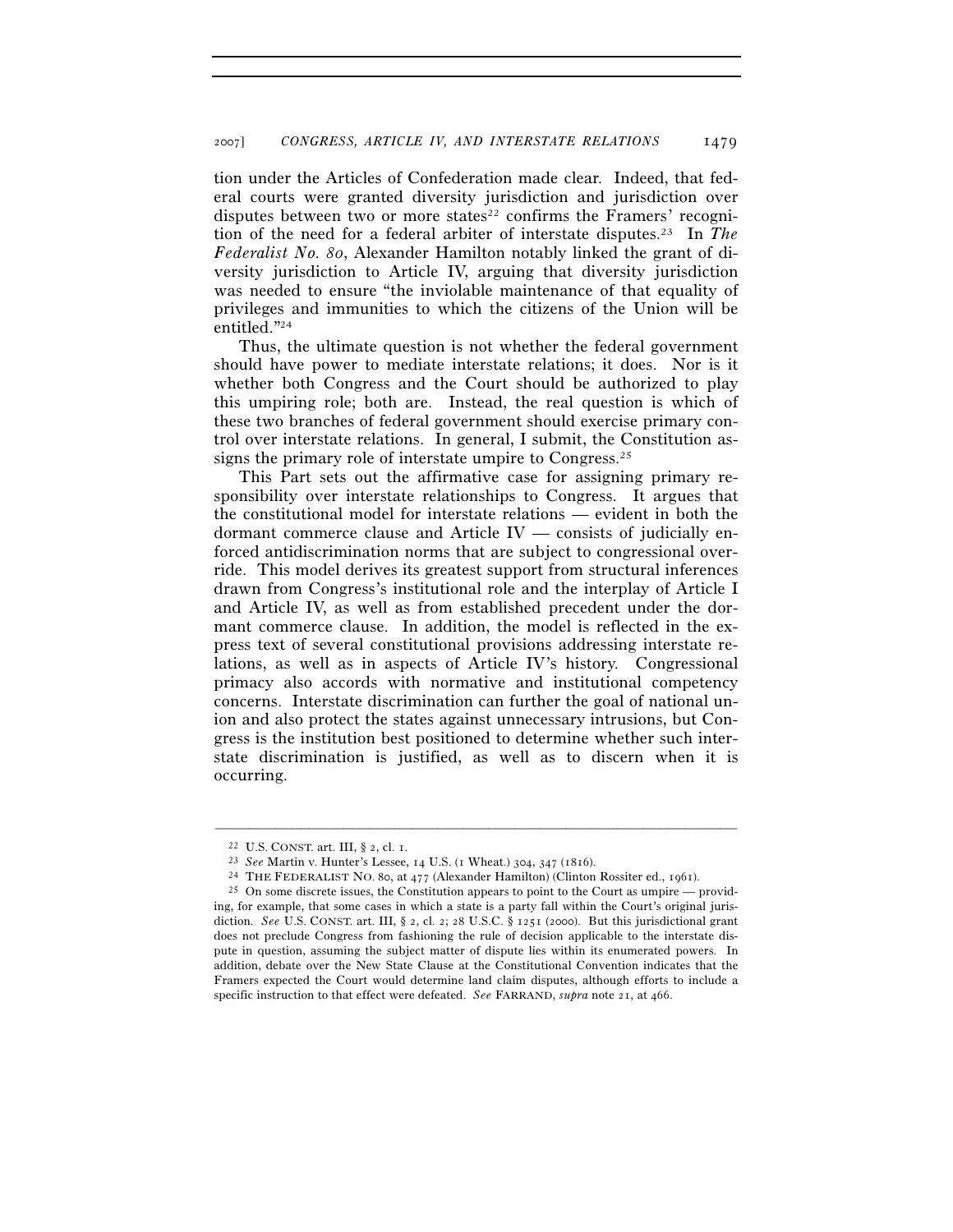## *A. Congressional Power To Authorize State Violations of the Dormant Commerce Clause*

The grant of the commerce power is particularly instructive on congressional primacy in ordering interstate relationships. Discriminatory state commercial regulation and resultant state retaliation formed a key part of the impetus behind the Constitutional Convention.26 Even so, the constitutional response was to give Congress power to regulate interstate commerce, with only limited prohibitions on Congress's ability to discriminate among the states.<sup>27</sup> Of course, the Commerce Clause could have been read as granting Congress exclusive control over interstate commerce, and thus as excluding state regulation in this area altogether. Indeed, *Gibbons v. Ogden*, 28 an early landmark, indicated sympathy for this view.<sup>29</sup> However, invoking one standard or another, subsequent decisions established that states possess concurrent power to regulate activities deemed within interstate commerce.30 By the middle of the twentieth century, the Court had arrived at a steady formula for its dormant commerce clause jurisprudence. That formula, still in force, posits a judicially enforceable prohibition on discriminatory or unduly burdensome state regulation.<sup>31</sup>

Of special importance here, however, is that the Court has long recognized congressional power to authorize state measures that oth-

<sup>26</sup> *See, e.g.*, H.P. Hood & Sons, Inc. v. Du Mond, 336 U.S. 525, 533–34 (1949); Brown v. Maryland, 25 U.S. (12 Wheat.) 419, 445–46 (1827); Thomas B. Colby, *Revitalizing the Forgotten Uniformity Constraint on the Commerce Power*, 91 VA. L. REV. 249, 266–84 (2005); Richard B. Collins, *Economic Union as a Constitutional Value*, 63 N.Y.U. L. REV. 43, 52–55 (1988). For a recent description of the scholarly debate over whether the extent of such discrimination was as great as the Framers had claimed, and for a review of the historical evidence, see Brannon P. Denning, *Confederation-Era Discrimination Against Interstate Commerce and the Legitimacy of the Dormant Commerce Clause Doctrine, 94 KY. L.J. 37 (2005–2006).* 

*the Dormant Commerce Clause Doctrine*, 94 KY. L.J. 37 (2005–2006). 27 *See* Colby, *supra* note 26, at 258–59*; see also* Julian N. Eule, *Laying the Dormant Commerce Clause to Rest*, 91 YALE L.J. 425, 429–35 (1982) (emphasizing congressional power to burden free trade among the states). 28 <sup>22</sup> U.S. (9 Wheat.) 1 (1824). 29 *See id.* at 209–10; *see also id.* at 227 (Johnson, J., concurring in the judgment) (adopting the

exclusive view of the commerce power). Ultimately, however, *Gibbons* rested on the Court's conclusion that the New York statute at issue was preempted by federal law. *See id.* at 210–21 (majority opinion). 30 *See* Cooley v. Bd. of Wardens, 53 U.S. (12 How.) 299, 318–19 (1852) (arguing that Congress's

commerce power is exclusive only regarding matters that require uniform regulations); Mayor of N.Y. v. Miln, 36 U.S. (11 Pet.) 102, 132 (1837) (upholding a New York statute that required the master of a vessel to report names and residences of passengers as a police regulation). *See generally* FELIX FRANKFURTER, THE COMMERCE CLAUSE UNDER MARSHALL, TANEY AND WAITE (1937). 31 *See, e.g.*, Am. Trucking Ass'ns v. Mich. Pub. Serv. Comm'n, 125 S. Ct. 2419, 2423 (2005).

*Pike v. Bruce Church, Inc.*, 397 U.S. 137, 142 (1970), is the classic modern statement of the doctrine.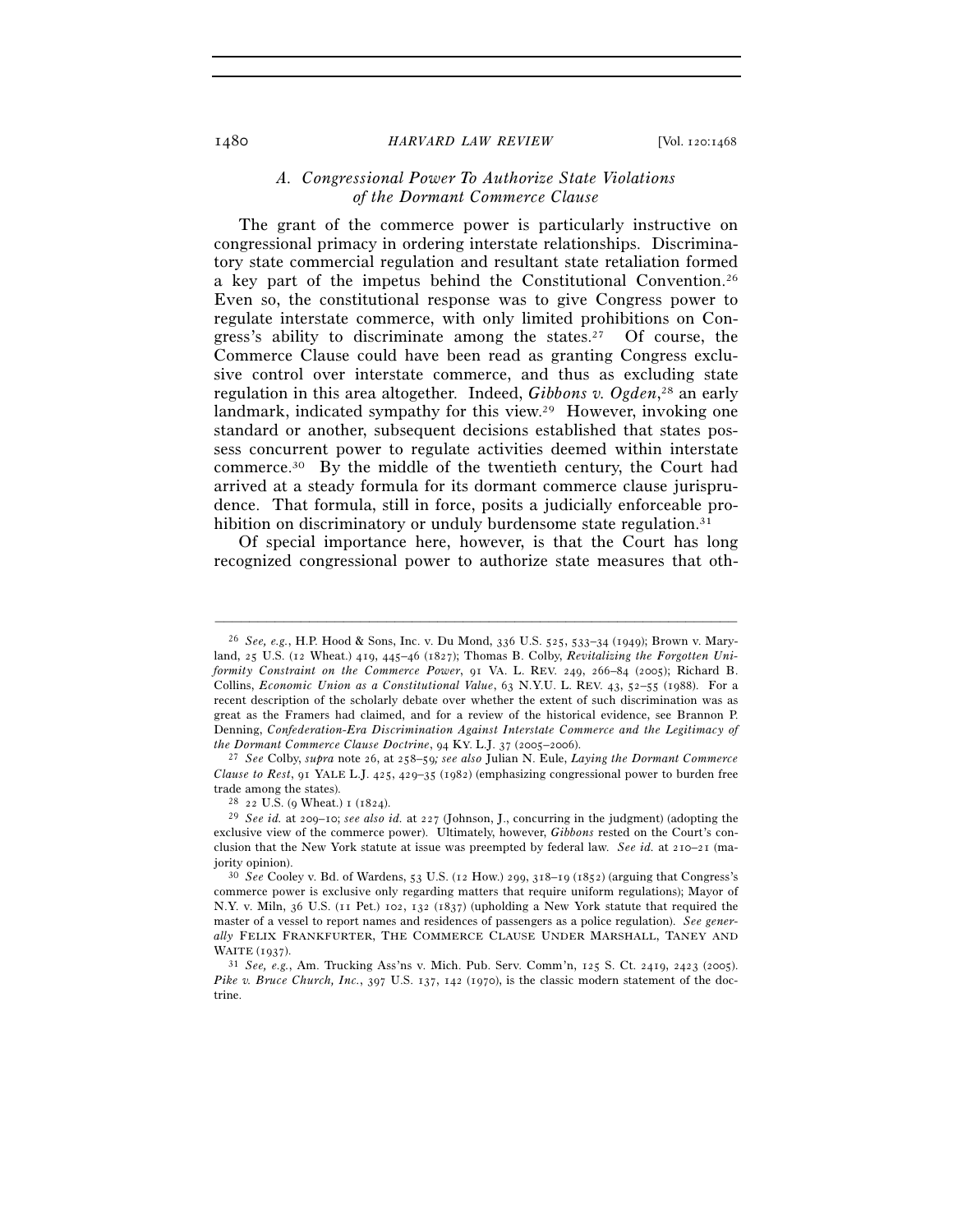erwise would violate the dormant commerce clause.32 Intimations of such a power in Congress came early. In 1852, for example, *Cooley v. Board of Wardens*33 emphasized that Congress had provided for continued state regulation of river and harbor pilots in concluding that uniform national regulation was not required in this area.<sup>34</sup> On a slightly different note, an 1856 decision, *Pennsylvania v. Wheeling & Belmont Bridge Co.*, 35 upheld an act of Congress authorizing two bridges over the Ohio River, notwithstanding that the Court previously had found the bridges to obstruct navigation on the Ohio.<sup>36</sup> By 1891, the Court unanimously upheld a congressional statute authorizing state regulation of imported liquor<sup>37</sup> — even though the year before it had found a similar state regulation, absent congressional sanction, to violate the dormant commerce clause.38

As others have noted, why Congress has power to authorize state action that violates the dormant commerce clause is not self-evident; nor are the Court's explanations for this rule very satisfying.39 But the doctrine is nonetheless firmly entrenched. *Prudential Insurance Co. v. Benjamin*40 is the leading modern decision. There, the Court sustained the constitutionality of a South Carolina statute taxing only out-ofstate insurance companies, on the ground that the federal McCarran-Ferguson Act<sup>41</sup> authorized the tax.<sup>42</sup> That the tax otherwise would

–––––––––––––––––––––––––––––––––––––––––––––––––––––––––––––

<sup>35</sup> <sup>59</sup> U.S. (18 How.) 421 (1856). 36 *Id.* at 430–31. The Court emphasized that its prior decision, in *Pennsylvania v. Wheeling & Belmont Bridge Co.*, 54 U.S. (13 How.) 518 (1852), had turned on its determination that obstructing navigation of the Ohio River conflicted with prior acts of Congress, which had been superseded by the new legislation. *See id.* at  $569, 578$ .<br><sup>37</sup> *See In re* Rahrer, 140 U.S. 545, 560–63 (1891).

<sup>32</sup> For recent reiterations of this rule, see *Hillside Dairy Inc. v. Lyons*, 539 U.S. 59, 66 (2003); *New York v. United States*, 505 U.S. 144, 171 (1992); and *Northeast Bancorp, Inc. v. Board of Governors of the Federal Reserve System*, 472 U.S. 159, 174–75 (1985). *See also* Granholm v. Heald, 125 S. Ct. 1885, 1900–02 (2005) (discussing pre-Prohibition congressional acts authorizing state regulation of alcohol to determine if those acts authorized state discrimination against outof-state alcohol).<br><sup>33</sup> 53 U.S. (12 How.) 299.<br><sup>34</sup> *See id.* at 319–20. *Cooley* is one step short of the current formula because the Court did not

give conclusive effect to the federal statute. *See id.*  $35 \,$  59 U.S. (18 How.) 421 (1856).

<sup>&</sup>lt;sup>38</sup> See Leisy v. Hardin, 135 U.S. 100, 124-25 (1890) (holding Iowa lacked power to ban sale of imported liquor that remained in its original package, but signaling that Congress could authorize such state action if it chose). The Court again upheld Congress's power to authorize state prohibitions on liquor importation in *Clark Distilling Co. v. Western Maryland Railway Co.*, 242 U.S. <sup>311</sup>, 325–31 (1917). 39 *See, e.g.*, Dowling, *supra* note 11, at 554; Monaghan, *supra* note 11, at 15; Williams, *supra*

note 11, at 156–58; *see also* Prudential Ins. Co. v. Benjamin, 328 U.S. 408, 424–25 (1946) (noting that the Court has given different rationales for its decisions upholding congressional power to authorize state discrimination).<br> $^{40}$  328 U.S. 408.<br> $^{41}$  15 U.S.C. §§ 1011–1015 (2000).

<sup>42</sup> *Benjamin*, 328 U.S. at 433.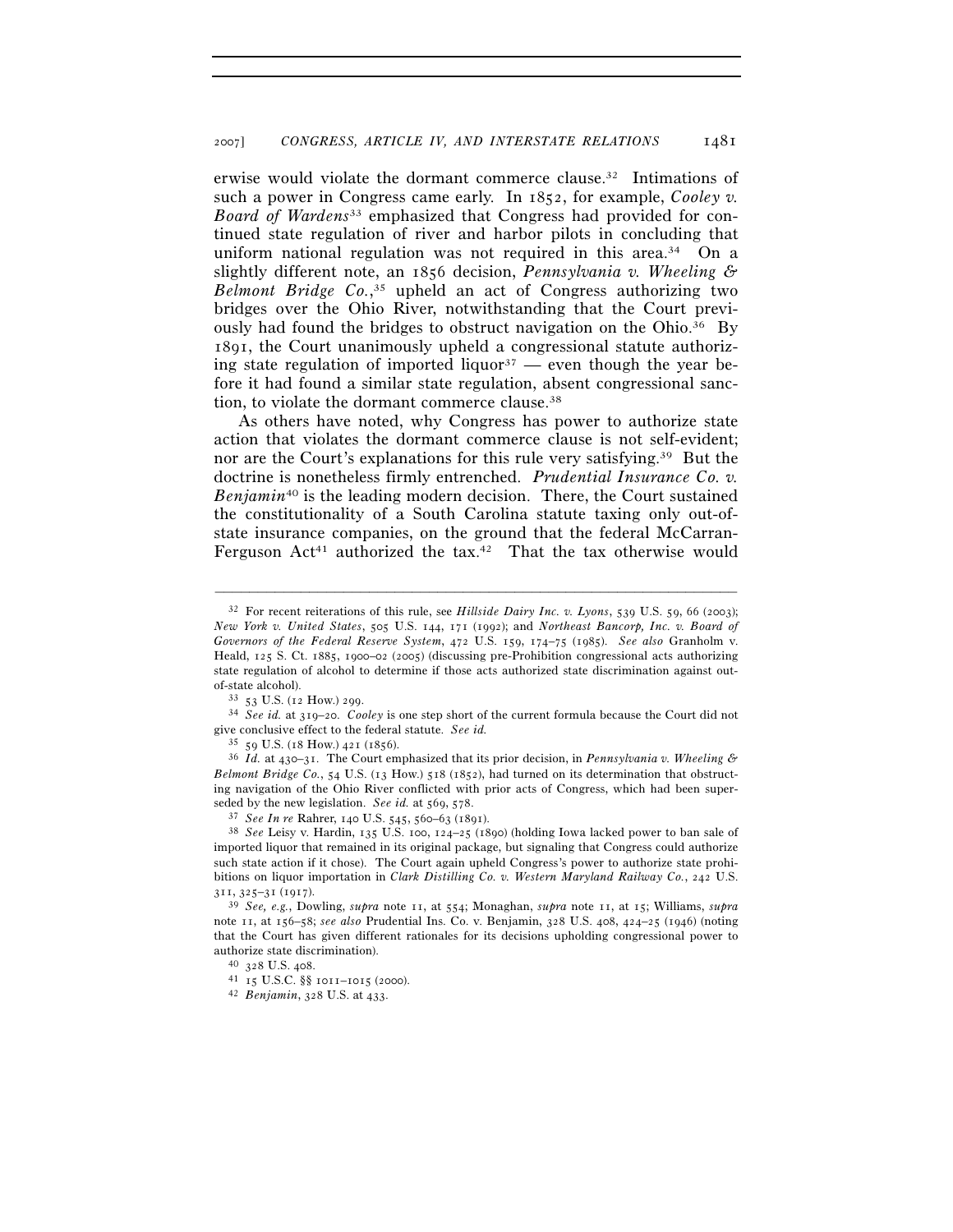have violated the dormant commerce clause was of no moment; Congress's power to regulate interstate or foreign commerce was limited only by a requirement that what was being regulated "affect [such commerce] sufficiently to make congressional regulation necessary or appropriate."43 Were Congress itself bound by dormant commerce clause prohibitions, whether acting "alone or in coordination with state legislation," then its "power over commerce would be nullified to a very large extent."44 Instead, the only additional limits on congressional action under the Commerce Clause were those constitutional restrictions "designed to forbid action altogether by any power or combination of powers in our governmental system."45

*Benjamin*'s emphasis on the presence of coordinated federal-state action is troublesome, for it is hard to see how such coordination, considered alone, could affect the constitutionality of the South Carolina statute.46 The Court has stated repeatedly how important restraints on interstate commercial discrimination are to our status as a nation, most recently identifying the dormant commerce clause's antidiscrimination requirements as "essential to the foundations of the Union."47 Why, then, should congressional authorization make any difference to the validity of state legislation that otherwise contravenes the dormant commerce clause? Moreover, congressional power to conclusively determine the meaning of a constitutional prohibition, let alone de facto overrule prior judicial determinations that a particular form of state regulation is unconstitutional, seems fundamentally at odds with the instruction of *Marbury v. Madison*<sup>48</sup> that "[i]t is emphatically the province and duty of the judicial department to say what the law is."49

<sup>&</sup>lt;sup>43</sup> *Id.* at 423.<br><sup>44</sup> *Id.* at 422.<br><sup>45</sup> *Id.* at 434–35.<br><sup>46</sup> *See* Dowling, *supra* note 11, at 556; Williams, *supra* note 11, at 157–58.<br><sup>47</sup> Granholm v. Heald, 125 S. Ct. 1885, 1895 (2005); *see also* Baldwin v. G. U.S. 511, 523 (1935) ("The Constitution . . . was framed upon the theory that the peoples of the several states must sink or swim together, and that in the long run prosperity and salvation are in union and not division."). 48 <sup>5</sup> U.S. (1 Cranch) 137 (1803). 49 *Id.* at 177; *see also* Williams, *supra* note 11, at 154–55. Conceivably, congressional authori-

zation might be relevant to the question of whether a state statute, as a factual matter, discriminates against interstate commerce. But *Benjamin*, not surprisingly, expressly rejected this rationale, as the discriminatory character of South Carolina's statute was evident from its face. *See Benjamin*, 328 U.S. at 425–26 & n.32; Monaghan, *supra* note 11, at 15–16. Another justification, occasionally suggested in decisions, is that in invalidating state measures under the dormant commerce clause the Court is simply giving effect to a congressional judgment, manifested by congressional silence, that an area of activity should be free from regulation. *See, e.g.*, *In re* Rahrer, 140 U.S. 545, 562 (1891). This concept of legislation by silence, however, is hardly free from "constitutional problems of its own." Monaghan, *supra* note 11, at 16; *see also* Williams, *supra* note 11, 182–88. Professor Henry Monaghan argues that the dormant commerce clause is best viewed as a form of constitutional common law — rooted in constitutional text, to be sure, but not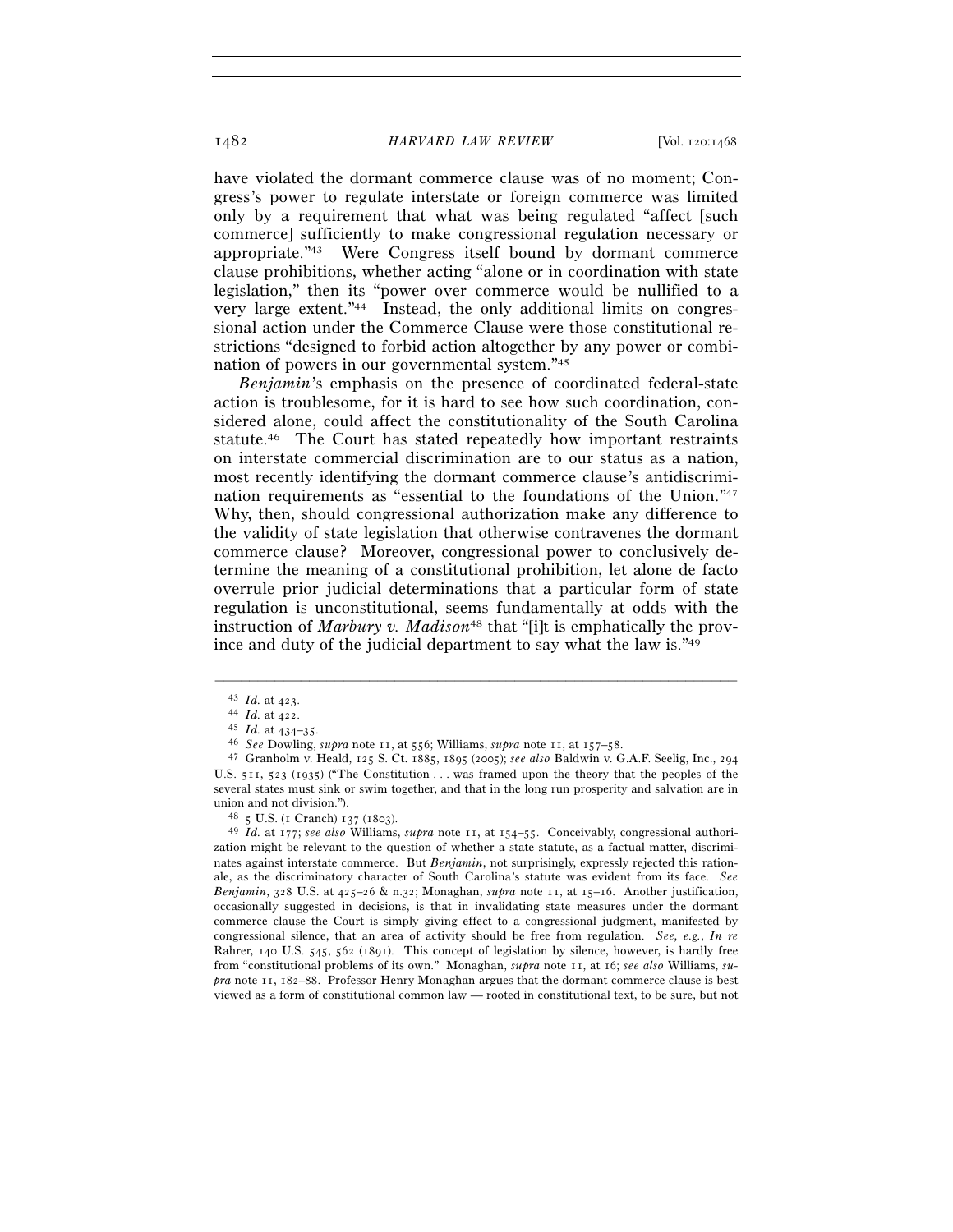More convincing is *Benjamin*'s concern that precluding Congress from authorizing state burdens on interstate commerce would infringe far too much on Congress's acknowledged power under the Commerce Clause. That power is plenary; as noted, Congress can enact legislation that imposes burdens on interstate commerce or discriminates among states.50 Put differently, there is no "uniformity" requirement in the Commerce Clause, and thus Congress can incorporate, by reference, discriminatory state law as federal law.51 That being the case, Congress should also be able to conclude that the most appropriate approach is one that vests regulatory power in the states, even to the extent of authorizing states to adopt discriminatory legislation. If Congress itself can enact a discriminatory measure, then precluding Congress from instead granting states discretion over whether to impose such a measure could undermine the cause of national union. Such a rule would force Congress to mandate discrimination by all states when it concludes that discrimination is justified rather than pursue the more moderate tack of allowing states to discriminate if they choose.52 While this result may make Congress more reluctant to authorize discrimination, it also may lead to greater burdens on interstate commerce than Congress and some states consider necessary in particular contexts.

This argument treats congressional authorization of discriminatory state legislation as no different than any other form of congressional commerce legislation. At first blush, that characterization might seem implausible. After all, the Framers vested the power to regulate interstate commerce not with the states, but with Congress. Their considered decision appears overturned if Congress can simply turn around and "delegate" the power to regulate interstate commerce to the states.53 Moreover, the regulatory product of state legislatures will

<sup>53</sup> The argument in *McCulloch v. Maryland*, 17 U.S. (4 Wheat.) 316 (1819), for federal immunity from state taxation also seems pertinent here: "In the legislature of the Union alone, are all

<sup>–––––––––––––––––––––––––––––––––––––––––––––––––––––––––––––</sup> intended to have the binding force on Congress enjoyed by other constitutional limits. *See* Monaghan, *supra* note 11, at 17.<br><sup>50</sup> This is true generally, but not always. For example, Congress is prohibited from giving

preference to "the Ports of one State over those of another," U.S. CONST. art. I, § 9, cl. 6, and from imposing "Duties, Imposts and Excises" that are not "uniform throughout the United States," *id.* art. I, § 8, cl. 1. The Uniformity Clause of Article I may explain *Benjamin*'s emphasis on the presence of "coordinated" federal-state action, as it suggests Congress itself could not provide that out-of-state insurers be taxed at differing rates than in-state insurers. *See Benjamin*, 328 U.S. at

<sup>&</sup>lt;sup>51</sup> Professor Thomas Colby argues it was originally understood that Congress was required to treat the states uniformly in regulating interstate commerce, despite the lack of a uniformity requirement in the Commerce Clause itself. Significantly, however, Professor Colby further contends that congressional authorization of state regulation is constitutional. *See* Colby, *supra* note

<sup>26</sup>, at 303–04, 311–17, 339–40. 52 This is why the Court did not treat the federal statute as conclusive in *Cooley*. *See* Cooley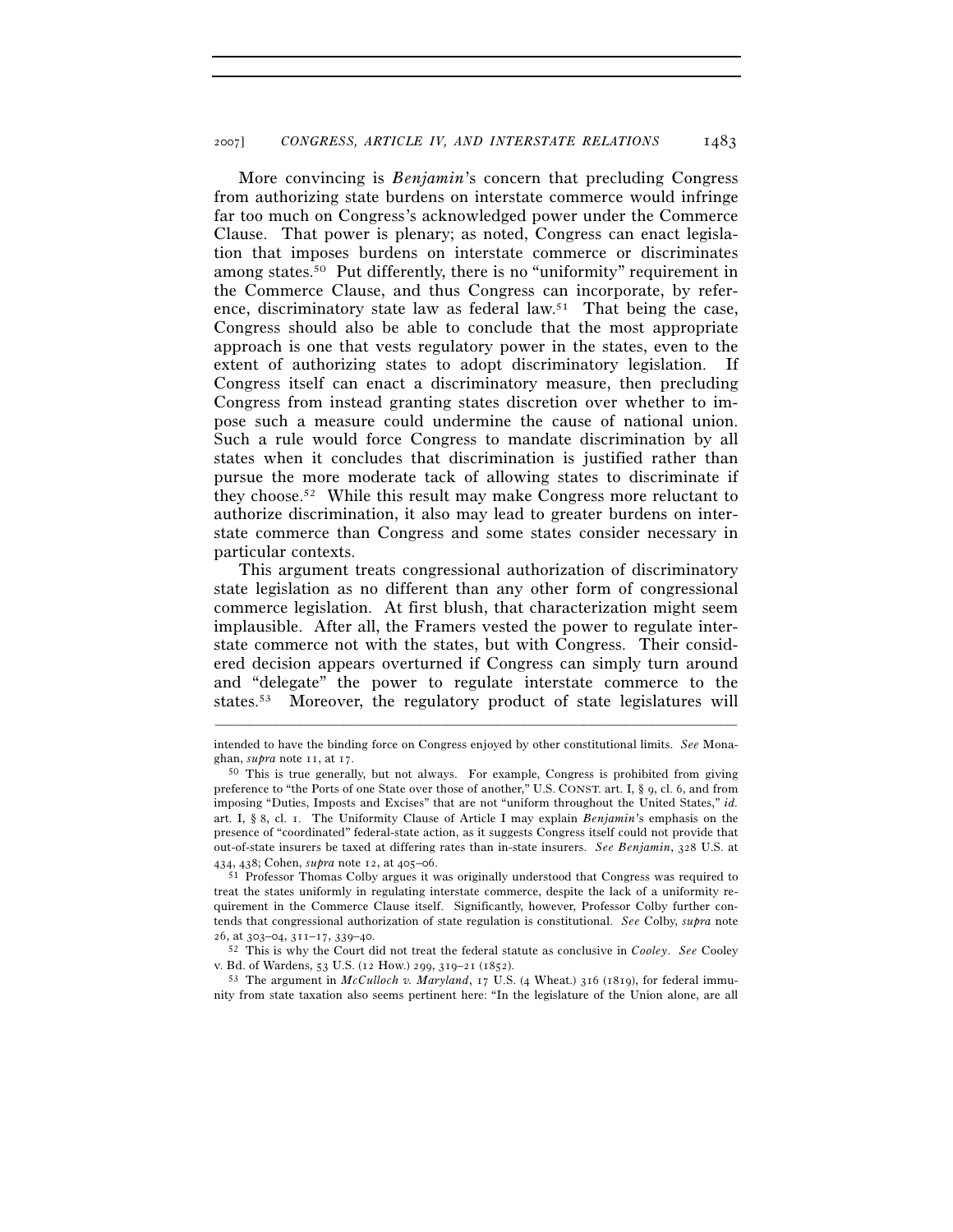likely differ significantly from that which emerges from the national political process. It seems fair to expect that states will downplay harms to out-of-state interests for in-state gain, at least when out-ofstate interests lack effective in-state surrogates. Congress, by contrast, will be more responsive to interest groups with national political presence and national economic clout.54

But a determination by the national legislature that state regulation, even state discrimination, is the best response in a particular context is simply not equivalent to a state's decision to discriminate absent such authorization. "[W]hen Congress acts, all segments of the country are represented, and there is significantly less danger that one State will be in a position to exploit others. Furthermore, if a State is in such a position, the decision to allow it is a collective one."<sup>55</sup> Congress's structural composition as the national elected body, containing representatives from all the states, puts it in a unique position when it comes to authorizing interstate discrimination.

This is not to suggest, of course, that Congress is "disinterested" in some platonic sense when it comes to state regulation of interstate commerce. To the contrary, members of Congress can be expected to advance their own policy preferences or those of particular interest groups — businesses and residents in their states, perhaps, or powerful

represented. The legislature of the Union alone, therefore, can be trusted by the people with the power of controlling measures which concern all, in the confidence that it will not be abused." *Id.* at 431; *see also* JESSE H. CHOPER, JUDICIAL REVIEW AND THE NATIONAL POLITICAL

PROCESS <sup>205</sup>–06 (1980). 54 *See* Samuel Issacharoff & Catherine M. Sharkey, *Backdoor Federalization*, 53 UCLA L. REV. 1353, 1370–72, 1386–88 (2006); Williams, *supra* note 11, at 197–202; Roderick M. Hills, Jr., *Against Preemption: How Federalism Can Improve the National Legislative Process* 16–21 (Univ. of Mich. Law Sch. Pub. Law & Legal Theory Research Paper No. 27, 2003), *available at* http://ssrn.com/abstract=412000. This argument features in dormant commerce clause doctrine, where lack of in-state interests that are similarly harmed by legislation can trigger more rigorous scrutiny. *See* S.C. Highway Dep't v. Barnwell Bros., 303 U.S. 177, 187 (1938); Ernest J. Brown, *The Open Economy: Justice Frankfurter and the Position of the Judiciary*, 67 YALE L.J. 219, 228–30 (1957); Eule, *supra* note 27, at 444–46.

<sup>&</sup>lt;sup>55</sup> S.-Cent. Timber Dev., Inc. v. Wunnicke, 467 U.S. 82, 92 (1984). An additional response is that such arguments against delegation have not prevented congressional delegations to administrative agencies, and it is hard to see why state delegations are fundamentally that different. Indeed, if anything, delegations to states seem more in keeping with the Constitution, which makes almost no reference to administrative officials but clearly envisions a continuing role for the states as governing institutions. Conceivably, a structural argument could be made against allowing Congress to authorize state regulation in those areas reserved by the Constitution for exclusive federal control. For discussion of such an argument, see Cohen, *supra* note 12, at 401–10. Notably, though, the Court has not to date taken this view. *See, e.g.*, Hanover Nat'l Bank v. Moyses, 186 U.S. 181, 184 (1902). In any event, such a federal exclusivity argument would have little impact on the question of Congress's power to authorize state violations of Article IV. Implicit in Article IV's targeting the states with the Full Faith and Credit and Privileges and Immunities Clauses is recognition that the states have power to regulate in these areas — otherwise the imposition of a prohibition against discrimination would make little sense.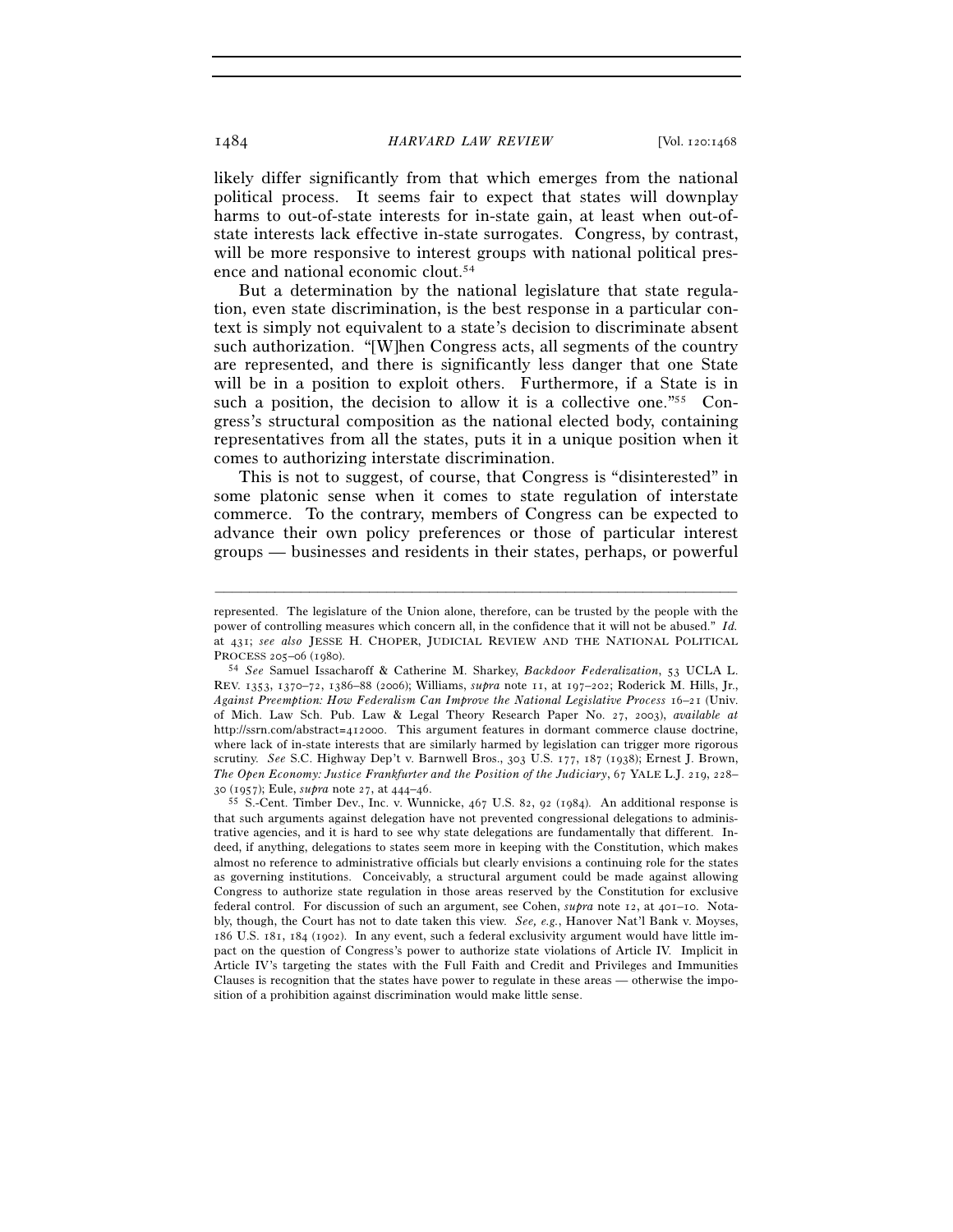national enterprises and associations.56 But the grant of the commerce power to Congress, combined with that grant's plenary character, bespeaks a constitutional choice to leave determinations of national economic policy to a process that balances competing interests. It is this structural choice that the Court properly recognized and upheld in *Benjamin*.

In sum, the rule that Congress can authorize states to adopt measures that otherwise would violate the dormant commerce clause is correct, and follows from respecting Congress's constitutionally allocated powers as well as from structural differences between Congress and the states. In my view, moreover, that rule's longstanding pedigree provides additional reason to accord it continuing authority.57 This is all the more true given the central role that congressional power to authorize dormant commerce clause violations plays in justifying this line of constitutional doctrine. Concerns about the lack of textual basis for the Court's enforcement of dormant commerce clause limits and the Court's limited competency in identifying discriminatory regulation are regularly pushed aside on the ground that Congress can rectify any judicial mistakes.58 As a result, renouncing the rule that Congress can authorize discriminatory state commercial regulations would significantly undermine dormant commerce clause jurisprudence as a whole.

### *B. Congressional Power over Section 2 of Article IV*

Section 2 of Article IV, which contains the Privileges and Immunities, Fugitive Slave, and Extradition Clauses, differs from the dormant commerce clause in that its prohibitions on the states are express.59 Section 2 also stands out from Article I, and indeed from the remainder of Article IV, in lacking any reference to Congress. Nonetheless,

<sup>56</sup> There is no need here to debate the merits of public choice theory or alternative accounts of elected officials' behavior. *See generally* JERRY L. MASHAW, GREED, CHAOS, AND GOVERN-ANCE (1997) (describing and critiquing public choice accounts of official action). Whether their preferences derive directly from base self-interest or more altruistic concerns, members of Congress will have particular views regarding what should be interstate policy in a given area and in that sense are not disinterested.<br><sup>57</sup> For a sustained defense of precedent and stare decisis as a restraint on constitutional inter-

pretation, see Henry Paul Monaghan, *Stare Decisis and Constitutional Adjudication*, 88 COLUM. L. REV. 723, 748–67 (1988). *See also* David A. Strauss, *Common Law Constitutional Interpretation*, 63 U. CHI. L. REV. 877, 897–98, 904–05, 913–16 (1996) (outlining traditionalist and conventionalist arguments for adhering to precedent). 58 *See, e.g.*, Camps Newfound/Owatonna, Inc. v. Town of Harrison, 520 U.S. 564, 588 (1997);

Quill Corp. v. North Dakota, 504 U.S. 298, 318 (1992).

<sup>59</sup> Several commentators invoke this textual difference to argue that the Court should disavow its dormant commerce clause jurisprudence and rely on Article IV's Privileges and Immunities Clause instead. *See, e.g.*, Eule, *supra* note 27, at 446–48; Martin H. Redish & Shane V. Nugent, *The Dormant Commerce Clause and the Constitutional Balance of Federalism*, 1987 DUKE L.J. 569, 606–12.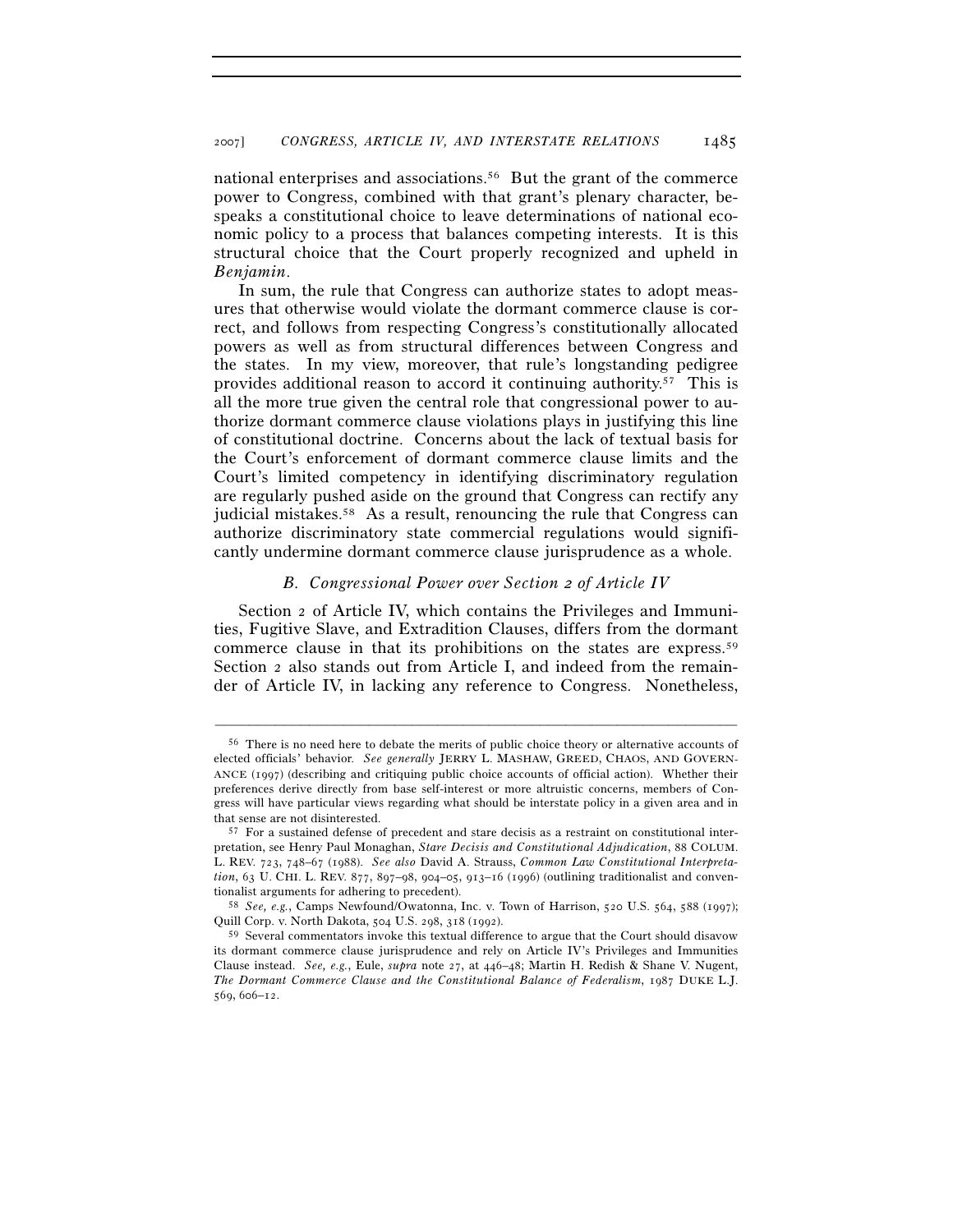the scope of Congress's power under the Commerce Clause holds important lessons for an assessment of congressional authority under this section of Article IV.

*1. The Overlap of the Commerce Power and the Privileges and Immunities Clause. —* Congress's dormant commerce clause authority is especially significant to congressional power under the Privileges and Immunities Clause, given the overlap between the activities to which both clauses apply.<sup>60</sup> Although the Privileges and Immunities Clause prohibits only state discrimination that affects nonresidents' fundamental rights,<sup>61</sup> much of nonresidents' economic activity falls into that category for Article IV purposes. Thus, invoking that clause the Court has struck down state laws that tax nonresidents at rates higher than residents, charge nonresidents higher license fees for engaging in commercial activities, and impose residency requirements as a prerequisite for certain forms of employment.62

These cases involve not only economic activities, but economic activities with a clear interstate link; hence, they plainly come within the ambit of the Commerce Clause as currently interpreted.63 The overlap between the commerce power and Article IV privileges and immunities, however, is not simply a product of expansive post–New Deal interpretations of the Commerce Clause. On the contrary, the overlap exists even under the narrowest originalist understanding of commerce as encompassing only "trade or exchange of goods,"64 because trade

–––––––––––––––––––––––––––––––––––––––––––––––––––––––––––––

Heald, 125 S. Ct. 1885, 1894–97, 1905–07 (2005) (treating requirement that out-of-state wineries must open branch offices in state as a condition for licensure as a residency requirement and invalidating it on dormant commerce clause grounds); Prudential Ins. Co. v. Benjamin, 328 U.S. 408, 429–36 (1946) (upholding congressional authorization of state imposition of differential insurance tax rates as falling within the commerce power); City of New York v. New York, 730 N.E.2d 920, 927–31 (N.Y. 2000) (invalidating tax on out-of-state commuters on both Article IV Privileges and Immunities and dormant commerce clause grounds). 64 Randy E. Barnett, *The Original Meaning of the Commerce Clause*, 68 U. CHI. L. REV. 101,

112 (2001) (emphasis omitted); *see* Richard A. Epstein, *The Proper Scope of the Commerce Power*, 73 VA. L. REV. 1387, 1393–95 (1987); *see also* United States v. Lopez, 514 U.S. 549, 585 (1995)

<sup>60</sup> *See, e.g.*, Toomer v. Witsell, 334 U.S. 385, 407 (1948) (Frankfurter, J., concurring) (noting overlap between Privileges and Immunities Clause and dormant commerce clause); Mark P. Gergen, *The Selfish State and the Market*, 66 TEX. L. REV. 1097, 1122–28 (1988) (arguing that privileges and immunities were originally defined in terms of rights of trade and commerce).<br><sup>61</sup> *See, e.g.*, Baldwin v. Fish & Game Comm'n, 436 U.S. 371, 388 (1978). "Fundamental rights"

is a term with different meanings in different contexts; as discussed below, for due process and equal protection purposes, economic rights are not deemed fundamental. *See infra* p. 1539. 62 *See, e.g.*, Supreme Court v. Piper, 470 U.S. 274, 288 (1985) (striking down in-state residency

requirements for bar membership as violating the Privileges and Immunities Clause); United Bldg. & Constr. Trades Council v. Mayor of Camden, 465 U.S. 208, 218–22 (1984) (holding residency requirement for employment on state-funded projects is subject to privileges and immunities scrutiny); Austin v. New Hampshire, 420 U.S. 656, 665–68 (1975) (holding state imposition of higher tax rate for nonresidents violates the Privileges and Immunities Clause); *Toomer*, 334 U.S. at 396–403 (holding higher commercial shrimp license fees for nonresidents violate the clause). 63 *See, e.g.*, Gonzales v. Raich, 125 S. Ct. 2195, 2205–09, 2211 (2005); *see also* Granholm v.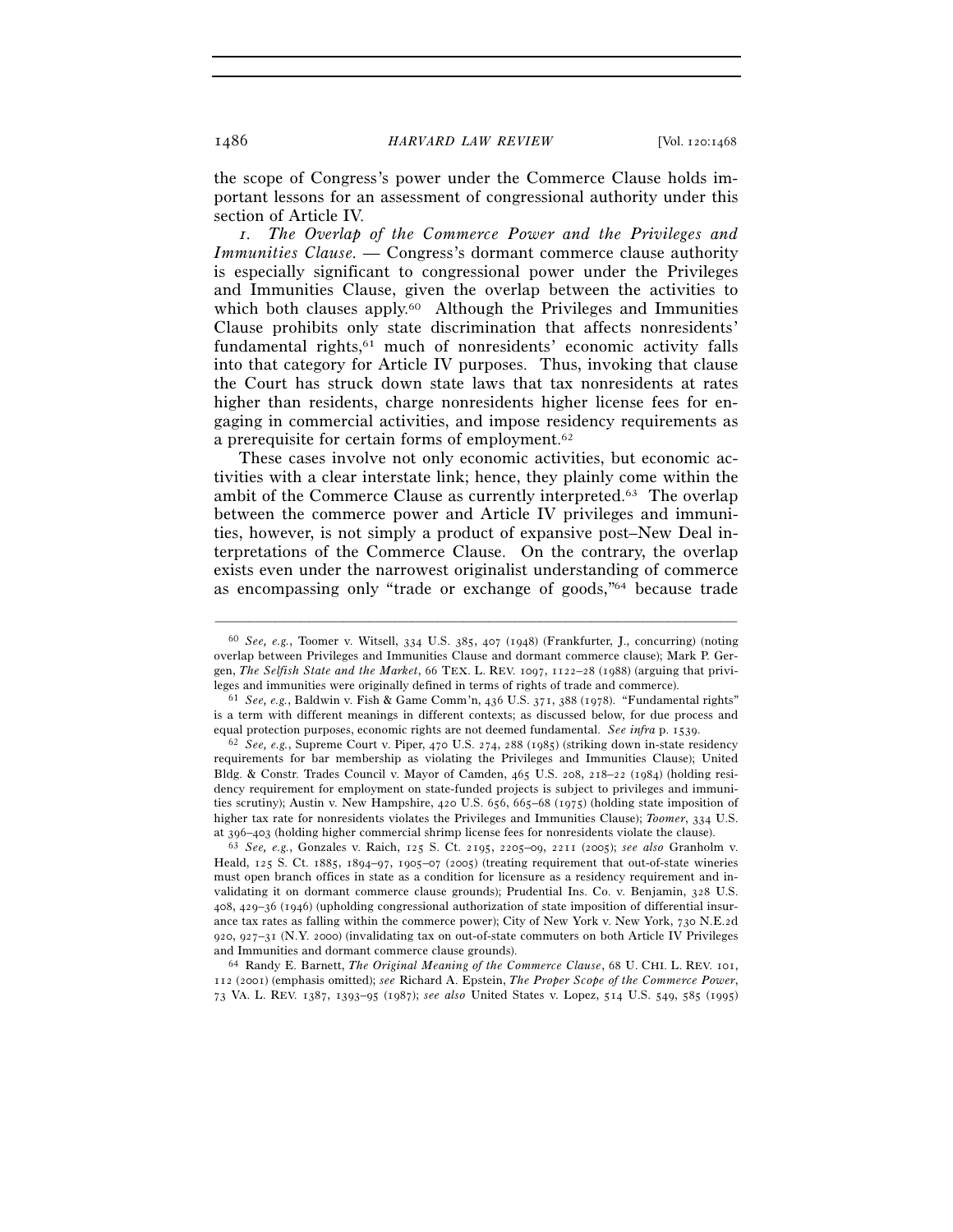was similarly at the core of activities originally understood to be subject to Article IV privileges and immunities protections. Indeed, in the early and seminal decision *Corfield v. Coryell*,<sup>65</sup> Circuit Justice Washington identified "[t]he right of a citizen of one state to pass through, or to reside in any other state, for purposes of trade" as one of "the particular privileges and immunities of citizens."66 In fact, the Privileges and Immunities Clause's progenitor in the Articles of Confederation contained an express reference guaranteeing "all the privileges of trade and commerce."67 That language was omitted from the current version not because interstate trade was no longer thought a proper subject of privileges and immunities concern, but because the reference to trade and commerce was deemed redundant.<sup>68</sup>

Given the overlap of the two clauses, Congress's ability to authorize dormant commerce clause violations by the states would seem to entail that Congress also possesses power to authorize discriminatory state regulations that are currently prohibited by the Privileges and Immunities Clause. On the other hand, if Congress lacks power to contract Article IV privileges and immunities protections in this fashion, then in practice its power to authorize state discrimination under the Commerce Clause is considerably more limited than generally thought. Congress would still have some ability to authorize state discrimination, because these two clauses have different scopes of application. Of greatest practical importance is the doctrine that corporations can maintain dormant commerce clause challenges but are excluded from the scope of privileges and immunities protections — an anachronistic rule at odds with many modern decisions, but one that

<sup>–––––––––––––––––––––––––––––––––––––––––––––––––––––––––––––</sup> (Thomas, J., concurring) ("At the time the original Constitution was ratified, 'commerce' consisted of selling, buying, and bartering, as well as transporting for these purposes."). 65 <sup>6</sup> F. Cas. 546 (C.C.E.D. Pa. 1823) (No. 3230).

<sup>66</sup> *Id.* at 552. Nor was the Commerce Clause's limitation to "commerce among the several states" thought to limit the overlap, for as *Gibbons v. Ogden* early on made clear, "[c]ommerce among the States, cannot stop at the external boundary line of each State, but may be introduced into the interior" to encompass commerce which "extend[s] to or affect[s] other States." 22 U.S. (9. Wheat.) 1, 194 (1824); *see also* Brown v. Maryland, 25 U.S. (12 Wheat.) 419, 446–47 (1827) (emphasizing that the commerce power encompasses authority to regulate intrastate sale of goods imported from another state). 67 ARTICLES OF CONFEDERATION art. IV, para. 1 (U.S. 1781). 68 *See* Austin v. New Hampshire, 420 U.S. 656, 660–61 & n.6 (1975); THE FEDERALIST NO.

<sup>42</sup> (James Madison), *supra* note 24, at 269–70 (remarking on the "confusion of language" and redundancies in the Articles of Confederation version and thereby suggesting that the additional language was omitted in part for clarity's sake). Professor David Bogen suggests that this omission also reflects the Constitution's grant of the commerce power to Congress. *See* David S. Bogen, *The Privileges and Immunities Clause of Article IV*, 37 CASE W. RES. L. REV. 794, 824– 25, 835–36 (1986). *See also id.* at 832–41 (detailing other differences between the two privileges and immunities clauses and providing background on the constitutional clause's drafting and discussion during ratification).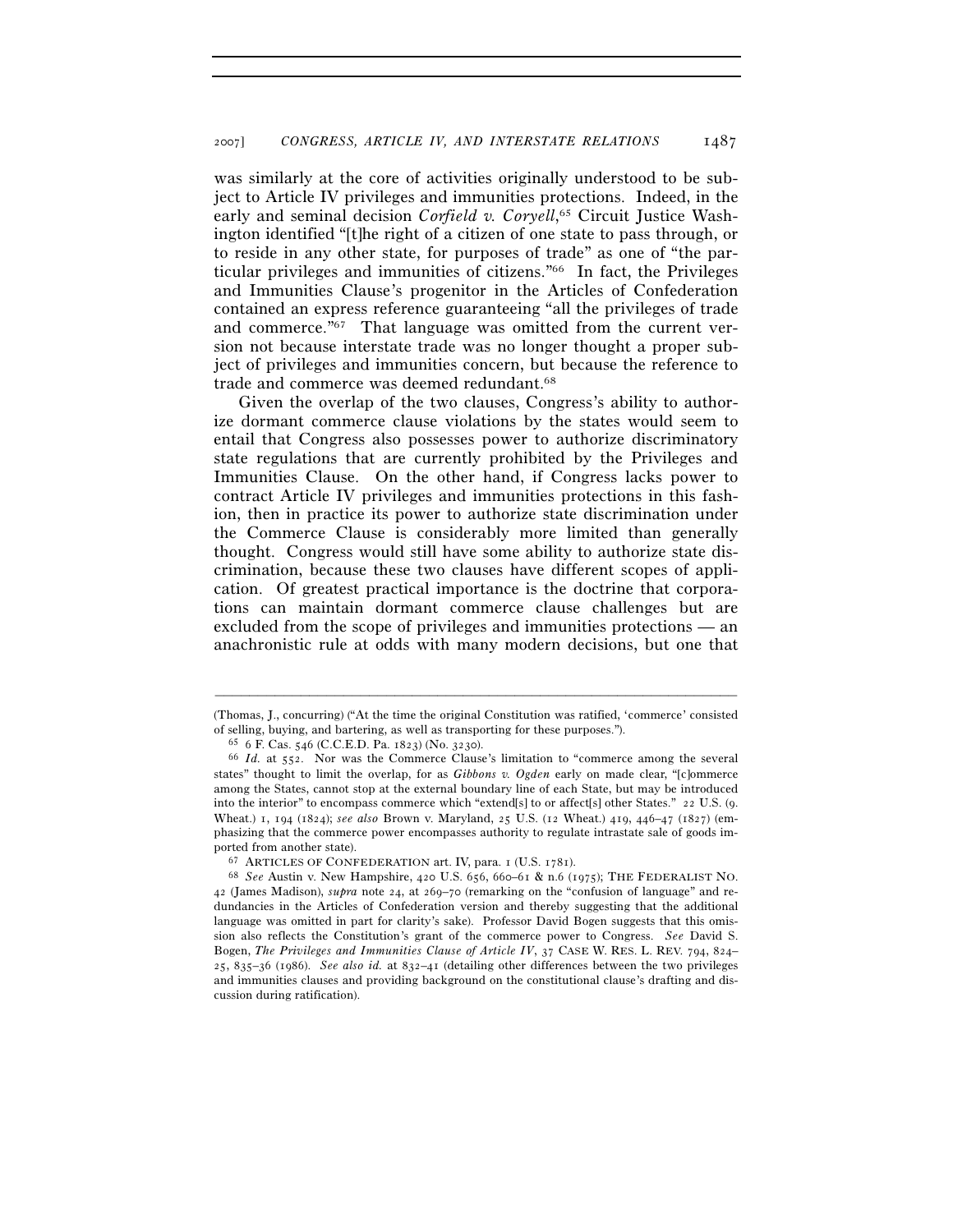remains settled law today.69 Nonetheless, the clauses' topical overlap is quite broad, and thus Congress's ability to authorize state discrimination with regard to individuals' economic activities would be substantially curtailed were Congress forced to adhere to privileges and immunities restrictions on the states.

More generally, little reason exists to distinguish between congressionally sanctioned state violations of the dormant commerce clause and congressionally sanctioned state violations of Article IV's Section 2. 70 The Court has never directly considered Congress's powers under the Privileges and Immunities Clause, either to implement that clause's protections or to authorize states to disregard its requirements.71 The Court has noted, however, that the Privileges and Immunities and Commerce Clauses share a "mutually reinforcing relationship" and "common origin in the Fourth Article of the Articles of Confederation."72 Diametrically different conceptions of congressional power under these clauses therefore seem unjustifiable. Nor is a solid policy justification apparent for such a divergence. The underlying logic of the Commerce Clause model is that Congress is best positioned to judge what the national interest requires. If, therefore, Congress determines that certain dormant commerce clause restrictions are unnecessary to serve national economic and political union, then Congress should have the power to lift them. The same logic would seem to apply to privileges and immunities restrictions and indeed to almost all limitations imposed on the states by the Constitution in the name of national union.

As a result, congressional authority over the dormant commerce clause and Article IV's Privileges and Immunities Clause should be interpreted in tandem; whatever authority Congress enjoys to authorize

<sup>69</sup> *See* Paul v. Virginia, 75 U.S. (8 Wall.) 168, 180 (1869); *see also* W. & S. Life Ins. Co. v. State Bd. of Equalization, 451 U.S. 648, 657–67 (1981) (describing erosion of the legal underpinnings for *Paul*'s holding that states can grant corporate privileges on whatever terms they choose); Eule, *supra* note 27, at 449–54; Redish & Nugent, *supra* note 59, at 610–11. *But see* Brannon P. Denning, *Why the Privileges and Immunities Clause of Article IV Cannot Replace the Dormant Commerce Clause Doctrine*, 88 MINN. L. REV. 384, 394, 406–07 (2003) (defending the exclusion of corporations). 70 *See* Cohen, *supra* note 12, at 414; Varat, *supra* note 12, at 570–71. 71 The closest the Court has come is its decision in *Saenz v. Roe*, 526 U.S. 489 (1999), where

the Court held that Congress lacks power to authorize state violations of the right to move to a new state and be treated like existing citizens, an element of the right to travel protected by the Fourteenth Amendment. *See id.* at 492, 507–08. Because Article IV's Privileges and Immunities Clause protects another aspect of the right to travel, *see, e.g.*, Doe v. Bolton, 410 U.S. 179, 200–01 (1973), *Saenz* could be read as establishing that Congress is similarly limited regarding Article IV. This view of *Saenz* accords with the Court's passing comment in *Bray v. Alexandria Women's Health Clinic*, 506 U.S. 263 (1993), that the right to travel "does not derive from the negative Commerce Clause, or else it could be eliminated by Congress." *Id.* at 277 n.7. For fuller discus-

sion of *Saenz*, see *infra* section II.B.3, pp. 1529–30. 72 Hicklin v. Orbeck, 437 U.S. 518, 531–32 (1978).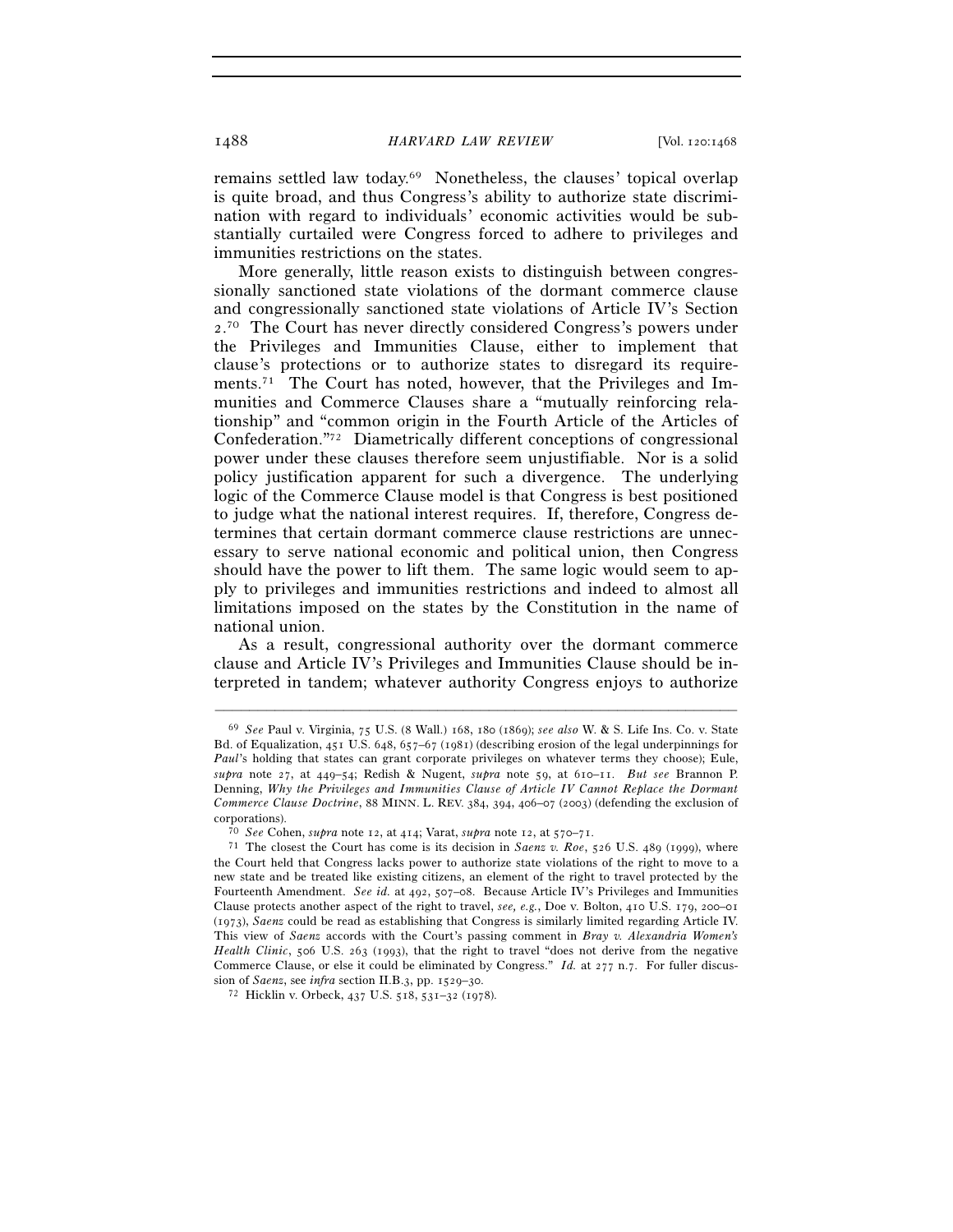violations of the former it should also enjoy with respect to the latter. Of course, that leaves the possibility of concluding that Congress should lack such a revisory power in both contexts, but the arguments enumerated above in favor of Congress's dormant commerce clause authority counsel strongly against that view.

*2. The Extradition and Fugitive Slave Clauses. —* Up to now, the argument has centered on Section 2's Privileges and Immunities Clause. The remainder of Section 2 — the Extradition Clause and the Fugitive Slave Clause, the latter rendered inoperative by the Thirteenth Amendment — presents somewhat different considerations, given that the activities subject to these clauses less clearly fall within the Commerce Clause or other enumerated congressional powers.73 Insofar as such an overlap does exist, however, the same conclusion concerning congressional power should apply.

In addition, these clauses' imposition of duties on the states offers structural support for inferring congressional power to enforce their requirements, and indeed all of Section 2, as the Court has long held. The well-known decision in *Prigg v. Pennsylvania*74 involved a challenge to the constitutionality of Pennsylvania's personal liberty law, enacted to prevent slaveowners and their agents from kidnapping individuals claimed to be fugitive slaves and then removing them from the state.<sup>75</sup> In his opinion for the Court holding that Pennsylvania's law was unconstitutional, Justice Story concluded that Congress had not only the power but also an obligation to enact legislation enforcing the Fugitive Slave Clause of Section 2. 76 Congressional power and duty followed from the inclusion of the right to enforce delivery of fugitive slaves in the national constitution: "The end being required, it has been deemed a just and necessary implication, that the means to accomplish it are given also."77 Indeed, Justice Story went so far as to hold that Congress's power to enforce the clause precluded states from legislating on the subject, at least in ways that added burdens for claimants seeking to recapture slaves.78 Shortly thereafter, in *Kentucky v. Dennison*, 79 the Court reached a similar conclusion regarding

<sup>73</sup> *See, e.g.*, United States v. Morrison, 529 U.S. 598, 609–27 (2000) (rejecting the claim that the economic effects of violent crime suffice, on their own, to bring such activity within the commerce power). Yet even here the commerce power may often come into play. For example, the Extradition and Commerce Clauses may overlap today in regard to extradition for economic crimes, or those aspects of extradition involving the channels and instrumentalities of interstate commerce.<br>
<sup>74</sup> 41 U.S. (16 Pet.) 539 (1842).<br>
<sup>75</sup> *See id.* at 608, 610.<br>
<sup>76</sup> *See id.* at 615–16.<br>
<sup>77</sup> *Id.* at 617. This aspect

<sup>627</sup>–28 (opinion of Taney, C.J.). For discussion of what scope of state action *Prigg* allowed, see Paul Finkelman, *Sorting Out* Prigg v. Pennsylvania, 24 RUTGERS L.J. 605, 641–57 (1993).

<sup>79</sup> 65 U.S. (24 How.) 66 (1861).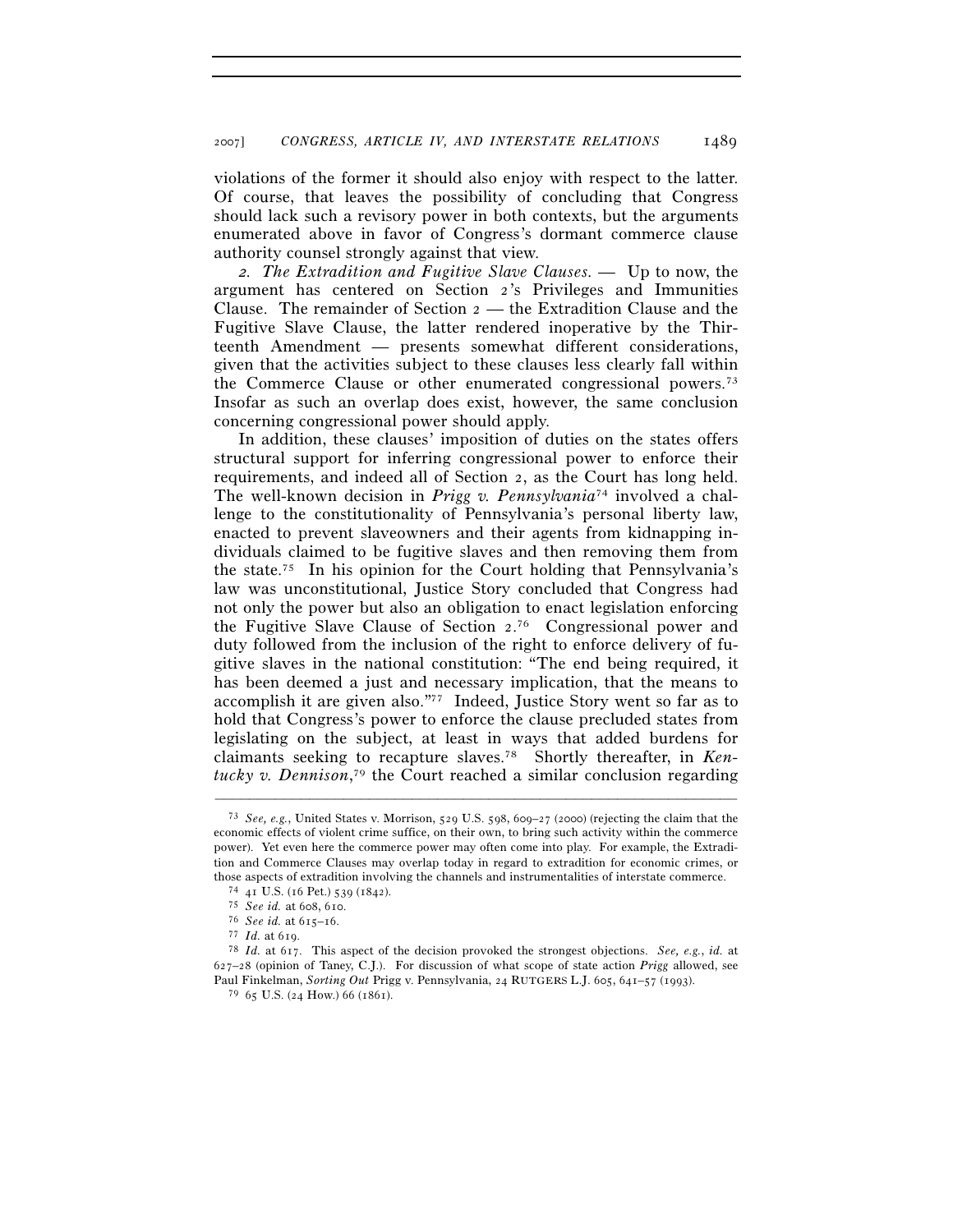Section 2's Extradition Clause, holding that the duty to "provid[e] by law the regulations necessary to carry [the clause] into execution . . . manifestly devolved upon Congress."80

*3. Section 2's Text. —* This leaves the question of whether recognition of congressional power over Article IV's Section 2 accords with the provision's text. At first glance, that text might appear to preclude any congressional power, particularly of the revisory variety.<sup>81</sup> As noted above, Section 2's prohibitions on the states are express; further, Section 2 is bereft of any reference to Congress. This absence is especially salient because all the adjacent sections of Article IV expressly invest Congress with power to act. Moreover, the contrast between the express nature of Section 2's demands and the dormant commerce clause's implied status might be thought ample basis to support a distinction in the scope of congressional authority in these two contexts.

On closer examination, however, these textual arguments become less persuasive. To begin with, focusing on the presence or absence of express grants of congressional power in Article IV ignores a key part of the textual equation: grants of congressional power elsewhere. In fact, the Constitution does contain an express textual grant of power to regulate much of the subject matter that arises under Article IV's Section 2, or at least under the Privileges and Immunities Clause — and that grant is the Commerce Clause of Article I.82 Once Article I is added to the picture, the textual question radically changes. Instead of asking whether Section 2's silence regarding Congress precludes that body from legislating regarding the states' privileges and immunities obligations, the question becomes whether this silence limits Congress's otherwise broad power to act under the Commerce Clause.

<sup>80</sup> *Id.* at 104; *see also* Roberts v. Reilly, 116 U.S. 80, 94 (1885) ("There is no express grant to Congress of legislative power to execute this provision, and it is not, in its nature, self executing; but a contemporary construction, contained in the act of 1793, ever since continued in force, . . . has established the validity of its legislation on the subject." (citation omitted)). *Dennison* also emphasized that Congress's power under the Effects Clause authorized congressional legislation stipulating the method by which states authenticate judicial proceedings that form the

basis for extradition demands. *See* 65 U.S. (24 How.) at 105.<br><sup>81</sup> Many commentators have so concluded. *See, e.g.*, KATHLEEN SULLIVAN & GERALD GUNTHER, CONSTITUTIONAL LAW 317 (15th ed. 2004) ("[T]he Privileges and Immunities Clause is a rights provision, not a grant of authority to Congress, and so is arguably nonwaivable by Congress."); 1 TRIBE, *supra* note 12, § 6-1, at 1021–23; *id.* § 6-35, at 1243–44 & n.35; Charles L. Black, Jr., *Perspectives on the American Common Market*, *in* REGULATION, FEDERALISM, AND INTERSTATE COMMERCE 59, 65 (A. Dan Tarlock ed., 1981) (arguing the "impersonally peremptory language" of the Privileges and Immunities Clause makes that clause "a check on Congress's powers"); Chen,  $\textit{supra}$  note 12, at 1773–77; Denning,  $\textit{supra}$  note 69, at 394, 412 (arguing that the text of the Privileges and Immunities Clause appears to preclude Congress from authorizing interstate discrimination); Redish & Nugent, *supra* note 59, at 608 (describing the clause as a constitutional absolute that Congress lacks power to waive). *But see* Cohen, *supra* note 12, at

<sup>388</sup>; Eule, *supra* note 27, at 454. 82 *See supra* notes 60–63 and accompanying text.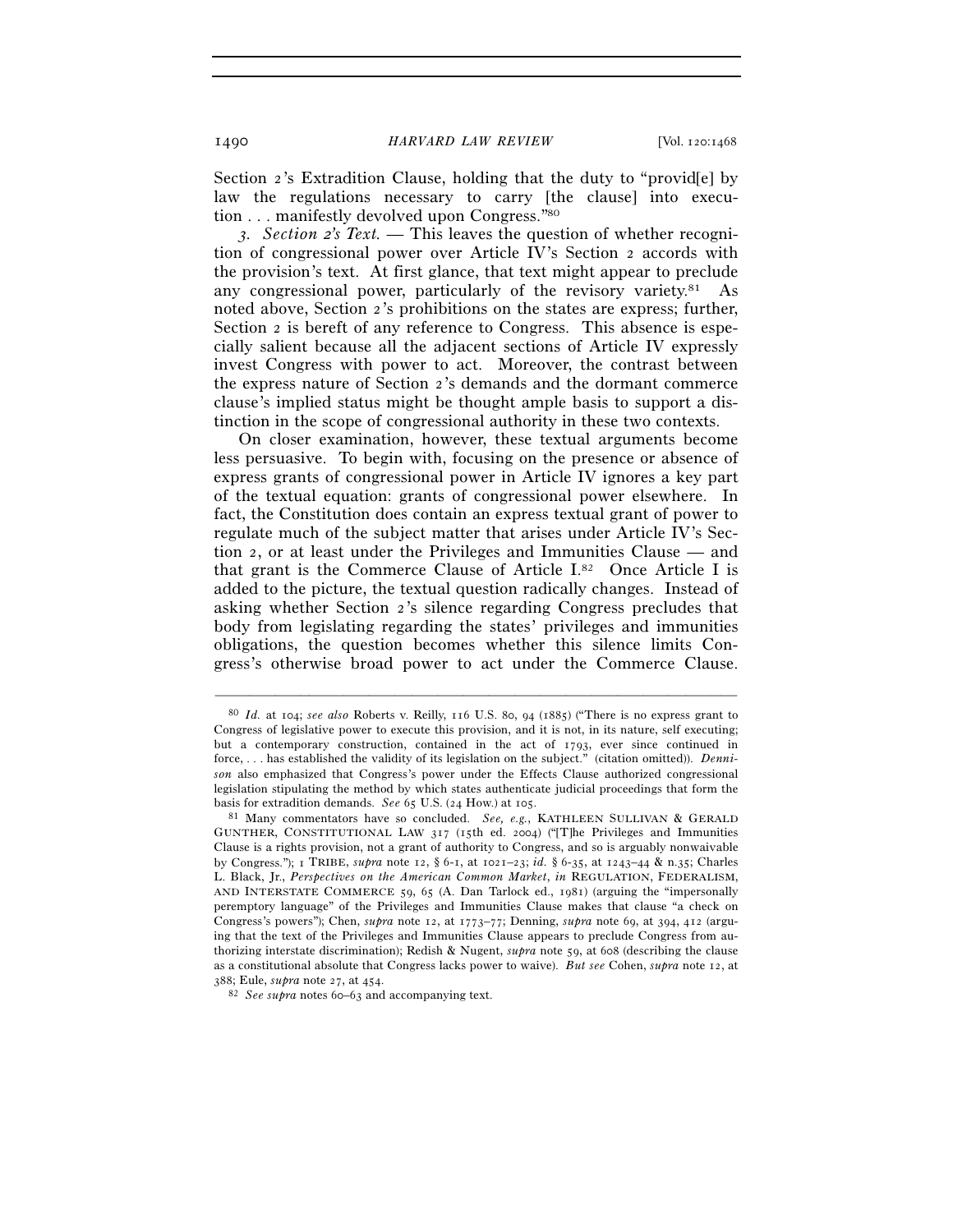Viewed in this light, Section 2's failure to limit Congress's role seems to support claims of congressional power; at a minimum, arguing for a limit on a power expressly and unconditionally granted to Congress based on silence elsewhere in the Constitution is a much harder sell.

Indeed, as noted above, the Court has never viewed Section 2's silence as preclusive of congressional power. *Prigg* was a highly contentious decision, criticized by slavery opponents and supporters alike.83 But the Court has never disowned the conclusion in *Prigg* and *Dennison*: Section 2's silence notwithstanding, Congress has implied power to enforce its requirements. In fact, recent decisions have reaffirmed *Dennison*'s holding that Congress has power to legislate under the Extradition Clause.84 Moreover, the Court's willingness to rely on implied congressional power in these decisions accords with much of its federalism jurisprudence, which often looks beyond express constitutional text in determining the bounds of congressional power.85

This latter point also undermines the suggestion that the express form of Section 2's prohibitions imposes greater limits on Congress than the implied prohibitions of the dormant commerce clause. Ordinarily, no distinction is drawn between the legal significance of express

<sup>83</sup> Antislavery forces condemned the Court's sanction of federal involvement in returning fugitive slaves and its invalidation of state efforts to prevent free blacks from being kidnapped; slavery supporters attacked the Court's conclusion that Congress could not force the states to enforce the Fugitive Slave Clause, claiming that it made "the clause . . . a 'dead letter,' as there were not enough federal judges to do the job." DAVID P. CURRIE, THE CONSTITUTION IN CONGRESS: DESCENT INTO THE MAELSTROM, 1829–1861, at 184 (2005) (quoting Senator Mason of Virginia); *see also* CARL B. SWISHER, THE TANEY PERIOD, 1836–64, at 535–47 (The Oliver Wendell Holmes Devise, History of the Supreme Court of the United States, Vol. 5, 1974). Interestingly, however, response to the decision was muted at first. *See* THOMAS D. MORRIS, FREE MEN ALL: THE PERSONAL LIBERTY LAWS OF THE NORTH 1780–1861, at 104–07 (1974). Although *Prigg*'s holding of federal exclusivity provoked more criticism, a few members of Congress and several state courts denied that Congress possessed any power to enforce the Fugitive Slave Clause. *See* CURRIE, *supra*, at 185–94 (discussing congressional debates over the constitutionality of the 1850 fugitive slave law and whether to prohibit slavery in the territories); Paul Finkelman, *Story Telling on the Supreme Court:* Prigg v. Pennsylvania *and Justice Joseph Story's Judicial Nationalism*, 1994 SUP. CT. REV. 247, 269–73 (discussing prior case law on Congress's power to enforce the Fugitive Slave Clause). 84 *See, e.g.*, Printz v. United States, 521 U.S. 898, 908–09 & n.3 (1997); California v. Superior

Court, 482 U.S. 400, 407 (1987). *Dennison*'s further determination that the federal government lacks the power to compel states to perform the mandatory duties imposed by the Extradition Clause and implementing legislation has not fared as well. In *Puerto Rico v. Branstad*, 483 U.S. 219 (1987), the Court ruled that the duties imposed by the Extradition Clause and the Extradition Act were judicially enforceable. *See id.* at 229–30. 85 *See, e.g.*, *Printz*, 521 U.S. at 918–19; Seminole Tribe v. Florida, 517 U.S. 44, 69 (1996).

While implied prohibitions are more commonly found than implied powers, the latter are certainly not strangers to our constitutional tradition. *See, e.g.*, United States v. Curtiss-Wright Exp. Corp., 299 U.S. 304, 315–18 (1936); McCulloch v. Maryland, 17 U.S. (4 Wheat.) 316, 406–07 (1819); *see also* Sarah H. Cleveland, *Powers Inherent in Sovereignty: Indians, Aliens, Territories, and the Nineteenth Century Origins of Plenary Power over Foreign Affairs*, 81 TEX. L. REV. 1 (2002) (providing a detailed historical account of the evolution of claims of inherent powers).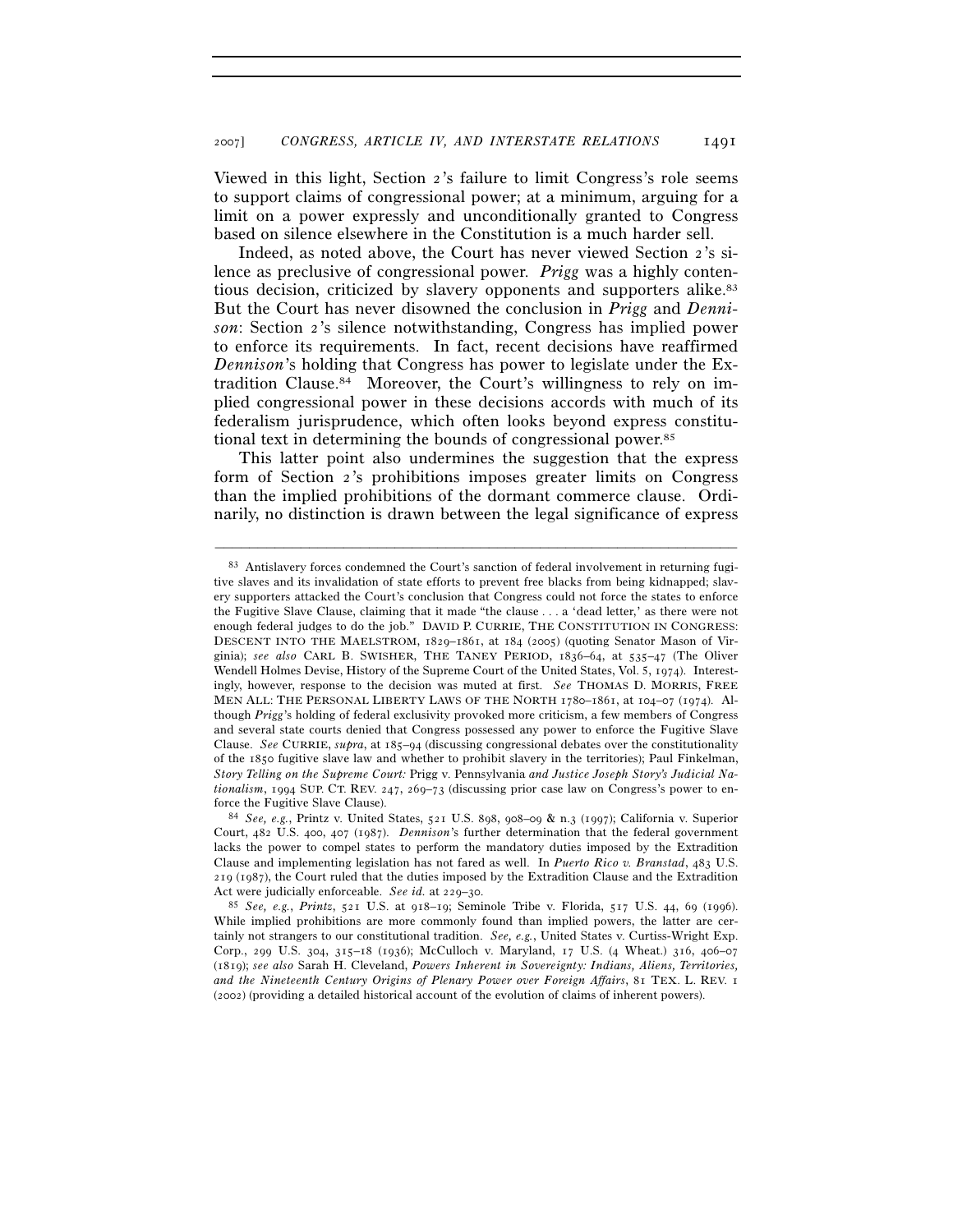and implied constitutional prohibitions; both can have binding effect on Congress. To be sure, dormant commerce clause prohibitions are implied from a grant of congressional power,<sup>86</sup> but it is hard to see why that should make a difference, other than perhaps to call into question the validity of the dormant commerce clause altogether.87 In any event, the express character of the Privileges and Immunities Clause should not obscure the fact that, as applied to Congress, this clause too is an implied prohibition — and moreover one that would similarly operate to limit the scope of the commerce power.

Indeed, when considered against the background of Article I, Section 2's silence regarding Congress ends up supporting congressional power to authorize state contraventions of its provisions. Given their obvious topical overlap, if the Privileges and Immunities Clause were intended to limit congressional action under the Commerce Clause, one might expect that intent to have been stated clearly in Article IV or alternatively in Article I. Notably, Section 9 of Article I contains several limitations on Congress's exercise of the commerce power, such as the prohibition on Congress's giving preference to the ports of one state over those of another, that demonstrate the Framers' awareness of how congressional commercial regulation could affect interstate relations.88 Yet Section 9 is barren of restrictions on Congress that in any way mirror the specific provisions of Article IV, providing a further textual argument against inferring from these provisions a limit on Congress. \* \* \* \*

These arguments suggest that, at a minimum, Congress should have broad authority to waive or expand prohibitions in Article IV's Section 2 that relate to activities Congress can independently regulate. The source of this authority is simply power elsewhere conferred upon Congress, in particular under the Commerce Clause. Support also exists for implying congressional power to enforce Section 2's antidiscrimination demands directly from that section itself. A more difficult question is whether Congress can authorize state violations of Section 2 invoking only this latter, implied power. The logic of the structural argument for congressional primacy in interstate relations suggests that Congress's power should extend that far. That is, Congress should be able to authorize state deviation from Section 2's re-

<sup>86</sup> *See, e.g.*, <sup>1</sup> TRIBE, *supra* note 12, § 6-35, at 1238. 87 *See, e.g.*, Redish & Nugent, *supra* note 59, at 581–99 (arguing against the legitimacy of imposing dormant commerce clause prohibitions on the states on textual grounds). 88 *See* U.S. CONST. art. I, § 9, cl. 6; *see also id.* art. I, § 9, cl. 1 (preventing Congress from abol-

ishing the slave trade before 1808); *id.* art. I, § 9, cl. 5 (prohibiting Congress from imposing taxes or duties on articles exported from any state); THORTON ANDERSON, CREATING THE CON-STITUTION 102–06 (1993); Colby, *supra* note 26, at 273–84.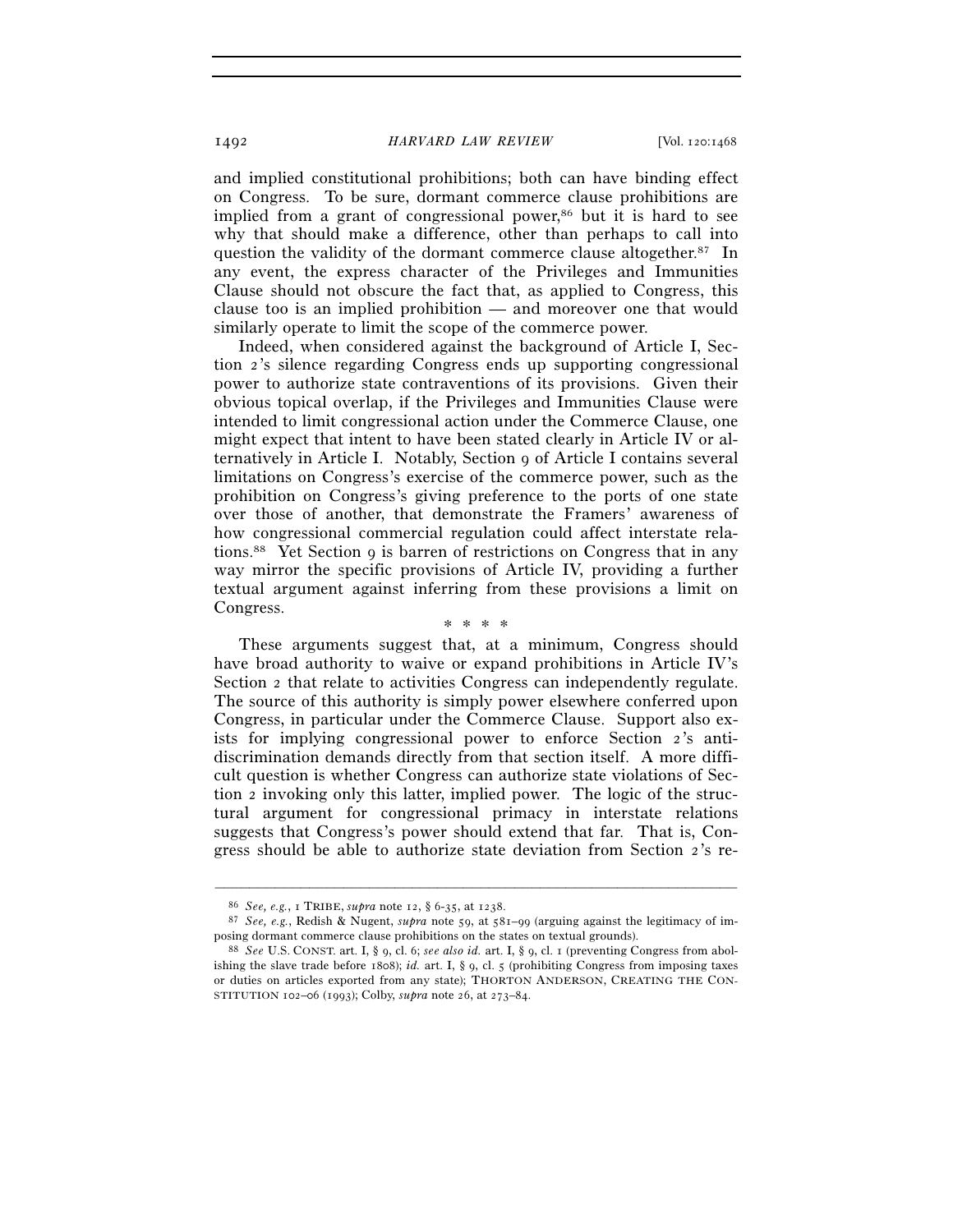quirements when it concludes that so doing eases interstate tension and promotes the national interest. But here textual arguments against congressional power carry significant weight: deriving such revisory congressional authority from a text that simply imposes prohibitions on the states seems a rather remarkable feat of textual exegesis, all the more so given that the need to make these prohibitions effective is the basis for implying congressional power in the first place. For now, however, it is sufficient to note that the scope of activity subject to Section 2 but not coming within the commerce power is relatively narrow. Accordingly, denial of congressional authority to waive Section 2's prohibitions in a non-commerce context would limit Congress's revisory power in only a few instances.

### *C. Express Support for Broad Congressional Power in Other Constitutional Interstate Relations Provisions*

The text of the Constitution's other interstate relations provisions reinforces the foregoing arguments for expansive congressional authority over Article IV and interstate relations more generally. Most significant are Section 1 of Article IV and Section 10 of Article I, both of which impose antidiscrimination demands on the states that are expressly subject to congressional control.

*1. The Full Faith and Credit and Effects Clauses of Article IV, Section 1. —* By its coupling of the Full Faith and Credit and Effects Clauses, the first section of Article IV displays the same model of constitutional rules applicable to the states combined with congressional discretionary authority that is evident in the dormant commerce clause context. The basic rule is that states must give full faith and credit to each other's acts, records, and proceedings, but the Effects Clause grants Congress power to "by general Laws prescribe the Manner in which such Acts, Records and Proceedings shall be proved, and the Effect thereof."89 Not surprisingly, given the dearth of Effects Clause legislation, little precedent exists on the scope of Congress's power under that clause, particularly regarding congressional power to contract the credit otherwise due state laws and judgments.90 The text of Section 1, however, supports reading the Effects Clause in a parallel fashion to Congress's power under the Commerce Clause, resulting in

<sup>89</sup> U.S. CONST. art. IV, § 1, cl. 2.

<sup>90</sup> In very occasional dicta, the Court has indicated that Congress has the power to expand judicially prescribed full faith and credit requirements using its Effects Clause power. *See, e.g.*, Sun Oil Co. v. Wortman, 486 U.S. 717, 728–29 (1988); Pac. Employers Ins. Co. v. Indus. Accident Comm'n, 306 U.S. 493, 502 (1939). The Court has stated that Congress's ability to contract full faith and credit requirements is an open question. *See* Thomas v. Washington Gas Light Co., 448 U.S. 261, 272–73 n.18 (1980) (plurality opinion); Williams v. North Carolina, 317 U.S. 287, 303  $(1942)$ .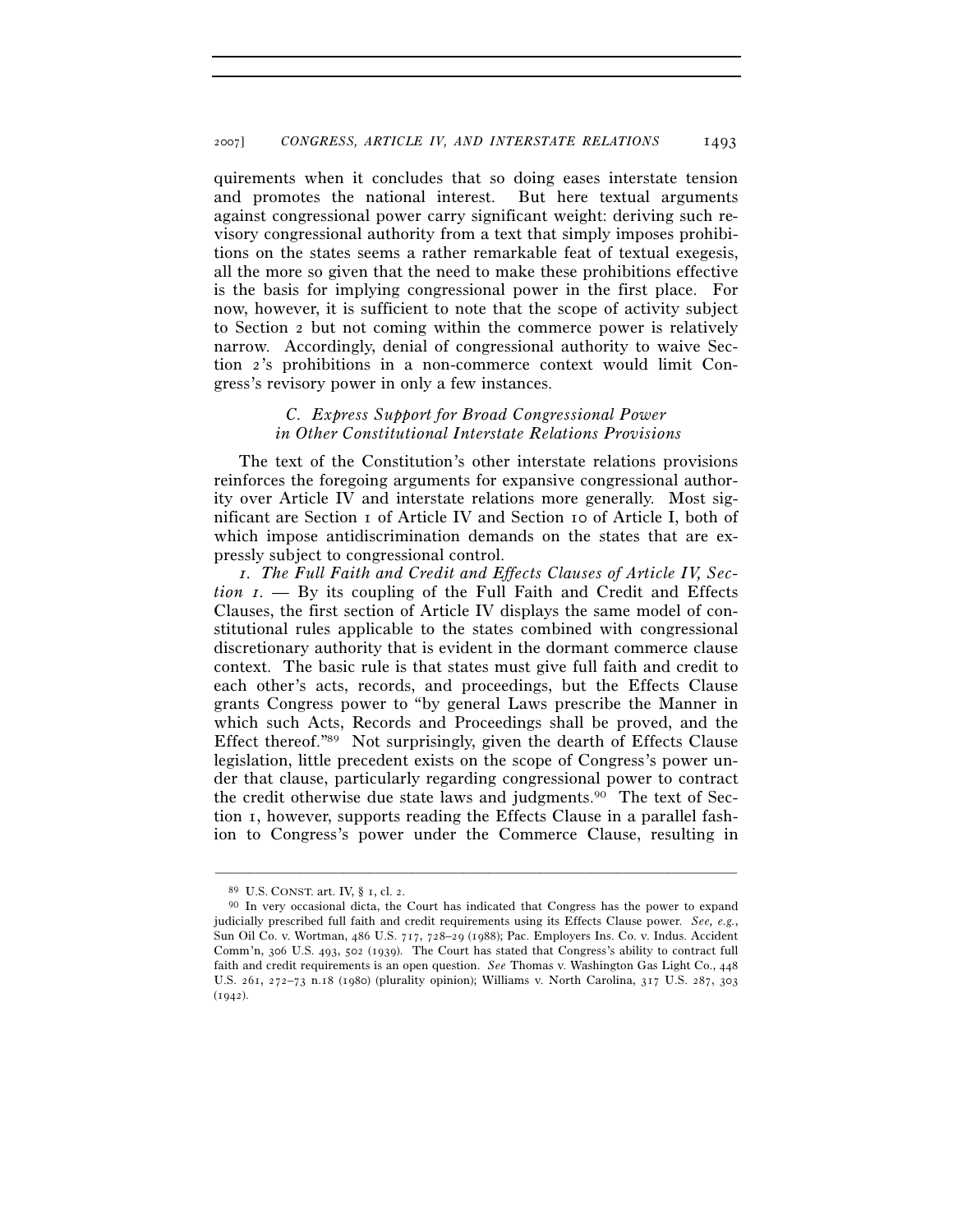Congress having authority to enact recognition requirements that might be broader or narrower than those imposed by the courts.

The Effects Clause itself is broad and unconditional in phrasing. The only express condition imposed by the clause is that in specifying the effect of out-of-state laws and judgments or their manner of proof, Congress must proceed by means of "general laws." The import of this requirement is somewhat ambiguous; "general laws" could be read as preventing measures targeting a specific state's laws and judgments (akin to the Constitution's prohibitions on bills of attainder), or alternatively, as preventing measures targeting a narrow category of laws and judgments for special treatment.<sup>91</sup> The former seems the better reading. The latter requires some constitutional benchmark against which the breadth or narrowness of congressional legislation could be adjudged. How such a baseline should be established is far from clear; could Congress, for example, establish choice of law rules governing product liability actions alone, or must it legislate regarding all tort actions? In other contexts, the Court has essentially refused to review congressional determinations that a measure is sufficiently general in its benefits or scope to meet analogous constitutional requirements,  $92$ and a similar approach is warranted here.

Under either interpretation, however, the general laws provision by itself would not prevent Congress from providing that classes of acts, records, and proceedings deemed sufficiently general should receive more or less credit than they would under the Full Faith and Credit

<sup>&</sup>lt;sup>91</sup> On these contrasting interpretations of the general laws requirement, compare Letter from Michael W. McConnell to Sen. Orrin G. Hatch (July 10, 1996), *in The Defense of Marriage Act: Hearing on S. 1740 Before the S. Judiciary Comm.*, 104th Cong. 56, 57 (1996), and Rosen, *supra* note 10, at 941–44, with MARK STRASSER, LEGALLY WED: SAME-SEX MARRIAGE AND THE CONSTITUTION 134–38 (1997), and Julie L. B. Johnson, Comment, *The Meaning of "General*  Laws": The Extent of Congress's Power Under the Full Faith and Credit Clause and the Constitutionality of the Defense of Marriage Act, 145 U. PA. L. REV. 1611, 1639–43 (1997).

<sup>&</sup>lt;sup>92</sup> See, e.g., Helvering v. Davis, 301 U.S. 619, 640–41 (1937) (stating, in rejecting a challenge to a spending measure as not for the general welfare, that "[t]he line must still be drawn between . . . particular and general. Where this shall be placed cannot be known through a formula in advance . . . . The discretion belongs to Congress, unless the choice is clearly wrong"); *see also* South Dakota v. Dole, 483 U.S. 203, 207 & n.2 (1987) (suggesting that a "general welfare" restriction on spending may not be judicially enforceable); Reg'l Rail Reorg. Act Cases, 419 U.S. 102, 158–61 (1974) (holding that a bankruptcy statute applying only to eight railroads in a particular geographic region did not violate the "uniform laws" requirement of the Bankruptcy Clause). Bankruptcy provides a particularly pertinent comparison, as the general laws requirement is textually similar to the requirement of "uniform laws" in bankruptcy. Indeed, the congressional power over bankruptcy was first proposed during discussion on the Full Faith and Credit Clause. Ry. Labor Executives' Ass'n v. Gibbons, 455 U.S. 457, 471 (1972). Underlying adoption of the Bankruptcy Clause and its uniformity requirement was concern about state enactment of private bankruptcy laws. For this reason, the Court has read "uniform laws" as precluding laws applying to particular debtors, not as prohibiting laws specific to particular contexts. *See id.* at 471–72. By analogy, the general laws requirement of the Effects Clause suggests concern with congressional legislation that singles out specific states' laws and judgments for lack of recognition.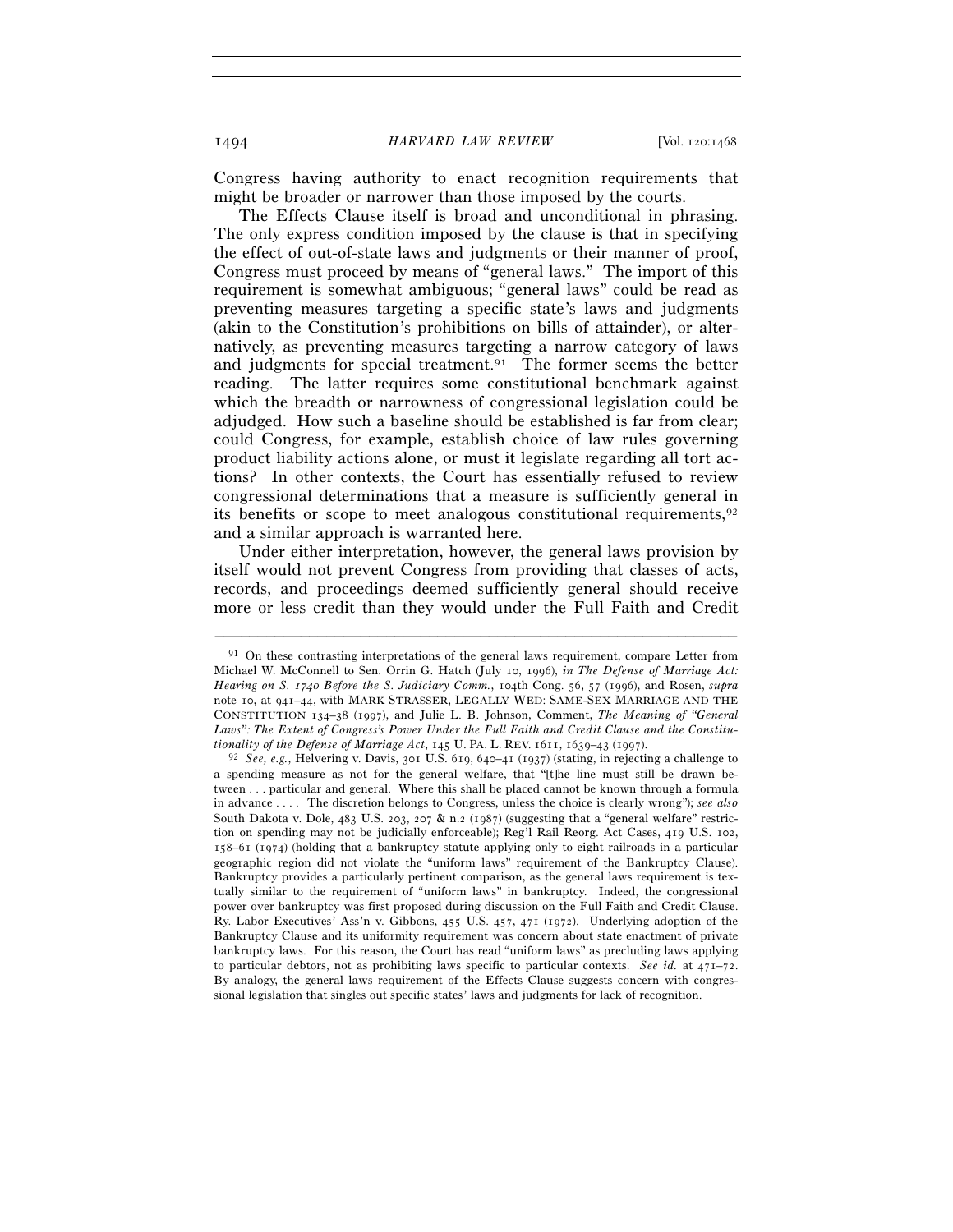Clause as judicially enforced. Similarly, nothing in the phrase "the effect thereof" precludes Congress from determining that certain state laws and judgments should receive more or less credit than they would absent such congressional action.<sup>93</sup> Indeed, on its face this language would allow Congress to prescribe that some laws and judgments should be given no effect; after all, it is perfectly compatible with standard usage to reply "none" or "no effect" when asked to specify the effect something should have.<sup>94</sup> Section 5 of the Fourteenth Amendment provides a useful contrast; that section's grant of power to Congress to "enforce" the amendment's substantive protections<sup>95</sup> does imply that congressional enactments dramatically restricting those protections would be invalid.<sup>96</sup> But even if "the effect" is read as requiring some positive effect, as Professor Laurence Tribe argues,<sup>97</sup> Congress could still authorize states to refuse to recognize certain classes of laws and judgments. By so doing, Congress would not be mandating no effect, but rather providing that such laws and judgments simply would have whatever effect other states choose to give them. Moreover, such laws

<sup>93</sup> *See* Letter from Michael W. McConnell to Sen. Orrin G. Hatch, *supra* note 91, at 57; Rosen, *supra* note 10, at 952–54; Whitten, *supra* note 10, at 377–86; *see also* EDWARD S. CORWIN, THE CONSTITUTION AND WHAT IT MEANS TODAY 246–55 (Harold W. Chase & Craig R. Ducat eds., 14th ed. 1978) (stating that "Congress has the power under the clause to decree the effect that the statutes of one State shall have in other States" in order to achieve uniformity).<br><sup>94</sup> *See, e.g.*, 5 THE OXFORD ENGLISH DICTIONARY 78–79 (2d ed. 1989) (defining "effect" in

part as "[s]omething accomplished, caused, or produced; a result, consequence" and listing "of no effect" as a standard phrase in which the word appears).

<sup>95</sup> *See* U.S. CONST. amend. XIV, § 5.

<sup>96</sup> *See* City of Boerne v. Flores, 521 U.S. 507, 519 (1997); *see also* Letter from Michael W. McConnell to Sen. Orrin G. Hatch, *supra* note 91, at 57–58 (contrasting meanings of "enforce" and "prescribe . . . the effect"). This distinction finds support in late-eighteenth-century dictionaries, which equate "enforce" with strengthening or invigorating, but define "effect" more neutrally as a consequence or something produced. *See* 1 SAMUEL JOHNSON, A DICTIONARY OF THE ENG-LISH LANGUAGE 335, 348 (8th ed. 1786); THOMAS SHERIDAN, A COMPLETE DICTIONARY OF THE ENGLISH LANGUAGE 232, 239 (4th ed. 1789). *But see* Letter from Laurence H. Tribe to Sen. Edward M. Kennedy (May 24, 1996), *in* 142 Cong. Rec. 13,359, 13,361 (1996) (arguing that Congress's limitation under Section 5 to enforcing the Fourteenth Amendment supports viewing Congress as similarly lacking power to abrogate full faith and credit demands under the Effects Clause, but not discussing the textual differences between these two provisions). Whether Section 5's "enforce" language should be read as giving Congress limited power to deviate from judicial constructions of the Fourteenth Amendment has been the subject of much recent scholarship. *See infra* note 246 and accompanying text.

<sup>97</sup> *See* Letter from Laurence H. Tribe to Sen. Edward M. Kennedy, *supra* note 96, at 13,360 (stating that "it is as plain as words can make it" that "the congressional power to 'prescribe . . . the effect' of sister-state acts, records, and proceedings" does not extend to "prescrib[ing] that some acts, records and proceedings that would otherwise be entitled to full faith and credit under the . . . Clause as judicially interpreted shall instead . . . be entitled to no faith or credit at all" (first omission in original)).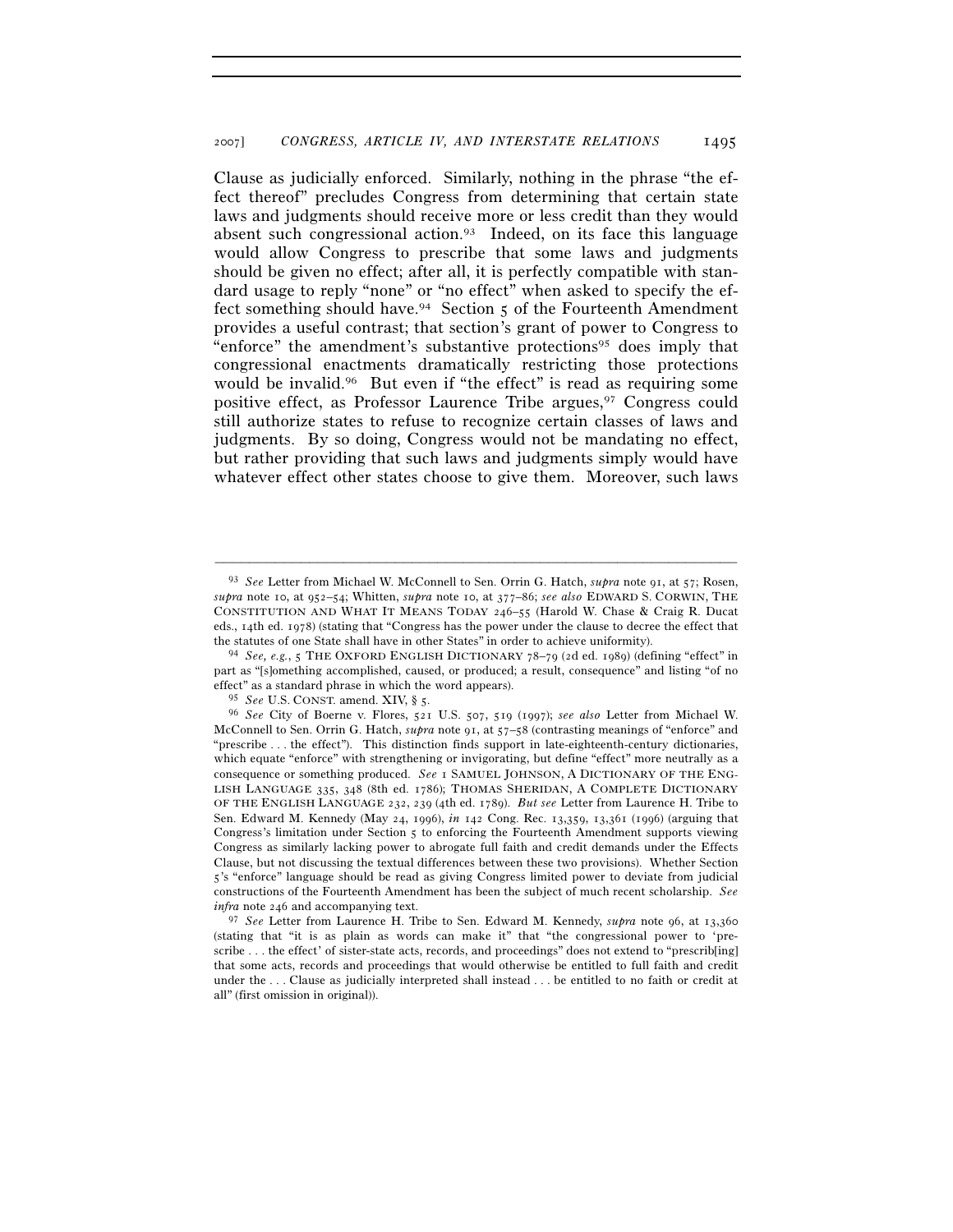and judgments would continue to have effect at least in their state of issuance.98

Thus, the strongest textual basis for viewing Congress's power under the Effects Clause as limited comes not from the language of the Effects Clause itself, but rather from the Full Faith and Credit Clause, which provides that "Full Faith and Credit shall be given in each State to the public Acts, Records, and judicial Proceedings of every other State."99 The two clauses are closely linked, with the Effects Clause even textually referring to the Full Faith and Credit Clause.100 Several commentators have argued that the mandatory and uncompromising nature of the Full Faith and Credit Clause militates against reading the Effects Clause to allow Congress to limit the credit otherwise due state laws and judgments. As Dean Larry Kramer has put it, the "unqualified 'full' and mandatory 'shall' [of the former clause] lose some (though obviously not all) of their meaning if Congress can simply legislate the requirement away."101

To be sure, the presence of express prohibitions on state discrimination in the Full Faith and Credit Clause marks a significant difference between that provision and the dormant commerce clause. But again, the importance of this distinction should not be exaggerated. As was true regarding Section 2 of Article IV, Congress is nowhere expressly subjected to the full faith and credit requirement; instead, that requirement by its terms references only the states. This textual absence is particularly striking given that the presence of the Effects Clause demonstrates a clear expectation that Congress would legislate in this area of interstate relations. It may be that, nonetheless, giving fair weight to the Full Faith and Credit Clause precludes Congress from *entirely* legislating away interstate comity, but congressional relaxation of the credit due particular classes of laws and judgments does not rise to that extreme.102

Equally important, as Professor Mark Rosen cogently argues, the Full Faith and Credit Clause has not been literally construed; instead,

<sup>98</sup> Further, Professor Tribe's argument appears to mean that Congress is precluded from prescribing that a state's acts, records, and proceedings have no effect in certain circumstances even if that situation would obtain directly under the Full Faith and Credit Clause, which seems an

implausible result. 99 U.S. CONST. art. IV, § 1, cl. 1. 100 Indeed, both clauses are often singly referred to as the Full Faith and Credit Clause. *See, e.g.*, Wilson v. Ake, 354 F. Supp. 2d 1298, 1303 (M.D. Fla. 2005). The Effects Clause is separately identified here for the sake of clarity.

<sup>101</sup> Kramer, *supra* note 10, at 2003; *see also* Koppelman, *supra* note 10, at 21 ("The second sentence [of Article IV, Section 1] should not be read in a way that contradicts the first."); Strasser, *supra* note 10, at  $312-13$ .<br><sup>102</sup> A broad retraction of comity might well fail on rationality grounds in any event, as it is

hard to see how such a measure could plausibly relate to any legitimate interest Congress might have in exercising its Effects Clause power.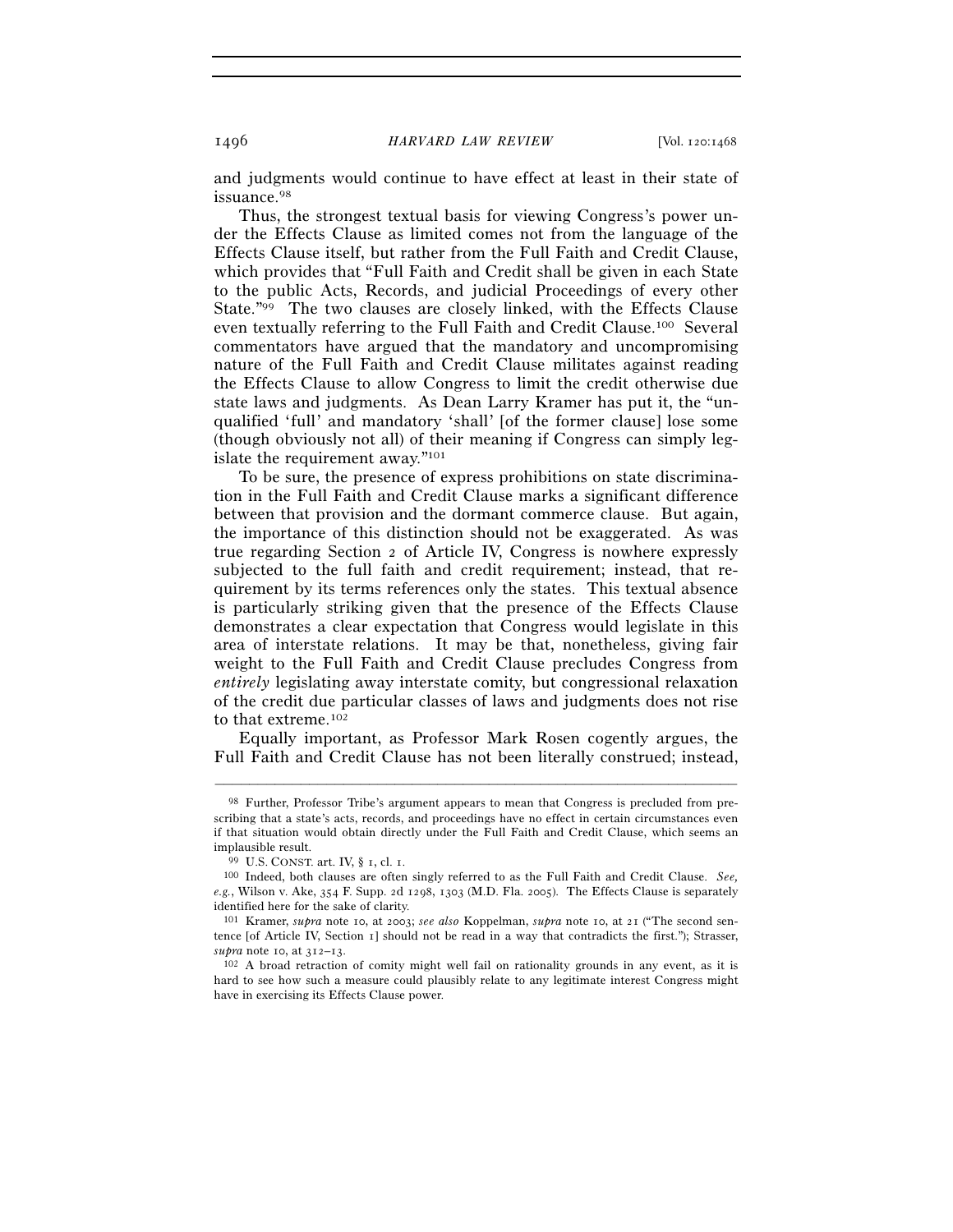the Court itself has upheld several exceptions.103 Thus, the real question is whether Congress is able to reduce states' obligations created by judicial interpretations of the Constitution's full faith and credit demand. The conjoining of the Full Faith and Credit and Effects Clauses suggests that Congress does have an important role to play in determining what full faith and credit entails, and thus supports granting Congress that power.104 In addition, viewing Congress as limited by judicial interpretations of full faith and credit has perverse consequences, for it renders the Effects Clause largely nugatory as a means of mediating conflicting choice of law rules among the states. Under this reading, Congress would lack power to specify which acts, records, or judgments should receive credit in any context where those of more than one state have a legitimate claim to recognition. In other words, the result would be to disable Congress from acting under the Effects Clause in precisely those contexts where congressional action is most needed to ensure uniformity.105

Finally, the drafting history of the two clauses further undermines any claim that Congress is precluded from restricting the scope of the full faith and credit demand. When the clauses emerged from the Constitutional Convention's Committee on Detail, Congress was limited to determining the effects of judgments; more importantly, Congress's responsibility to legislate in the area was mandatory, whereas the initial full faith and credit instruction to the states was hortatory.106 In the ensuing debate, the Constitutional Convention expanded the scope of the Effects Clause to grant Congress authority to specify the effect of acts and records as well as judicial proceedings, and at the same time adopted a proposal by James Madison to reverse

–––––––––––––––––––––––––––––––––––––––––––––––––––––––––––––

 Full faith and credit ought to be given in each State to the public acts, records, and Judicial proceedings of every other State, and the Legislature shall by general laws prescribe the manner in which such acts, Records, and proceedings shall be proved, and the effect which Judgments obtained in one State shall have in another.

*Id.* at 485. The Effects Clause engendered little comment during the ratification debates, *see* Kramer, *supra* note 10, at 2004, and thus the history of its drafting from the Constitutional Convention is the main record of how it was understood.

<sup>103</sup> *See* Rosen, *supra* note 10, at 952–57.<br>
<sup>104</sup> *See id.* at 960–61.<br>
<sup>105</sup> *See id.* at 944.<br>
<sup>106</sup> The Effects Clause originated in a suggestion by James Madison that Congress "might be authorized to provide for the *execution* of judgments," with Madison stating that he thought such a role for Congress "was justified by the nature of the Union." FARRAND, *supra* note 21, at 448. Only Edmund Randolph objected, arguing "there was no instance of one nation executing the judgments of the Courts of another nation." *Id.* Gouverneur Morris then proposed adding language that would give Congress even broader responsibilities, specifically that "the Legislature shall by general laws, determine the proof and effect of such acts, records, and proceedings." *Id.* This proposal was submitted to the Committee on Detail, but as noted, the version that emerged from the Committee was more limited. It provided: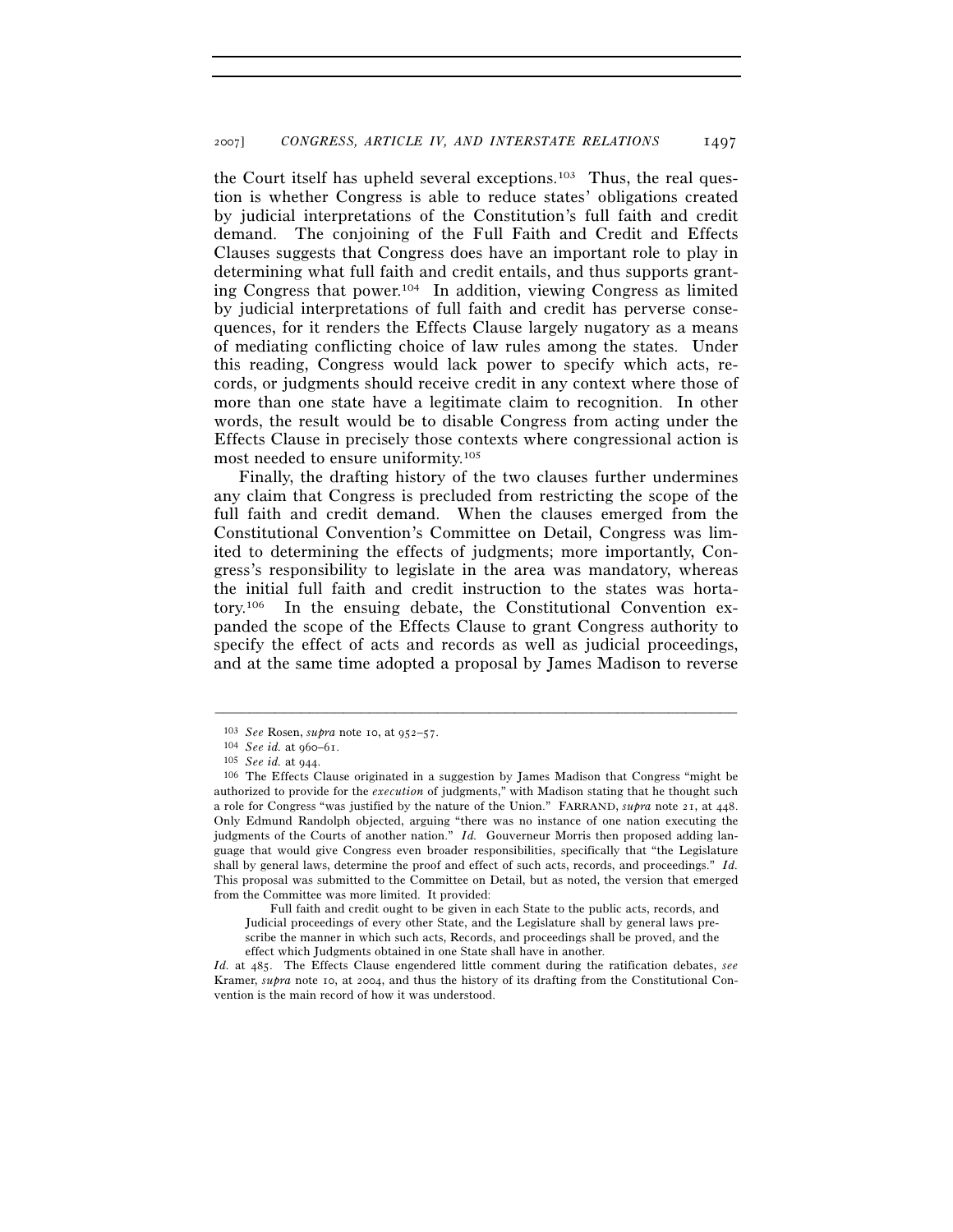the mandatory and discretionary character of the two clauses.107 These simultaneous moves to make the Full Faith and Credit Clause mandatory and the Effects Clause discretionary weigh against reading the former's mandatory language as directed at Congress. A more plausible explanation is that the Framers sought to make full faith and credit self-executing, thereby ensuring that congressional inaction did not prevent enforcement of the full faith and credit demand, but also intended to leave Congress with power to legislate regarding the effects of laws and judgments if it so chose.

*2. The New State, Territory and Property, and Guarantee Clauses of Article IV, Sections 3 and 4. —* The grants of congressional power in the remainder of Article IV are similarly expansive in scope.108 These latter sections do not include express prohibitions on the states, and thus are less clearly instances where Congress is assigned authority over interstate relationships. However, the powers these sections grant to Congress — to regulate federal territory and property, admit new states, and guarantee republican government — all have important implications for interstate relations. Historically, rivalries among the states regarding Western land claims provided a significant basis for granting the federal territory power.109 Subsequently, control over federal territories and admission of new states became central areas of contention in interstate battles over slavery.110 Even outside the battle over slavery, the terms on which new states are admitted affect interstate relations as they establish the basis for new states' relationships with existing states. The Guarantee Clause, in turn, sets certain minimal requirements (regarding type of government and protections against spread of violence) that states are entitled to demand of other states as a condition of union.<sup>111</sup>

<sup>&</sup>lt;sup>107</sup> *See* FARRAND, *supra* note 21, at 488–89.<br><sup>108</sup> This is particularly true of the Territory and Property Clause, which requires that congressional regulations regarding federal territory and property be "needful" — seemingly a minimal constraint — but does not otherwise limit Congress in regard to the content, duration, or geographic range of the regulations it enacts. *See* U.S. CONST. art. IV, § 3, cl. 2. 109 *See* Peter A. Appel, *The Power of Congress "Without Limitation": The Property Clause and* 

*Federal Regulation of Private Property*, 86 MINN. L. REV. 1, 16–26 (2001); *see also* THE FEDER-ALIST NO. 7 (Alexander Hamilton), *supra* note 24, at 61–62 (arguing that, absent union, dispute over the Western territories would lead the states to wage war with one another).

<sup>110</sup> *See* DON E. FEHRENBACHER, THE DRED SCOTT CASE 100–87 (1978); *see also* Eric Biber, *The Price of Admission: Causes, Effects, and Patterns of Conditions Imposed on States Entering the Union*, 46 AM. J. LEGAL HIST. 119, 140–43 (2004) (discussing relationship between slavery and admission of Nebraska and Nevada after the Civil War).

<sup>111</sup> The states' adherence to similar republican principles was seen as necessary for their successful union, as was assurance that they would come to each others' defense. *See* THE FEDER-ALIST NO. 43 (James Madison), *supra* note 24, at 274–78; Arthur E. Bonfield, *The Guarantee Clause of Article IV, Section 4: A Study in Constitutional Desuetude*, 46 MINN. L. REV. 513, 522 (1961). Professor Tom Lee speculates that the Guarantee Clause may have been animated by the idea that republican states would be unlikely to go to war with one another. *See* Thomas H. Lee,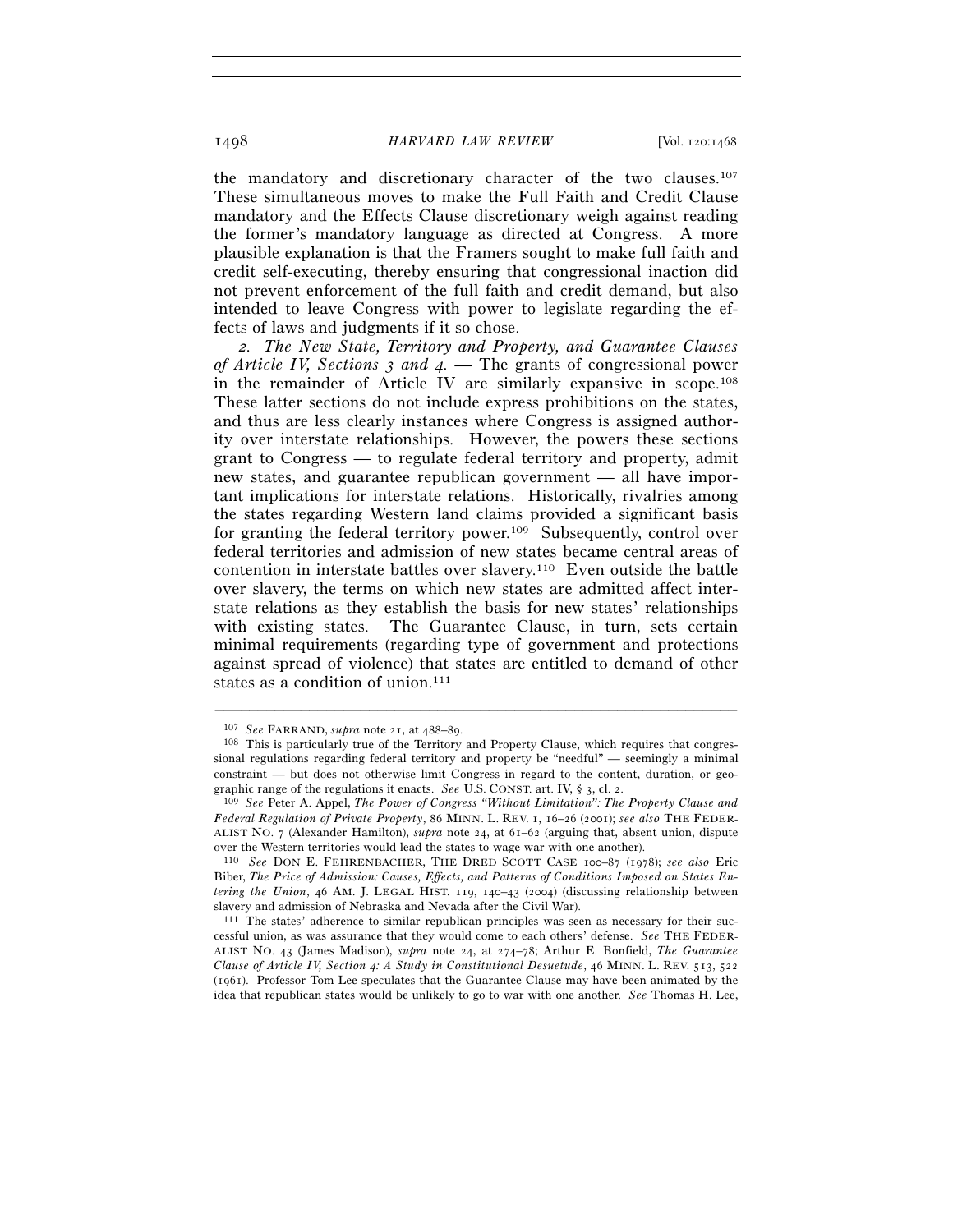Significantly, despite their grants of broad power to Congress, these sections of Article IV similarly impose few express conditions on Congress's ability to discriminate among the states. The New State Clause, for example, contains no textual requirement that new states be admitted on equal terms with existing states, and records from the Constitutional Convention demonstrate that this omission was intentional.112 Instead, the restrictions that the New State Clause does contain echo *Benjamin*'s emphasis on coordinated national and state action, requiring both congressional and state consent before a state can be divided in two or amalgamated into a new state.<sup>113</sup> Moreover, although the Court ultimately held in *Coyle v. Smith*114 that Congress must admit new states on equal terms, notwithstanding the absence of an express state equality requirement, it simultaneously emphasized that Congress could impose conditions on particular states using its other powers, such as those enumerated under Article I.115

*3. Article I, Section 10. —* A final core interstate provision in the Constitution is Section 10 of Article I, which imposes numerous prohibitions on the states. Some of these are unconditional. Many others, however, are made expressly waivable by Congress. Of particular note, congressional waiver authority is granted with respect to those state prohibitions that most directly address interstate relations, such as the ban on interstate compacts and restrictions on the states' authority to impose duties.<sup>116</sup>

At first glance, Section 10's articulation of congressional waiver power might seem to undermine the argument for implying congres-

<sup>–––––––––––––––––––––––––––––––––––––––––––––––––––––––––––––</sup> *Making Sense of the Eleventh Amendment: International Law and State Sovereignty*, 96 NW. U. L. REV. 1027, 1036, 1052–53 (2002). 112 As initially included in the August 6th draft, the clause required that "new States shall be

admitted on the same terms with the original States." FARRAND, *supra* note 21, at 188. Despite some delegates' arguments "for fixing an equality of privileges by the Constitution," Gouverneur Morris's proposal that this language be deleted so as not "to bind down the Legislature to admit Western States on the terms here stated" was adopted. *Id.* at 454. Morris's proposal was fueled by a concern that an equality requirement would entitle the new states to equal representation in the Senate and thereby "throw the power into the[] hands" of those settling the Western lands. *Id.*; *see also id.* (remarks by Hugh Williamson). Madison argued that Western states should not be degraded in rank, but the view that Congress should have flexibility on this question appears to have carried the day. *See id.*; *see also* DAVID P. CURRIE, THE CONSTITUTION IN CON-GRESS: THE JEFFERSONIANS, 1801–1829, at 243–45 (2001) (concluding that the Framers rejected state equality, although arguing this rejection is at odds with the principle of enumerated powers). The more interesting question is what the Framers meant by state equality, and in particular whether Congress could attach ongoing and permanent conditions to admission, such as a prohibition on slavery. This issue rose to the fore with the admission of Missouri. *See id.* at 219–

<sup>49.&</sup>lt;br> $113 \text{ See U.S. CONST. art. IV, § } 3.$ 

<sup>114 211</sup> U.S. 559 (1911).<br><sup>115</sup> *See id.* at 574–75.<br><sup>116</sup> *Compare* U.S. CONST. art. I, § 10, cl. 1, *with id.* art. I, § 10, cls. 2, 3.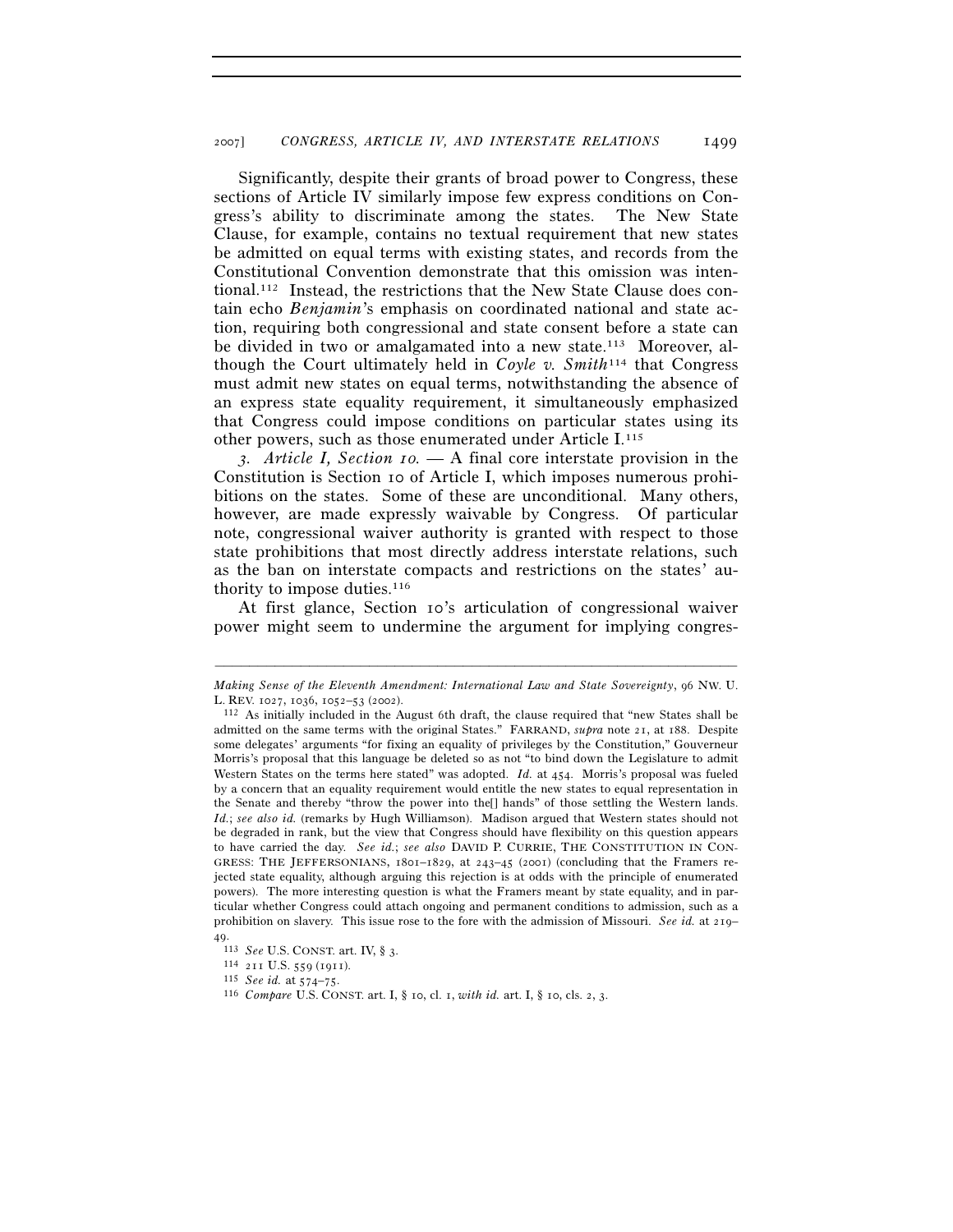sional power to authorize violations of Article IV's Section 2. On closer scrutiny, however, important distinctions between Section 10 and Article IV emerge that explain why congressional waiver authority is expressly stated in the former. Many of Section 10's absolute prohibitions are not wholly interstate in focus but instead extend to the states' interactions with their own citizens, and appear motivated by general beliefs about abuse of power.<sup>117</sup> That Congress would lack power to waive these limitations is not surprising, and indeed Congress itself is subject to several identical restrictions in Article I's Section 9. 118 Other absolute prohibitions in Section 10 are mirrored by express grants of power to Congress to regulate the activities at issue, thereby creating a case for inferring a constitutional mandate of federal exclusivity stronger than exists in the Article IV context.<sup>119</sup> By contrast, the restrictions made waivable by Congress involve matters that fall less clearly within Congress's other enumerated powers.120

In short, rather than supporting a conclusion about Congress's interstate powers in general, Section 10's inclusion of express congressional waiver authority appears closely tied to the specific state prohibitions contained in that provision. What nonetheless remains notable about Section 10 is that it represents an express articulation of the interstate model also evident in the other constitutional interstate provi-

–––––––––––––––––––––––––––––––––––––––––––––––––––––––––––––

to prevent Congress from authorizing state imposts and duties, or Congress might otherwise be thought to lack control over state compacts addressing matters outside its enumerated powers.

 $117$  A case in point: Section 10's financial prohibitions — barring states from coining money, issuing bills of credit, or making anything other than gold or silver tender for paying debts were no doubt important to securing union, both in ensuring the viability of a national economy and in protecting other states from the economic fallout of one state's machinations. *See* Albert S. Abel, *The Commerce Clause in the Constitutional Convention and in Contemporary Comment*, 25 MINN. L. REV. 432, 477 (1941) (describing Section 10's financial prohibitions as keyed to protecting interstate and international commerce). But like the Contracts Clause, these prohibitions also reflected the Framers' fear that state legislatures had too little respect for private property and would abuse their financial powers to ease pressures on debtors generally, a fear that was not limited to interstate contexts. *See* ANDERSON, *supra* note 88, at 44–45, 81–82, 106–08 (discussing overlap between many Framers' support for stronger national government and their fear of democracy, and discussing their desire to limit state access to paper money); Grant S. Nelson & Robert J. Pushaw, Jr., *Rethinking the Commerce Clause: Applying First Principles To Uphold Federal Commercial Regulations but Preserve State Control over Social Issues*, 85 IOWA L. REV. 1, 23 (1999) (noting that state adoption of debtor relief laws led to retaliation by states with large numbers of creditors).

<sup>118</sup> *Compare* U.S. CONST. art. I, § 9, cl. 3 (prohibiting ex post facto laws and bills of attainder), *with id.* art. I, § 10, cl. 1 (prohibiting states from passing the same).<br><sup>119</sup> Prime examples here are Section 10's prohibitions on states coining money and issuing let-

ters of marque and reprisal. *Compare id.* art. I, § 10, cl. 1, *with id.* art. I, § 8, cls. 5, 11. In like vein, Section 10's prohibition on states entering treaties, *see id.* art. I, § 10, cl. 1 — itself qualified, at least in practice, by that section's grant of power to Congress to approve state agreements with foreign powers, *id.* art. I,  $\S$  10, cl.  $3$  — is followed by Article II's grant of the power to make treaties to the President, subject to two-thirds approval by the Senate, *see id.* art. II, § 2, cl. 2. On the presumption of concurrent state power in Article IV, see *supra* note 55.<br><sup>120</sup> For example, the Uniformity Clause, U.S. CONST. art. I, § 8, cl. 1, might otherwise be read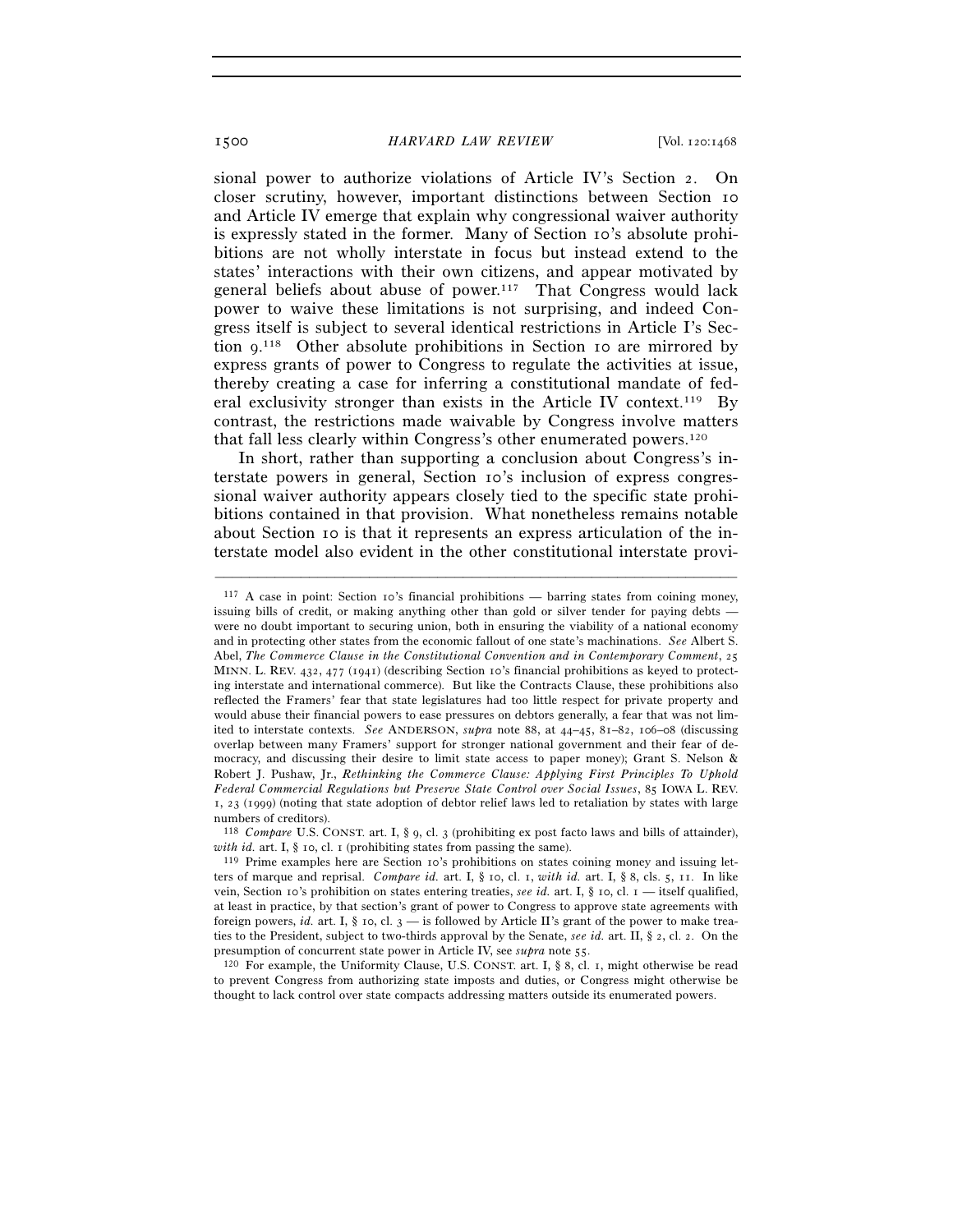sions — that is, prohibitions on the states that are independently binding but subject to ultimate congressional control.

#### *D. Normative and Functional Considerations*

Constitutional text, structure, and precedent thus all support concluding that Congress enjoys primary responsibility for setting the parameters of interstate relationships. Normative and functional considerations, specifically recognition of the benefits of interstate discrimination and Congress's greater institutional competency in this area when compared to the Court's, further reinforce the case for expansive congressional interstate authority.

*1. The Positive Value of Interstate Discrimination. —* Underlying claims for a congressional revisory power over interstate relations is the belief that interstate discrimination can be a positive good. A variety of legitimate national considerations might lead Congress to allow a state to favor its own. For example, Congress might conclude that discrimination is warranted as a means of protecting states against exploitation, whether by allowing them to reserve certain benefits to their residents or by limiting harmful externalities of other states' actions.121 Alternatively, Congress might conclude that, although economically inefficient when viewed from the perspective of the nation as a whole, state economic protectionism nonetheless is legitimate in some circumstances to encourage development or maintenance of certain industries.122 Congress might also conclude that discrimination is justified by substantial interstate strife over an activity or to preserve traditions of local regulation in particular contexts.123 Finally, Congress might conclude that freeing states from antidiscrimination constraints is necessary to allow effective state regulation. State taxation

<sup>121</sup> *See, e.g.*, New York v. United States, 505 U.S. 144, 151–54 (1992) (describing the Low-Level Radioactive Waste Policy Amendments Act of 1985, in which Congress allowed states to bar access to their waste disposal facilities to states that failed to adopt measures for disposing of lowlevel waste generated within their borders); H.R. REP. NO. 104-664, at 6–10 (1996), *as reprinted in* 1996 U.S.C.C.A.N. 2905, 2910–14 (stating one purpose of DOMA is to protect states from the effects of Hawaii's recognition of same-sex marriage); *see also* Martinez v. Bynum, 461 U.S. 321,

 $122$  International trade scholars are suspicious about the "infant industries" justification for deviation from free trade principles, arguing that in those instances where investing in an industry is or ultimately will be economically efficient, firms will do so without subsidies. *See, e.g.*, Robert E. Baldwin, *The Case Against Infant-Industry Tariff Protection*, 77 J. POL. ECON. 295 (1969). But even if it is economically inefficient, long-term industry protection still may be normatively justified, for example, as a way of preserving communities otherwise facing economic extinction or ensuring that states can protect themselves against interstate competition perceived as particularly threatening on noneconomic grounds.

<sup>123</sup> *See, e.g.*, *New York*, 505 U.S. at 150–51 (describing concerns of states with nuclear waste facilities); Prudential Ins. Co. v. Benjamin, 328 U.S. 408, 413–17, 429–31 (1946) (detailing tradition of state regulation of insurance that motivated the congressional determination in the McCarran-Ferguson Act that such regulation should continue).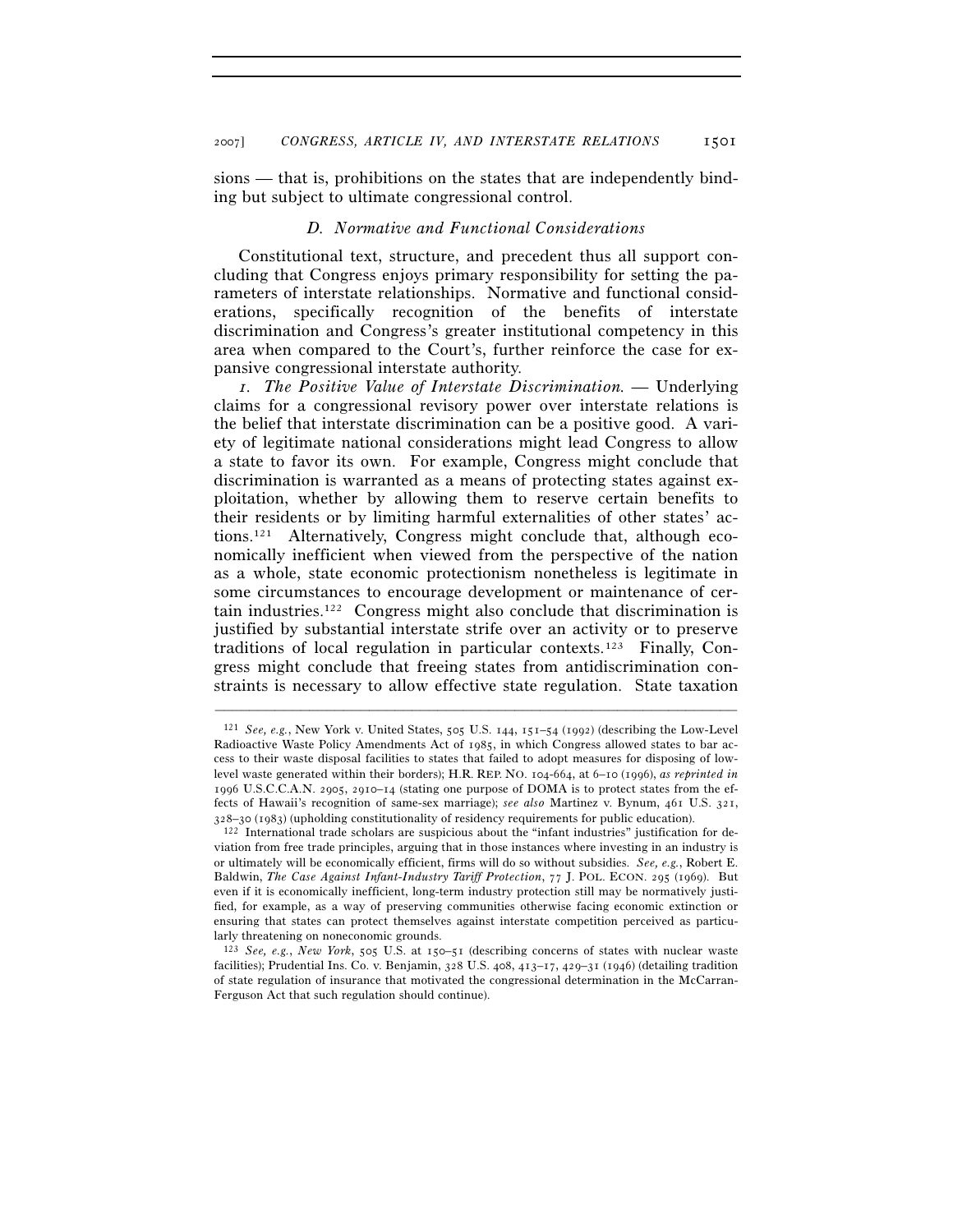of electronic commerce is a prime example here. To effectively tax such transactions, states may need to impose tax collection responsibilities on entities that lack physical presence within their borders, but under current doctrine states lack the power to legislate extraterritorially in this fashion without congressional authorization.124

One way of understanding the benefits of interstate discrimination is in terms of the Constitution's rejection of purely national government in favor of a federal system under which the states retain independent governing authority.125 "Some distinctions between residents and nonresidents merely reflect the fact that this is a Nation composed of individual States . . . ."126 Allowing Congress to authorize interstate discrimination thus accords with the Constitution's concern to preserve the salience of the states as sovereign entities, because imposing excessive discrimination prohibitions on the states is as harmful to "Our Federalism" as imposing insufficient ones. As the Court famously stated in *Texas v. White*, 127 "the preservation of the States, and the maintenance of their governments, are as much within the design and care of the Constitution as the preservation of the Union and the maintenance of the National government."128

But it is also important to realize that congressional authorization of interstate discrimination can also serve the goal of preserving union. Several scholars disagree, insisting, in Dean Kramer's words, that "commitment to Union is itself a fundamental constitutional value. . . . Congress should not be permitted to redefine its terms at will or to legislate away the minimum requirements of mutual respect and recognition it entails."129 To begin with, this argument presumes exactly the point at issue: that the terms of union are constitutionally fixed and

<sup>124</sup> *See* Quill Corp. v. North Dakota, 504 U.S. 298, 312–17 (1992); Walter Hellerstein, *State Taxation of Electronic Commerce*, 52 TAX L. REV. 425, 480–90, 503–05 (1997); Bradley W. Joondeph, *The Meaning of Fair Apportionment and the Prohibition on Extraterritorial State Taxation*, 71 FORDHAM L. REV. 149, 171–82 (2002) (noting Court's willingness to accept extraterritorial taxes when necessary for ease of administration). Congress has responded to concerns about state and local taxation of electronic commerce with a temporary moratorium on such taxes applied to Internet access and on multiple or discriminatory taxes. *See* Internet Tax Nondiscrimination Act,

<sup>&</sup>lt;sup>125</sup> See THE FEDERALIST NO. 39 (James Madison), *supra* note 24, at 246 ("The proposed Constitution . . . is, in strictness, neither a national nor a federal Constitution, but a composition of both."). For discussions of the defining characteristics of federal systems, see DANIEL J. ELAZAR, EXPLORING FEDERALISM 5–9, 157–68 (1987), and Edward L. Rubin & Malcolm Feeley, *Feder-*

<sup>&</sup>lt;sup>126</sup> Baldwin v. Fish & Game Comm'n, 436 U.S. 371, 383 (1978).<br><sup>127</sup> 74 U.S. (7 Wall.) 700 (1869).<br><sup>128</sup> *Id.* at 725; *see also* Rosen, *supra* note 10, at 935–37 (emphasizing that the Full Faith and Credit Clause "aims not only at unifying the states, but also at ensuring that the states remain meaningfully empowered, distinct polities").

<sup>129</sup> Kramer, *supra* note 10, at 2006; *see also* Letter from Laurence H. Tribe to Sen. Edward M. Kennedy, *supra* note 96, at 13,360–61.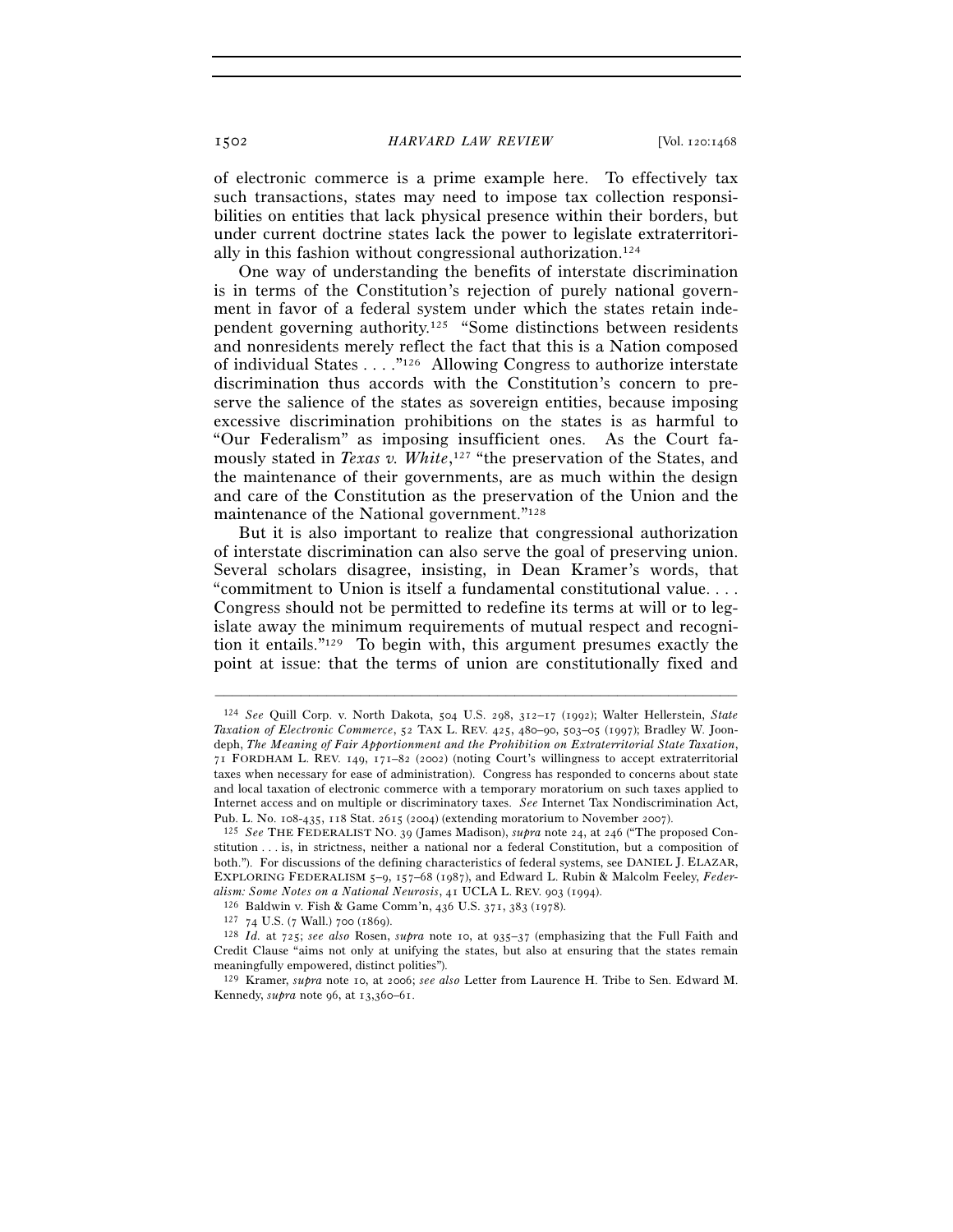not ultimately left up to Congress. More importantly, as the examples just noted suggest, caution is needed before condemning congressional authority to sanction interstate discrimination as inherently at odds with the Constitution's commitment to national union. Viewed functionally, the demands of national union have little preset, acontextual content. Some measures — congressional sanction of state secession is perhaps the clearest example — are clearly inimical to national union. But congressional easing of Article IV's demands is hardly equivalent to a *pro tanto* dissolution of the union. Indeed, the fact that Congress has wielded its established power to authorize state dormant commerce clause violations sparingly<sup>130</sup> indicates that recognizing congressional revisory authority over interstate relations might lead to little discrimination in practice. While DOMA and CIANA suggest that congressional legislation may be more likely in contexts of sharp public contestation, those are also the contexts in which permitting interstate discrimination may better advance interstate harmony and attachment than would unbending adherence to antidiscrimination principles.

*2. Institutional Competency. —* Consideration of the comparative institutional competency of Congress and the Court when it comes to the interstate arena further supports granting Congress ultimate control over interstate relations.<sup>131</sup> The Court has struggled to make sense of the interstate relations provisions of Article IV. Read literally, the Full Faith and Credit Clause suggests "the absurd result that, wherever the conflict [between different states' laws] arises, the statute of each state must be enforced in the courts of the other, but cannot be in its own."132 To avoid such an anomalous result, current doctrine recognizes that the clause "does not compel 'a state to substitute the statutes of other states for its own statutes [when] dealing with a subject . . . [on] which it is competent to legislate.'"133 This means that a state must apply another state's law instead of its own only when it lacks significant contacts with the parties or the event underlying the

<sup>130</sup> For the few examples when Congress has done so, see sources cited *supra* note 9. For a similar assessment, *see* Chen, *supra* note 12, at 1769, 1784. *Contra* Williams, *supra* note 11, at 155 ("[G]iven this open-ended invitation [to authorize state regulations that burden or discriminate against interstate commerce], Congress has done precisely that."). One complication in assessing how willing Congress is to sanction state discrimination is that the Court is reluctant to read Congress as doing so, and therefore requires a clear and fairly specific statement from Congress before such authorization is found. *See* Hillside Dairy Inc. v. Lyons, 539 U.S. 59, 66 (2003). 131 On the importance of institutional competency considerations to federalism, see Ernest A.

Young, *Making Federalism Doctrine: Fidelity, Institutional Competence, and Compensating Adjustments*, 46 WM. & MARY L. REV. 1733, 1815–44 (2005). *See generally* NEIL K. KOMESAR, IMPERFECT ALTERNATIVES: CHOOSING INSTITUTIONS IN LAW, ECONOMICS, AND PUBLIC POLICY <sup>196</sup>–270 (1994). 132 Ala. Packers Ass'n v. Indus. Accident Comm'n, 294 U.S. 532, 547 (1935). 133 Baker v. Gen. Motors Corp., 522 U.S. 222, 232 (1998) (quoting Pac. Employers Ins. Co. v.

Indus. Accident Comm'n, 306 U.S. 493, 501 (1939)).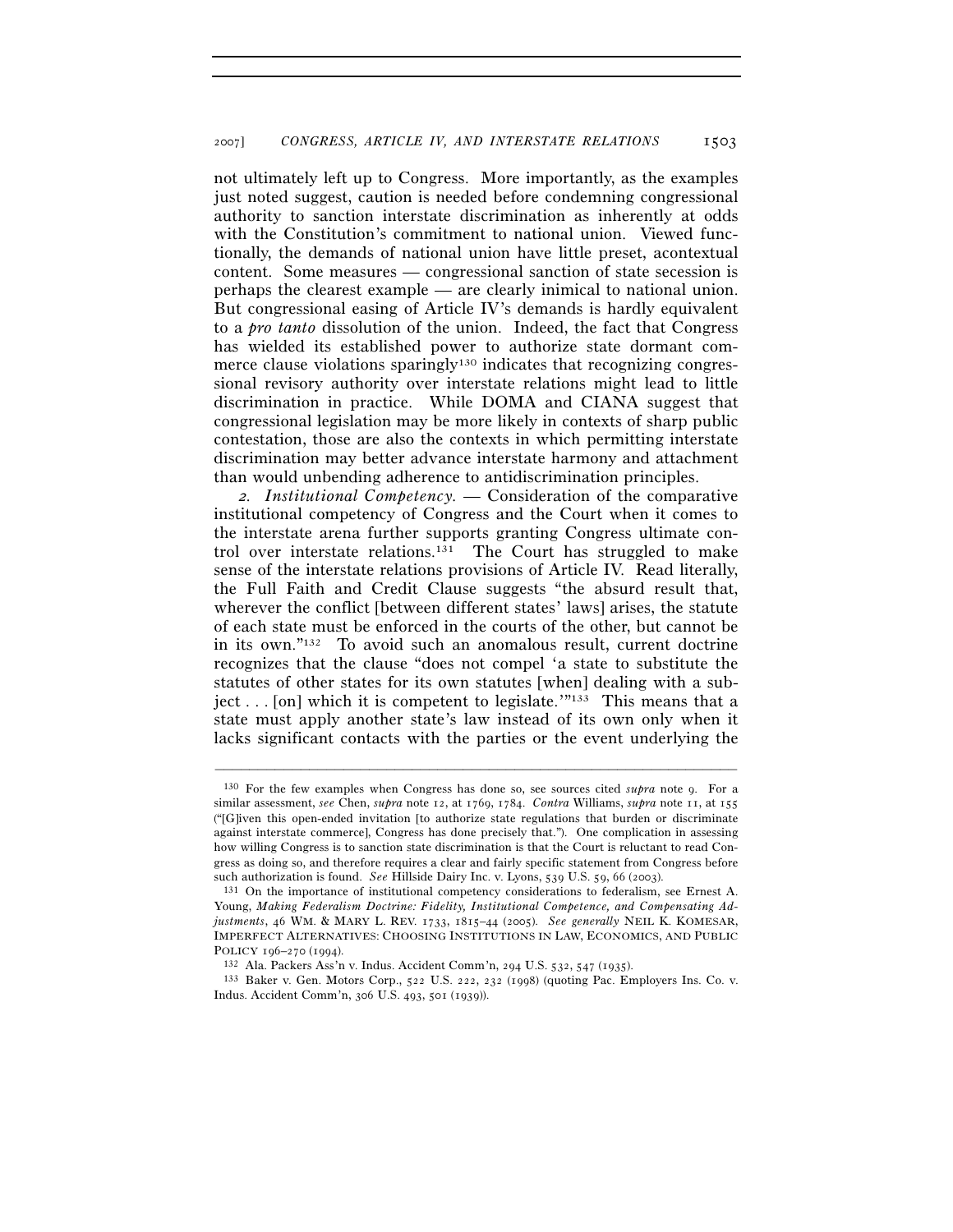litigation, hardly a demanding standard or one that intuitively reflects the clause's demand that the states grant each others' laws *full* faith and credit.134 Yet the Court's earlier efforts to enforce a more robust full faith and credit requirement resulted in inconsistencies, due to the difficulty of ascertaining which states' interests were paramount in a particular case.135

In turn, enforcing Article IV's Privileges and Immunities Clause requires an initial determination of what constitutes a privilege and immunity of state citizenship. Two contrasting possibilities are immediately apparent: the clause could require that a state accord citizens of other states either a predetermined set of rights or alternatively only those rights it grants its own citizens. Early on, the Court rejected the former, natural law–based account of the clause for the latter, equal protection–based view.136 But it also has rejected the argument that the clause prohibits all distinctions between in-state and out-of-state residents, emphasizing that some such discrimination is necessitated by the nation's division into states.<sup>137</sup> It is for this reason that the Court has held that the clause protects only "fundamental" rights, which in this context means those rights that are "basic to the maintenance or well-being of the Union."<sup>138</sup> The Court's efforts to render this standard operational again have not been models of consistency; it has held, for example, that states can impose discriminatory recreational but not commercial license fees.139 While this distinction reveals the commercial flavor of the Court's view of the Privileges and Immunities Clause, it leaves unexplained why resentment and retaliation outside the commercial context is less threatening to the nation's well-being.140

Inconsistencies and theoretical tensions are also evident in the Court's dormant commerce clause jurisprudence. Here, too, the Court

<sup>–––––––––––––––––––––––––––––––––––––––––––––––––––––––––––––</sup> 134 *See* Phillips Petroleum Co. v. Shutts, 472 U.S. 797, 818–19 (1985); Allstate Ins. Co. v. Hague,

<sup>449</sup> U.S. 302, 307–13 (1981) (plurality opinion). 135 *Compare* Bradford Elec. Light Co. v. Clapper, 286 U.S. 145 (1932), *with Pac. Employers*, 306 U.S. 493*, and Ala. Packers*, 294 U.S. 532. For analysis of these inconsistencies, see Kramer, *supra* note 10, at 1977–78, and Stewart E. Sterk, *The Muddy Boundaries Between Res Judicata and Full Faith and Credit*, 58 WASH. & LEE L. REV. 47, 51–57 (2001). 136 *See* Paul v. Virginia, 75 U.S. (8 Wall.) 168, 180 (1869).

<sup>137</sup> *See* Baldwin v. Fish & Game Comm'n, 436 U.S. 371, 383 (1978); *Paul*, 75 U.S. (8 Wall.) at 180–81. For the argument that the Court erred in rejecting the natural law view, see Chester James Antieau, Paul*'s Perverted Privileges or the True Meaning of the Privileges and Immunities Clause of Article Four*, 9 WM. & MARY L. REV. 1 (1967). *But see* Bogen, *supra* note 68, at 841–45 (arguing that the natural law interpretation is inconsistent with the structure and history of Article IV).<br> $138$  Baldwin, 436 U.S. at 388.

<sup>&</sup>lt;sup>139</sup> *Compare id.* (upholding discriminatory fees for hunting licenses where used for sport), *with* Toomer v. Witsell, 334 U.S. 385, 403 (1948) (invalidating discriminatory commercial fishing license fees).

<sup>140</sup> For efforts to rectify this analytic gap, see Laycock, *supra* note 12, at 270–73, and Varat, *supra* note 12, at 516–40.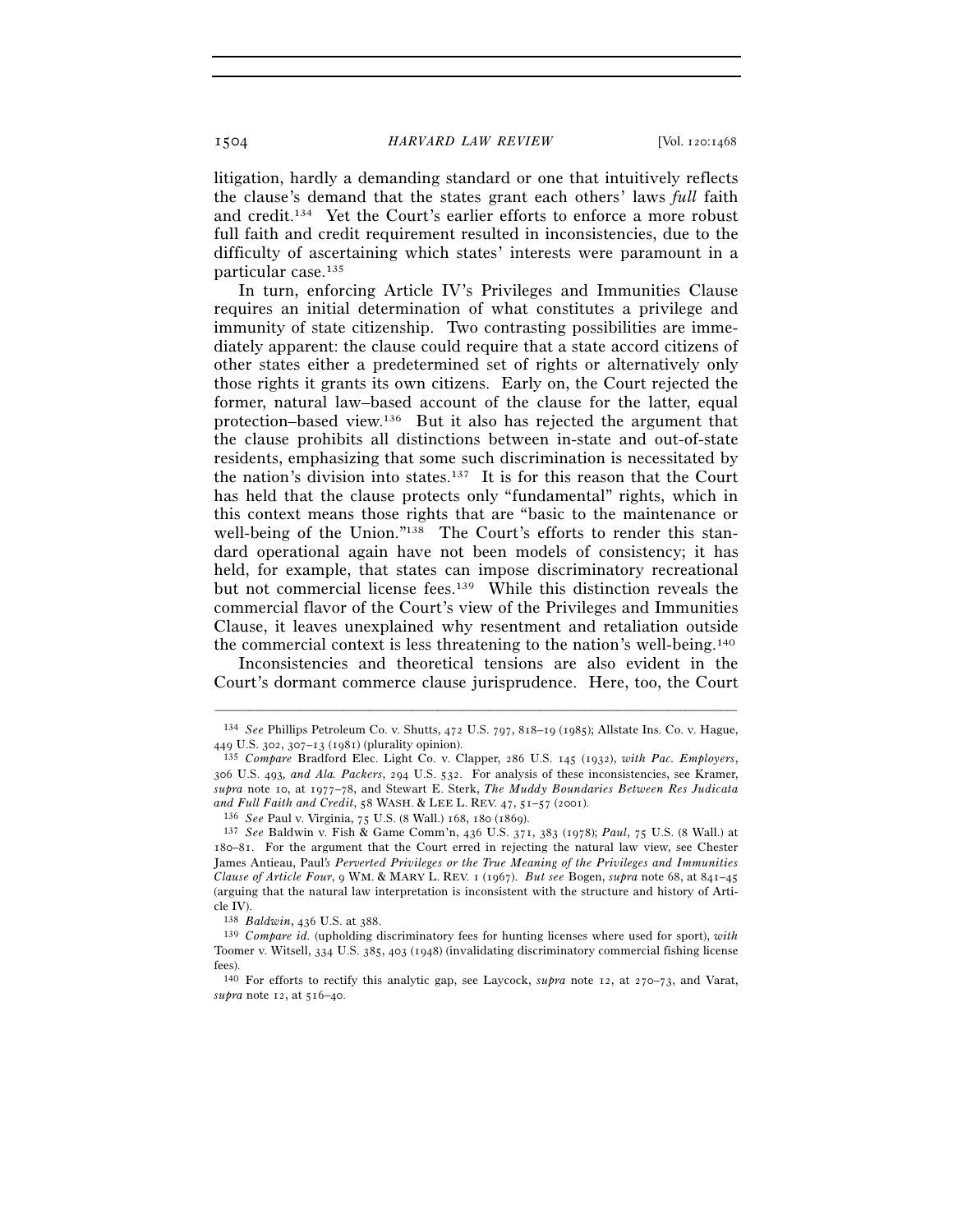has been concerned with matters commercial, trying — within the limits that inhere in judicial lawmaking — to implement a vision of a national common market. One tension with which the Court has struggled nobly is in distinguishing a state's legitimate use of its resources to favor its own from unconstitutional economic protectionism.141 While the Court has developed mechanisms to increase decisional consistency, such as its rule that facially discriminatory measures are virtually per se invalid,<sup>142</sup> these mechanisms are vulnerable to criticisms of their own. Measures can be facially discriminatory but not protectionist, and facially neutral measures may on closer inspection appear pernicious.<sup>143</sup> Not surprisingly, the Court's handiwork is often held up for criticism as empirically flawed, or worse, constitutionally illegitimate.144

Part of the explanation for the Court's difficulties is that applying these constitutional provisions requires the Court to make determinations that it is institutionally ill-equipped to make.145 Identifying violations often turns on assessing the relative benefits and burdens of discriminatory measures and the importance of interstate uniformity or equality in particular contexts. Intuitively, such determinations seem

<sup>–––––––––––––––––––––––––––––––––––––––––––––––––––––––––––––</sup> 141 *Compare* S.-Cent. Timber Dev., Inc. v. Wunnicke, 467 U.S. 82 (1984), *with* White v. Mass.

Council of Constr. Employers, Inc., 460 U.S. 204 (1983).<br><sup>142</sup> See, e.g., Camps Newfound/Owatonna, Inc. v. Town of Harrison, 520 U.S. 564, 575 (1997).<br><sup>143</sup> See, e.g., id. at 596–98, 602–03 (Scalia, J., dissenting) (arguin benefit was not discriminatory even though it facially distinguished between institutions serving in-state individuals and those serving out-of-state individuals); Minnesota v. Clover Leaf Creamery Co., 449 U.S. 456 (1981) (sustaining even-handed ban on sale of milk in plastic but not pulpwood nonreturnable containers, notwithstanding that plastic containers originated out-of-state and pulpwood containers were manufactured in-state). Nor is it always clear when a measure is facially discriminatory. *See, e.g.*, C & A Carbone, Inc. v. Clarkstown, 511 U.S. 383, 403–04 (1994) (O'Connor, J., concurring in the judgment) (arguing that requirement that all trash generated in locality be processed at a particular facility created a monopoly but was not discriminatory); *id.* at

<sup>413</sup>–23 (Souter, J., dissenting) (same). 144 *See* Richard D. Friedman, *Putting the Dormancy Doctrine Out of Its Misery*, 12 CARDOZO L. REV. 1745, 1754–61 (1991) (arguing that the Court is unable to identify instances where discrimination may be beneficial); Lisa Heinzerling, *The Commercial Constitution*, 1995 SUP. CT. REV. 217, 234–51 (arguing that the Court fails to accurately identify discriminatory state legislation). *But see* Chen, *supra* note 12, at 1790–95 (maintaining that "the Supreme Court has handled the dormant Commerce Clause with considerable skill"). Others have made broader attacks on the whole concept of the dormant commerce clause. *See, e.g.*, Tyler Pipe Indus. v. Wash. State Dep't of Revenue, 483 U.S. 232, 265 (1987) (Scalia, J., concurring in part and dissenting in part) (arguing that dormant commerce clause jurisprudence is unjustified if it goes beyond invalidating discriminatory state regulation); Eule, *supra* note 27, at 435–36 (arguing that judicial intervention in defense of Congress's regulatory prerogatives is no longer justified given the breadth of federal regulation and the availability of administrative agencies); Redish & Nugent, *supra* note 59, at  $605-17$  (arguing that textual, structural, and policy arguments fail to justify continued application of the dormant commerce clause).

<sup>145</sup> Another factor contributing to the Court's difficulties is that the practical import of these provisions is not clear. This problem, of course, is not unique to the interstate relations context and does not itself suffice to call the propriety of judicial involvement into question.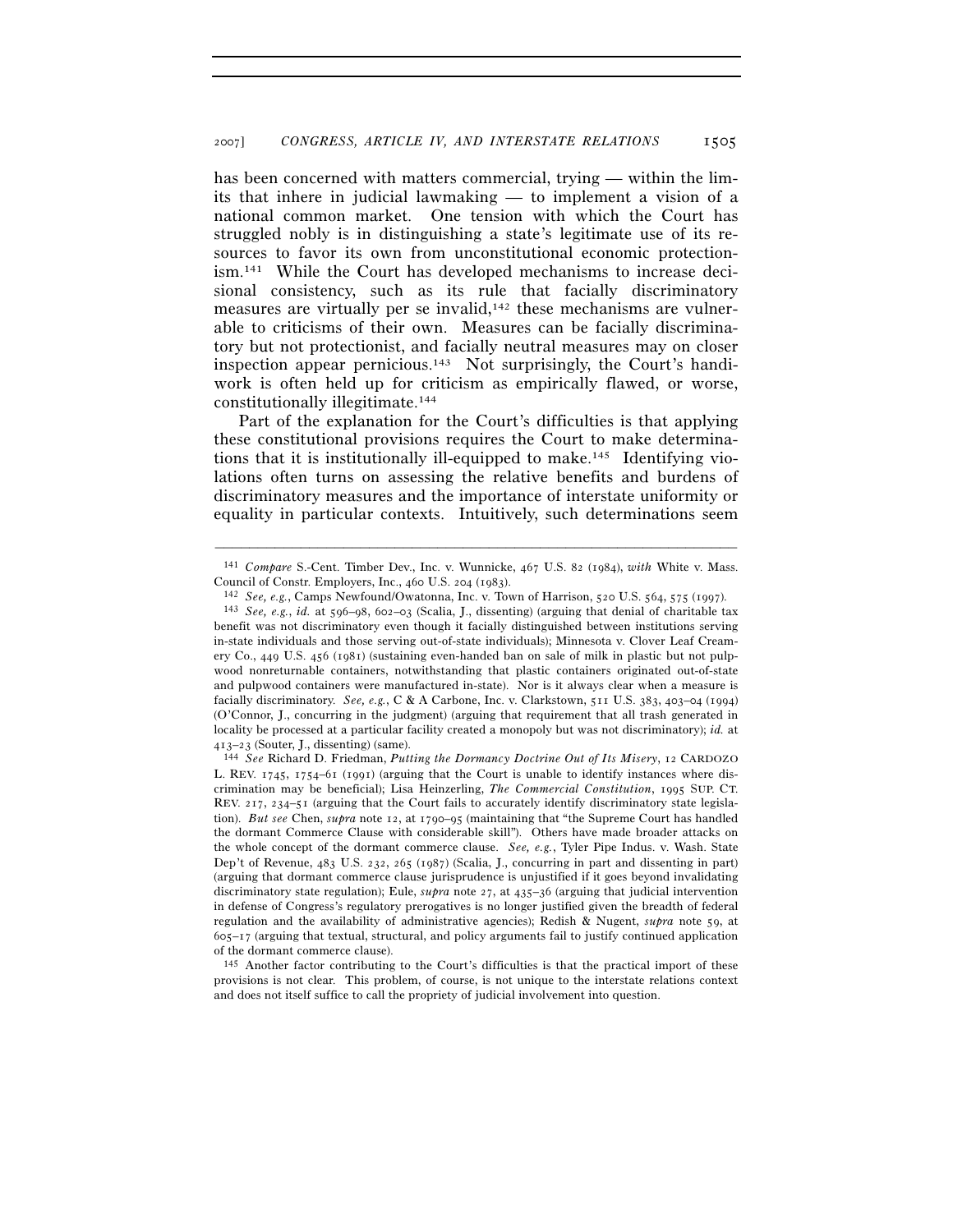to fall more within Congress's competency than the Court's. Congress's factfinding capacity and its ability to choose and compromise among conflicting values allow it to investigate particular areas and legislate on discrete problems as they emerge without the necessity of devising rules capable of more general and principled application.146

Most importantly, Congress's political accountability makes it a better barometer of when interstate restrictions threaten national union and when they do not, as well as provides it with greater legitimacy in legislating substantive limits on the states.147 "Congress comprises all interested parties and therefore is more likely to take account of all costs that a given rule imposes on states."148 The claim that the political safeguards of Our Federalism are adequate to guard against congressional encroachment on the states has garnered substantial criticism.149 But the case for political safeguards has more merit in the interstate relations context, particularly when Congress acts to authorize state discrimination.150 As Professor William Cohen cogently put it

<sup>146</sup> *See* Gen. Motors Corp. v. Tracy, 519 U.S. 278, 304 (1997) (invoking such institutional competency concerns in rejecting a dormant commerce clause challenge); *see also* Robert C. Post & Reva B. Siegel, *Legislative Constitutionalism and Section Five Power: Policentric Interpretation of the Family and Medical Leave Act*, 112 YALE L.J. 1943, 2030–32 (2003) (arguing, in the Section 5 context, that "[b]ecause of the institutionally specific ways that Congress can negotiate conflict and build consensus, it can enact statutes that are comprehensive and redistributive, and so vindicate constitutional values in ways that courts cannot").

<sup>147</sup> *See* Michael H. Gottesman, *Draining the Dismal Swamp: The Case for Federal Choice of Law Statutes*, 80 GEO. L.J. 1, 21–22 (1991); *see also* Mark D. Rosen, *The Surprisingly Strong Case for Tailoring Constitutional Principles*, 153 U. PA. L. REV. 1513, 1573–74 (2005) (arguing that this institutional difference justifies exempting Congress from dormant commerce clause constraints). 148 Rosen, *supra* note 10, at 950–51; *see also* S.-Cent. Timber Dev., Inc. v. Wunnicke, 467 U.S.

<sup>82</sup>, 92 (1984). 149 *See, e.g.*, Saikrishna B. Prakash & John C. Yoo, *The Puzzling Persistence of Process-Based* 

*Federalism Theories*, 79 TEX. L. REV. 1459 (2001). For the classic account of the political safeguards argument, see Herbert Wechsler, *The Political Safeguards of Federalism: The Role of the States in the Composition and Selection of the National Government*, 54 COLUM. L. REV. 543

<sup>(</sup>1954). 150 Professors Lynn Baker and Ernest Young argue forcefully to the contrary, insisting that Congress's political attentiveness to state interests offers no protection against (indeed, may worsen) the danger that states representing a dominant view on an issue will, at the expense of the minority of states who disagree, seek to harness federal power to their cause. *See* Lynn A. Baker & Ernest A. Young, *Federalism and the Double Standard of Judicial Review*, 51 DUKE L.J. 75, 109–28 (2001); *see also* Anthony J. Bellia Jr., *Congressional Power and State Court Jurisdiction*, 94 GEO. L.J. 949, 1010–12 (2006) (arguing that, if federalism's only safeguards are political, "a block of states with sufficient voting power may, through their federal representatives, legitimately divest a state . . . of power to exercise what historically many public officials viewed as sovereign prerogatives of *each* state"). The problem with this argument lies in its presumption that this dynamic represents abuse of the constitutional system — or, as Professors Baker and Young term it, "horizontal aggrandizement" — as opposed to proper constitutional functioning. After all, the Constitution creates Congress as a national representative body, subject to few supermajority requirements or overt prohibitions on its discriminating among the states. These features make it impossible to view a measure that falls within the core of Congress's enumerated powers as aggrandizement, even if the measure benefits some states significantly more than oth-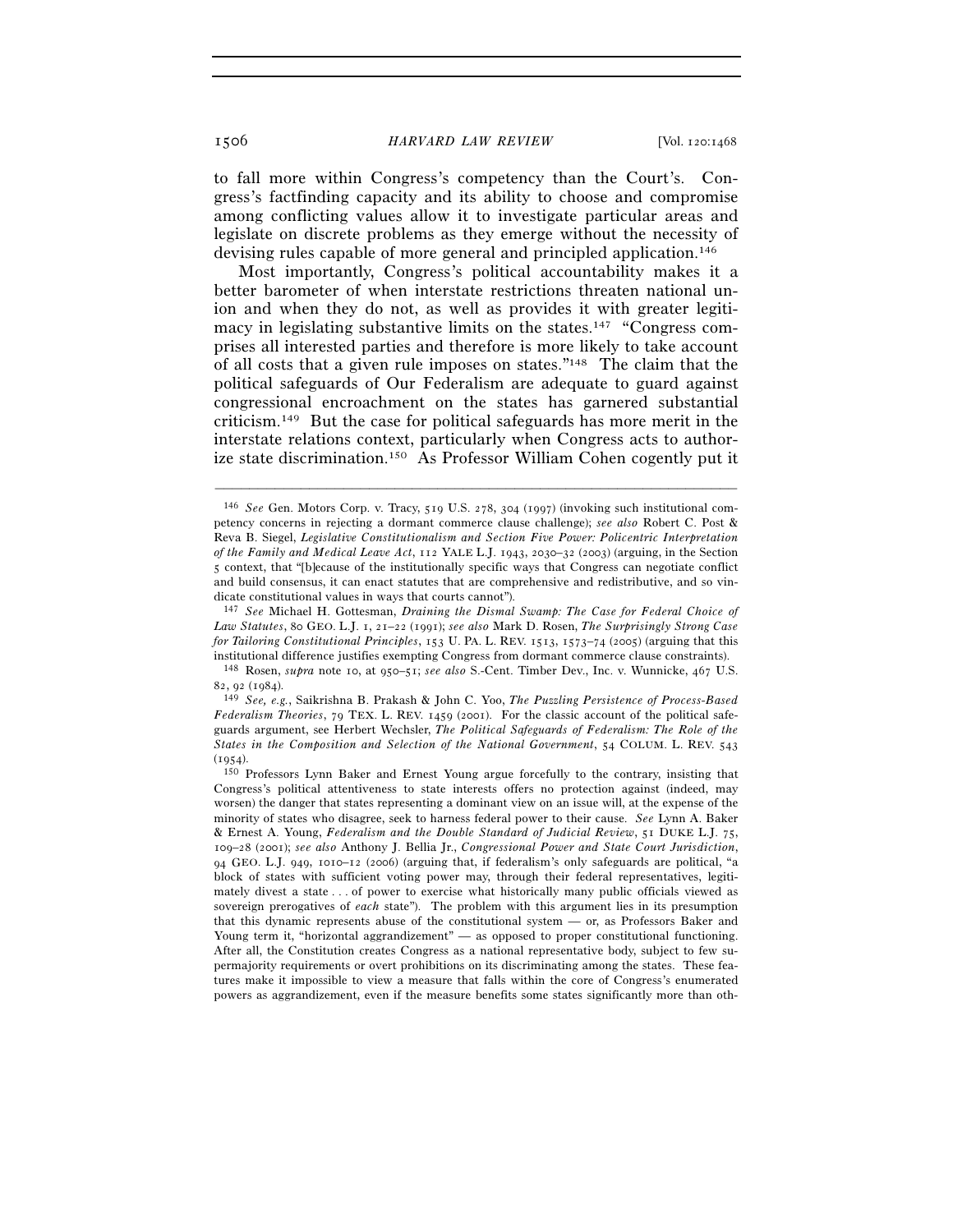over twenty years ago, whatever debate exists about the adequacy of political safeguards as a check on Congress imposing excessive restrictions on the states, "it is harder to argue that there is a need to monitor decisions by the national legislature that exalt state power at the expense of national power."151

On the other hand, Congress also faces institutional obstacles in overseeing the interstate arena. Ensuring that the states do not advance their parochial interests to the detriment of the nation requires the ability to consider a large number of specific state measures and the ability to act quickly to stop abuses, both of which Congress may lack. In these regards, the Court could have a comparative advantage over Congress, as many scholars have argued in defense of the dormant commerce clause doctrine.<sup>152</sup> Thus, the institutional limitations of the Court described here do not necessarily imply that the Court should absent itself from interstate questions altogether, even if such a result were compatible with Article IV's text. They do, however, strongly counsel toward seeing judicially enforced interstate antidiscrimination requirements as subject to congressional override.

# *E. Arguments from History*

The history of Article IV's drafting and ratification is more ambiguous, and may provide grounds for upholding a narrower congressional role. Nonetheless, this evidence, as well as subsequent congressional practice, offers additional support for broad congressional authority over interstate relations.

The provisions that ultimately became Article IV, particularly the prohibitions on interstate discrimination contained in the article's first two sections, generated little discussion either at the Constitutional Convention or during ratification.153 It is nonetheless clear that the Framers intended the article, especially Sections 1 and 2, to help forge

ers. Critically, however, as noted above much congressional regulation of interstate relations will involve matters that fall within this core. Moreover, absent a presumption that the Constitution assigns control over interstate relationships to the courts, state aggrandizement cannot be inferred from the fact that a congressional measure authorizes state actions that would otherwise be found unconstitutional.

<sup>151</sup> Cohen, *supra* note 12, at 406; *see also* David P. Currie, *Federalism and the Admiralty: "The Devil's Own Mess*,*"* 1960 SUP. CT. REV. 158, 191 (critiquing rule that Congress cannot adopt existing nonuniform state admiralty laws).

<sup>152</sup> *See, e.g.*, 1 TRIBE, *supra* note 12, § 6-1, at 1026–27; Brown, *supra* note 54, at 222; Chen, *supra* note 12, at 1771; *see also* Friedman, *supra* note 144, at 1754–60 (acknowledging that although Congress is otherwise better suited than the courts to determine when discrimination is justified, it does not have the institutional resources to police the states, and thus that role should be played by federal administrative agencies).

<sup>153</sup> No doubt a major explanation for this silence was the close similarity between these antidiscrimination requirements and those already contained in the Articles of Confederation. For discussion of alterations in the text of the Privileges and Immunities Clause, see *supra* p. 1487.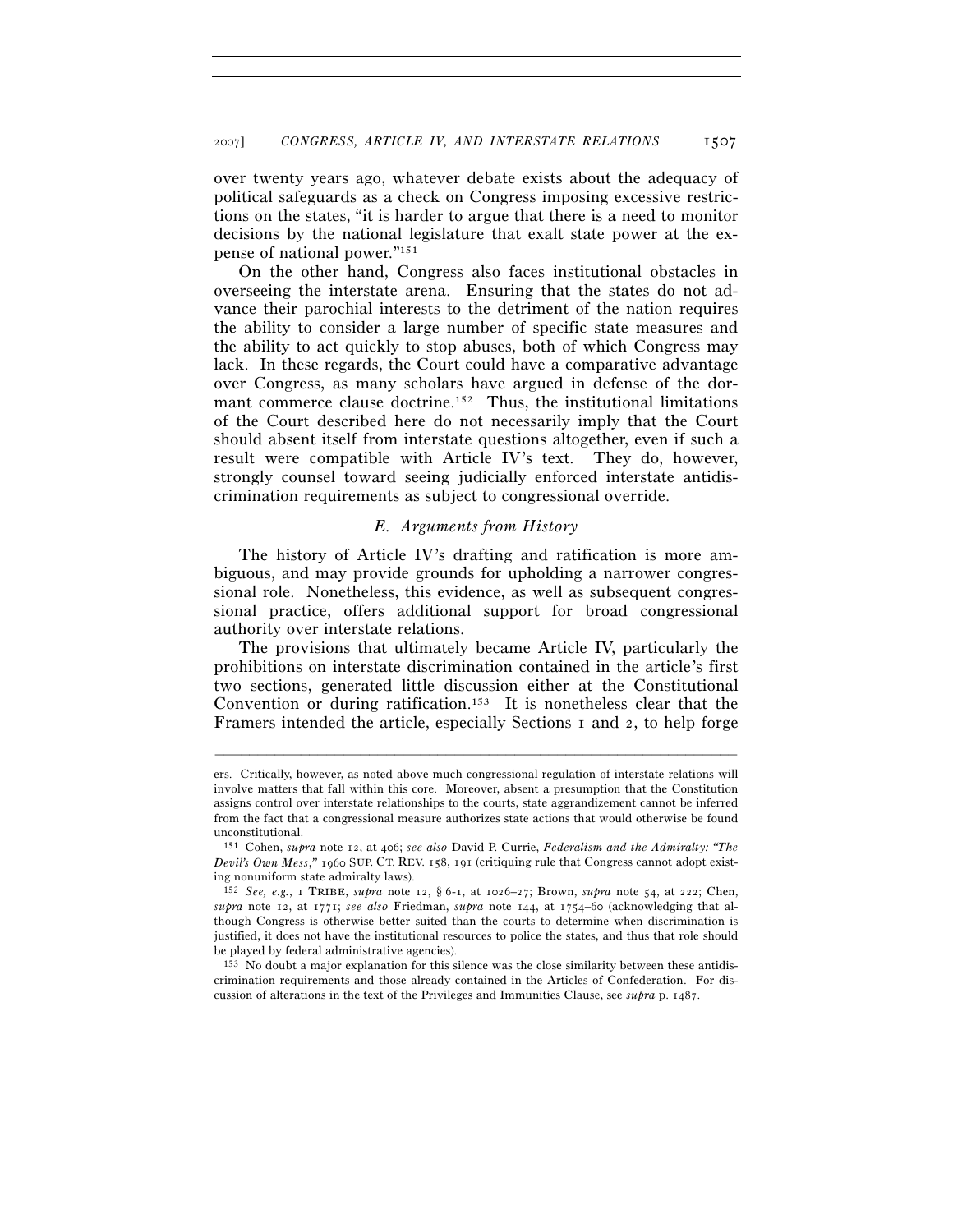the states into a closer union. This is evident in part from the article's immediate predecessor, Article IV of the Articles of Confederation, which opened with the words: "The better to secure and perpetuate mutual friendship and intercourse among the people of the different States in this Union."154 The Court has frequently emphasized the union-forging purpose of Article IV, describing it as animated by the purpose of making the states "integral parts of a single nation"155 and as constituting "an essential part of the Framers' conception of national identity and Union."156

Article IV's union-forging provisions were centrally implicated in the escalating fights over slavery in the antebellum period. Increasingly, they yielded to the profound strains of sectional division. Northern states adopted the view that bringing a slave into a non-slave state, even as part of travel to a slave state, served to free the slave; Southern states prohibited entry by free blacks and refused to recognize judgments of other states that granted rights to free blacks.157 Northern states enacted personal liberty laws to protect free blacks claimed as fugitive slaves and refused to extradite individuals accused of encouraging slaves to run away; Southern states supported aggressive fugitive recaption efforts and refused to extradite alleged kidnappers of free blacks.158 Both sides contended that the other's actions violated the comity demands contained in Article IV.159 In fact, this period was Article IV's heyday: never before or since has it figured so dominantly in political and legal discussion. In particular, the issue of Congress's power to ban slavery in the territories consumed years of congressional attention and debate.160

<sup>&</sup>lt;sup>154</sup> ARTICLES OF CONFEDERATION art. IV, para. 1 (U.S. 1781).<br><sup>155</sup> Baker v. Gen. Motors Corp., 522 U.S. 222, 232 (1998) (quoting Milwaukee County v. M. E. White Co., 296 U.S. 268, 277 (1935)) (addressing the Full Faith and Credit Clause); *see also* Magnolia Petroleum Co. v. Hunt, 320 U.S. 430, 439 (1943) (same); Estin v. Estin, 334 U.S. 541, 546 (1948) (describing the clause as having "substituted a command for the earlier principles of comity and thus basically altered the status of the States as independent sovereigns").<br><sup>156</sup> California v. Superior Court, 482 U.S. 400, 405 (1987) (addressing the Extradition Clause);

*see also* Baldwin v. Fish & Game Comm'n, 436 U.S. 371, 380–81 & n.19 (1978) (addressing the Privileges and Immunities Clause).

<sup>157</sup> *See* CURRIE, *supra* note 83, at 41–48 (discussing limits on travel by free blacks); FEHREN-BACHER, *supra* note 110, at 68-73 (same); PAUL FINKELMAN, AN IMPERFECT UNION 101-235, 285–312 (1981) (tracing development of Northern restrictions on travel with slaves and Southern resistance to Northern emancipation laws).

<sup>158</sup> *See* CURRIE, *supra* note 83, at 183–94 (detailing Southern success in resisting procedural protections for claimed fugitives in the 1850 Fugitive Slave Act); FINKELMAN, *supra* note 157, at 6–8; *see generally* MORRIS, *supra* note 83 (describing evolution of personal liberty laws).

<sup>159</sup> *See* CURRIE, *supra* note 112, at 246; FINKELMAN, *supra* note 157, at 5, 11–13; Roderick M. Hills, Jr., *Poverty, Residency, and Federalism: States' Duty of Impartiality Toward Newcom-*<br>ers, 1999 SUP. CT. REV. 277, 285.

<sup>&</sup>lt;sup>160</sup> See DAVID M. POTTER, THE IMPENDING CRISIS: 1848–1861, at 49, 54–62 (1963) (describing different views of the federal territorial power with regard to the debate over slavery). Article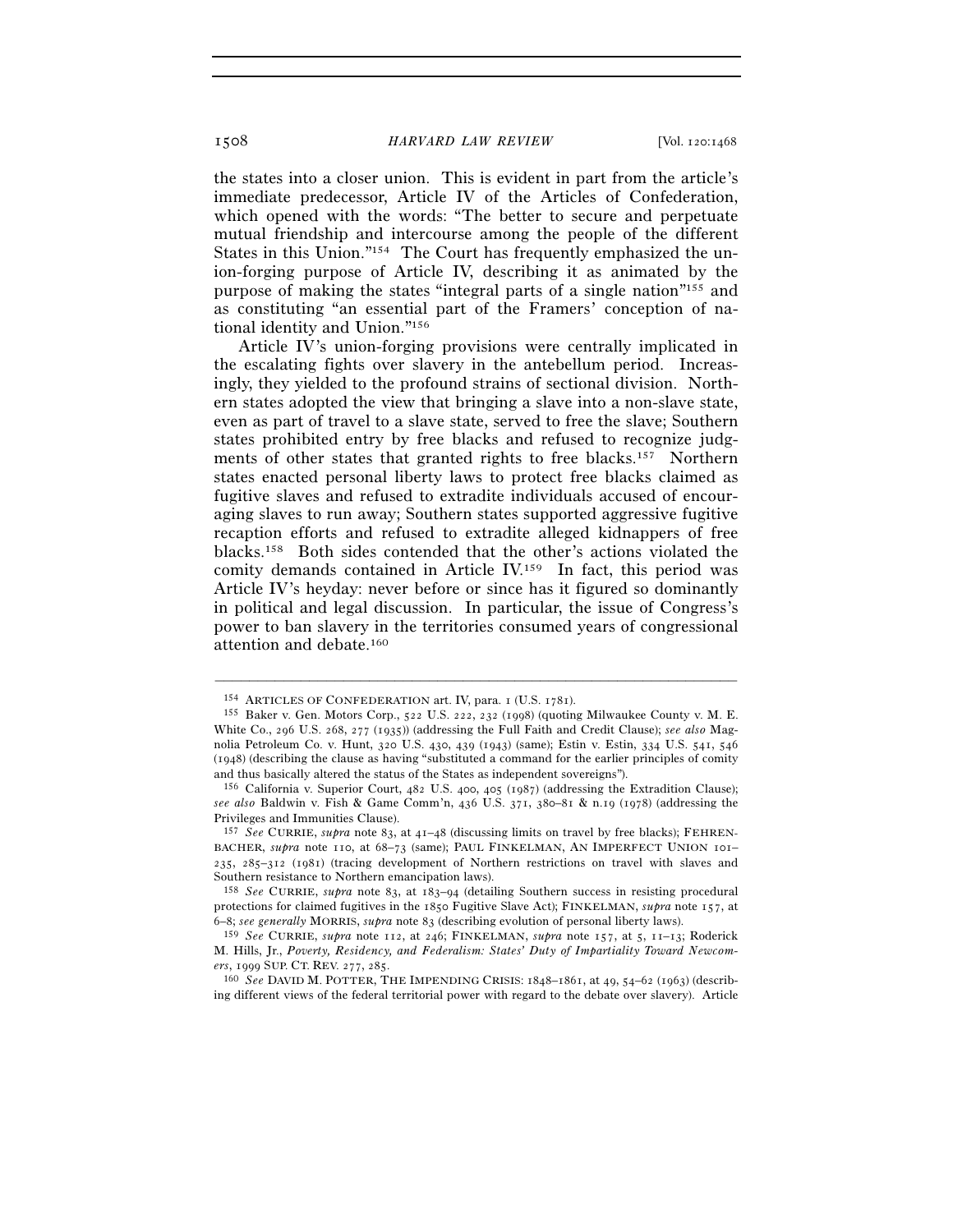The central importance placed by Article IV, especially its first two sections, on securing union might counsel against recognizing congressional power to contract the article's antidiscrimination prohibitions. On this premise, it may seem more plausible that the Framers granted power to Congress in order to enable that body to augment Article IV's interstate demands.161 This account, in turn, readily leads to a one-way ratchet view under which Congress could expand, but not contract, the Constitution's full faith and credit requirement.162 Subsequent history also offers some support for this view. Even those who argued that Congress could ban slavery in the territories did not contend more generally that Congress could authorize violations of Article IV. Instead, if anything, a few members of Congress debated whether Congress had power to enforce Article IV's requirements on the states at all, a debate that carried over to Reconstruction and contributed to the adoption of the Fourteenth Amendment.163

But the historical record also offers support for a more expansive view of congressional power. None of Article IV's grants of congressional power sparked much concern or debate, notwithstanding that they all represented departures from Article IV's progenitor in the Articles of Confederation and, at least on their face, appeared to grant Congress quite broad authority.164 Indeed, the drafting history of the Effects and New State Clauses reveals efforts by the Constitutional Convention to expand Congress's powers.165 Some concerns about the

–––––––––––––––––––––––––––––––––––––––––––––––––––––––––––––

Congress's Effects Clause power to cover laws and records on the ground that Congress's powers

would be too broad. FARRAND, *supra* note 21, at 488–89. 165 For discussions of the drafting history of the Effects and New State Clauses, see *supra* notes 106–107, 112 and accompanying text. Gouverneur Morris proposed language nearly identical to the current Territory and Property Clause during debate on what was then the new state article. *See* FARRAND, *supra* note 21, at 466. Despite the facial breadth of the proposed language, Mor-

IV's various provisions surface repeatedly in Professor David Currie's volume on this period in his *The Constitution in Congress* series. *See* CURRIE, *supra* note 83, at 41–48, 138–56, 170, 183–

<sup>90, 223.&</sup>lt;br><sup>161</sup> *See, e.g.*, Kramer, *supra* note 10, at 2004–06 (describing the Effects Clause in these terms);<br>Letter from Laurence H. Tribe to Sen. Edward M. Kennedy, *supra* note 96, at 13,360 (same).

<sup>&</sup>lt;sup>162</sup> For articulations of the one-way ratchet view of Congress's Effects Clause power, see Chabora, *supra* note 10, at 606–07, 621–29; Letter from Laurence H. Tribe to Sen. Edward M. Kennedy, *supra* note 96, at 13,360–61.<br><sup>163</sup> *See* CURRIE, *supra* note 83, at 133–72 (describing debates over Congress's power to ban

slavery in the territories); FEHRENBACHER, *supra* note 110, at 100–87 (same). Some members of the Reconstruction Congress and President Johnson claimed Congress lacked power to enforce Article IV and thus to enact the Civil Rights Act of 1866, leading to the adoption of the Fourteenth Amendment. *See* CURRIE, *supra* note 83, at 170 n.71; EARL M. MALTZ, CIVIL RIGHTS, THE CONSTITUTION, AND CONGRESS, 1863–1869, at 39, 55, 63–66 (1990). Given *Prigg* and *Dennison*, however, the most likely basis for this claim appears to be that the act addressed a state's treatment of its own citizens as well as nonresidents, a relationship Article IV had not been interpreted to reach, rather than that Congress lacked power to enforce Article IV at all. *See supra* pp. 1489–91.<br><sup>164</sup> For example, only Edmund Randolph opposed Gouverneur Morris's motion to expand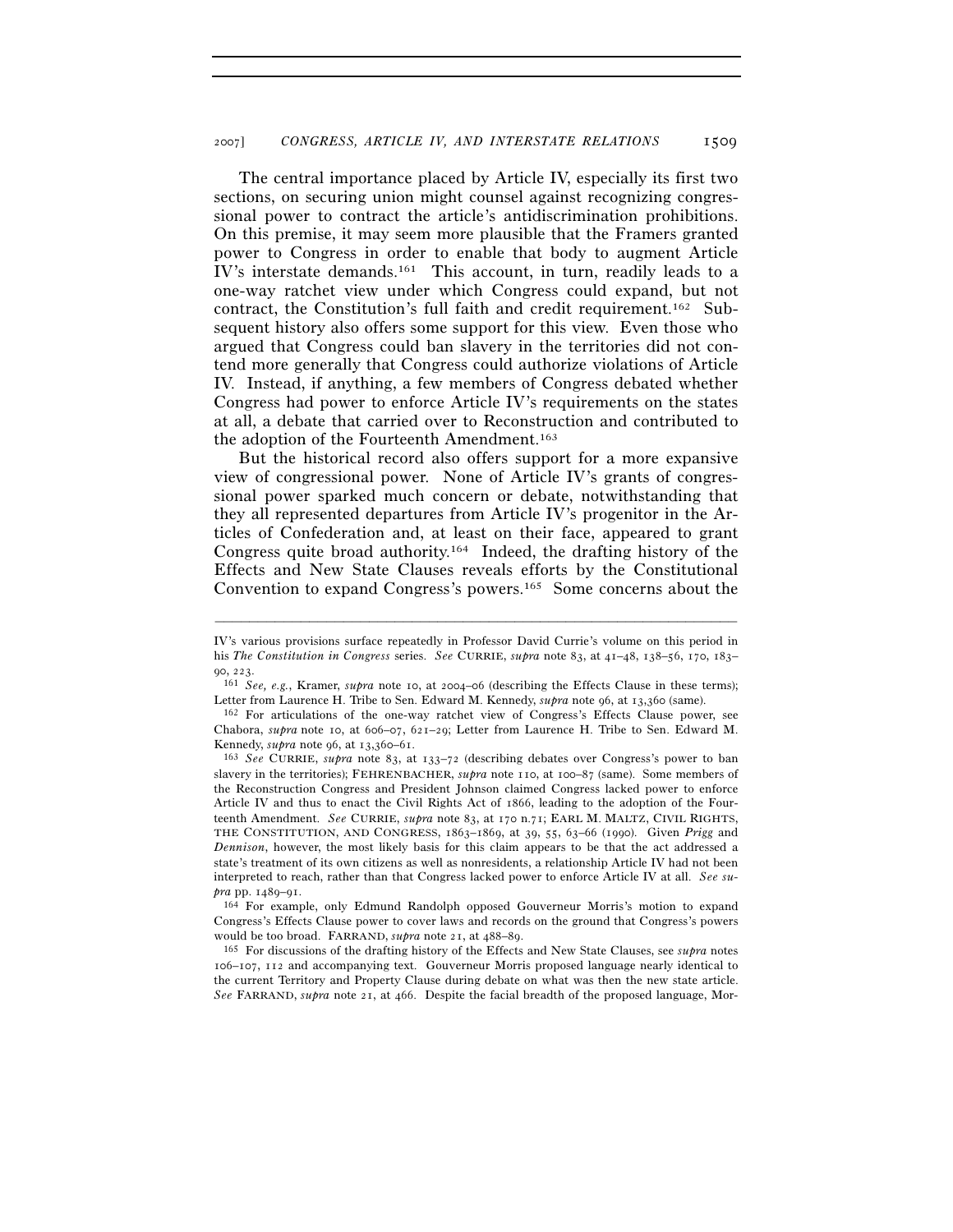potential breadth of federal power were raised in regard to the Guarantee Clause, but the debates show that even there general agreement existed on the importance of including such a federal guarantee.<sup>166</sup>

This lack of concern about broad grants of congressional power may simply reflect the Framers' expectation that Congress would use its powers to provide further protections against interstate discrimination. On the other hand, the absence of debate might instead reflect widespread agreement that granting Congress discretion over interstate relations was a better means of achieving union than relying on absolute constitutional prohibitions. Support for this alternative view comes from the latter sections of Article IV. Although lacking the direct interstate focus of the first two sections of Article IV, as noted above the New State, Territory and Property, and Guarantee Clauses were understood to have an interstate dimension.<sup>167</sup> Yet the Framers chose to address these areas of potential interstate contention by granting authority to Congress. This point stands out even more clearly in the Framers' decision to deal with interstate commercial discrimination primarily through vesting the commerce power in Congress. Providing Congress with this power was viewed by many delegates as one of the Constitution's most important purposes,168 and it was understood as a means of securing union and regulating relations among the states.169 Moreover, the separate grant of the commerce power may

ris's amendment passed without much debate, and the Territory and Property Clause also largely escaped comment during ratification. *See* Appel, *supra* note 109, at 25–30. Morris was not the first to suggest such a power; earlier, Madison had proposed giving Congress power to "dispose of . . . unappropriated lands" and "institute temporary Governments for New States arising therein." FARRAND, *supra* note 21, at 324. As Professor David Currie argues, the choice of Morris's more general and empowering phrasing "seems to suggest the propriety of a broad construction." David P. Currie, *The Constitution in the Supreme Court: Article IV and Federal Powers, <sup>1836</sup>–64*, 1983 DUKE L.J. 695, 734 n.251. 166 *See* FARRAND, *supra* note 21, at 466–67, 628–29; *see also* WILLIAM M. WIECEK, THE

GUARANTEE CLAUSE OF THE U.S. CONSTITUTION 60–73 (1972); Bonfield, *supra* note 111, at <sup>519</sup>–22. 167 *See supra* notes 109–111 and accompanying text. 168 *See* Ward v. Maryland, 79 U.S. (12 Wall.) 418, 431 (1871); Brown v. Maryland, 25 U.S. (<sup>12</sup>

Wheat.) 419, 445–46 (1827); THE FEDERALIST NO. 42 (James Madison), *supra* note 24, at 267– 68; Abel, *supra* note 117, at 443–46 (detailing consensus on the value of the commerce power).<br><sup>169</sup> For example, Madison laid weight on the commerce power in his list of congressional pow-

ers that "provide for the harmony and proper intercourse among the States" and also justified the commerce power in part on the grounds that the states' prior experiences proved the "necessity of a superintending authority over the reciprocal trade of confederated States." THE FEDERALIST NO. 42 (James Madison), *supra* note 24, at 267–68. *But see* Abel, *supra* note 117, at 450–51, 470– 76 (arguing that the commerce power was understood narrowly as a means of preventing interstate discrimination).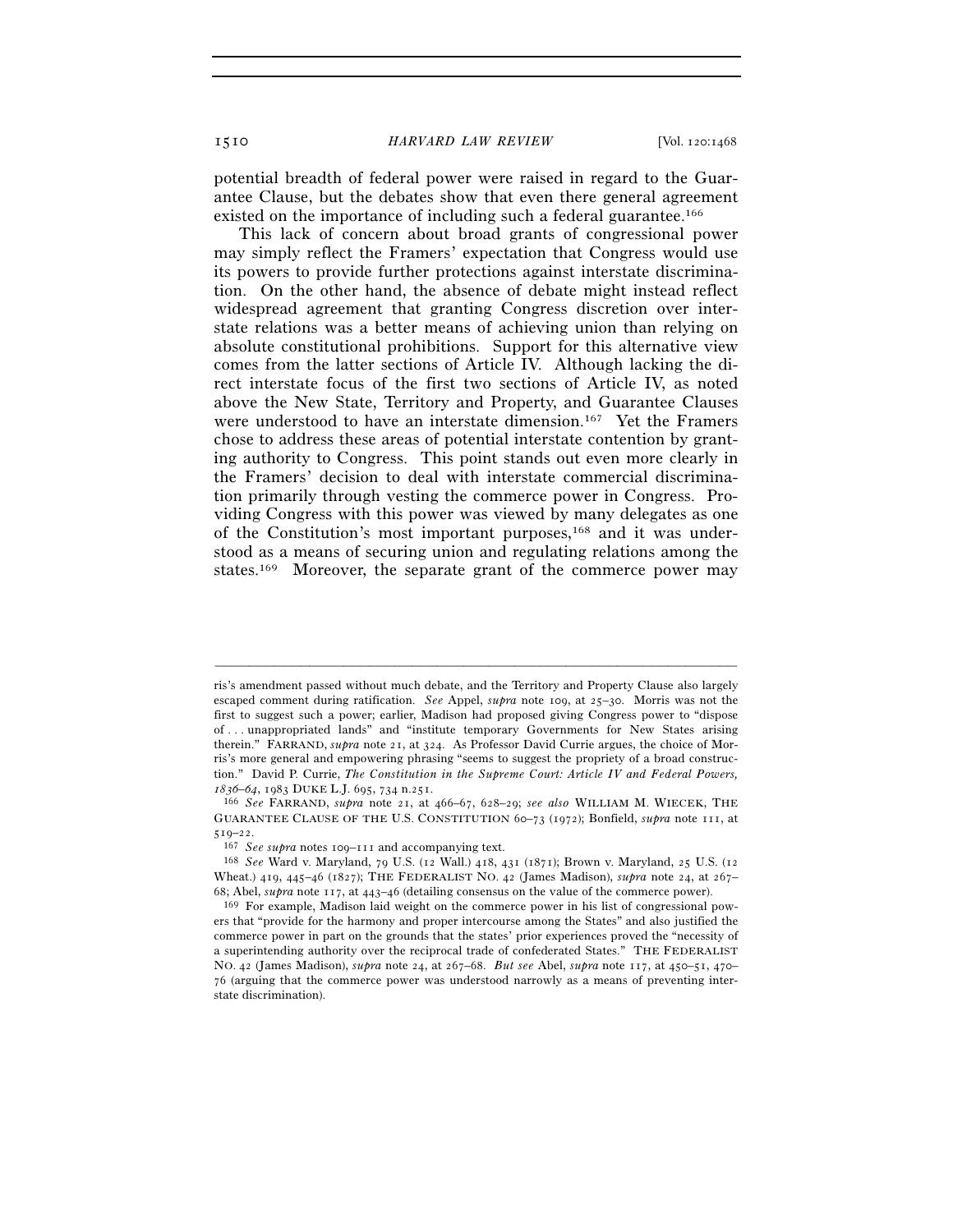explain why the Framers failed to provide for congressional power in the Privileges and Immunities Clause itself.170

Similarly, early congressional practice offers grounds for inferring a more expansive view of congressional power over interstate relations. Measures adopted in 1789 and 1790 provided for state regulation of ship pilots and for federal enforcement of state inspection laws, thereby demonstrating, as Professor David Currie puts it, that "the First Congress saw no constitutional obstacle to such cooperative uses of federal power."171 The Second Congress in turn saw no obstacle to enacting legislation enforcing the Fugitive Slave and Extradition Clauses, adopting a measure to that effect in  $1793$ .<sup>172</sup> In the antebellum period, it appears that most members of Congress continued to believe that Congress had authority to enforce the Fugitive Slave Clause, focusing their debate instead on whether Congress should do so and on the limited protections for free blacks contained in the 1850 Fugitive Slave Act.<sup>173</sup> Given the political contentiousness of the 1850 Act, the fact that few of its opponents seriously contested Congress's power to enact the measure is noteworthy.<sup>174</sup> The history of this period also underscores the importance of congressional power to securing union. For many years, two congressional measures — the Missouri Compromise of 1820 and, to a far lesser extent, the 1850 Compromise played a central role in preserving the nation in the face of increasing sectional divides.<sup>175</sup>

### *F. The Constitutional Model of Horizontal Federalism*

The constitutional model of interstate relations that emerges from the foregoing analysis is one of judicially enforceable constitutional default rules<sup>176</sup> prohibiting state discrimination that are subject to an ultimate congressional override. Congress has broad ability to authorize state actions that, absent such authorization, would be found by the

<sup>170</sup> This point draws support from accounts that trace both the commerce power and the Privileges and Immunities Clause back to Article IV of the Articles of Confederation. *See* Hicklin v. Orbeck, 437 U.S. 518, 531–32 (1978); Bogen, *supra* note 68, at 835–36. 171 DAVID P. CURRIE, THE CONSTITUTION IN CONGRESS: THE FEDERALIST PERIOD,

<sup>1789–1801,</sup> at 65 (1997); *see also* Cooley v. Bd. of Wardens, 53 U.S. (12 How.) 299, 315 (1852).<br><sup>172</sup> *See* Act of Feb. 12, 1793, ch. 7, 1 Stat. 302.<br><sup>173</sup> *See* CURRIE, *supra* note 83, at 184–94.<br><sup>174</sup> It is also notew

tections on the rendition of fugitive slaves, such as jury trials, that went against *Prigg*'s suggestion that the Fugitive Slave Clause required summary proceedings. *See id.* at 190. Those advocating for these protections thus appeared to have believed that Congress had authority not just to implement the clause but in the process to alter its requirements.

<sup>&</sup>lt;sup>175</sup> *See, e.g., id.* at 157–200; POTTER, *supra* note 160, at 53–57, 118–20.<br><sup>176</sup> For an interesting discussion of default rules in the context of constitutional law more generally, see John Ferejohn & Barry Friedman, *Toward a Political Theory of Constitutional Default Rules*, 33 FLA. ST. U. L. REV. 825 (2006).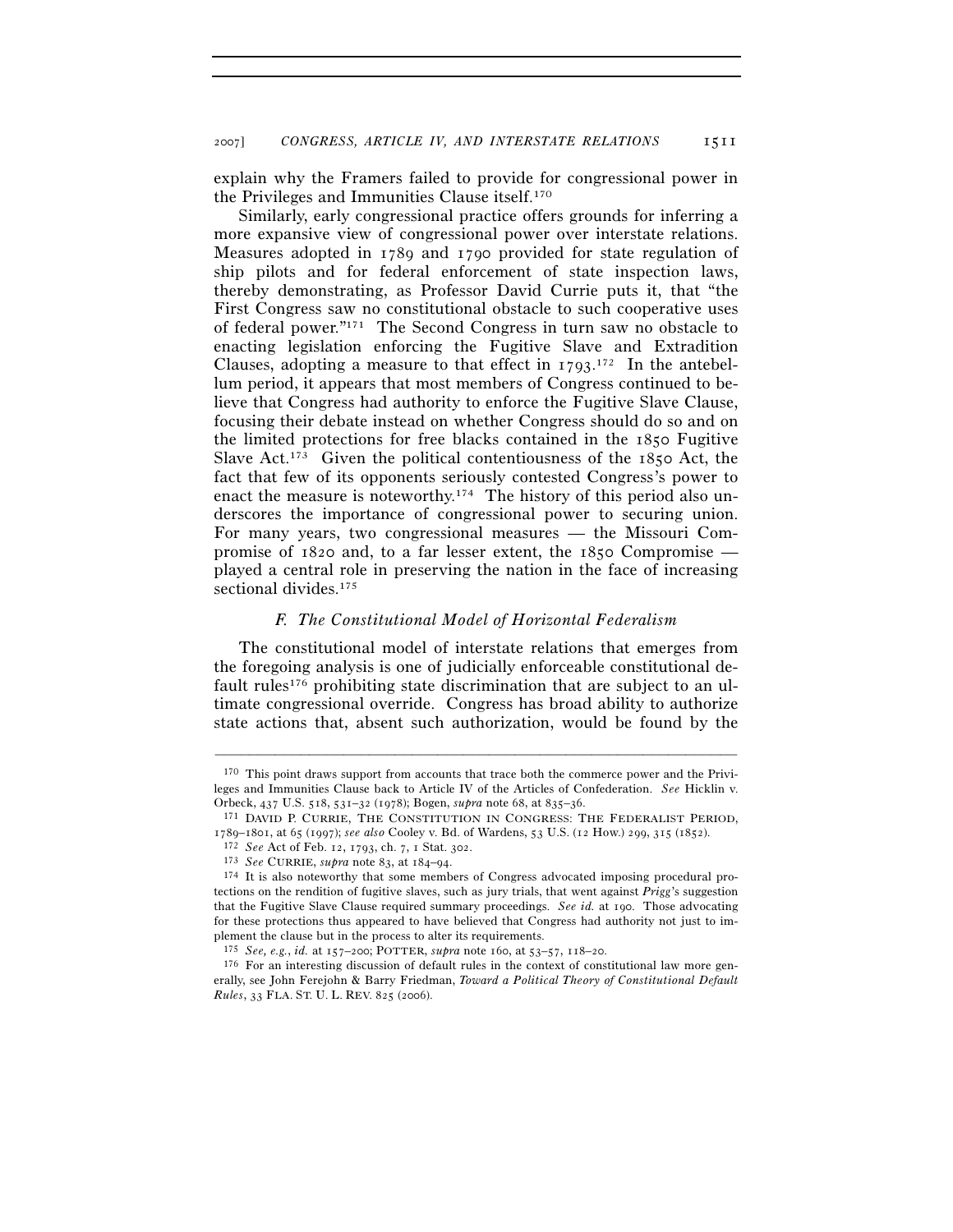courts to violate the Constitution's interstate requirements. Congress also can impose interstate demands not held by courts to be constitutionally mandated. In some instances, the source of this congressional authority is express grants of power contained in the Constitution's interstate provisions themselves. In others — most specifically Section 2 of Article IV — the source is simply powers conferred upon Congress elsewhere, in particular under the Commerce Clause, as well as an implementation or enforcement authority implied from the imposition of antidiscrimination duties on the states.

The resultant congressional authority could be defined as the power to waive violations of the Constitution's interstate provisions or to add restrictions those provisions do not contain. Alternatively, it could be characterized as the power to redefine the requirements that these provisions impose, the latter being more theoretically consistent with our understanding of the Constitution as binding on Congress. In practical terms, however, the result is the same: Congress enjoys primary responsibility to set the constitutional parameters of interstate relationships, with the courts assigned a subsidiary role.

# II. LIMITS ON CONGRESS'S POWERS OVER INTERSTATE RELATIONS

Fully accepting this model of congressional primacy in interstate relations still leaves in question the exact magnitude of congressional power in this context. In particular, what limits, if any, exist on Congress's ability to structure interstate relationships and to contract or expand Article IV's interstate antidiscrimination demands? The discussion in Part I demonstrated that the text of Article IV and its union-preserving focus impose fewer constraints on Congress than ordinarily thought. Nonetheless, other constitutional limits may exist. Two likely sources, analyzed below, are state sovereignty and individual rights guarantees. On examination, core principles of state sovereignty support little curtailment on congressional control of interstate relations. Individual rights guarantees represent a more potent restriction on Congress, but this is true only of those guarantees that receive strong protection independent of the interstate context. As a result, the limits that exist on congressional power over interstate relations are best viewed as coming not from Article IV but from the Fourteenth Amendment.

# *A. Core Postulates of Horizontal Federalism: State Autonomy, State Equality, and State Territoriality*

Determining the extent to which state sovereignty limits Congress's ability to regulate interstate relations poses a formidable antecedent difficulty, that of establishing the meaning of state sovereignty. Existing federalism precedent suggests three overlapping yet distinct con-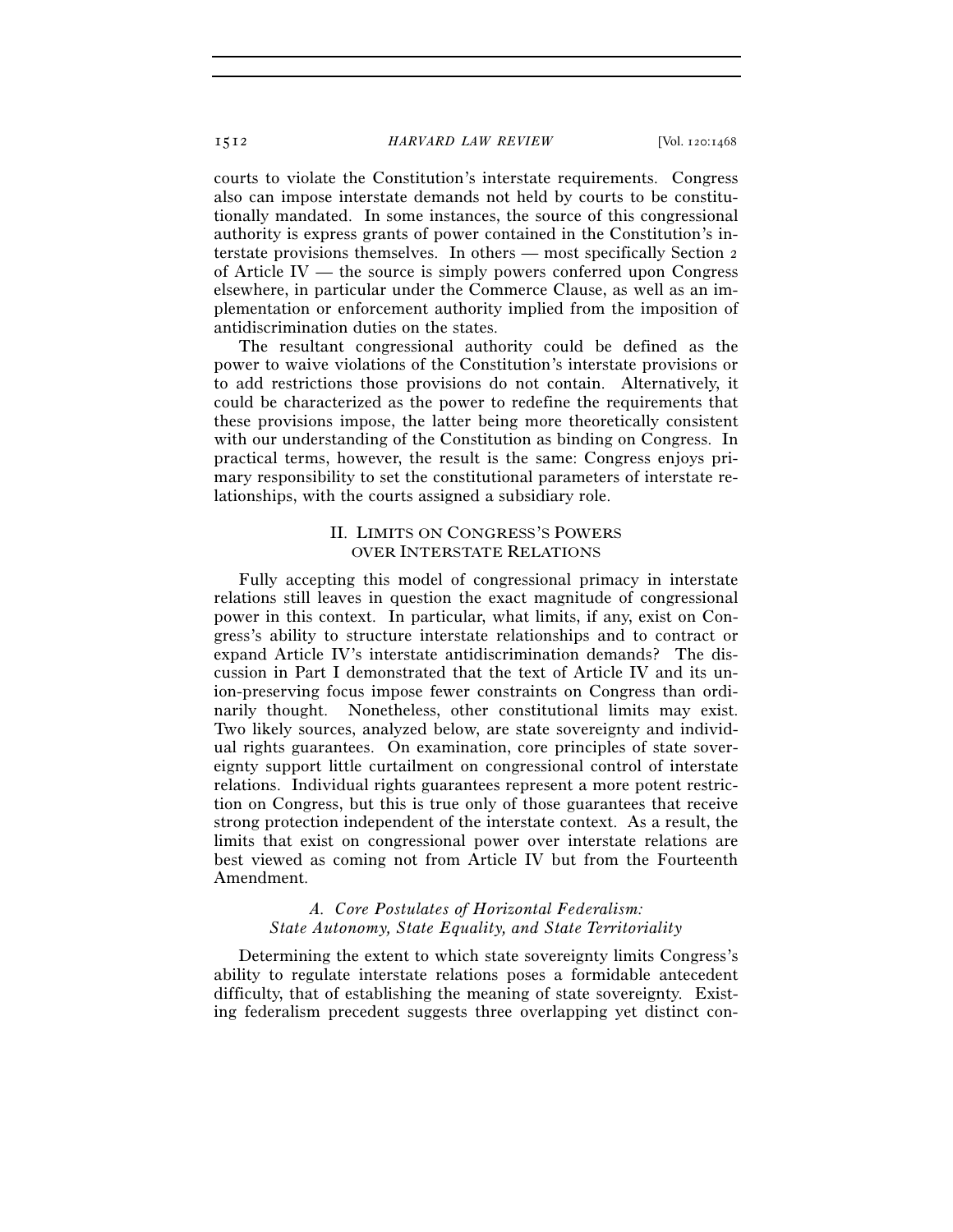ceptions of state sovereignty in the interstate context: state autonomy, state equality, and state territoriality. All three reflect basic ingredients of federalism, and all three are clearly immanent in the New State and Guarantee Clauses of Article IV, thereby again demonstrating the benefits that result from considering the article as a whole. None, however, ultimately supports the existence of robust limits on Congress's powers to order interstate relations.

*1. State Autonomy. —* State autonomy is generally invoked to defend the states from federal impositions, and in that context it is used to cover two very different ideas: the states' own immunity from federal regulation, and their freedom to regulate private conduct as they see fit.177 Yet state autonomy also has a less prominent horizontal dimension, embodying the idea that each state is free to pursue the policies it believes best, subject to constitutional requirements and federal preemption but free from unwanted interference by its sister states. Although largely implicit in the Constitution, this horizontal dimension is fundamental to our federal order.

Fundamental though it may be, however, the state autonomy principle does not readily translate into constraints on congressional control over interstate relations. To begin with, congressional relaxation of Article IV duties seems likely to foster state autonomy by allowing states to pursue otherwise forbidden regulatory options. Of course, congressionally authorized state discrimination may result in significant burdens on some states. As a case in point, congressional authorization of state bans on waste importation would have a substantial economic, political, and environmental impact on states that are major waste generators, an impact these states could otherwise have avoided under the dormant commerce clause. But these states would suffer no diminution in the scope of their constitutional powers as a result of such congressional authorization because their ability to export wastes was always subject to direct congressional prohibition under the commerce power. In other words, provided that Congress acts within the scope of its enumerated powers, state autonomy provides little defense against congressional authorization of state discrimination. Indeed, it seems particularly odd to raise state autonomy as a barrier if the alternative is for Congress itself to impose the discrimination in question, thereby denying states the option of choosing an antidiscriminatory approach.

<sup>177</sup> Decisions such as *National League of Cities v. Usery*, 426 U.S. 833 (1976), and *Seminole Tribe v. Florida*, 517 U.S. 44 (1996), uphold the first type of autonomy; *United States v. Lopez*, 514 U.S. 549 (1995), and *New York v. United States*, 505 U.S. 144 (1992), uphold the second. *See* Ernest A. Young, *The Rehnquist Court's Two Federalisms*, 83 TEX. L. REV. 1, 13–15, 23–32 (2004) (defining state autonomy and contrasting autonomy and immunity models of federalism).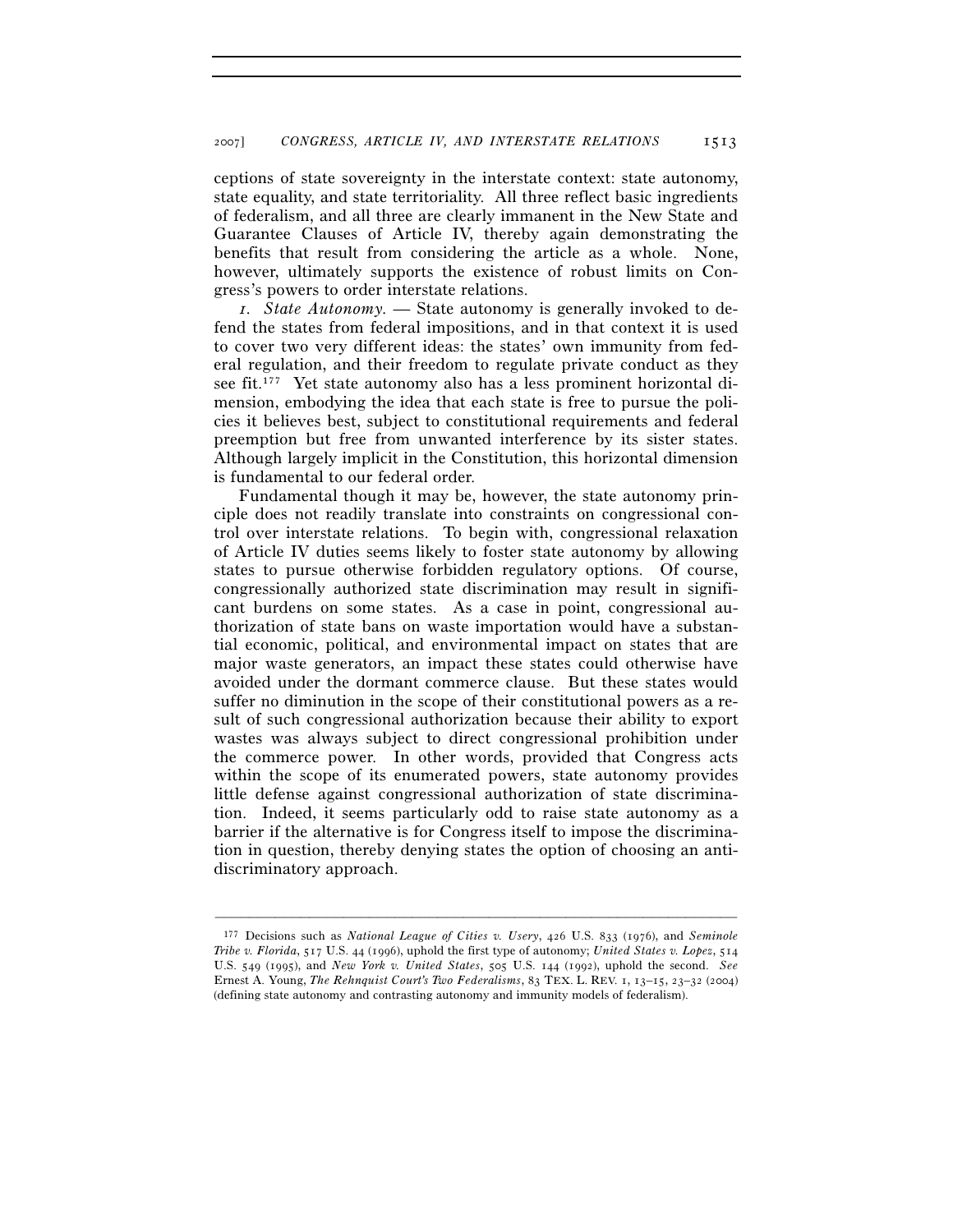Similarly, state autonomy imposes few constraints on congressional expansion of prohibitions on interstate discrimination beyond what the courts have held Article IV to require. Notably, Article IV's prohibitions against interstate discrimination are generally quite strict. For instance, where privileges and immunities protections apply, the Court upholds state measures discriminating on the basis of residency only if it concludes that such discrimination is closely related to a substantial government objective.178 Indeed, at times the Court has gone so far as to require a demonstration that nonresidents "constitute a peculiar source of the evil at which the statute is aimed."179 This suggests that any power to discriminate against sister states and their residents is not an important aspect of state autonomy for constitutional purposes and that by expanding prohibitions on interstate discrimination Congress is simply enforcing the constitutional scheme.180 In addition, Article IV accords a breadth of congressional power over the states greater than that expressly granted elsewhere, as the contrast discussed above between the Effects Clause and Section 5 of the Fourteenth Amendment indicates.181

More generally, strong structural and functional grounds exist to support congressional power to enlarge antidiscrimination protections. Interstate discrimination presents a real danger of political process failure, given the lack of direct political representation for affected outof-state interests. Congress's greater representative status makes it better able to weigh fairly the harms particular forms of discrimination may pose to the nation as a whole. Allowing Congress to expand antidiscrimination protection thus fosters the democracy-reinforcing principles that Professor John Hart Ely famously argued lie immanent in constitutional structure.182 It also fosters the Constitution's commit-

<sup>178</sup> Supreme Court v. Piper, 470 U.S. 274, 284 (1985).

<sup>179</sup> United Bldg. & Constr. Trades Council v. Mayor of Camden, 465 U.S. 208, 222 (1984) (quoting Toomer v. Witsell, 334 U.S. 385, 398 (1948)). 180 *Cf.* Printz v. United States, 521 U.S. 898, 908–09 & n.3 (1997) (describing Extradition Act of

<sup>1793</sup> as within Congress's power despite its provisions exceeding the Extradition Clause's directives). Similarly, in its recent decisions addressing limits on Congress's powers to remedy constitutional violations, the Court has been most willing to grant Congress broad discretion to impose duties on the states when Congress is enforcing an independently strong constitutional prescription. *See* Nev. Dep't of Human Res. v. Hibbs, 538 U.S. 721, 735–36 (2003). 181 *See supra* p. 1495. *Compare* City of Boerne v. Flores, 521 U.S. 507, 519–20 (1997) (denying

that Section 5 grants Congress power to expand the content of Fourteenth Amendment guarantees, although acknowledging that Congress can enact prophylactic measures to preserve those guarantees if an appropriate showing of need is made), *with* Thomas v. Washington Gas Light Co., 448 U.S. 261, 273 n.18 (1980) (plurality opinion) ("Congress clearly has the power to increase the measure of faith and credit that a State must accord to the laws or judgments of another State . . . . ").

<sup>182</sup> *See* JOHN HART ELY, DEMOCRACY AND DISTRUST 73–104 (1980).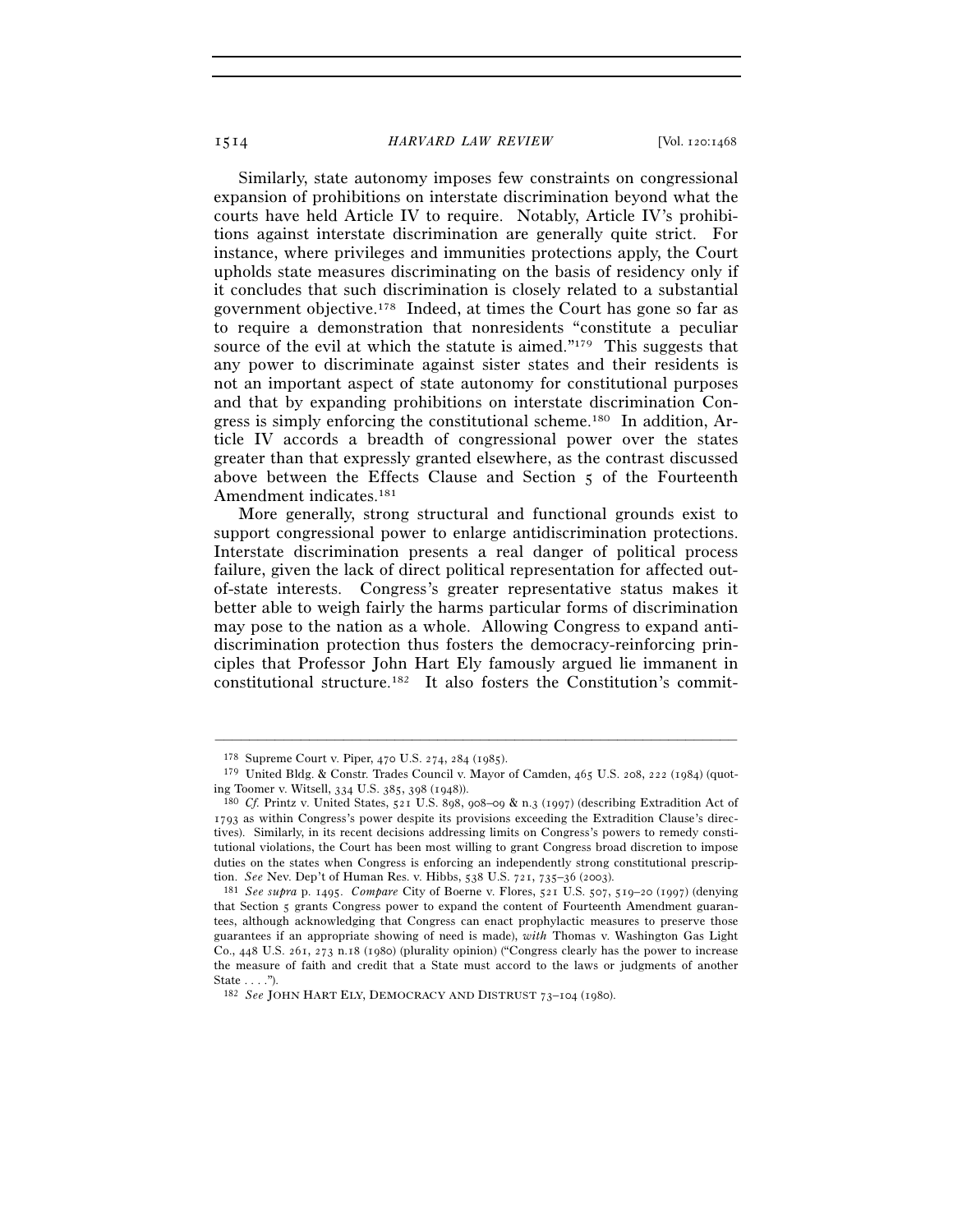ment to national union, since even constitutionally permissible interstate discrimination can spark resentment and retaliation.

Indeed, the restricted scope of state autonomy here helps explain how the model of congressional primacy in structuring interstate relations accords with recent precedent emphasizing the Court's role as ultimate arbiter of constitutional federalism.183 Crucially, these decisions involved the vertical dimension of federalism, where the underlying issue is one of federal versus state power: whether Congress may impose an obligation on the states, expose them to financial liability, or preempt their field of operation.184 According to the Court, deferring to Congress in such a context raises too great a danger of congressional self-dealing and aggrandizement.<sup>185</sup> But the dangers of congressional aggrandizement are mitigated in interstate or horizontal federalism contexts because much interstate regulation falls clearly within Congress's enumerated powers.186

This difference is evident in the Court's horizontal federalism precedent. In dormant commerce clause cases, when no doubt exists that the activity at issue falls within the scope of the commerce power and the issue instead concerns interstate relations, the Court emphasizes Congress's ability to revise judicial decisions.<sup>187</sup> The Court's anticommandeering decisions further demonstrate that the Court is much more comfortable with congressional regulation of interstate relations than with other kinds of congressional regulation of the states: In *New*  York v. United States,<sup>188</sup> the Court sustained Congress's power to authorize state bans on interstate commerce in low-level nuclear waste at the same time that it prohibited Congress from forcing states to create in-state waste sites or take title to such wastes generated in their

<sup>–––––––––––––––––––––––––––––––––––––––––––––––––––––––––––––</sup> 183 *See, e.g.*, *Hibbs*, 538 U.S. at 728. For discussion of this feature of the Court's recent federal-

<sup>184</sup> See, e.g., Tennessee v. Lane, 541 U.S. 509, 517-34 (2004); United States v. Morrison, 529 U.S. 598, 607–27 (2000); *Printz*, 521 U.S. at 918–23. 185 *See City of Boerne*, 521 U.S. at 529 ("If Congress could define its own powers by altering

the Fourteenth Amendment's meaning, no longer would the Constitution be 'superior paramount law, unchangeable by ordinary means.' It would be 'on a level with ordinary legislative acts, and, like other acts, . . . alterable when the legislature shall please to alter it.'" (omission in original) (quoting Marbury v. Madison, 5 U.S. (1 Cranch.) 137, 177 (1803))). <sup>186</sup> It may be, as Professors Baker and Young contend, that interstate competition will lead to

greater federal regulation, with states trying to harness congressional power to their own advantage. *See* Baker & Young, *supra* note 150, at 117–33. But, as discussed above, *see supra* note 150, this is not aggrandizement in a constitutional sense  $-$  i.e., an effort to expand Congress's might in a way that deviates from the constitutional allocation of federal and state authority — if the resultant measure falls within the scope of Congress's enumerated powers.

<sup>187</sup> *See supra* p. 1485*.*

<sup>188</sup> 505 U.S. 144 (1992).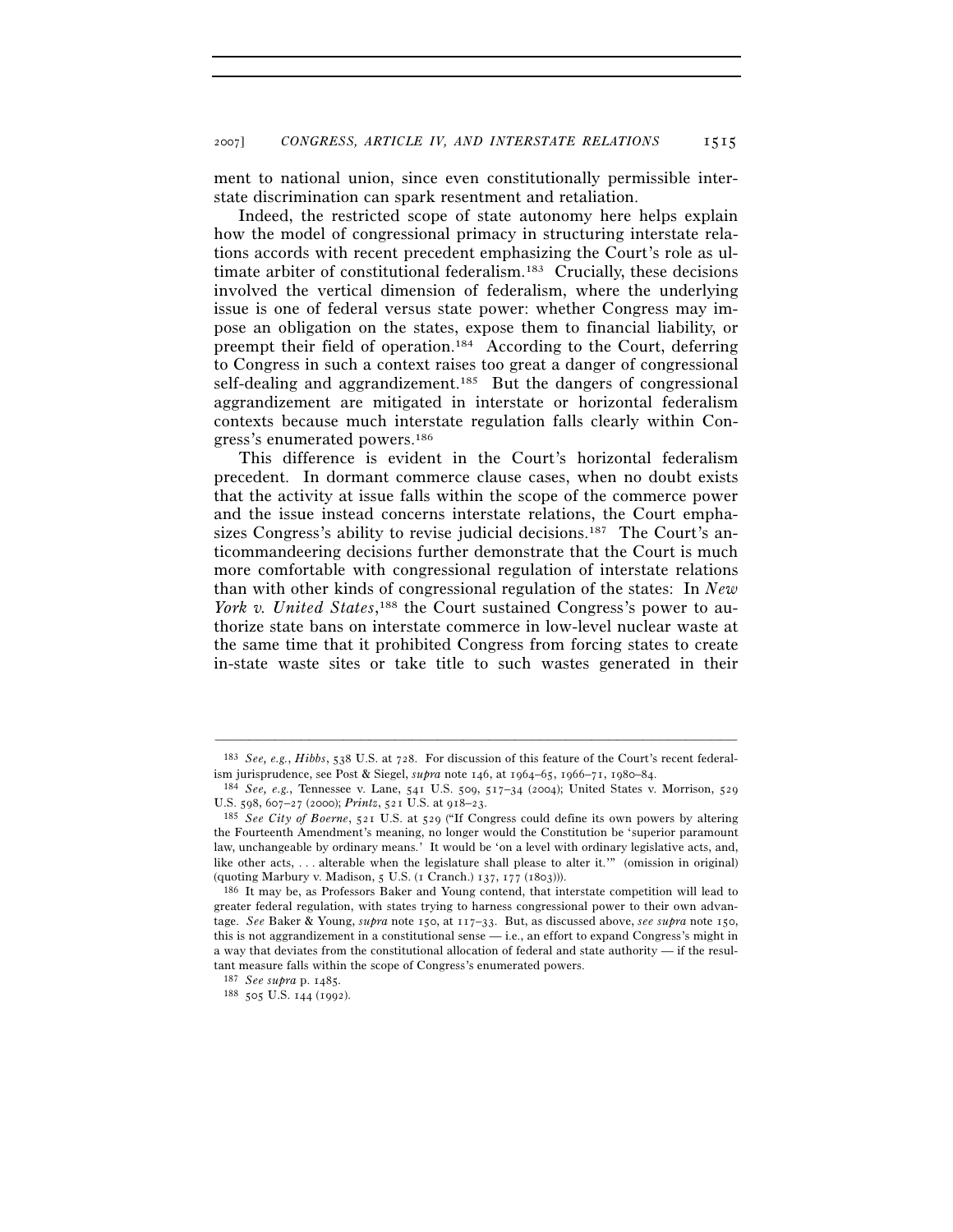midst.189 In *Printz v. United States*, 190 the Court invalidated congressional use of the commerce power to impose affirmative regulatory duties on state executive officials; yet it distinguished congressional imposition of duties on state executive officials under the 1793 Extradition Act, arguing that this form of commandeering was justified because Congress was acting pursuant to the Constitution's Extradition and Effects Clauses.191

 In any event, congressional power to expand prohibitions on interstate discrimination accords with current Commerce Clause jurisprudence. In *Garcia v. San Antonio Metropolitan Transit Authority*, 192 the Court held that, acting under its commerce power, Congress can impose generally applicable duties on the states that are largely beyond judicial challenge.<sup>193</sup> Notwithstanding its recent federalism revival, the Court has not sought to reconsider *Garcia* directly.194 Instead, in *Reno v. Condon*, 195 its most recent decision addressing this issue, the Court upheld federal regulation of states' sale of driver's license information.196 So long as the Court formally adheres to *Garcia*, congressional expansion of Article IV requirements is doctrinally unproblematic. *Reno* left open whether Congress can target the states for regulation,197 but many congressional expansions of Article IV rights need not target the states any more than did the measure restricting disclosure of driver's license information there at issue.<sup>198</sup>

To be sure, some enactments seem plainly beyond the constitutional pale, such as congressional prohibition of all residency requirements for voting or election to state office. At this extreme, the Court's insistence on preserving state political autonomy and prohibiting federal

<sup>189</sup> *Id.* at 166–68, 173–77; *see also id.* at 180 (accepting that Congress constitutionally can play a role in mediating interstate disputes, but requiring that Congress do so by regulating directly under its commerce power, rather than by mandating state regulation).<br><sup>190</sup> 521 U.S. 898 (1997).<br><sup>191</sup> *Id.* at 908–09 & n.3. For criticism of *Printz*'s effort to distinguish the 1793 Act from other

instances of congressional commandeering of the states, see Vicki C. Jackson, *Federalism and the* 

<sup>&</sup>lt;sup>192</sup> 469 U.S.  $528$  (1985).<br><sup>193</sup> *See id.* at  $548-55$ . *But cf.* Varat, *supra* note 12, at  $565-68$  (arguing, prior to *Garcia*, that state autonomy concerns under *National League of Cities v. Usery*, 426 U.S. 833 (1976), may limit

<sup>&</sup>lt;sup>194</sup> See, e.g., West v. Anne Arundel County, 137 F.3d 752, 757-60 (4th Cir. 1998), *cert. denied*, 525 U.S. 1048 (1998).

<sup>195</sup> <sup>528</sup> U.S. 141 (2000). 196 *Id.* at 148, 151; *cf.* Bd. of Trs. of the Univ. of Ala. v. Garrett, 531 U.S. 356, 374 n.9 (2000) (noting that the Eleventh Amendment bars only private suits for money damages and that federal prohibitions on employment discrimination against the disabled are enforceable through other means).<br> $^{197}$  528 U.S. at 146.

<sup>&</sup>lt;sup>198</sup> State-specific enactments are more likely under the Effects and Extradition Clauses, but such enactments are also clearly sanctioned by the nature of those clauses' requirements.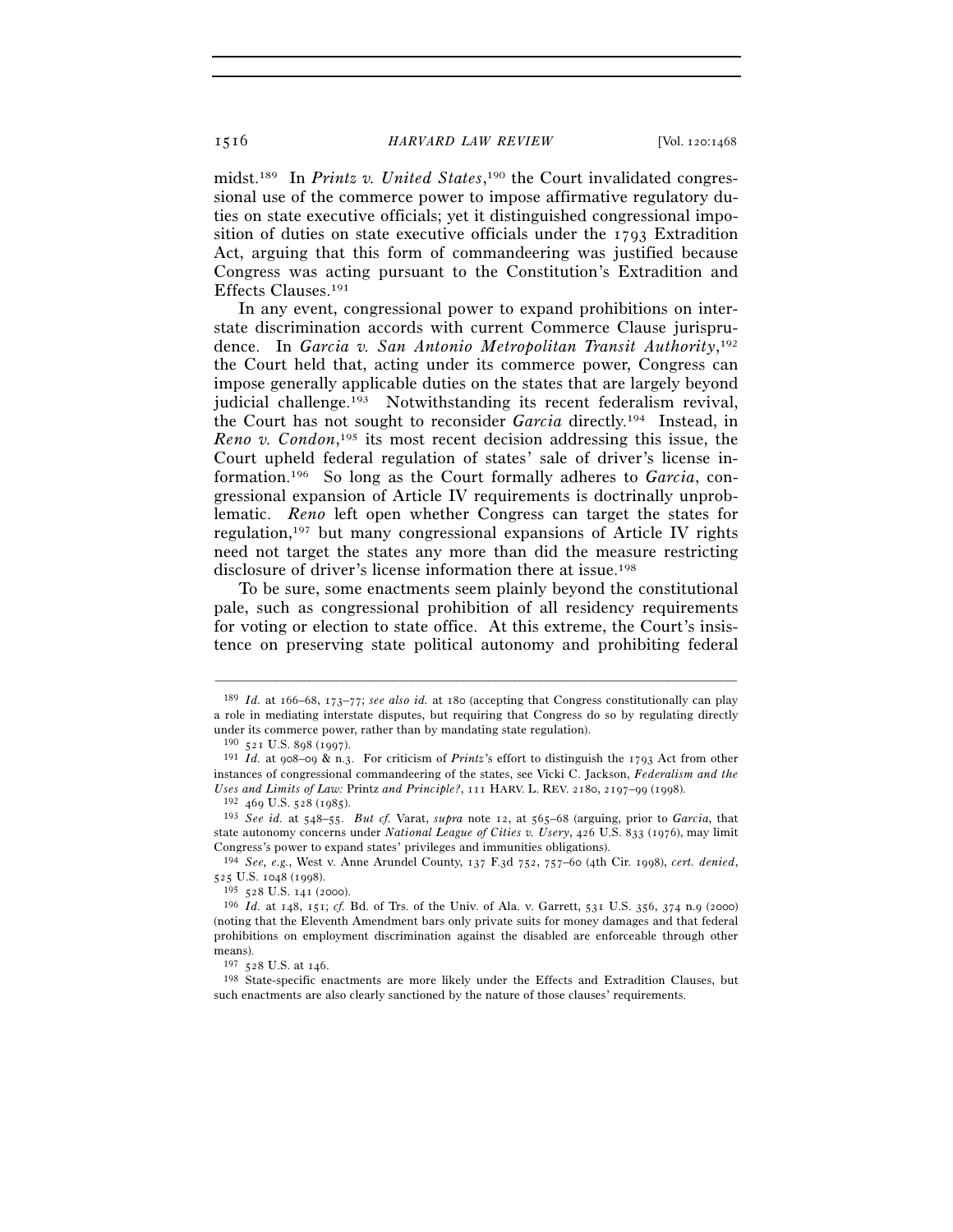commandeering of state legislative or executive branches would come into play.199 But such extreme measures are unlikely to present themselves.200 A more common phenomenon will be instances when Congress appears to be using its control over interstate relations to impose policies on the states that it otherwise lacks power to legislate directly.201 Yet this possibility alone seems an insufficient basis on which to conclude that such an interstate relations measure is outside of Congress's powers or should be subject to heightened scrutiny. The fact that Congress is seeking to advance its own substantive agenda in an area traditionally reserved for the states generally does not suffice to put a measure outside the commerce power, and it is unclear why a different rule would apply when Congress is legislating directly on state relationships.202 In the end, therefore, state autonomy is unlikely to erect much of a barrier to Congress's powers to contract or expand the requirements of Article IV and otherwise regulate interstate relations.

*2. State Equality. —* Long a staple of nineteenth-century political discourse, the state equality principle received its most articulate judicial exposition in *Coyle*. There, the Court held that Congress lacked power to compel Oklahoma to make the city of Guthrie its state capital for seven years as a condition of admission into the union.203 *Coyle* contains the most prominent statement of the "equal footing" doctrine, which requires that "a new state [be] admitted into the Union . . . with all of the powers of sovereignty and jurisdiction" of existing states.204

–––––––––––––––––––––––––––––––––––––––––––––––––––––––––––––

impose conditions that appear to violate the equal footing requirement). For an earlier statement of the equal footing doctrine, see *Pollard v. Hagan*, 44 U.S. (3 How.) 212, 216 (1845).

<sup>199</sup> *See* Gregory v. Ashcroft, 501 U.S. 452, 460 (1991); Baldwin v. Fish & Game Comm'n, 436 U.S. 371, 383 (1978); *see also* Laycock, *supra* note 12, at 270–72 (arguing that the right of each state to "reserve the exercise of government power, including the vote, to its own citizens . . . [is] required by[] the Founders' dual purpose of achieving national unity and preserving the states as separate polities" (footnote omitted)).

<sup>200</sup> Move even a little away from such extremes, moreover, and the proper scope of congressional power quickly becomes murky. For example, the constitutionality of a federal prohibition on residency requirements for public employees who do not have policy formation or execution responsibilities is already a much closer question. *Cf.* Sugarman v. Dougall, 413 U.S. 634, 642 (1973) (noting that a state's exclusion of noncitizens from its civil service was not limited to those employees who directly participate in policy formation in holding exclusion insufficiently tailored to withstand equal protection challenge).<br> $^{201}$  DOMA is an obvious example. See infra p. 1533.

<sup>&</sup>lt;sup>202</sup> See Garcia v. San Antonio Metro. Transit Auth., 469 U.S. 528, 548–55 (1985); United States v. Darby, 312 U.S. 100, 115 (1941). In addition, it is well established that Congress can employ its spending power to achieve results that it lacks power to directly mandate. *See* South Dakota v. Dole, 483 U.S. 203, 207, 209 (1987). Thus, by analogy, subject-matter limitations on Congress under Article I should not carry over to its exercise of powers under Article IV, in particular under the Effects Clause. For further discussion of subject-matter limitations and aggrandizement concerns with respect to Effects Clause legislation, see *infra* p. 1520.<br><sup>203</sup> Coyle v. Smith, 221 U.S. 559, 567, 579 (1911).<br><sup>204</sup> *Id.* at 573; *but cf.* Biber, *supra* note 110, at 123–24 (arguing that Congress has conti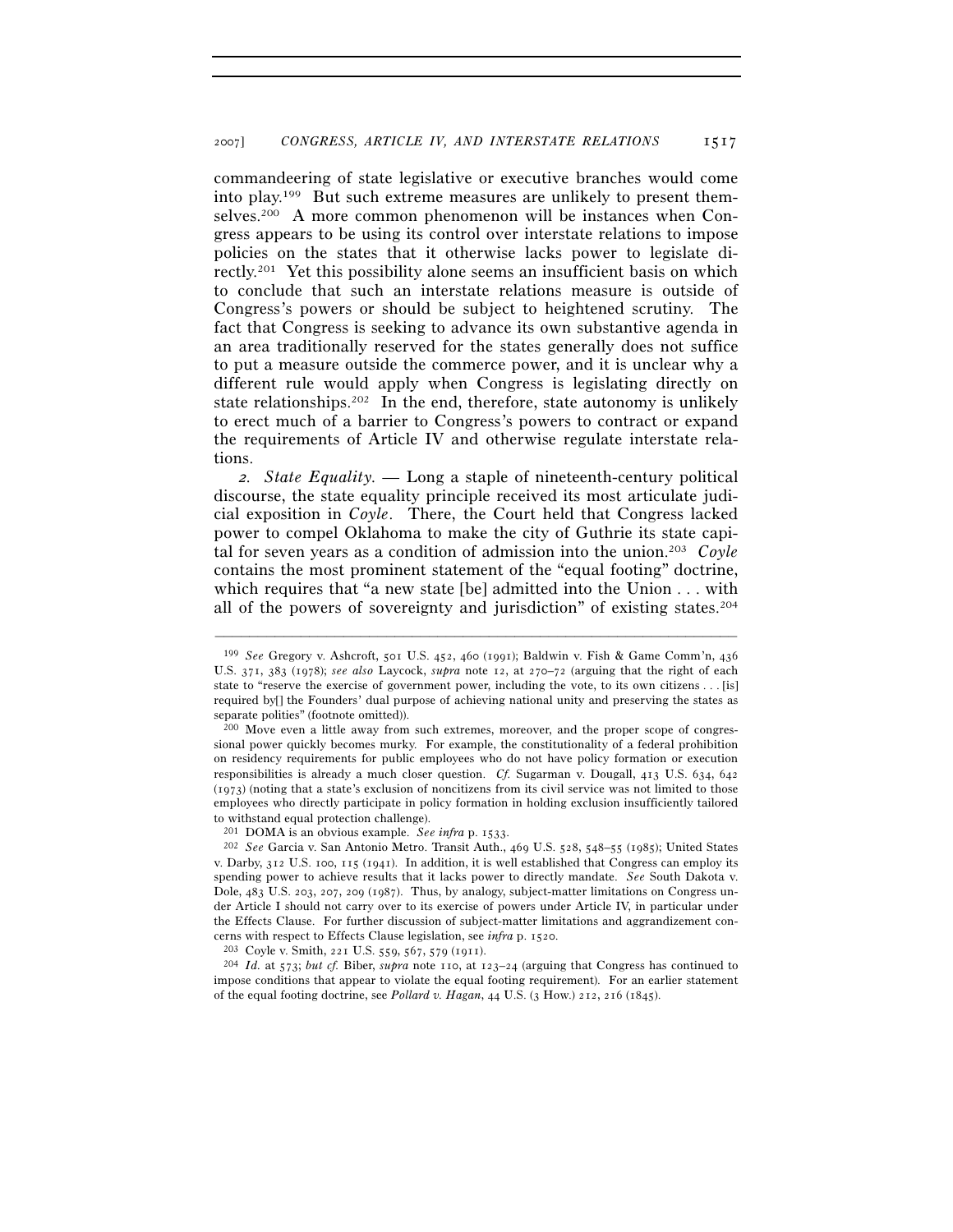In justifying this doctrine, the Court stated that "[e]quality of constitutional right and power is the condition of all States of the Union, old and new,"205 and that "constitutional equality of the states is essential to the harmonious operation of the scheme upon which the Republic was organized."206

Although rhetorically powerful, *Coyle* offered little by way of constitutional analysis to support its conclusion that states must be admitted on equal terms, and the absence of any such equality demand in the text of the New State Clause — an intentional absence at that might give pause.<sup>207</sup> Nonetheless, *Coyle*'s intuition appears correct.<sup>208</sup> While the New State Clause does not expressly require that states enter on equal terms, the restrictions it imposes on Congress's ability to carve up or consolidate existing states embody state equality concerns. So, too, does the Effects Clause's requirement that Congress act by means of "general laws."209 The Constitution also contains other manifestations of state equality concerns in regard to Congress, the strongest perhaps being the requirement of equal representation in the Senate, a structural feature critical to the Constitution's adoption and the only constitutional provision that is formally unalterable without unanimous state consent.<sup>210</sup>

But the principle of state equality, like state autonomy, fails to justify robust limits on Congress's powers to authorize state discrimina-

<sup>205</sup> *Coyle*, 221 U.S. at 575 (quoting Escanaba Co. v. Chicago, 107 U.S. 678, 689 (1883)). 206 *Id.* at 580. 207 *Coyle* relied largely on seemingly distinguishable precedent invoking the equal footing doc-

trine to govern interpretation of otherwise ambiguous statutes and treaties. The Court also sought to derive the equal footing doctrine from the language of the New State Clause, arguing that the clause's references to "states" and "this Union" required that the admitted states be entities identical in powers to the original thirteen, *see id.* at 573, but this amounted to little more than the Court's defining the Constitution's terms ("states" and "Union") to fit its results. *Coyle*'s most successful argument was that the equal footing doctrine was required by the constitutional principle that Congress is limited to enumerated powers, as otherwise Congress might enjoy additional powers in regard to some states stemming from conditions in their acts of admission. *See id.* at 567. An obvious rejoinder is that the New State Clause itself is an enumeration of a power, but as the Court noted, that clause does not clearly authorize imposition of conditions continuing into the future, as opposed to conditions that can be fulfilled upon or prior to admission. *See id.*

<sup>&</sup>lt;sup>208</sup> *Cf.* Laycock, *supra* note 12, at 288 (describing state equality as a principle that "[t]he Constitution assumes, without ever quite saying so"); *cf. also* Kramer, *supra* note 10, at 1980–87 (discussing the "[e]quality [c]omponent" of the Full Faith and Credit Clause).

<sup>209</sup> *See supra* p. 1494. 210 *See* U.S. CONST. art. I, § 3; *id.* art. V. Other equality provisions include the prohibition of port preferences and the uniform taxation requirements of Article I. *Id.* art. I, § 9, cls. 5–6. On the other hand, Section 9 of Article I distinguishes among the states in providing that Congress cannot prohibit "the Migration or Importation of such Persons as *any of the States now existing* shall think proper to admit" before 1808. *Id.* art. I, § 9, cl. 1 (emphasis added). This provision could signal either that the Framers accepted that new states might have lesser powers, or (by operation of the *expressio unius* maxim) that in all other regards the states were to be equal.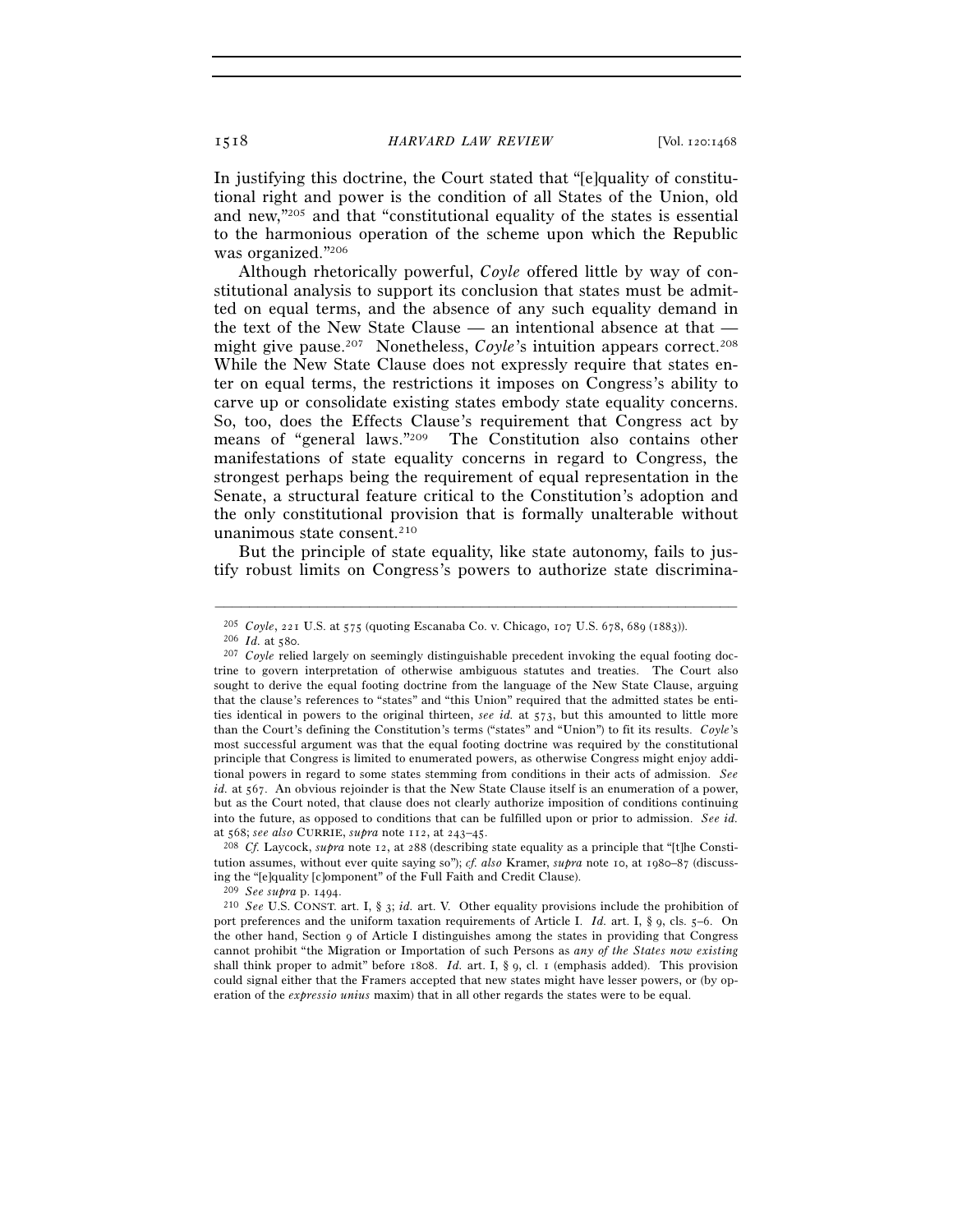tion in violation of Article IV. Most significantly, interstate discrimination does not necessarily lead to state inequality.211 Professor Douglas Laycock disagrees, arguing that in the conflict of laws context state equality means that "[s]tates must treat sister states as equal in authority to themselves."212 On his account — with which Dean Kramer agrees — a state must apply sister state law regardless of its view of the law's merits, and thus the established doctrine that a state may reject sister state law that offends its strong public policy is unconstitutional.<sup>213</sup> This position is unconvincing; if all states retain equal authority to reject sister state law on public policy grounds, in what sense are they systematically unequal?214

More plausibly, state equality might operate to preclude measures that single out particular states for distinct treatment. Again, however, the text of the Commerce Clause does not impose such a uniformity requirement on Congress, and the Court has stated that Congress can subject the states to distinct regulatory regimes.<sup>215</sup> It is also clear that Congress can enact measures that, though facially uniform, have a disproportionate burden on some states, at least absent substantial evidence of "failings in the national political process."216 As the Court recently noted, to allow state regulatory choices to limit Congress in the exercise of its enumerated powers "would turn the Supremacy Clause on its head" and would reflect a model of dual federalism "long since . . . rejected."217

The situation is somewhat different when Congress legislates under its Effects Clause power, given that clause's "general laws" mandate.

<sup>211</sup> For an analogous argument, see John Hart Ely, *Choice of Law and the State's Interest in Protecting Its Own*, 23 WM. & MARY L. REV. 173, 185–91 (1981), contending that conflict of law rules under which states grant nonresidents only those benefits that nonresidents would receive under their home states' laws should satisfy Article IV's Privileges and Immunities Clause.<br><sup>212</sup> Lavcock, *subra* note 12, at 250.

<sup>&</sup>lt;sup>213</sup> See *id.* at 313; Kramer, *supra* note 10, at 1986–91.<br><sup>214</sup> For this reason, Professor Tom Colby acknowledges that congressional authorization of state regulation does not violate the uniformity requirement he believes attaches to Congress under the commerce power. Although the net result is a nonuniform regulatory system across the nation as a whole, such congressional authorization of state regulation itself treats the states uniformly. Colby, *supra* note 26, at 314–17. 215 *See* Ry. Labor Executives' Ass'n v. Gibbons, 455 U.S. 457, 468 (1982); Sec'y of Agric. v.

Cent. Roig Ref. Co., 338 U.S. 604, 616 (1950); *supra* p. 1483; *see also* Coyle v. Smith, 221 U.S. 559, 568, 570 (1911) (indicating that Congress can impose ongoing conditions on new states when the conditions rest not on the New State Clause but on Congress's regulatory powers).

<sup>216</sup> Garcia v. San Antonio Metro. Transit Auth., 469 U.S. 528, 554 (1985); *see also* South Carolina v. Baker, 485 U.S. 505, 512–13 (1988) (rejecting political process failure claim, noting that "South Carolina has not even alleged . . . that it was singled out in a way that left it politically isolated and powerless"); Hodel v. Indiana, 452 U.S. 314, 332–33 (1981) (rejecting equality claims against a surface mining scheme that impacted Midwestern mining operations more harshly than those in other regions).

<sup>217</sup> Gonzales v. Raich, 125 S. Ct. 2195, 2213 n.38 (2005).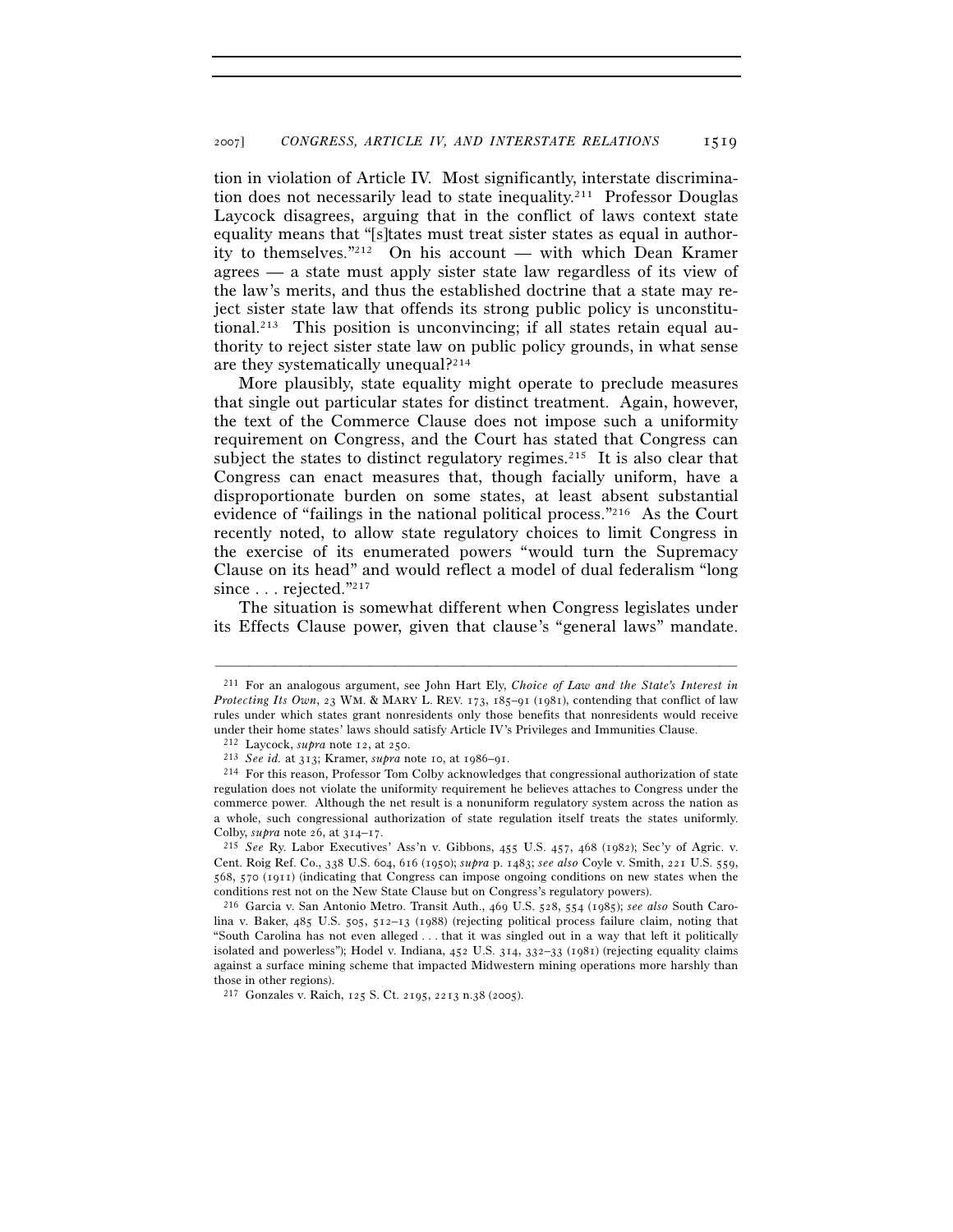As discussed above, this mandate is best understood as imposing a uniformity requirement, and thus it precludes Congress from facially distinguishing among the states, even if it can do so under the commerce power.218 But again, nothing in the text of the Effects Clause prevents Congress from adopting a facially general measure that in practice has disproportionate impact on particular states. Similarly, no basis exists on which to conclude that state equality requires Congress to legislate in a value-neutral fashion when exercising its Effects Clause power.<sup>219</sup> No such demand of value-neutrality applies to Congress's other powers or appears on the face of the clause.

In the end, the strongest argument for greater scrutiny of congressional value choices under the Effects Clause lies not in state equality, but instead, as in *Coyle*, in a vertical federalism fear that Congress might otherwise evade substantive limits on its Article I enumerated powers. This argument presumes, however, that these substantive limits are equally applicable to the Effects Clause and that the clause grants no additional substantive authority of its own. But the Effects Clause's text supports a broader view, imposing no topical limits on Congress's ability to specify the extraterritorial effect of state measures. Furthermore, reading the clause as adding no substantive authority would render it redundant; such a view would mean that Congress's power to alter the extent of full faith and credit states must provide is limited to areas that already come under its Article I author $itv.<sup>220</sup>$ 

*3. State Territoriality. —* State territoriality is a third state sovereignty limit warranting consideration. The principle that states are territorially bound polities permeates the Constitution and finds explicit textual manifestation in the New State Clause's protection of an existing state's territory.<sup>221</sup> This principle is most frequently encountered as a prohibition on extraterritorial state legislation. Perceived efforts by the states to regulate the legal consequences of actions occurring outside their borders often provoke strong judicial condemnation on federalism grounds.222 More recently, in the punitive damages con-

<sup>218</sup> *See supra* p. 1494. 219 *But cf.* Cox, *supra* note 10, at 400–08. 220 This redundancy argument assumes, as do most scholars, *see, e.g.*, *id.* at 391; Laycock, *supra* note 12, at 291–92, that the Full Faith and Credit Clause is self-executing, such that congressional legislation is not required to render its demands operative.

<sup>221</sup> *See* U.S. CONST. art. IV, § 3, cl. 1; Richard Briffault, "*What About the 'Ism'?" Normative and Formal Concerns in Contemporary Federalism*, 47 VAND. L. REV. 1303, 1335–38 (1994) (emphasizing the importance of Article IV's territorial guarantee for states).

<sup>222</sup> *Cf.* Donald H. Regan, *Siamese Essays: (I)* CTS Corp. v. Dynamics Corp. of America *and Dormant Commerce Clause Doctrine; (II) Extraterritorial State Legislation*, 85 MICH. L. REV. 1865, 1887–91 (1987) (describing the extraterritoriality prohibition as representing a structural principle of federalism).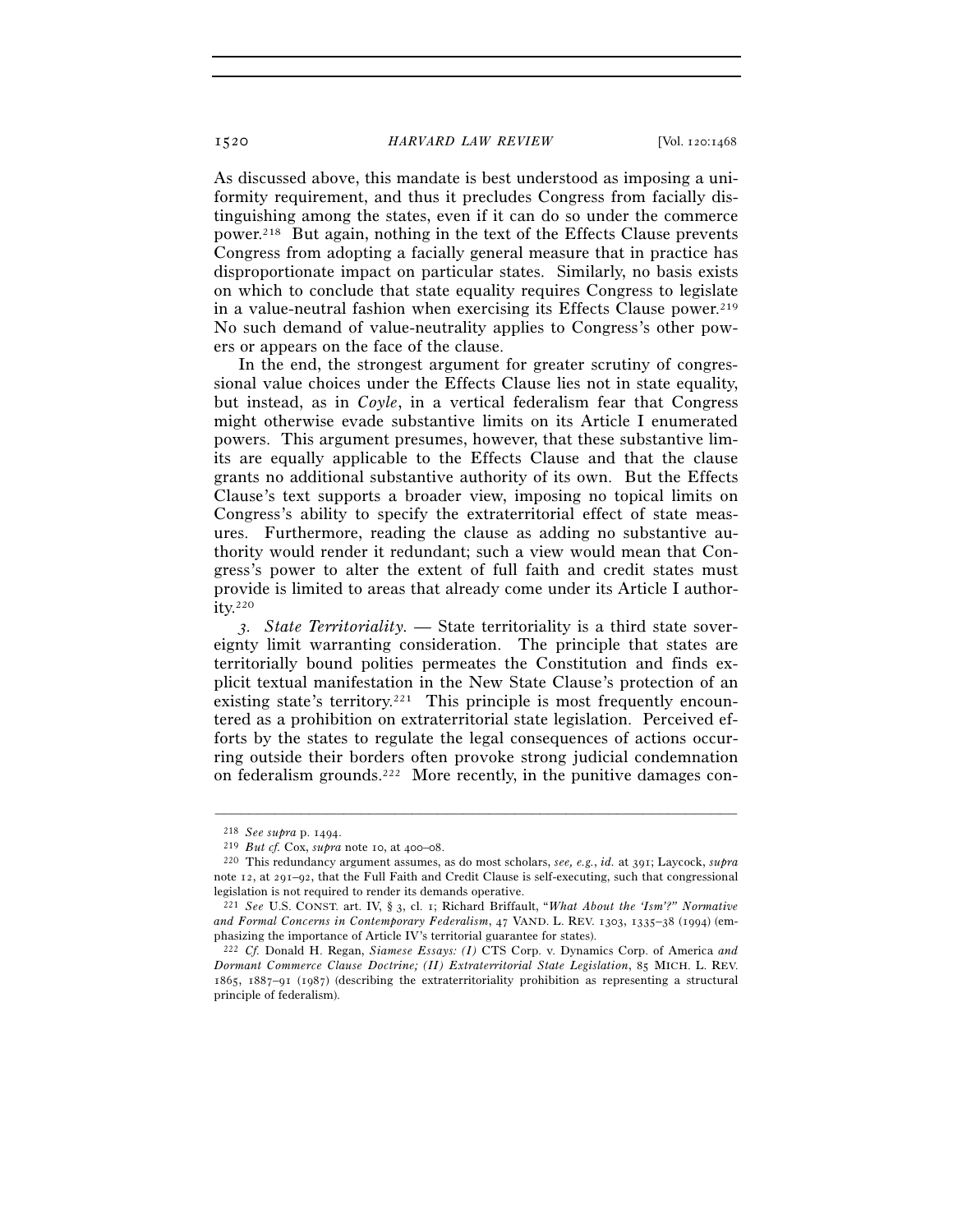text, the Court insisted that a state "does not have the power . . . to punish [a defendant] for conduct that was lawful where it occurred and that had no impact on [the state] or its residents."223 According to the Court, federalism requires that "each State may make its own reasoned judgment about what conduct is permitted or proscribed within its borders."224 Similarly, in cases arising under the dormant commerce clause, the Court has said that "any attempt 'directly' to assert extraterritorial jurisdiction over persons or property would offend sister States and exceed the inherent limits of the State's power."225

But inferring a limit on Congress from the extraterritorial prohibition is quite another matter. To begin with, the extent of the prohibition on the states themselves should not be overstated. In practice, states exert regulatory control over each other all the time. Perhaps the most prominent instance is Delaware's corporate law, which has de facto nationwide application due to the number of major companies incorporated there.226 California's automobile emission standards also have a regulatory effect in other states.<sup>227</sup> The prohibition on extraterritorial legislation is thus understood only to constrain a state from formally asserting legal authority outside its borders. Even in this guise, however, the prohibition is hardly absolute. On occasion, the Court has accepted state claims of authority over individuals and activities outside their borders, the most salient example being the Court's switch from strong territorial limits on state assertions of personal jurisdiction to a minimum contacts and fundamental fairness approach.228 Underlying these exceptions to the prohibition is the

–––––––––––––––––––––––––––––––––––––––––––––––––––––––––––––

*Competition in Corporate Law*, 105 HARV. L. REV. 1435, 1442–44 (1992) (describing the national impact of Delaware's corporate law). A large literature exists on the merits of interstate competition regarding corporate law. For a description of the leading scholarship, see *id.* at  $1444-51$ .

<sup>227</sup> The Clean Air Act exempts California's limits from federal preemption and allows states to adopt these limits instead of the otherwise applicable federal standards. *See* 42 U.S.C. §§ 7543(a)–(b), 7507 (2000); *see also* Motor Vehicle Mfrs. Ass'n, Inc. v. N.Y. State Dep't of Envtl.

Conservation, 17 F.3d 521, 524–28 (2d Cir. 1994) (describing the history of these provisions). 228 *Compare* Pennoyer v. Neff, 95 U.S. 714, 733 (1878), *with* Int'l Shoe Co. v. Washington, <sup>326</sup> U.S. 310, 317–19 (1945). The Court has issued other decisions taking a kindlier view of extraterritorial legislation. *See, e.g.*, W. & S. Life Ins. Co. v. State Bd. of Equalization, 451 U.S. 648, 669–

<sup>&</sup>lt;sup>223</sup> BMW of N. Am., Inc. v. Gore, 517 U.S. 559, 572–73 (1996).<br><sup>224</sup> State Farm Mut. Auto. Ins. Co. v. Campbell, 538 U.S. 408, 422 (2003). For a critique of the Court's reliance on extraterritoriality to limit punitive damages awards, see generally Michael P. Allen, *The Supreme Court, Punitive Damages, and State Sovereignty*, 13 GEO. MASON L. REV. 1, 30–54 (2004). *But see* Issacharoff & Sharkey, *supra* note 54, at 1421–24 (suggesting that spillover effects justify the extraterritorial limit on punitive damages awards).

<sup>225</sup> Edgar v. MITE Corp., 457 U.S. 624, 643 (1982) (quoting Shaffer v. Heitner, 433 U.S. 186, 197 (1977)); *see also* Healy v. Beer Inst., 491 U.S. 324, 336–37 (1989); Bigelow v. Virginia, 421 U.S. 809, 824–25 (1975). To some extent, the extraterritoriality prohibition is more a specific application of the principles of state autonomy and state equality than a distinct restriction in its own right. *See* Arthur M. Weisburd, *Territorial Authority and Personal Jurisdiction*, 63 WASH. U. L.Q. 377, 384, 402 (1985) (linking state territoriality to state equality). 226 *See* Lucian Arye Bebchuk, *Federalism and the Corporation: The Desirable Limits on State*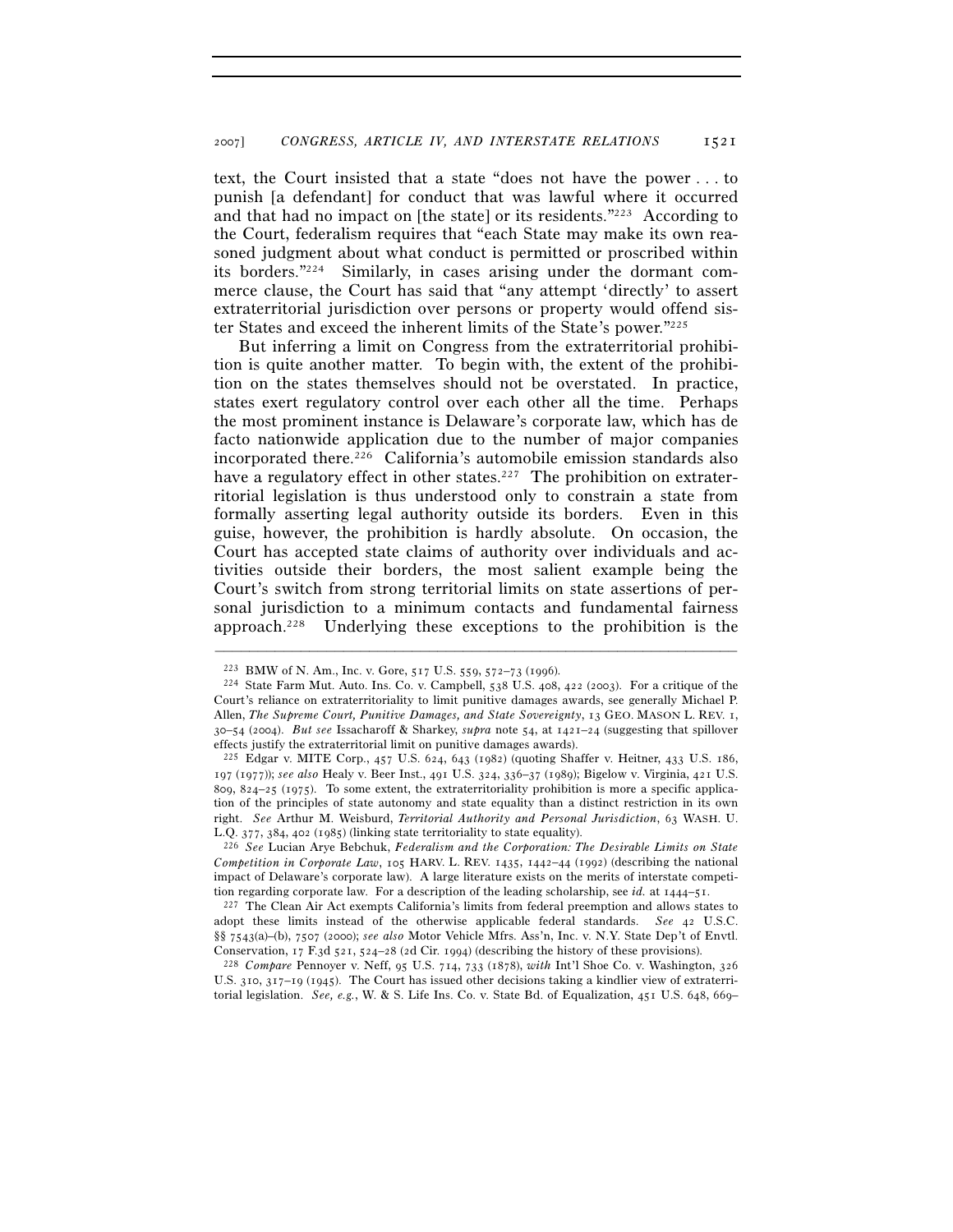Court's realization that a state's geographic territory does not mark the outer limit of its legitimate regulatory concern. In our federal system, which combines state regulatory control with a national common market and interstate mobility, some extraterritoriality is not only inevitable, but appropriate.

It would be odd, then, if Congress did not enjoy some additional leeway to authorize extraterritorial state regulation. Navigating the border between a state's legitimate regulation and illegitimate intrusion on a sister state's sovereignty is precisely the type of interstate relations question over which Congress should have paramount authority. Indeed, extraterritoriality prohibitions imposed under the dormant commerce clause are presumably within the control of Congress, just like other dormant commerce clause restrictions. Moreover, the Effects Clause, in granting Congress the power to determine the effect that one state's laws will have in other states, expressly allows Congress to mandate extraterritoriality.229

Of course, some measures may fall beyond congressional power because they represent too great a compromise of a state's independence from, and equality with, its sister states. For example, Congress cannot grant Texas direct legislative authority over the territory of Massachusetts and the individuals therein, even if so doing might resolve interstate tensions sparked by that blue state's liberal social policies.230 But again, measures so extreme are highly unlikely to win congressional approval.

More significantly, the extraterritoriality prohibition is rooted in due process and individual rights protections as well as federalism. Its appearance in recent punitive damages decisions, for example, came in the course of the Court's elucidation of due process limits on such damages, and restrictions on a state's ability to assert personal juris-

<sup>70</sup> (1981) (holding a retaliatory tax's purpose of "apply[ing] pressure on other States to maintain low taxes on California insurers" to be legitimate); Skiriotes v. Florida, 313 U.S. 69, 76–77 (1941) (upholding the application of a Florida criminal statute to a Florida citizen even though offense took place upon the high seas).

<sup>229</sup> *See* Rosen, *supra* note 10, at 940 (arguing that "regulat[ing] the extraterritorial effects of state policies" is an "eminently federal function").

<sup>230</sup> Indeed, any formal displacement of a state's regulatory control over its own territory would probably transcend Congress's powers. Aside from tripping on structural state equality concerns, such displacement would seem to run afoul of the spirit, if not the text, of the New State Clause's territorial guarantee. *See* U.S. CONST. art. IV, § 3, cl. 1. Further support for this conclusion comes from the Enclave Clause, which prohibits Congress from permanently ending a state's authority over federal property within its borders without the state's consent. *See* U.S. CONST. art. I, § 8, cl. 17. If Congress must seek state approval before taking this step regarding federal property, then surely state consent is needed before Congress does the same regarding areas not in its possession — assuming Congress can do so at all.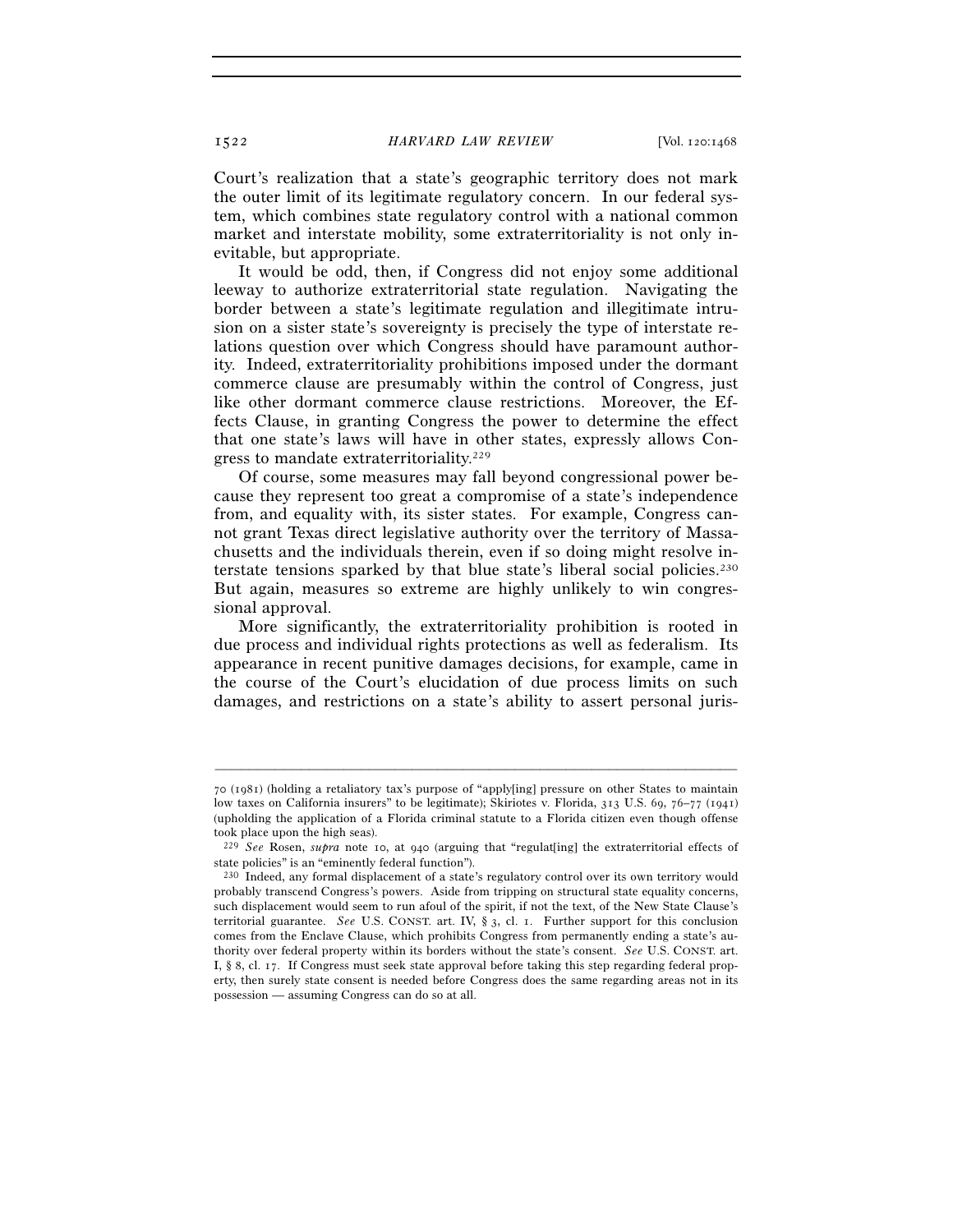diction have a similar due process basis.231 In addition, a state's attempt to regulate its citizens' extraterritorial actions is often attacked as unconstitutionally burdening their right to travel.<sup>232</sup> Thus, the extent to which Congress can authorize extraterritorial legislation implicates the separate question discussed below: whether — and if so, how — congressional power over interstate relations is limited when Article IV implicates individual rights.

## *B. Congress, Article IV, and the Fourteenth Amendment*

*1. Congressional Power and Individual Rights. —* The discussion so far has treated Article IV primarily as a provision that regulates interstate relations. But Article IV is not just about interstate relations; it is also about individual rights. This individual rights aspect is clearest with respect to the Privileges and Immunities Clause, which by its terms prohibits states from discriminating against another state's "citizens."233 To the extent that Article IV is seen as an individual rights guarantee, the case for a revisory congressional power seems intuitively more problematic.<sup>234</sup> Central to our contemporary idea of constitutional rights is a conviction that they represent restrictions on government that the political organs ordinarily cannot disregard.<sup>235</sup> If constitutional rights turned simply on the political branches' willingness to recognize them, they would differ little from the protections afforded by ordinary positive law.236 Here, the distinction between Arti-

<sup>–––––––––––––––––––––––––––––––––––––––––––––––––––––––––––––</sup> 231 *See, e.g.*, BMW of N. Am., Inc. v. Gore, 517 U.S. 559, 572–73 (1996); Asahi Metal Indus. Co. v. Superior Court, 480 U.S. 102, 113–14 (1987). 232 *See, e.g.*, Seth F. Kreimer, *The Law of Choice and Choice of Law: Abortion, the Right To* 

*Travel, and Extraterritorial Regulation in American Federalism*, 67 N.Y.U. L. REV. 451, 462, 479 (1992). <sup>233</sup> U.S. CONST. art. IV, § 2, cl. 1. Some scholars have emphasized the Privileges and Immuni-

ties Clause's protection of individuals as what distinguishes it from the dormant commerce clause, which protects interstate commerce. *See* Collins, *supra* note 26, at 115–16; Laycock, *supra* note 12, at 263–64; Varat, *supra* note 12, at 499. The significance of this difference should not be overstated. The protections of the dormant commerce clause, after all, are asserted by particular businesses and individuals. In like vein, the Full Faith and Credit Clause speaks to the states, but it is beyond dispute that an individual can assert her right under that clause to ensure recognition of a prior judgment.

<sup>234</sup> *See* <sup>1</sup> TRIBE, *supra* note 12, § 6-35, at 1246. 235 *See, e.g.*, RONALD DWORKIN, TAKING RIGHTS SERIOUSLY <sup>184</sup>–205 (1977). This view of constitutional rights requires substantial qualification, given the deference courts give to the views of political institutions in determining whether an individual rights violation has occurred, *see infra* p. 1526, as well as the way that most rights protect individuals only from government intrusions that are based on certain kinds of prohibited reasons, *see* Richard H. Pildes, *Why Rights Are Not Trumps: Social Meanings, Expressive Harms, and Constitutionalism*, 27 J. LEGAL STUD. 725,

<sup>727</sup>–33 (1998). 236 *See* Marbury v. Madison, 5 U.S. (1 Cranch.) 137, 162–63, 176 (1803); *see also* W. Va. State Bd. of Educ. v. Barnette, 319 U.S. 624, 638 (1943) ("The very purpose of a Bill of Rights was to withdraw certain subjects from the vicissitudes of political controversy, to place them beyond the reach of majorities and officials and to establish them as legal principles to be applied by the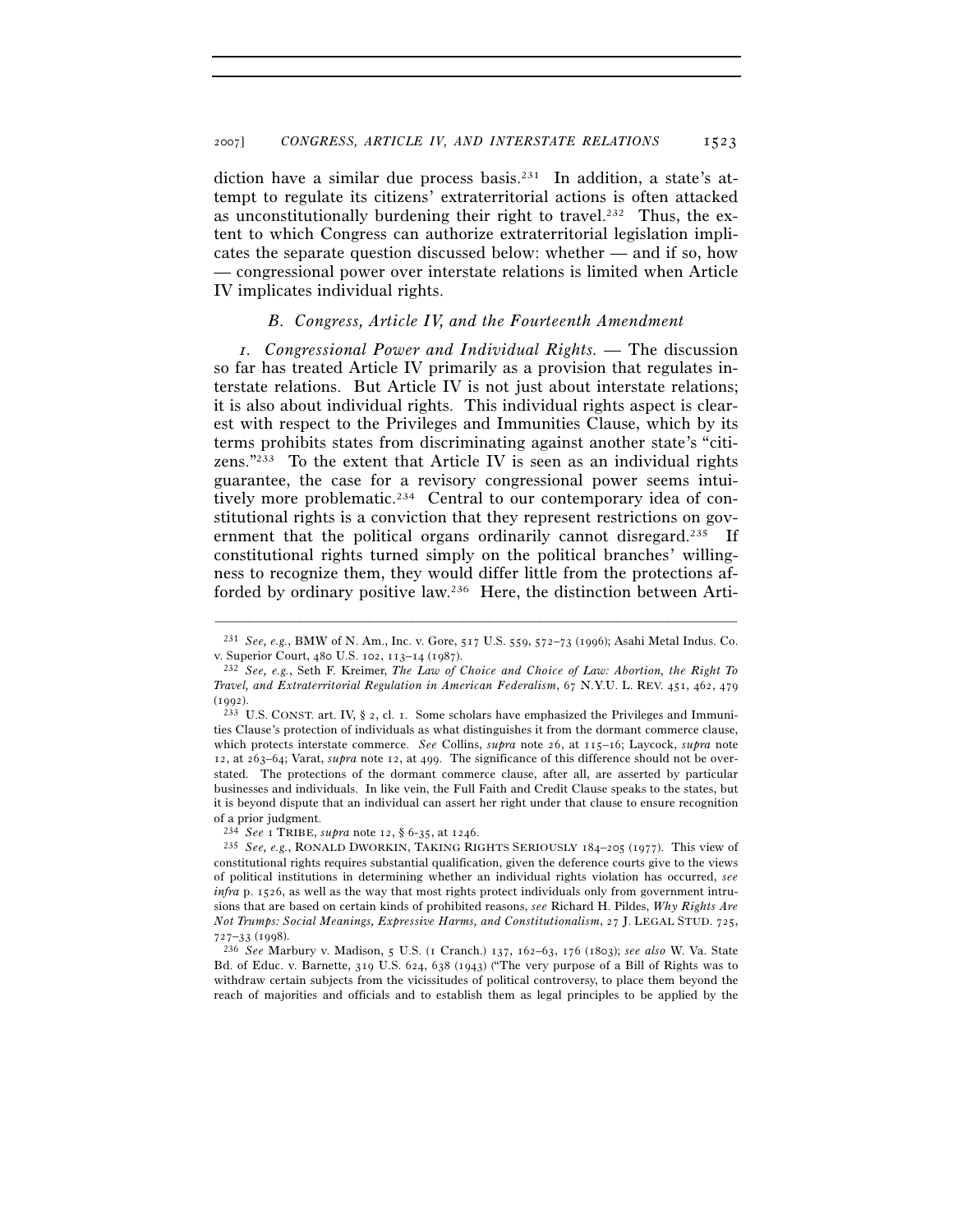cle IV expansion and contraction appears to be a significant one. Whatever the scope of congressional power to expand Article IV's requirements beyond judicial interpretations, allowing Congress to authorize interstate discrimination that would otherwise violate Article IV appears fundamentally at odds with our understanding of constitutional rights.

One response is to argue that because the individual rights secured by Article IV take the form of restrictions on state conduct, they are irrelevant to assessing Congress's powers. Professor William Cohen, a forceful advocate of this view, argues that Congress is free to authorize state violations of constitutional rights whenever "Congress is not constitutionally prohibited from directly adopting the same policy itself."237 The Hohfeldian insight that rights describe relationships provides support for Cohen's view. Rights run against particular individuals or institutions; they are not freestanding entities that can be invoked against any interference, regardless of its source.<sup>238</sup>

Cohen is right that Article IV's failure to expressly impose its antidiscrimination provisions on Congress is instructive; as noted, this silence reinforces the structural implication that Congress has broad power over interstate relations. In the end, however, Cohen's argument puts too much weight on Article IV's textual silence regarding Congress. Cohen himself acknowledges that the Court elsewhere has rejected the claim that textual silence is dispositive of the question whether constitutional rights apply against the federal government. One analogy concerns the Contracts Clause of Article I's Section 10; although that clause expressly applies only to the states, the Court has read a similar, albeit perhaps more deferential, prohibition against Congress into the Fifth Amendment's Due Process Clause.239 At bottom, the question is whether the Court should treat Article IV's protections in a parallel fashion. Furthermore, *Prigg*, *Dennison*, and *Coyle*

courts."); Robert C. Post & Reva B. Siegel, *Popular Constitutionalism, Departmentalism, and Judicial Supremacy*, 92 CAL. L. REV. 1027, 1034–35 (2004) (discussing the perceived tension between some understandings of popular constitutionalism and the concept of constitutional rights).<br><sup>237</sup> Cohen, *supra* note 12, at 388, 406, 411–13.<br><sup>238</sup> *See* DeShaney v. Winnebago County Dep't of Soc. Servs., 489 U.S. 1

phasizing that constitutional rights run only against government actors, not private individuals); *see also* Rosen, *supra* note 147, at 1546–53 (arguing that the substantive content of constitutional rights is context-dependent and that the level of government against which a right is enforced is a particularly important contextual factor in determining its scope). *See generally* WESLEY NEW-COMB HOHFELD, FUNDAMENTAL LEGAL CONCEPTIONS AS APPLIED IN JUDICIAL REASONING, AND OTHER LEGAL ESSAYS (Walter Wheeler Cook ed., 1919).

SONING, AND OTHER LEGAL ESSAYS (Walter Wheeler Cook ed., 1919). 239 Cohen, *supra* note 12, at 411; *see, e.g.*, United States v. Winstar, 518 U.S. 839, 876 (1996); *see also* White v. Hart, 80 U.S. 646, 649 (1872) (stating in dicta that Congress lacks power to authorize states to violate the Contracts Clause). The Court's enforcement of equal protection requirements against Congress through the Fifth Amendment is often invoked as another example. *See* Bolling v. Sharpe, 347 U.S. 497, 498–99 (1954).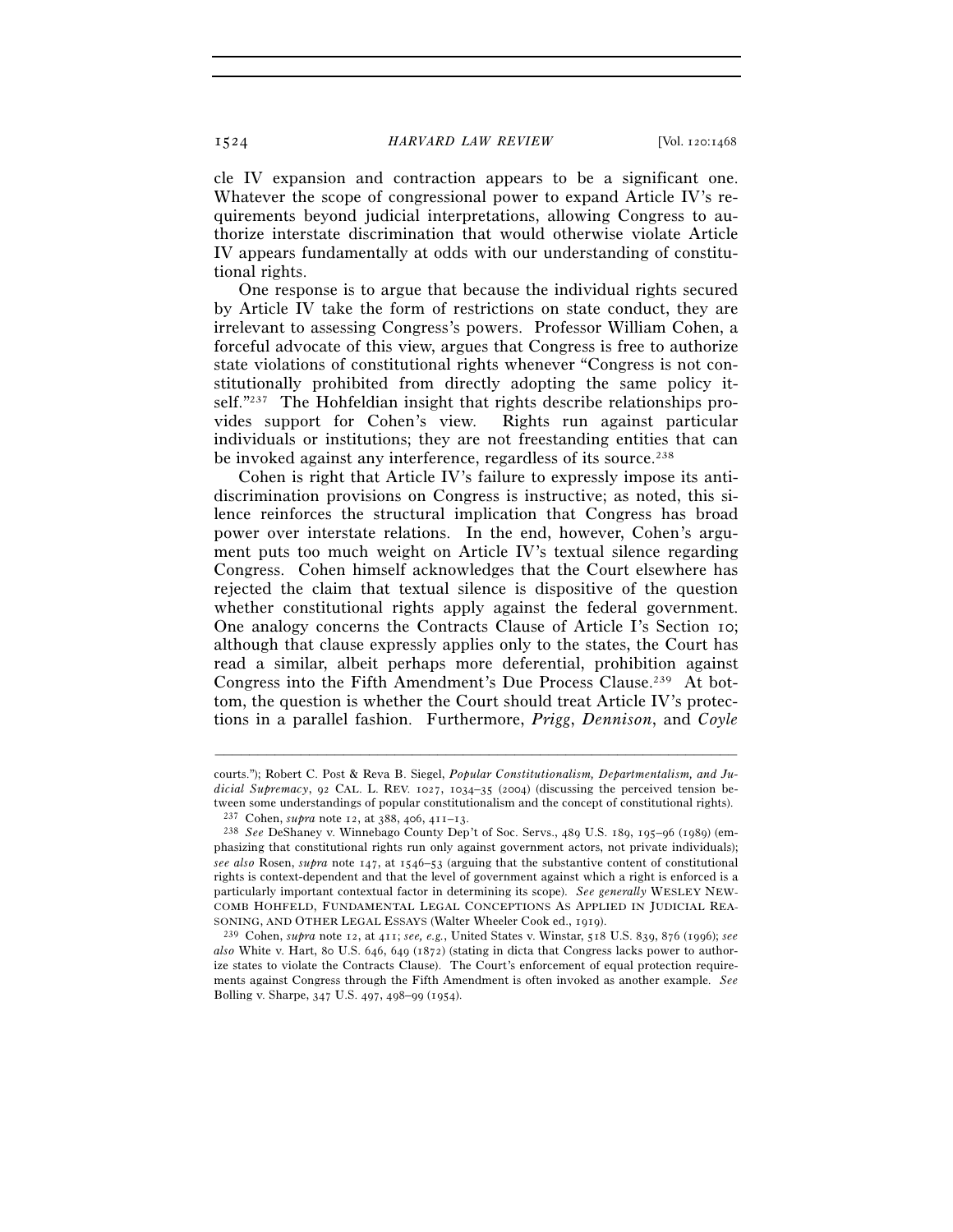reject the proposition that Article IV's silence is determinative of the scope of congressional power under the article.

In addition, an unqualified claim that Congress possesses power to authorize state violations of any rights to which Congress is not directly subject fails on structural grounds. As the political representative of the nation, Congress can rightly claim a special responsibility for discerning and acting upon the national interest, and the powers granted to it often relate to subjects that intuitively require national treatment. It is Congress's special stature and expertise as the representative of the national interest that explain the constitutional model described above, in which constitutional default rules imposing obligations on the states in the name of union are ultimately subject to congressional control. Congress also regularly creates and limits individual statutory rights in the course of exercising its enumerated powers, and its Section 5 power indicates that Congress may act to ensure that Fourteenth Amendment rights are realized. The structural basis for congressional authority to limit individual constitutional rights is, however, considerably less evident. In that context, Congress's own majoritarian and electorally accountable status makes it an unreliable defender of the interests of individuals claiming rights against the similarly majoritarian and political branches of state government.<sup>240</sup>

For these reasons, the question of congressional power to authorize state violations of Article IV rights is more difficult than Cohen acknowledges. But the contrary view — that Congress lacks power to contract Article IV's interstate requirements whenever they take the form of individual rights guarantees — ignores the facts that Article IV has a core interstate dimension and that Congress legitimately can claim broad authority regarding interstate matters. At a minimum, some account is needed to show why the arguments supporting broad congressional power over interstate relations become irrelevant once the article's individual rights dimension is acknowledged.<sup>241</sup>

<sup>240</sup> *See* Carlos Manuel Vázquez, *Eleventh Amendment Schizophrenia*, 75 NOTRE DAME L. REV. 859, 872–73 (1999) (arguing that due to their responsiveness to majorities, neither the legislative nor the executive branch is a reliable enforcer of constitutional limits on the states). For similar arguments, see CHOPER, *supra* note 53, at 175–76, 195–205, 205–09, and Wechsler, *supra* note 149, at 560 n.59. Interestingly, in an earlier essay assessing Congress's powers under the Fourteenth Amendment, Professor Cohen similarly distinguished between federalism limits, which Congress could waive, and liberty protections, over which Congress had no particular claim of authority. *See* William Cohen, *Congressional Power To Interpret Due Process and Equal Protec-*

<sup>&</sup>lt;sup>241</sup> Such an account is particularly important because, if adopted, this view would seem to force a reconsideration of Congress's well-established power to authorize state violations of the dormant commerce clause, at least with respect to individuals. *See supra* section I.B.1, pp. 1486–88 (discussing the overlap in the application of the Privileges and Immunities Clause and dormant commerce clause).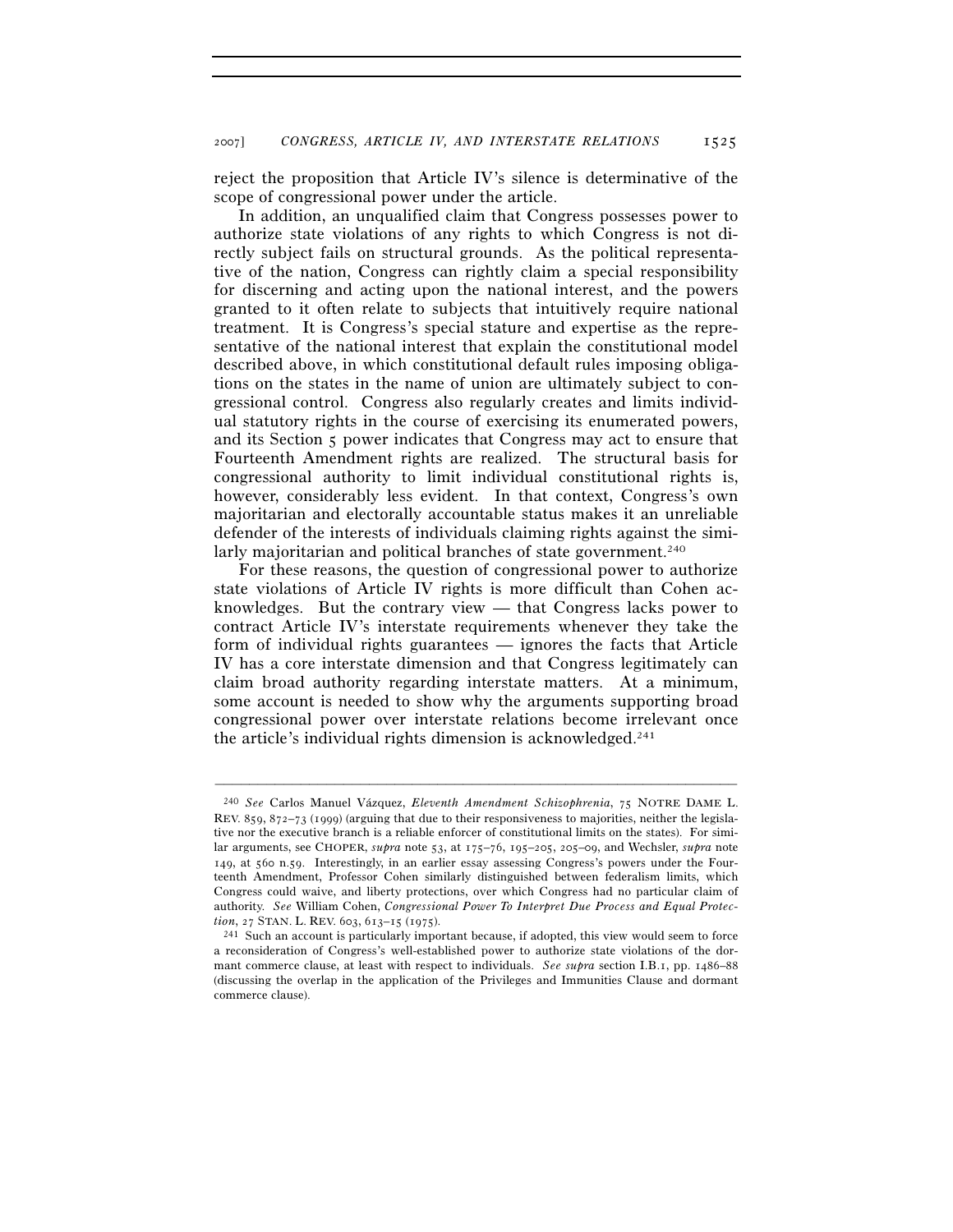Further, the view that the individual rights character of Article IV's guarantees removes them from congressional control is based on a false premise. Congressional power to limit the scope of individual rights is not in fact an alien concept in our constitutional order. In some instances, constitutional rights are treated as fundamental, and thus the views of the political branches concerning the scope of these rights are given little weight.<sup>242</sup> In others, however — particularly when economic and social rights are implicated — both federal and state governments have broad authority to determine what constitutional protections will mean in practice. True, the Supreme Court retains formal control over determining whether a particular regulatory measure is constitutional. But the standard of review the Court employs — whether there is "any reasonably conceivable state of facts that could provide a rational basis" for the legislation<sup>243</sup> — is so deferential that as a practical matter it allows the political branches to control the operative significance of the rights at stake. If Congress has such power over the shape of some constitutional rights, why should the Article IV guarantees, which at their core are also matters of interstate relations, be categorically free from congressional control?

*2. Fourteenth Amendment Limits on Congressional Interstate Authority. —* As a result, the question of Congress's power to revise Article IV's interstate requirements cannot be answered simply by treating these demands as a homogenous whole but instead requires an analysis of the specific provision at stake. One particularly salient factor in the analysis is the extent to which an Article IV requirement takes the form of an individual rights guarantee that receives strong protection independent of the interstate context. The argument in Part I supports granting Congress broad power to contract or expand any Article IV requirement centered upon the interstate arena, even if the requirement appears as a claim of individual right. But when an individual right carries substantial constitutional significance wholly independent of the interstate context, congressional power is necessarily more limited. In these instances, the congressional role in interstate relations may support allowing Congress to expand the requirement beyond its fundamental core, but not contract it.

<sup>242</sup> First Amendment protection of political speech is perhaps the classic example, *see, e.g.*, United States v. Eichman, 496 U.S. 310, 319 (1990), but even here the Court sometimes defers to the political branches' judgments, *see, e.g.*, McConnell v. FEC, 540 U.S. 93, 309–12 (2003). In other contexts, actions by the political branches are taken as evidence in determining the content

of fundamental constitutional rights. *See* Ferejohn & Friedman, *supra* note 176, at 35–43. 243 FCC v. Beach Commc'ns, Inc., 508 U.S. 307, 313 (1993); *see also* Williamson v. Lee Optical Co., 348 U.S. 483, 488 (1955) ("It is enough that there is an evil at hand for correction, and that it might be thought that the particular legislative measure was a rational way to correct it.").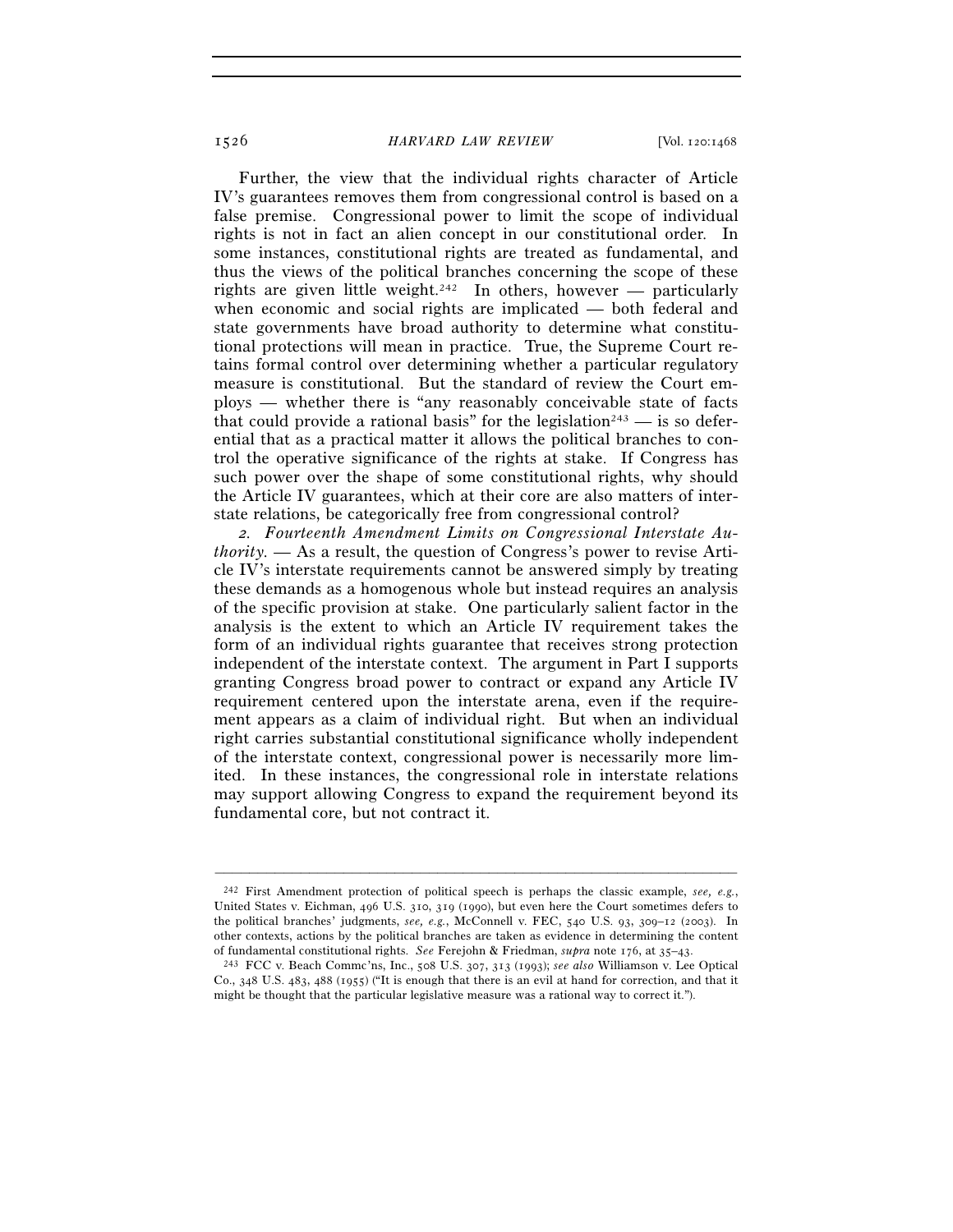At first, this distinction might appear unmanageable because it necessitates close analysis of the meaning of each Article IV right. A little reflection, however, makes clear that drawing such a distinction is essentially equivalent to saying that Congress's interstate authority is subject to the limitations of the Fourteenth Amendment. The reason is that Article IV rights with independent constitutional significance will receive substantial protection directly under the Fourteenth Amendment. Thus, rather than having to determine if an Article IV requirement is ever operative against Congress, it suffices to note that Congress lacks power to authorize states to violate the Fourteenth Amendment.<sup>244</sup>

Subjecting Congress to Section 1 of the Fourteenth Amendment in this fashion may seem odd given the extent to which that provision speaks to the states. Nonetheless, it fully accords with precedent, as the Court has repeatedly held that Section  $\zeta$ 's grant to Congress of power to "enforce" the Fourteenth Amendment means Congress cannot authorize violations of Fourteenth Amendment guarantees.245 Some commentators contend that Congress should enjoy greater ability to deviate from judicial interpretations of Fourteenth Amendment rights in exercising its Section  $\zeta$  power than the Court currently allows.<sup>246</sup> Even so, Section 5's "enforce" limitation would appear to preclude Congress from significantly contracting the scope of judicially recognized Fourteenth Amendment rights.247

–––––––––––––––––––––––––––––––––––––––––––––––––––––––––––––

sible reading of the Fourteenth Amendment would involve both courts and Congress in the task of protecting truly fundamental rights against states, with states generally held to whichever standard was stricter — more protective of fundamental freedoms — in any given instance."). Although many commentators argue that Congress cannot enact measures under Section 5 that violate constitutional rights, it is often unclear whether they root this prohibition in the scope of the enforcement power or in the independent application of individual rights guarantees to Congress. *See, e.g.*, David Cole, *The Value of Seeing Things Differently:* Boerne v. Flores *and Congressional Enforcement of the Bill of Rights*, 1997 SUP. CT. REV. 31, 56 (arguing that Congress should have the ability to create prophylactic rules to protect individual liberty, provided that the rules do not "infringe[] on a constitutionally protected liberty"); Douglas Laycock, *RFRA, Congress, and the* 

<sup>244</sup> This is not to suggest that enactment of the Fourteenth Amendment altered the extent to which specific Article IV requirements bind Congress, but simply to note that adoption of the Fourteenth Amendment renders investigation into whether any Article IV rights have such a binding effect unnecessary.

<sup>245</sup> *See* Katzenbach v. Morgan, 384 U.S. 641, 651 n.10 (1966) (stating that Section 5's grant of power to Congress to "enforce the guarantees of the Amendment . . . grants Congress no power to restrict, abrogate, or dilute these guarantees"); *see also* Saenz v. Roe, 526 U.S. 489, 508 (1999);

Miss. Univ. for Women v. Hogan, 458 U.S. 718, 732–33 (1982). 246 *See, e.g.*, Cohen, *supra* note 240, at 606–08; Archibald Cox, *The Role of Congress in Constitutional Determinations*, 40 U. CIN. L. REV. 199, 199–201, 206–11, 228–29 (1971); Hills, *supra* note 159, at 332–34; Michael W. McConnell, *The Supreme Court, 1996 Term—Comment: Institutions and Interpretation: A Critique of* City of Boerne v. Flores, 111 HARV. L. REV. 153, 161–63, 169–74 (1997); Robert C. Post & Reva B. Siegel, *Equal Protection by Law: Federal Antidiscrimination Legislation After* Morrison *and* Kimel, 110 YALE L.J. 441, 467–73, 513–22 (2000). 247 *See* Akhil Reed Amar, *Intratextualism*, 112 HARV. L. REV. 747, 826 (1999) ("[T]he most sen-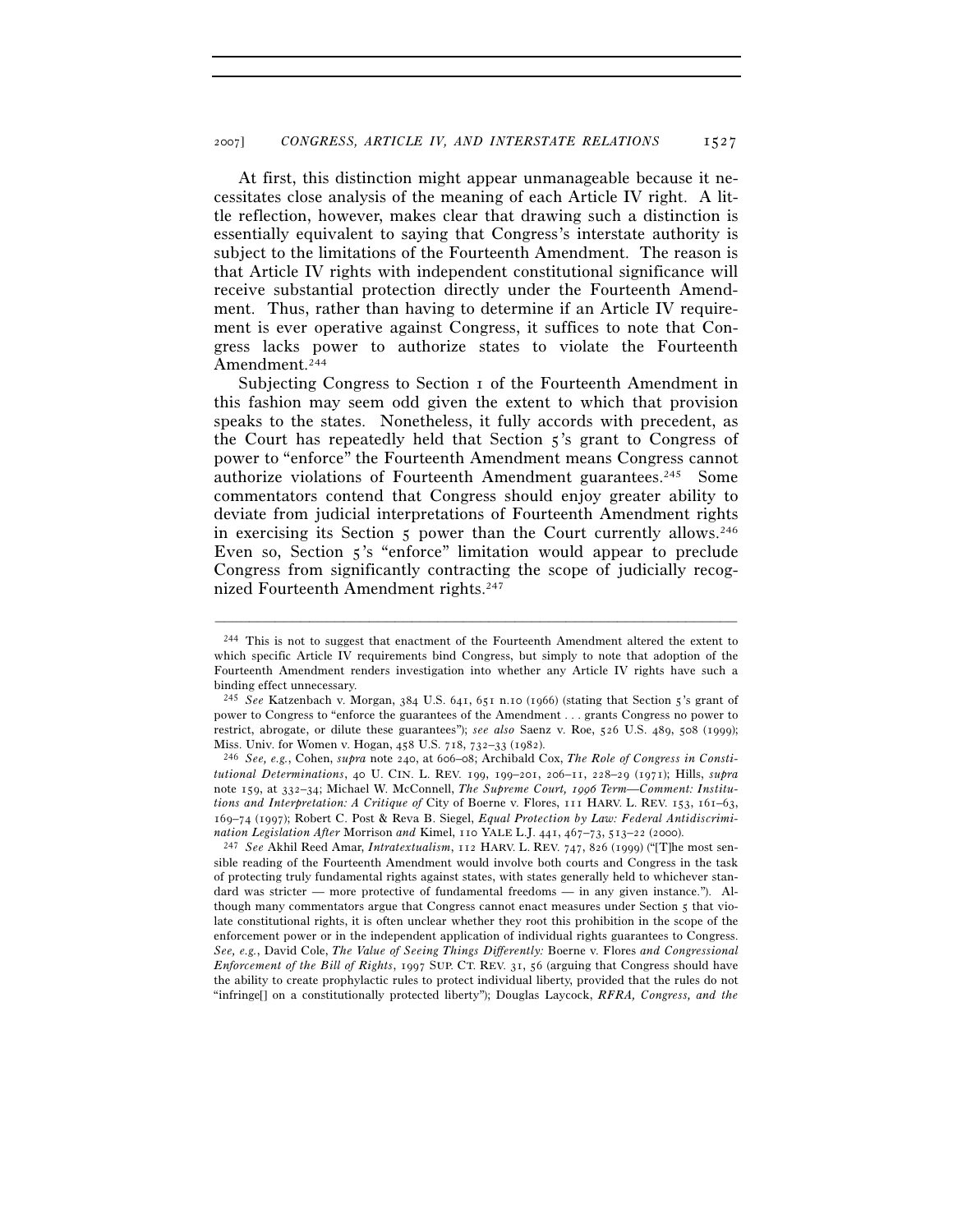Equally important, almost all Fourteenth Amendment rights receiving strong protection also apply directly to Congress through the Fifth Amendment.<sup>248</sup> In practice, congressional authorization of state discrimination will trigger Fourteenth Amendment challenges because individuals lack standing to sue Congress directly for such action and instead must target the resultant state measures.<sup>249</sup> Thus, Fourteenth Amendment rights' simultaneous protection through the Fifth Amendment does not render the Fourteenth Amendment superfluous as a limit on Congress. But such simultaneous protection does provide strong support for the conclusion that Congress lacks power to authorize violation of these rights by the states.

Nor is it anomalous to distinguish between Congress's powers under Article IV and under the Fourteenth Amendment.250 As discussed above, textual restrictions on Congress akin to Section 5's "enforce" language are much harder to infer from Article IV's terms.<sup>251</sup> But a distinction with respect to congressional power in these two contexts would exist even if the Fourteenth Amendment did not contain Section 5. Critically, the Fourteenth Amendment lacks the interstate relations focus of Article IV. The Fourteenth Amendment's animating concern is the relationship between a state and its citizens (and others within its boundaries). Yet Article IV's interstate dimension is of course precisely what justifies congressional power to contract its requirements. Existing doctrine further supports the distinction between Article IV and the Fourteenth Amendment. Under recent decisions, Congress's commerce power is clearly of greater substantive scope than its Section 5 power. At the same time that the Court has emphasized limitations on congressional power to expand the scope of Fourteenth Amendment rights when acting under Section 5, it has underscored Congress's ability to do so when acting under the Commerce Clause.252 The greater

*Ratchet*, 56 MONT. L. REV. 145, 162–64 (1995) (same); *see also* Post & Siegel, *supra* note 146, at 2039–40 (identifying both the scope of the enforcement power and the application of rights guarantees against Congress as the source of the prohibition).

<sup>248</sup> *See* Cohen, *supra* note 12, at 411–22. The two amendments come apart with respect to the equal protection rights of immigrants, *see* Mathews v. Diaz, 426 U.S. 67, 84–87 (1976) (distinguishing between constitutional limits on state governments as compared to the federal government with respect to regulation of immigrants), and due process protections on personal jurisdiction, *compare* Robertson v. R.R. Labor Bd., 268 U.S. 619, 622 (1925) ("Congress has power . . . to provide that the process of every district court shall run into every part of the United States."), *with* Asahi Metal Indus. Co. v. Superior Court, 480 U.S. 102, 108–09 (1987) (holding due process precludes states from asserting personal jurisdiction over individuals or entities with whom they lack

minimum contacts).<br> $^{249}$  See, e.g., Saenz, 526 U.S. 489; Prudential Ins. Co. v. Benjamin, 328 U.S. 408 (1946).

<sup>&</sup>lt;sup>250</sup> See 1 TRIBE, *supra* note 12, § 6-35, at 1243–44 & n.35.<br>
<sup>251</sup> See supra p. 1495.<br>
<sup>252</sup> See Bd. of Trs. of Univ. of Ala. v. Garrett, 531 U.S. 356, 374 & n.9 (2001) (noting that federal duties still apply and can be enforced even though Eleventh Amendment precludes use of claims for money damages to do so).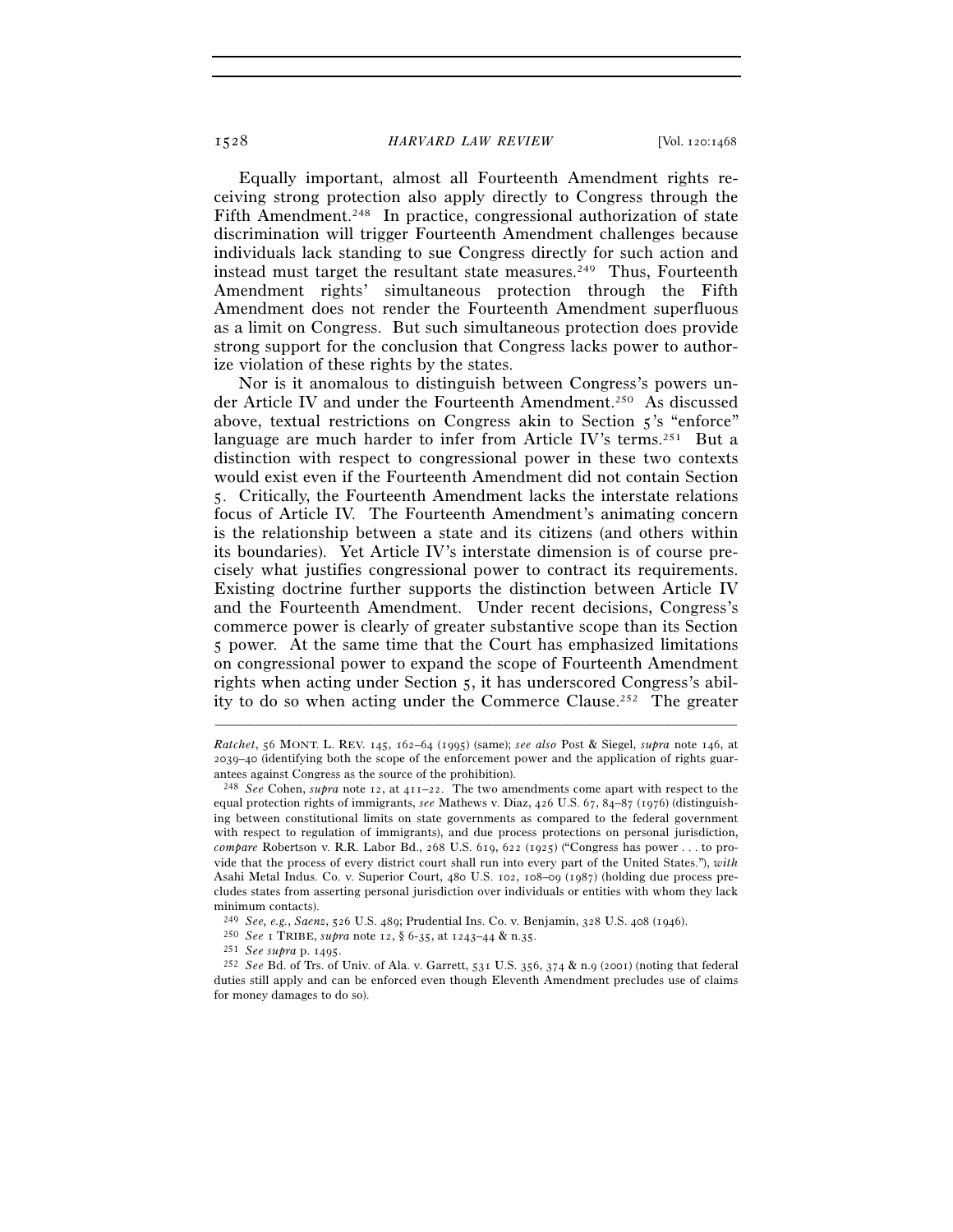substantive breadth of the commerce power is especially significant here, given that Congress overwhelmingly utilizes the commerce power when it regulates interstate relations.

Of course, this effort to distinguish among different Article IV guarantees works only if state classifications between residents and nonresidents do not receive searching scrutiny under the Fourteenth Amendment's Equal Protection Clause. Otherwise, the distinction between rights tied to the interstate context and rights having significance independent of that context (and protected by the Fourteenth Amendment) collapses. The Court's caselaw is consistent with the approach advocated here. Although the Court has occasionally invalidated state residence classifications on equal protection grounds, it has held that such classifications trigger only ordinary rationality review.<sup>253</sup> Since all government action must survive that level of review, a state residence classification in theory adds nothing special to this undemanding species of equal protection analysis.

*3.* Saenz v. Roe*. —* The question remains as to whether the approach articulated here accords with the Court's 1999 decision in *Saenz v. Roe*. 254 *Saenz* is particularly important to consider in parsing the relationship between Article IV rights and Fourteenth Amendment rights because it involved a person's right to travel — a right that is perhaps unique in being intrinsically linked to both interstate relations and individual liberty.255 In *Saenz*, the Court invalidated a provision of California's welfare program limiting participants who had resided in the state for less than a year to no more than the benefit amount that they would have received in the state where they previously had resided. In so doing, the Court linked the Privileges and Immunities Clause of Article IV with its companion clause in the Fourteenth Amendment, describing both as sources of a right to travel.<sup>256</sup> The Court also rejected the claim that California's measure was rendered constitutional by the fact that Congress authorized states to adopt such measures.257 The Court thus underscored the individual rights aspect

<sup>253</sup> *See* W. & S. Life Ins. Co. v. State Bd. of Equalization, 451 U.S. 648, 669–70 (1981); *see also* Metro. Life Ins. Co. v. Ward, 470 U.S. 869, 875 (1985) (claiming to apply ordinary rationality review in ruling a state distinction between in-state and out-of-state insurance companies invalid on

equal protection grounds).<br> $^{254}$  526 U.S. 489 (1999).

<sup>&</sup>lt;sup>255</sup> See Shapiro v. Thompson, 394 U.S. 618, 629 (1969) ("[T]he nature of our Federal Union and our constitutional concepts of personal liberty unite to require that all citizens be free to travel throughout the length and breadth of our land uninhibited by statutes, rules, or regulations which unreasonably burden or restrict this movement."); *see also* Laurence H. Tribe, *The Supreme Court, 1998 Term—Comment:* Saenz *Sans Prophecy: Does the Privileges or Immunities Revival Portend the Future — Or Reveal the Structure of the Present?*, 113 HARV. L. REV. 110, 112 (1999). 256 *Saenz*, 526 U.S. at 501–08. 257 *Id.* at 507–08.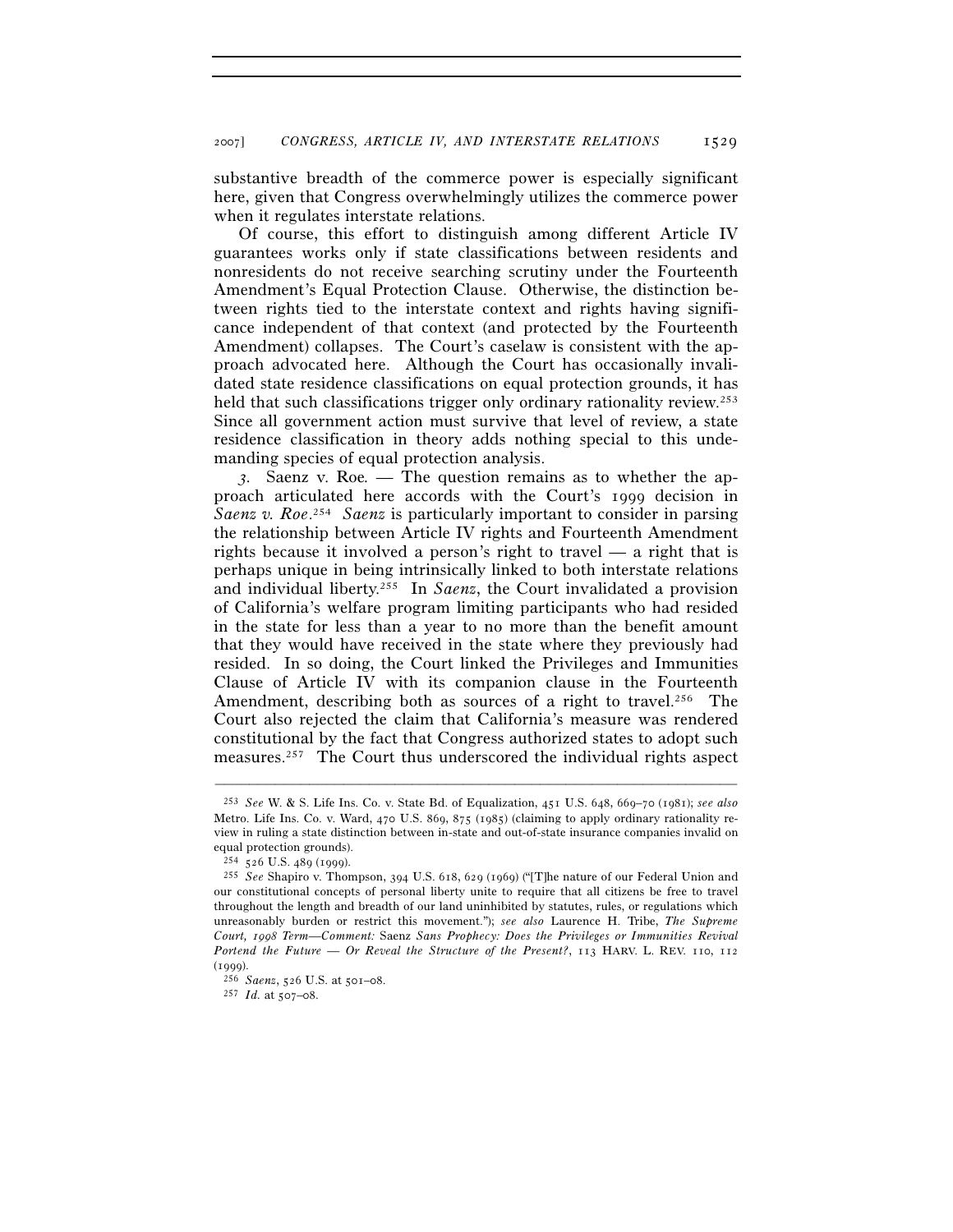of Article IV guarantees, and its decision could be read to suggest that Congress lacks power to authorize violations of Article IV.258

Yet *Saenz* can also be read to support a distinction between Congress's powers under Article IV and the Fourteenth Amendment. The *Saenz* Court noted that the Article IV component of the right to travel ("the right to be treated as a welcome visitor") is subject to greater qualification than the component rooted in the Fourteenth Amendment ("the right to be treated like other citizens of that State" where one "elect[s] to become [a] permanent resident[]").259 Moreover, the Court distinguished between the right to travel protections under these two provisions on the ground that "[p]ermissible justifications for discrimination between residents and nonresidents are simply inapplicable to a nonresident's exercise of the right to move into another State and become a resident."260 *Saenz* thus indicates that these two constitutional provisions cannot simply be equated despite their shared concerns. In this vein, it is particularly striking that in rejecting the claim that congressional sanction rendered California's statute constitutional, the Court stressed the Fourteenth Amendment basis of the right being violated: "Congress may not authorize the States to violate the Fourteenth Amendment. Moreover, the protection afforded to the citizen by the Citizenship Clause of that Amendment is a limitation on the powers of the National Government as well as the States."261

As a result, on its face *Saenz* supports the conclusion that Congress has power to authorize states to violate Article IV but not Fourteenth Amendment rights. Nonetheless, a tension exists because *Saenz* can also be characterized as a case about interstate rather than in-state relations. As then–Chief Justice Rehnquist argued in dissent, at issue was the extent to which Congress could act to protect states from perceived harmful aspects of interstate travel.262 Congress could be seen as presuming that those present in a state for less than one year are not bona fide residents, and therefore as exercising its control over interstate relations to authorize discrimination against such nonresidents. The Court's reference to the Citizenship Clause demonstrates that it views the Fourteenth Amendment as denying Congress authority to define residency and nonresidency. Why Congress's interstate powers should not allow it more leeway remains unclear, however, and *Saenz*'s

<sup>258</sup> *See, e.g.*, 1 TRIBE, *supra* note 12, § 6-35, at 1243–44 n.35 (adopting this view).

<sup>&</sup>lt;sup>260</sup> *Id.* at 502.<br><sup>261</sup> *Id.* at 507–08 (footnote omitted).<br><sup>262</sup> *See id.* at 521 (Rehnquist, C.J., dissenting); *see also* Hills, *subra* note 159, at 298, 304–09, 331–35 (discussing the danger that states may lower welfare benefits in order to deter migration and how that possibility should factor in assessing congressional power).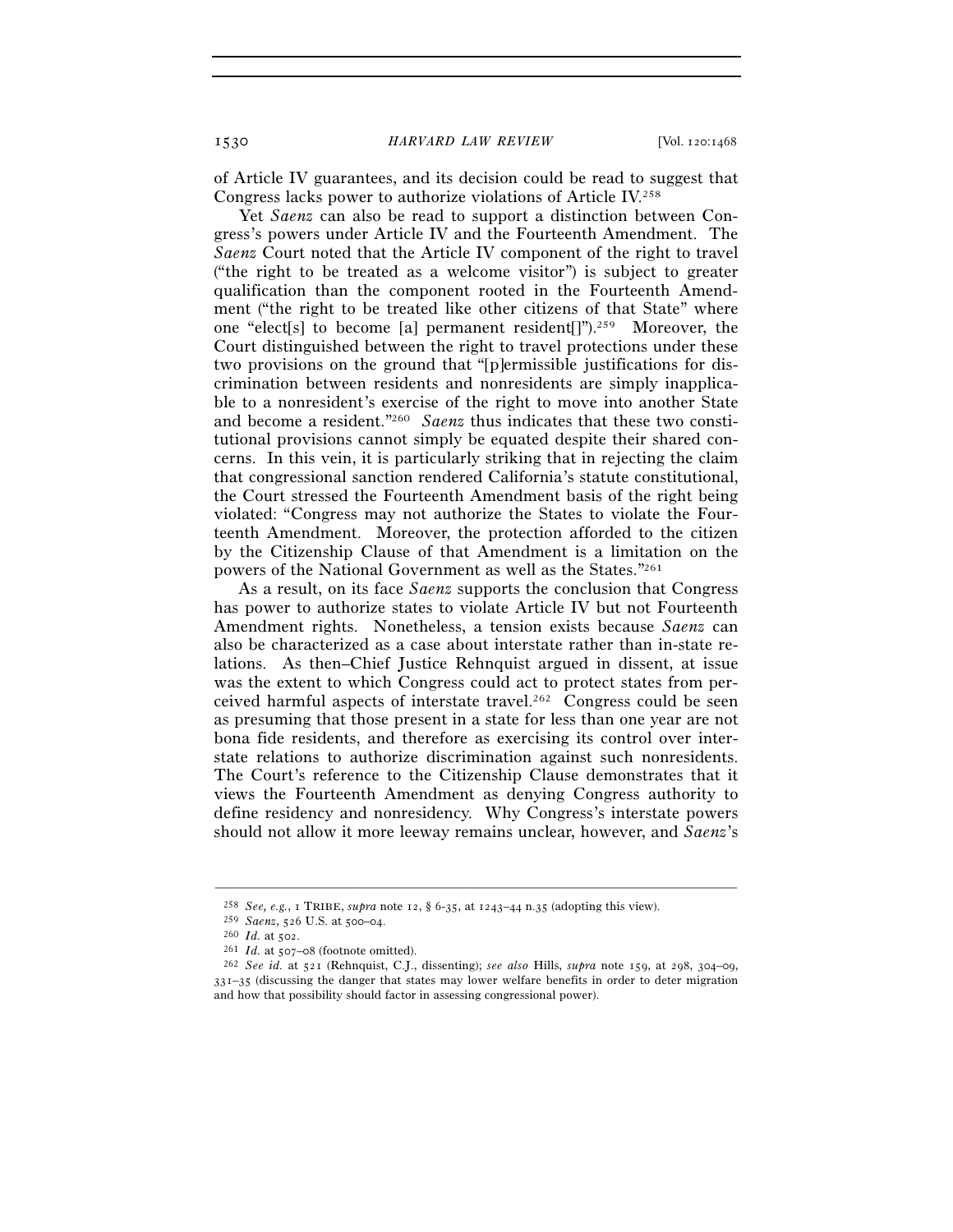failure to address the interstate dimension of the measure before it is a weakness in the decision.

 Alternatively, *Saenz* could be seen as an instance when interstate and in-state simply are inseparable; under this interpretation, the opinion reinforces the need to investigate whether an interstate guarantee independently receives strong protection to determine the scope of Congress's power over it. Finally, despite its facial in-state focus, perhaps the decision is best viewed as standing for the proposition that the specific interstate right at issue — the right to migrate to other states — is binding on Congress. Even so read, however, the decision does not significantly curtail Congress's interstate authority, because the right to migrate is unique when compared to other interstate rights in the protection it receives through the Fourteenth Amendment's Citizenship Clause.

### III. APPLICATIONS

A brief restatement seems in order. The constitutional model for interstate relations is one of strong, judicially enforceable antidiscrimination requirements, but analysis shows that in fact these requirements are default rules, subject to congressional revision. Institutionally, Congress is best positioned to determine the national interest and the need for state restrictions, characteristics that find constitutional recognition in the grant to Congress of the commerce power and in Congress's other express controls over interstate relations. Assigning Congress the primary role in interstate contexts not only reflects constitutional text and structure, but also furthers federalism values and has some historical support. Core federalism postulates of state autonomy, state equality, and state territoriality yield few restrictions on Congress in this arena, barring only the most extreme forms of congressional regulation. Instead, the major limit on Congress — and potentially a quite significant one — is that Congress cannot authorize state violations of rights independently secured by the Fourteenth Amendment.

What remains is to explore how the approach articulated here would operate in practice, an important exercise given the necessarily abstract quality of some of the preceding discussion. The goal of this Part is to apply this approach to congressional legislation affecting the states' obligations under Article IV's Full Faith and Credit and Privileges and Immunities Clauses. DOMA and CIANA are two obvious measures to consider under the proposed analysis, since each represents an actual congressional effort to alter otherwise existing state obligations under these clauses. These measures could be challenged as bad policy or as unconstitutional on other grounds, but the question addressed here is simply whether the acts indeed do fall within Con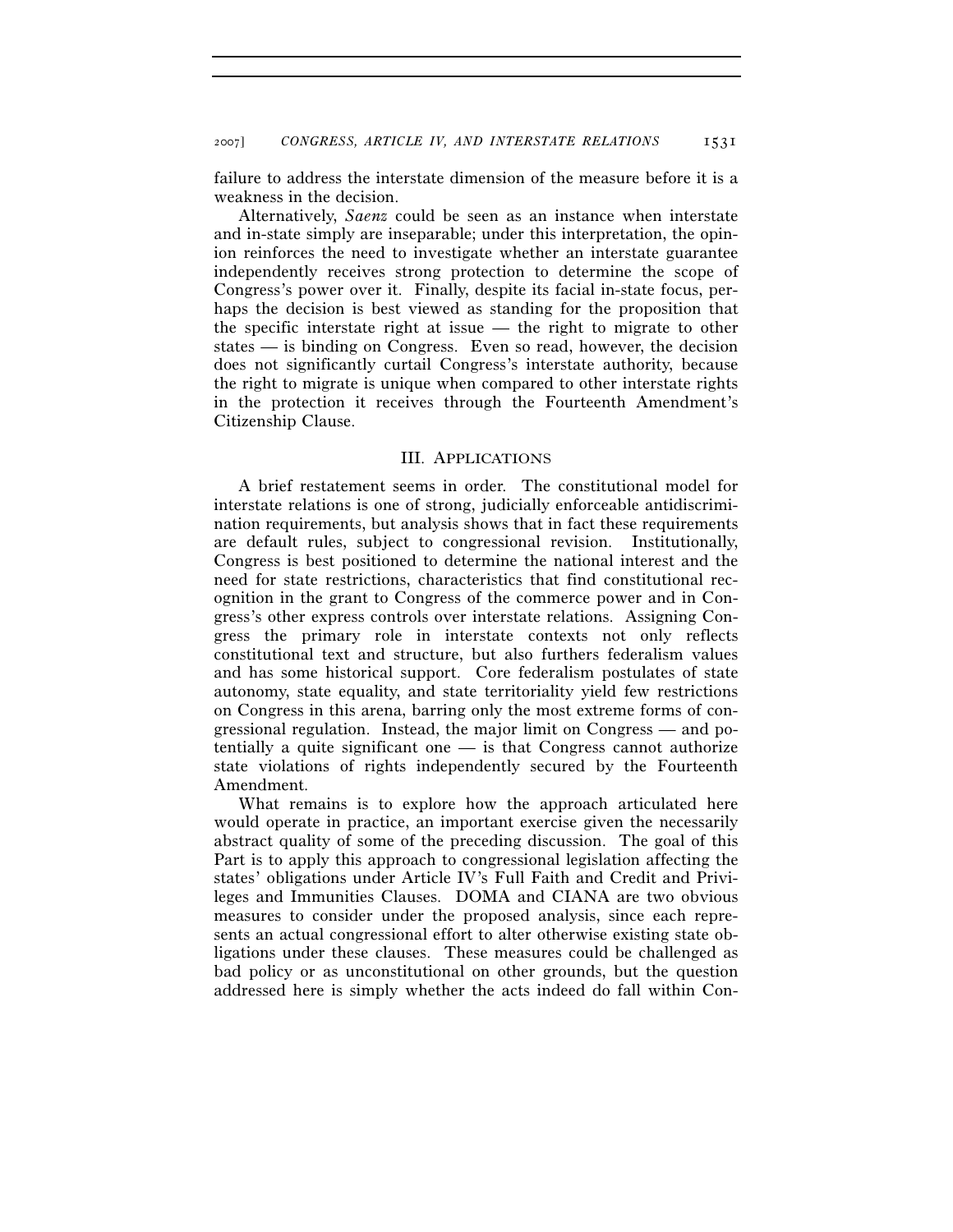gress's interstate relations authority. Examined under the proposed analysis, the answer is largely yes.

### *A. DOMA and Congress's Power Under the Effects Clause*

### Section 2 of DOMA provides:

 No State, territory, or possession of the United States, or Indian tribe, shall be required to give effect to any public act, record, or judicial proceeding of any other State, territory, possession, or tribe respecting a relationship between persons of the same sex that is treated as a marriage under the laws of such other State, territory, possession, or tribe, or a right or claim arising from such relationship.263

Section 2's purpose, evident from its terms, is to ensure that states will not be required to recognize same-sex marriage by virtue of the Full Faith and Credit Clause. Under traditional choice of law principles, however, a state can refuse recognition to marriages performed elsewhere that violate its fundamental public policies. Accordingly, it is unlikely that a state's refusal to recognize a same-sex marriage would have violated Article IV's full faith and credit demand even absent DOMA, at least as applied to a same-sex marriage involving state residents.264 But Section 2 does deviate from existing doctrine by authorizing states to refuse to recognize sister state judgments respecting a same-sex marriage, especially final money judgments. Ordinarily, the public policy exception is limited to sister state laws, not money judgments.<sup>265</sup> As the Court recently remarked, "the full faith and credit command 'is exacting' with respect to '[a] final judg-

<sup>263</sup> <sup>28</sup> U.S.C. § 1738C (2000). 264 *See* Kramer, *supra* note 10, at 1970–76; Linda Silberman, *Same-Sex Marriage: Refining the Conflict of Laws Analysis*, 153 U. PA. L. REV. 2195, 2195 (2005). Variations on a state's relationship to the marriage affect its ability to invoke the public policy exception. Broad agreement exists that a state can invoke the exception to refuse to recognize marriages involving its residents performed out-of-state to evade restrictions in the state's marriage law. Most commentators also appear to agree that states can refuse to recognize marriages involving their residents, even if at the time of the marriage the parties were residents of the state where they married. *But see* Andrew Koppelman, *Interstate Recognition of Same-Sex Marriages and Civil Unions: A Handbook for Judges*, 153 U. PA. L. REV. 2143, 2153 (2005) (arguing that absent a statutory ban on same-sex marriages, a state's public policy interest will not justify denying recognition in this case). More complicated are instances in which a state seeks to invoke the public policy exception to deny recognition when it has more minimal contacts with the couple involved, or when only particular incidents of marriage are at issue. *See id.* at 2155–63; Kramer, *supra* note 10, at 1974–75. 265 *See* Baker v. Gen. Motors Corp., 522 U.S. 222, 233–34 (1998); *see also* Cox, *supra* note 10, at

<sup>389</sup>–97 (discussing DOMA's application to judgments and its conflict with existing law on recognition of judgments); Wardle, *supra* note 10, at 372–74, 380–86 (same). Professor Wardle argues that DOMA allows nonrecognition of a sister state judgment involving a same-sex marriage only if the state has "a strong public policy against recognizing same-sex relationships . . . [and] some significant connecting interest in the matter of judgment enforcement that would implicate such state policy." *Id.* at 390. These qualifications on DOMA's application to judgments, however, are not evident on the statute's face.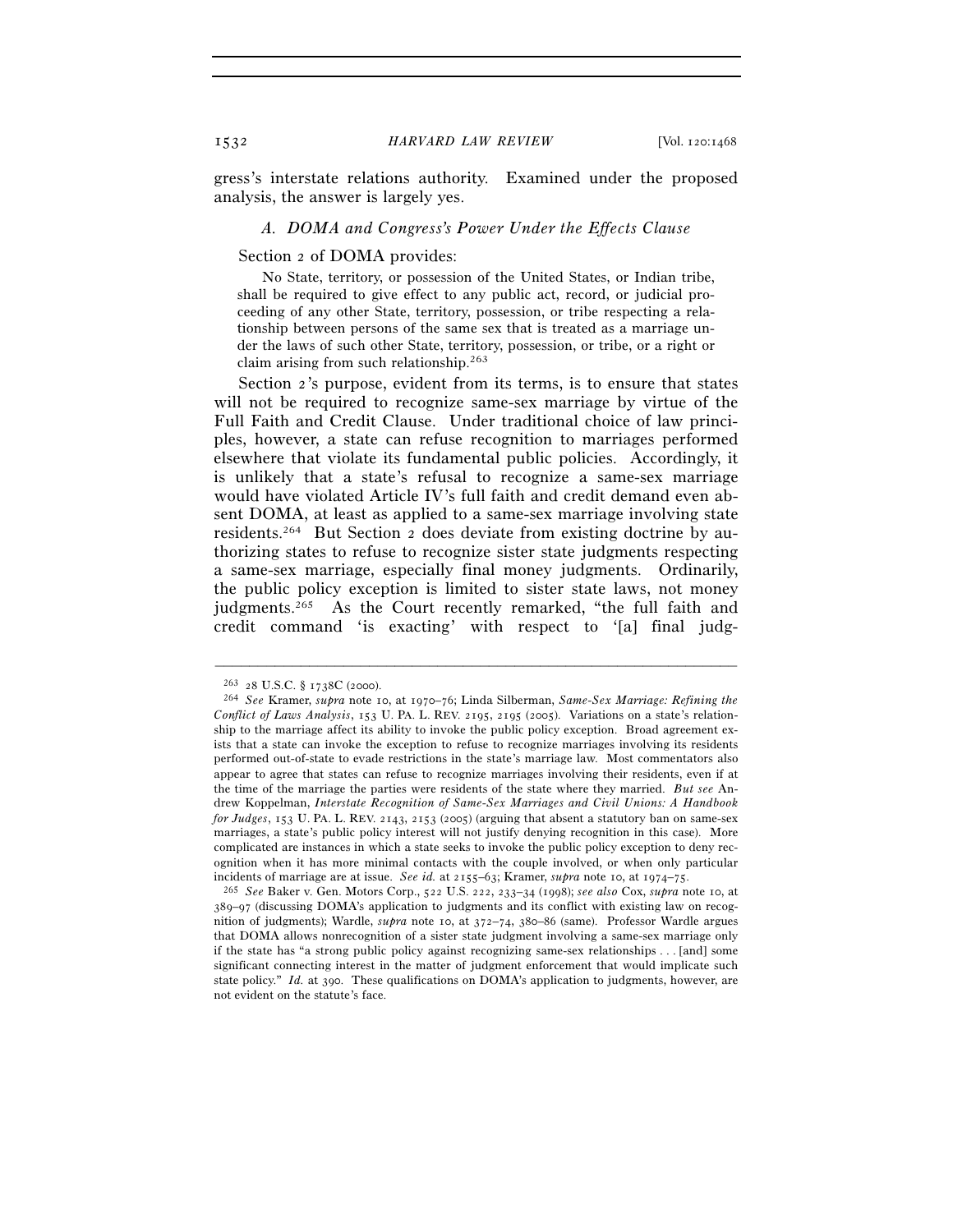ment . . . rendered by a court with adjudicatory authority over the subject matter and persons governed by the judgment.'"<sup>266</sup> Yet even if Section 2 does contract the requirements of full faith and credit due judgments, it would not for that reason be beyond congressional power under the approach outlined here.

The Court frequently identifies marriage and domestic relations as areas outside of federal commerce power control.267 Whether nonetheless the commerce power could support some applications of DOMA's Section 2 is a nice question, but one that is unnecessary to address, because Congress has power to enact Section 2 under Article IV's Effects Clause.268 Although DOMA has a discriminatory aspect for Massachusetts alone, Section 2 on its face does not single out any particular state for disfavored treatment; its target is instead same-sex marriage.269 And absent the unjustified assumption that the category of all marriages represents a constitutionally mandated baseline, targeting all same-sex marriages appears sufficiently general for Effects Clause purposes.270

Plainly, DOMA reflects Congress's substantive opposition to samesex marriage. But that Congress is seeking to advance its own substantive agenda in an area traditionally reserved for the states does not render DOMA beyond its Effects Clause powers, provided that the Act can be seen as a reasonable effort to further the national interest in interstate harmony and union.271 That Section 2 of DOMA meets this standard seems clear, given the extent of national debate and contention over same-sex marriage and the fact that forty states recently have added statutory or constitutional prohibitions against recognizing such marriages.272 Regardless of whether states' fears that they would be forced to recognize same-sex marriages absent DOMA were justified, these fears themselves could have led to interstate strife.273

 $^{266}$  Franchise Tax Bd. of Cal. v. Hyatt, 538 U.S. 488, 494 (2003) (alteration and omission in original) (quoting *Baker*, 522 U.S. at 233); *see also* Sterk, *supra* note 135, at 57–61, 77–96 (describ-

ing current doctrine on the full faith and credit due judgments).<br><sup>267</sup> *See*, *e.g.*, United States v. Morrison, 529 U.S. 598, 615–16 (2000).<br><sup>268</sup> Insofar as a same-sex marriage is invoked in connection with economic be claims for health insurance, the Commerce Clause might well apply. Congress, however, identified the Effects Clause as the basis for enactment of DOMA's Section 2. H.R. REP. NO. 104-664, at 24–26 (1996), *reprinted in* 1996 U.S.C.C.A.N. 2905, 2929–32.<br><sup>269</sup> Moreover, DOMA was enacted in 1996, prior to Massachusetts's recognition of same-sex

marriage and in response to the since-repealed protection of homosexuals' right to marry under Hawaii's Constitution.<br><sup>270</sup> See supra p. 1494.

<sup>&</sup>lt;sup>271</sup> See supra pp. 1517, 1520.<br><sup>272</sup> See Koppelman, *supra* note 264, at 2165 (listing state DOMAs).<br><sup>273</sup> Implicit in this argument that even unrealistic state fears could support DOMA is the claim that Congress has power to determine whether states' opposition to enforcing laws and judgments relating to same-sex marriage is legitimate, and further that Congress can choose to make that determination on an across-the-board basis. *See* Gonzales v. Raich, 125 S. Ct. 2195, 2211–15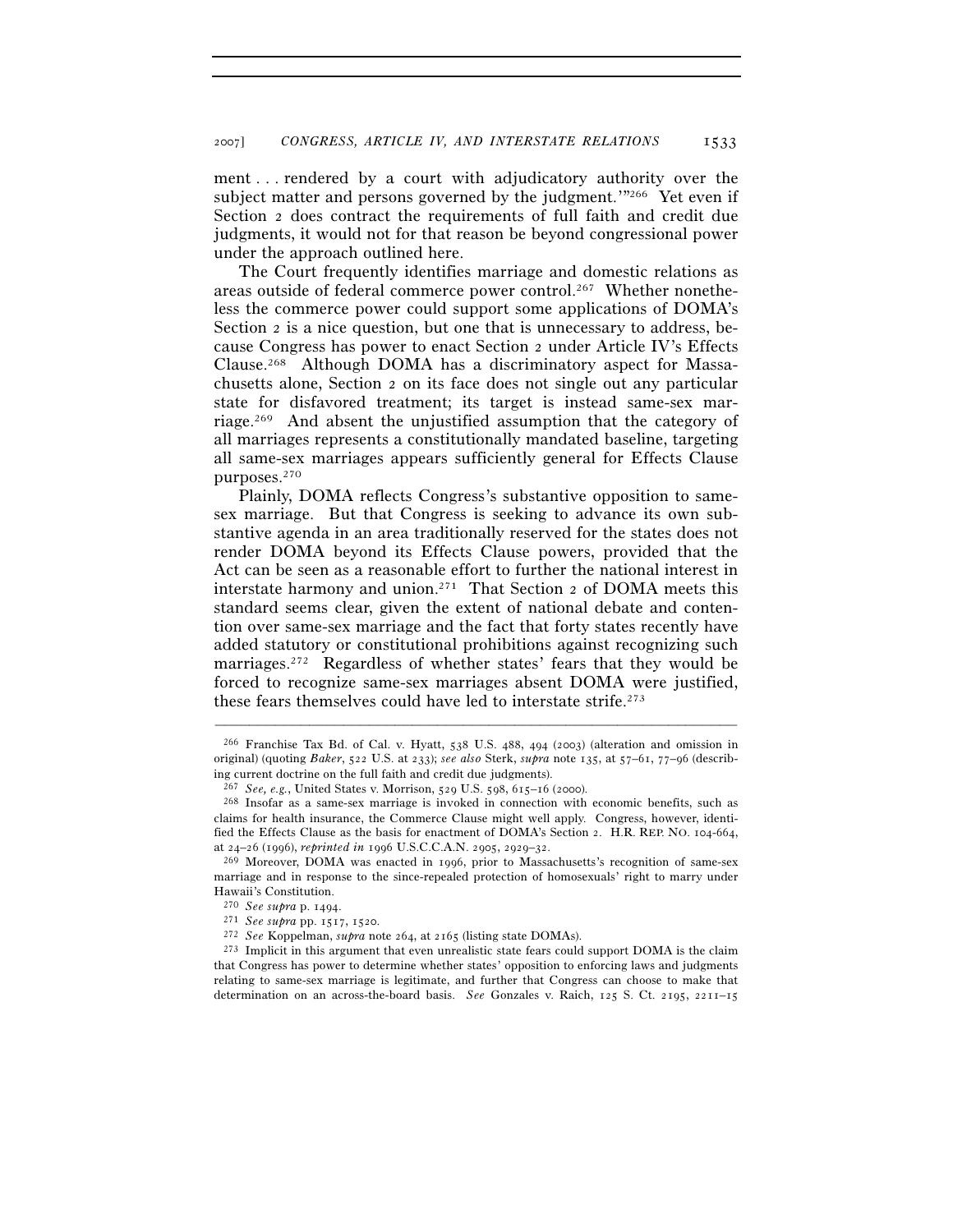DOMA's Section 2 thus represents a rational regulation of interstate relations that accords with the terms of the Effects Clause and with principles of federalism. Under the approach advanced here, therefore, its constitutionality turns on the intersection of full faith and credit and the Fourteenth Amendment. The full faith and credit distinction between laws and judgments is mirrored in Fourteenth Amendment due process precedent. Under current full faith and credit doctrine, a forum state is required to apply another state's law only if the forum state lacks sufficient contacts to legislate with regard to the subject matter at issue. This is essentially the same standard that due process imposes, and the Court has made clear that the demands imposed by full faith and credit and due process on state choice of law rules are often equivalent.274 The Fourteenth Amendment thus offers little impediment to DOMA's Section 2 as applied to choice of law, because it will be rare that a state cannot claim the minimal contacts demanded with respect to a case properly brought in its own courts.275

Applied to recognition of final judgments, however, the matter is different. Money judgments are property, thereby receiving significant Fourteenth Amendment due process protection against arbitrary termination.<sup>276</sup> Indeed, money judgments arguably qualify as property under the Takings Clause as well, given a government's limited ability to terminate or refuse to recognize a judgment, particularly one it has issued.277 Nor is it difficult to envision instances when an individual

277 The analogy of judgments to property for Fifth Amendment Takings Clause purposes is complicated for several reasons. First, money judgments do not take a corporeal form and money is fungible, which makes a core dimension of property for Fifth Amendment purposes, the right to exclude from specific assets, Merrill, *supra* note 276, at 970–74, less directly applicable. Moreover, DOMA's Section 2 is not an instance where the government is taking an individual's judgments for its own use. *See* E. Enters. v. Apfel, 524 U.S. 498, 522 (1998) (plurality opinion). An additional complication is that judgments are clearly subject to restriction without compensation in some circumstances, such as bankruptcy or statutes of limitations on enforcement. *See, e.g.*, Wat-

<sup>–––––––––––––––––––––––––––––––––––––––––––––––––––––––––––––</sup> (2005) (upholding Congress's decision to include a narrower class of activities within a broader regulatory scheme as rational). But see Rosen, supra note 10, at  $977-84$ .

regulatory scheme as rational). *But see* Rosen, *supra* note 10, at 977–84. 274 *See* Phillips Petroleum Co. v. Shutts, 472 U.S. 797, 818–19 (1985); Allstate Ins. Co. v. Hague, 449 U.S. 302, 307–13 (1981). Although the Court phrases its requirement as being that a state "must have a significant contact or significant aggregation of contacts," *id.* at 313, the level of contacts deemed "significant" can be quite minimal. *See* Laycock, *supra* note 12, at 257–59. 275 *But see* Cox, *supra* note 10, at 380–81 (noting some occasions where due process and full

faith and credit requirements deviate, as when personal jurisdiction is based on temporary presence in the state and that presence is unrelated to the subject matter of the suit). 276 *See* Kirk v. Denver Publ'g Co., 818 P.2d 262, 267 (Colo. 1991) (holding that a judgment for

exemplary damages is a constitutionally protected property interest); *see also* Thomas W. Merrill, *The Landscape of Constitutional Property*, 86 VA. L. REV. 885, 960–67 (2000) (identifying entitlement, monetary value, and nontermination as core aspects of property for due process purposes). Judgments providing equitable relief raise more complicated issues, but some forms of injunctive or declaratory relief — those entitling the beneficiary to ongoing services or treatment with clear monetary value, for example — seem similarly akin to property.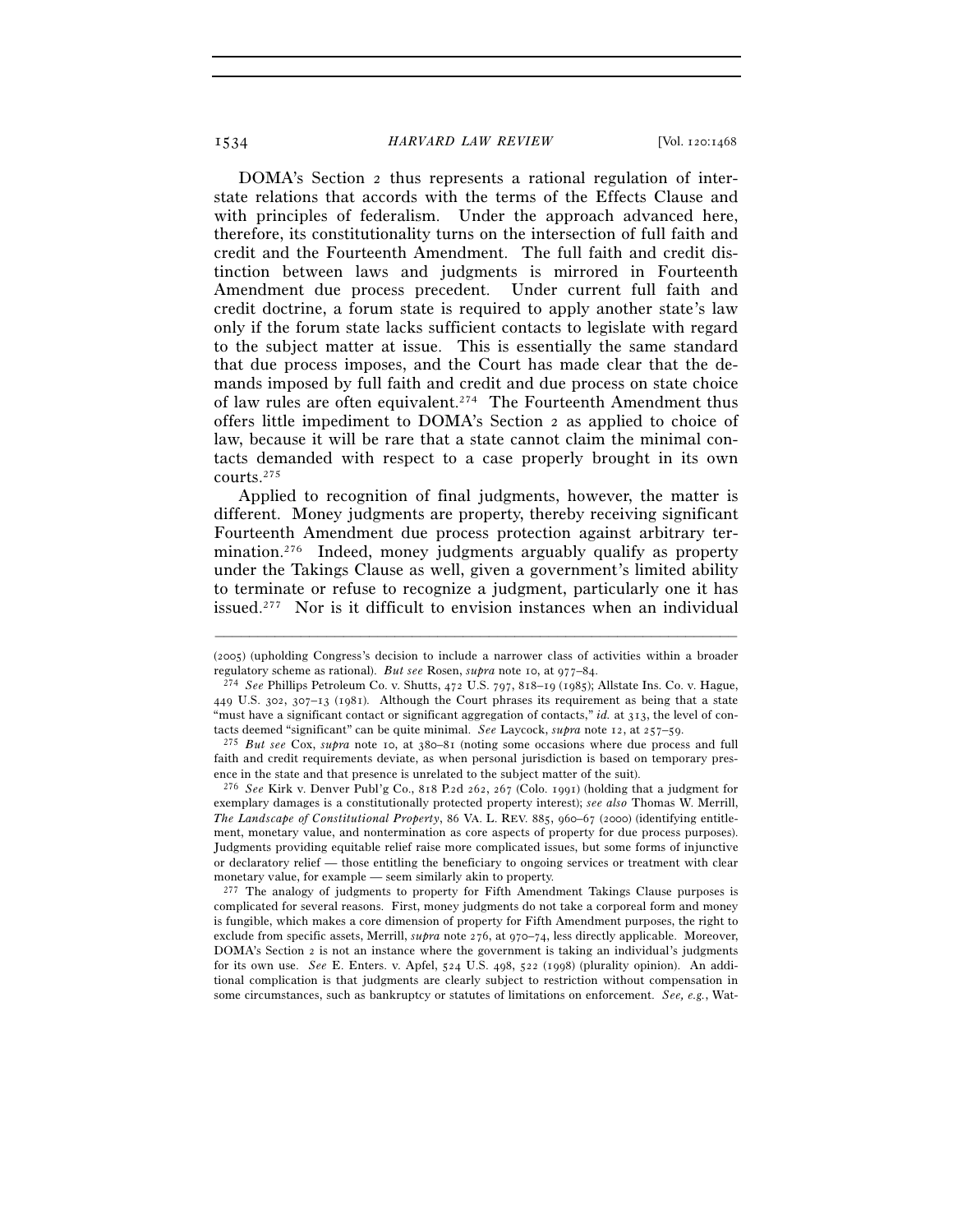might sue to enforce a judgment that involves a same-sex marriage for example, a judgment that an insurer is liable to cover the costs of medical procedures under a health insurance policy covering spouses.278 DOMA's Section 2 clearly allows states to refuse to recognize judgments of this sort, not simply in its retraction of full faith and credit for records and judicial proceedings, but further in its stipulation that "[n]o State . . . shall be required to give effect to . . . a right or claim arising from [a same-sex] relationship."279

Section 2's application to judgments thus appears problematic, but in the end even here the statute appears to fall within Congress's powers. Critically, DOMA was in place before any state recognized samesex marriage, and thus before any judgments relating to same-sex marriages arose. That makes proving reliance on out-of-state recognition and enforcement difficult. Lack of such reliance undermines the claim that a state's refusal to recognize and enforce such an out-of-state judgment constitutes a deprivation of property without due process or a taking for which compensation is due under the Fourteenth Amendment.<sup>280</sup> It would be difficult to succeed on a takings claim in any event, unless the effect of DOMA's Section 2 was to make such judgments for all intents and purposes unenforceable,<sup>281</sup> but the con-

–––––––––––––––––––––––––––––––––––––––––––––––––––––––––––––

trust accounts was diverted to pay for indigent defense). 278 *See* Wardle, *supra* note 10, at 378–80 (providing examples of possible judgments involving same-sex marriages).<br> $^{279}$   $^{28}$  U.S.C. § 1738C (2000).

281 *See, e.g.*, Tahoe-Sierra Pres. Council, Inc. v. Tahoe Reg'l Planning Agency, 535 U.S. 302, 322, 326–27, 330–31, 342 (2002) (insisting that, absent physical occupation or obliteration of all economically beneficial use, the appropriate analysis is to assess whether a taking has occurred by

kins v. Conway, 385 U.S. 188 (1966). Even under the Full Faith and Credit Clause, as implemented by Congress, individuals must convert a sister state judgment into a judgment of the state where they desire to seek enforcement before it can be executed. *See* McElmoyle v. Cohen, 38 U.S. (13 Pet.) 312, 325 (1839). *See generally* DAVID P. CURRIE ET AL., CONFLICT OF LAWS 529–30 (6th ed. 2001). That said, no one disputes that financial assets can be property for Fifth Amendment purposes, that a judgment represents a specific financial interest (as opposed to general financial liabilities), and that the Court has found financial interests, even interests that are "conditional" in having no practical independent existence, to qualify as property sufficient to trigger the Takings Clause. *See* Phillips v. Wash. Legal Found., 524 U.S. 156, 160 (1998). *But see* Brown v. Legal Found. of Wash., 538 U.S. 216, 235–37 (2003) (concluding that lack of independent existence meant that no compensation was due when interest on clients' funds in lawyers'

<sup>&</sup>lt;sup>280</sup> Cf. Dames & Moore v. Regan, 453 U.S. 654, 674 n.6 (1981) (holding that the President did not effect a taking in nullifying petitioner's attachment against Iranian assets to enforce a judgment because the attachment was obtained clearly subject to the President's power of revocation and thus "petitioner did not acquire any 'property' interest in its attachments of the sort that would support a constitutional claim for compensation"). A due process claim may remain in some instances, however, such as when the parties can demonstrate that they obtained a judgment initially with the expectation of purely domestic enforcement but circumstances later changed. *See* Cox, *supra* note 10, at 397 (providing example of a lifelong Massachusetts same-sex couple that divorces and obtains a judgment dividing their financial assets, which one former spouse seeks to enforce against the other's out-of-state real estate).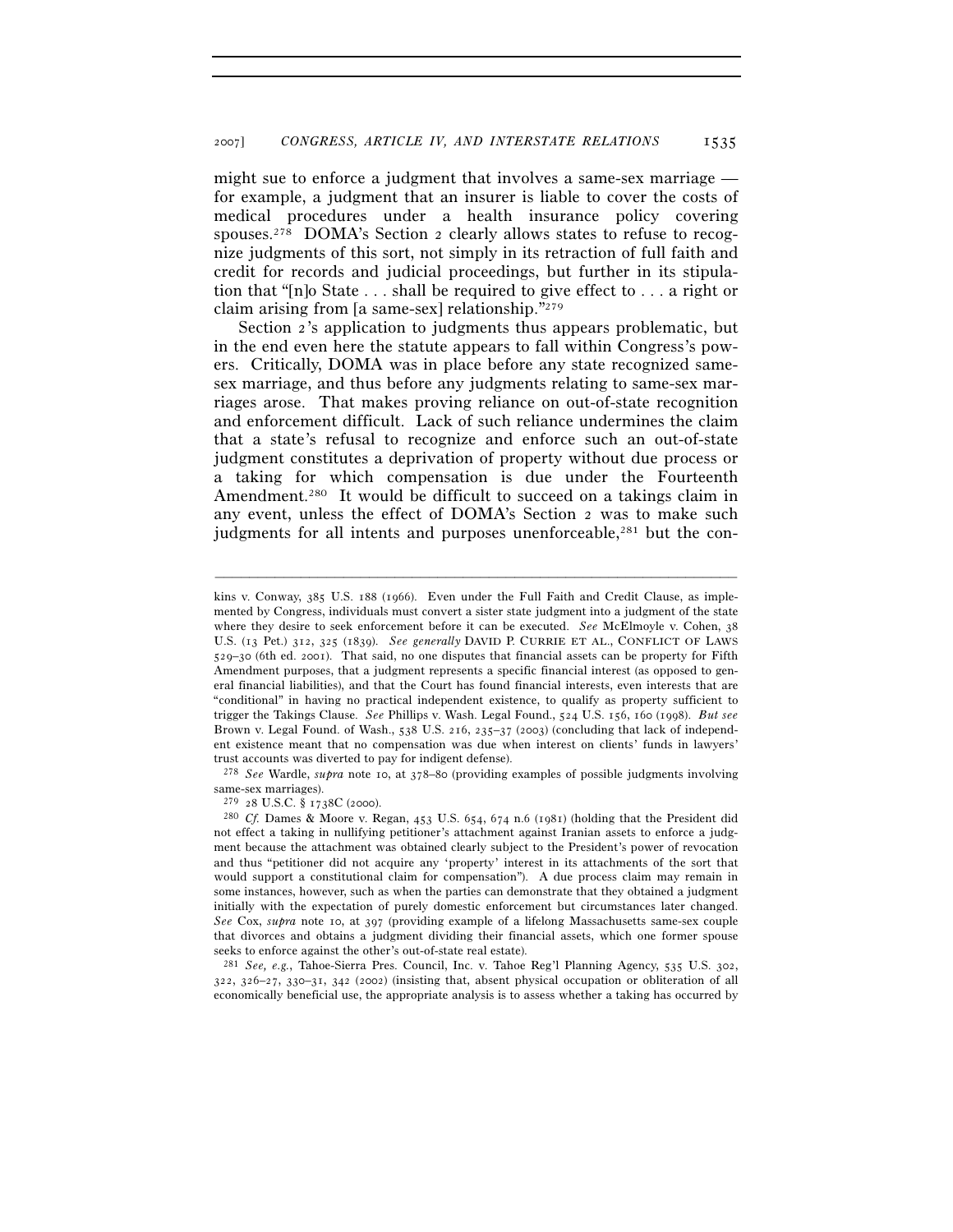tinued availability of enforcement in the state of issuance makes that unlikely in most cases.

Of course, the fact that a same-sex marriage is involved may be an unconstitutional basis for denying a judgment's enforcement, either because it constitutes invidious discrimination against homosexuals or because it violates the fundamental right to marry.<sup>282</sup> Similar claims could be raised against DOMA as a whole. Bracketing these issues, however, under the analysis proposed here DOMA's Section 2 appears to fall within congressional power.

# *B. CIANA and Congress's Power over Article IV Privileges and Immunities*

CIANA would enact substantial restrictions on a minor's access to out-of-state abortions. Section 2 of the Act would make it a federal crime, and a basis for civil liability, to "knowingly transport[] a minor across a State line, with the intent that such minor obtain an abortion, and thereby in fact abridge[] the right of a parent under a law requiring parental involvement in a minor's abortion decision, in force in the State where the minor resides."283 CIANA's Section 2 thus represents a congressional effort to authorize a state to regulate activities undertaken by its residents outside its borders. Interestingly, CIANA does not authorize states to impose restrictions on abortion applicable only to out-of-state minors. Instead, in another section of the Act, Congress itself prohibits physicians from performing abortions on out-of-state minors without providing twenty-four-hour constructive notice to one of the minor's parents.284 These notice and delay requirements apply regardless of whether the minor's home state, or the state where the abortion is performed, otherwise demand parental notification or impose a waiting period. The only way for a state to forestall application of these requirements is to enact a parental notification law that meets

<sup>–––––––––––––––––––––––––––––––––––––––––––––––––––––––––––––</sup> evaluating the impact a regulation has on the property as a whole, not just that aspect directly affected).

<sup>282</sup> For arguments that DOMA is unconstitutional on these grounds, see WILLIAM N. ESKRIDGE, JR., THE CASE FOR SAME-SEX MARRIAGE 123–82 (1996); Koppelman, *supra* note 10, at 4–9, 25–32. *See also* Goodridge v. Dep't of Pub. Health, 798 N.E.2d 941, 953, 959 (Mass. 2003) (claiming that a right for same-sex couples to marry follows from *Lawrence v. Texas*, 539 U.S. 558 (2003)). To the extent DOMA's Section 2 is used to deny recognition to an out-of-state custody decree, it might also violate substantive due process protections of parental and family rights. The question of DOMA's effect on custody determinations has arisen in recent litigation in Virginia. *See* Miller-Jenkins v. Miller-Jenkins, 637 S.E.2d 330 (Va. Ct. App. 2006).<br><sup>283</sup> H.R. 748, 109th Cong. § 2(a), 2(d) (2005). The Act exempts the minor herself and her par-

ents from its scope of liability,  $id.$  §  $2(b)(2)$ , but applies to other family members, as well as to adults with whom a minor may reside but who are not legally recognized as guardians or as standing *in loco parentis*, *see id.* § (2)(e)(4). 284 *Id.* § 3(2).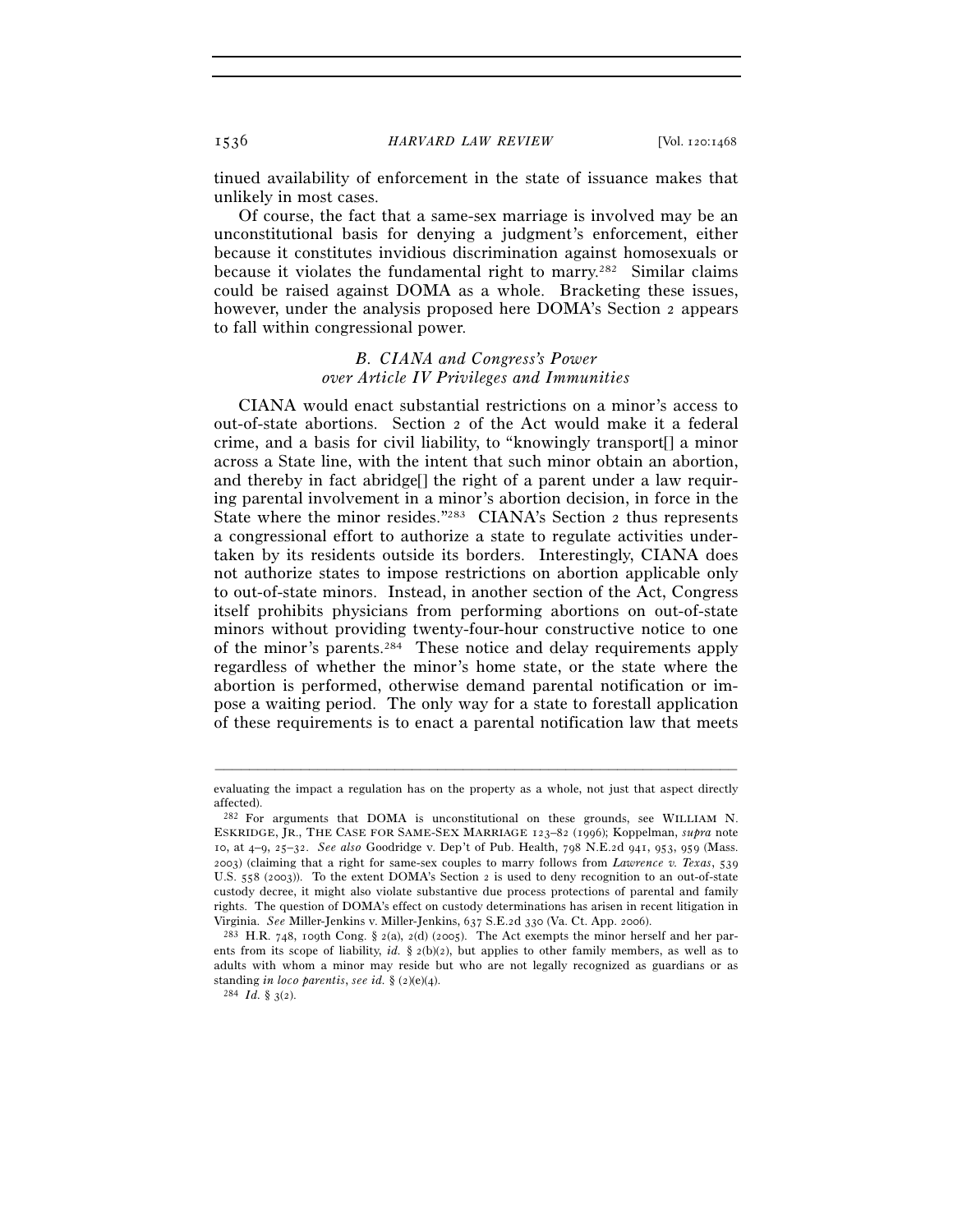Congress's minimum standards.285 Although CIANA's Section 2 is facially focused on a state's relationship to its own residents, it is at its core an interstate relations measure; its underlying impetus is to protect states from having their regulatory schemes undermined by their residents' ability to engage in interstate travel.

Like DOMA, CIANA falls within the scope of Congress's interstate authority. Under the Commerce Clause, Congress has power to prohibit particular uses of the channels and instrumentalities of interstate commerce,286 and the purchase of abortion services — like many activities residents undertake in other states — comes under the rubric of economic activity.287 The interstate commerce aspects of the activity regulated by CIANA would seem to put the measure squarely within Congress's commerce power.<sup>288</sup> Moreover, state regulation of a resident's out-of-state activities also represents a choice of law issue, the question being whether those activities should be governed by the law of the resident's home state or by that of the state where they occurred. Thus, Congress has power to enact Section 2 of CIANA under the Effects Clause as well. This is not to deny that, from a vertical federalism perspective, CIANA's imposition of mandatory federal notification and delay requirements on interstate abortions is extraordinary, particularly given that abortion regulation and familial relationships are areas traditionally left for state control. In addition, these federal requirements seem likely to prove quite burdensome and may independently violate Fifth and Fourteenth Amendment individual liberty protections.<sup>289</sup>

Nor does the fact that Section 2 of CIANA authorizes extraterritorial state regulation suffice to place it outside congressional authority. As discussed above, to the extent the prohibition on state extraterritorial legislation rests on considerations of horizontal federalism and the

<sup>&</sup>lt;sup>285</sup> *Id.* § 3(b)(1). <sup>286</sup> *See* Gonzales v. Raich, 125 S. Ct. 2195, 2205 (2005). <sup>287</sup> Kreimer, *supra* note 232, at 489. <sup>288</sup> The extent to which the commerce power allows Congress to regulate aspects of abortion <sup>288</sup> has arisen regarding the Freedom of Access to Clinic Entrances Act, 18 U.S.C. § 248 (2000), and the Partial-Birth Abortion Ban Act of 2003, 18 U.S.C. § 1531 (Supp. III 2003). *See, e.g.*, United States v. Wilson, 73 F.3d 675, 677, 679–80 (7th Cir. 1995); Allan Ides, *The Partial-Birth Abortion Ban Act of 2003 and the Commerce Clause*, 20 CONST. COMMENT. 441, 445–61 (2004). But CI-ANA's facial limitation to abortions involving minors who have traveled interstate, and the impact travel has on state parental notification requirements, makes its commerce power basis much less open to question.

<sup>289</sup> For example, although the Act provides an exception to preserve the life of the mother, *see* H.R. 748, § 2(b)(1), it does not contain a health exception, which the Court recently reiterated is constitutionally mandated. *See* Ayotte v. Planned Parenthood of N. New Eng., 126 S. Ct. 961, 967 (2006). Were aspects of CIANA found unconstitutional, however, they might well be deemed severable from Section 2. *See* H.R. 748, § 5(a) (declaring provisions or applications of CIANA found unconstitutional to be severable); *Ayotte*, 126 S. Ct. at 967–69 (remanding for consideration of whether failure to include a health exception in a parental notification statute is severable).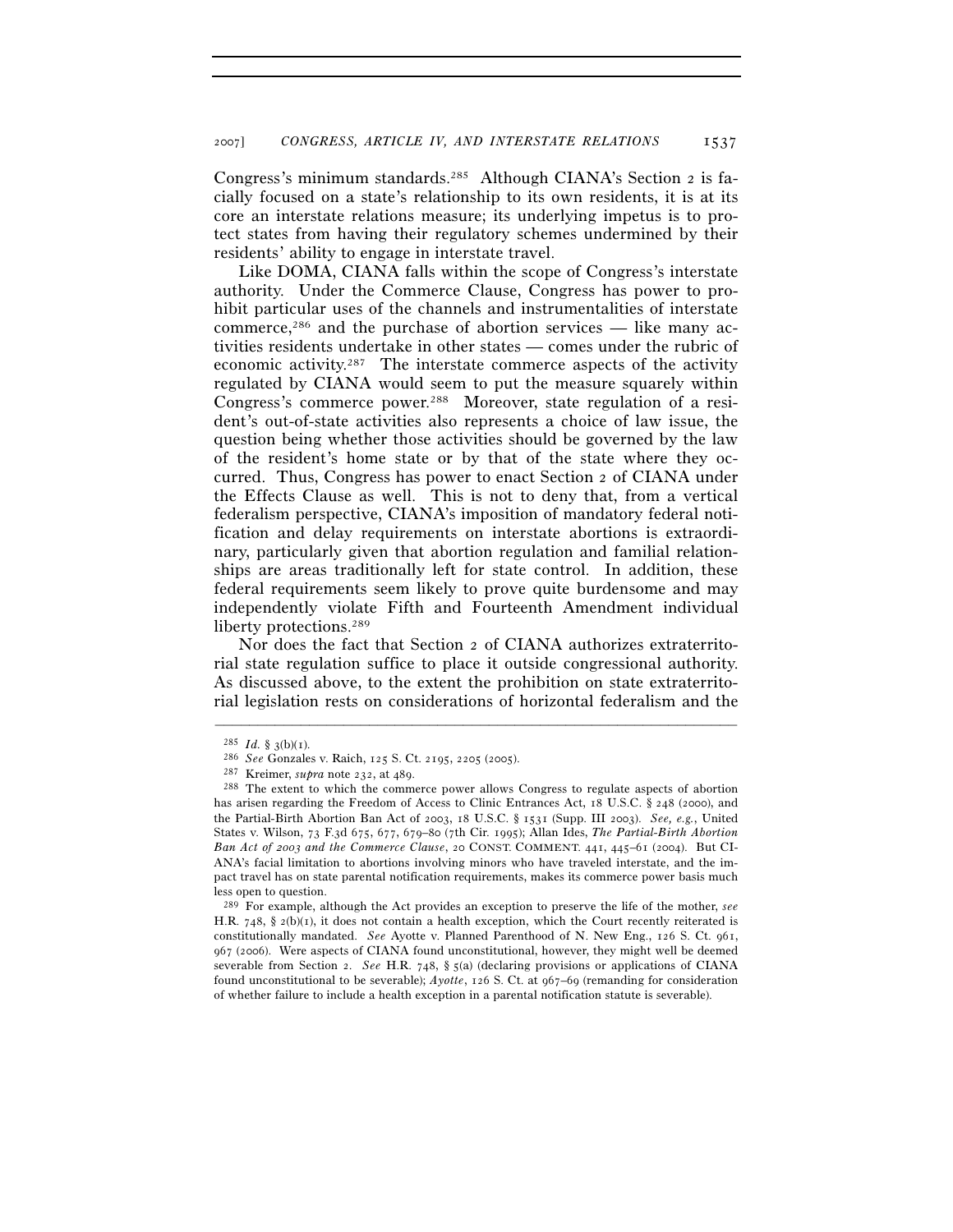needs of national union, it should be subject to congressional override. Indeed, it is by no means clear that all state efforts to regulate their residents' out-of-state activities are unconstitutional even absent congressional authorization. A state's ongoing relationship with its residents is in some contexts deemed sufficient to sustain its regulatory power over those residents wherever they are located; for example, the law of the resident or domiciliary state is generally assumed to govern family law matters.<sup>290</sup> Perhaps most importantly, state regulation of a resident's out-of-state activities does not fall within the scope of Article IV's Privileges and Immunities Clause, which the Court has held "has no application to a citizen of the State whose laws are complained of."291

That said, a state's regulation of its residents' extraterritorial activities is certainly a practical intrusion on their Article IV right to travel to another state and be treated the same as that state's residents. As Professor Seth Kreimer argues, "[a] system of personal law that empowered the home state to permit travel but to deny its object would undercut this liberty of movement just as surely as would a refusal on the part of the host state to allow newcomers to take advantage of the local laws."292 Regulation of residents' out-of-state activities is also in tension with aspects of the right to travel aside from the Article IV right to be a welcome visitor. Most significantly, while such regulation does not erect a physical barrier to residents' ability to enter and leave the territory of their home states, it does prevent them from leaving their states qua legal jurisdictions. It means residents must carry their states' laws with them wherever they  $\gamma^{293}$ 

Of course, even if CIANA does implicate the right to travel, the question of congressional power remains. Framed in terms of the approach advocated here, the question is whether the particular manifestations of the right to travel that CIANA implicates receive strong enough Fourteenth Amendment protection to preclude congressional regulation. Certainly some manifestations of the right to travel receive such protection, whether because they constitute part of the privileges

<sup>–––––––––––––––––––––––––––––––––––––––––––––––––––––––––––––</sup> 290 Lea Brilmayer, *Interstate Preemption: The Right To Travel, The Right to Life, and the Right To Die*, 91 MICH. L. REV. 873, 887 (1993). 291 Bradwell v. Illinois, 83 U.S. (16 Wall.) 130, 138 (1873); *see also* Zobel v. Williams, 457 U.S.

<sup>55</sup>, 60 n.5 (1982); Mark D. Rosen, *Extraterritoriality and Political Heterogeneity in American Federalism*, 150 U. PA. L. REV. 855, 900–13 (2002). This result is not required by the clause's text, however. *See* Seth F. Kreimer, Response, *Lines in the Sand: The Importance of Borders in American Federalism*, 150 U. PA. L. REV. 973, 1003 (2002). 292 Seth F. Kreimer, *"But Whoever Treasures Freedom . . .": The Right To Travel and Extraterri-*

*torial Abortions*, 91 MICH. L. REV. 907, 920 (1993); *see also* Gerald L. Neuman, *Territorial Discrimination, Equal Protection, and Self-Determination*, 135 U. PA. L. REV. 261, 324 (1987) ("Nonresidents who are known to carry their domicile's law with them cannot participate as equals in the life of the state.").

<sup>293</sup> *See* Kreimer, *supra* note 232, at 510–19; Tribe, *supra* note 255, at 151–53.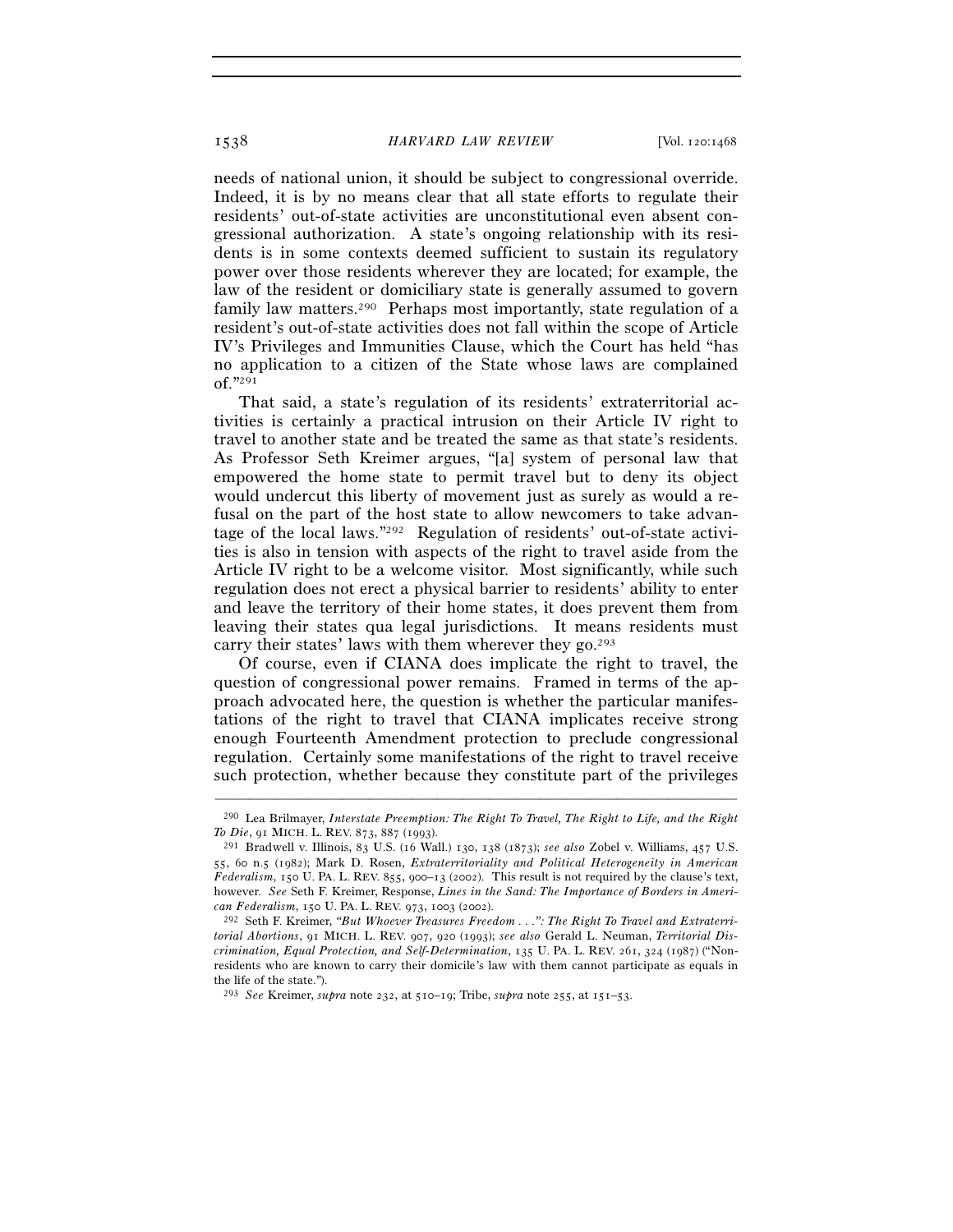and immunities of national citizenship or simply because they represent fundamental aspects of individual liberty.<sup>294</sup> According such protection to all exercises of the right to travel, however, would unduly limit Congress's authority over interstate relations.<sup>295</sup>

To see why some exercises of the right to travel should be subject to congressional regulation, consider *Supreme Court v. Piper*, 296 in which the Court held that state-imposed residency requirements for membership in a state bar violate Article IV's Privileges and Immunities Clause.297 Exercising the commerce power, however, Congress should be able to authorize states to impose such bar residency requirements. Although traditionally an area for state regulation and often involving intrastate conduct, lawyering is a form of economic activity that readily falls within the scope of the commerce power. The provision of legal services also plainly has an impact on interstate commerce, as recent legislative measures addressing securities fraud litigation, medical malpractice, and product liability demonstrate.<sup>298</sup> Of particular significance, the right to engage in economic activity, while fundamental for Article IV purposes, has far more limited status outside of the interstate context. Indeed, under the Fourteenth Amendment, economic regulations trigger only the mildest forms of rationality review.299 Nor does a residency requirement for employment have any effect on the right to travel separate from its impact on an individual's ability to engage in economic activity.

The point has general applicability. Congress should have broad power to narrow or enlarge application of privileges and immunities protections against state regulation of economic activity by nonresident individuals. This is an area in which congressional and not judicial determinations should hold sway. But that is not to say that Congress has carte blanche whenever economic activity is involved. Congressional authorization of a wholesale and permanent ban on nonresi-

<sup>294</sup> *See* Saenz v. Roe, 526 U.S. 489, 501–03 (1999) (rooting aspects of the right to travel in Fourteenth Amendment privileges and immunities); Kent v. Dulles, 357 U.S. 116, 125 (1958) (identifying the right to travel as part of liberty protected by Fifth Amendment due process).

<sup>295</sup> Precedent is another obstacle. *See Saenz*, 526 U.S. at 500–02 (expressly rooting the right to be a welcome visitor in Article IV rather than the Fourteenth Amendment); The Slaughter-House Cases, 83 U.S. (16 Wall.) 36, 74–79 (1872) (distinguishing between privileges and immunities protected under Article IV and the Fourteenth Amendment).

 $^{296}$  470 U.S. 274 (1985).<br><sup>297</sup> Id. at 288.

<sup>&</sup>lt;sup>298</sup> *See, e.g.*, Private Securities Litigation Reform Act of 1995, Pub. L. 104-67, tit. 1, § 101(b), 109 Stat. 737, 743 (codified at 15 U.S.C. § 78u-4 (2000)); Medical Malpractice Reform Act of 2006, H.R. 4838, 109th Cong. § 2(a) (finding that health care liability litigation restricts health care access and burdens interstate commerce); Common Sense Product Liability Legal Reform Act of 1996, H.R. 956, 104th Cong. § 2(a)(3) (finding product liability system burdens interstate commerce).

<sup>299</sup> *See, e.g.*, Williamson v. Lee Optical Co., 348 U.S. 483, 487–88 (1955).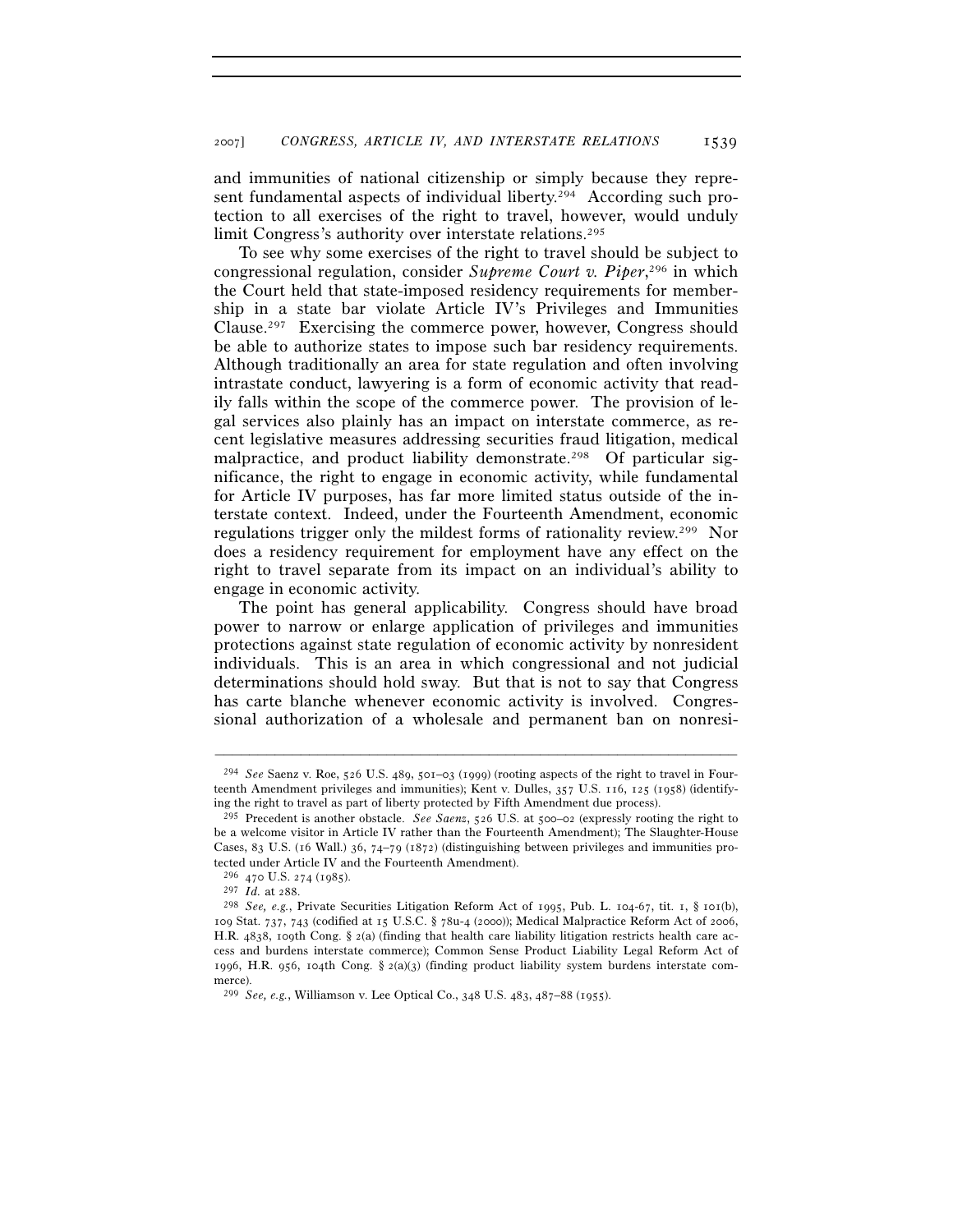1540 *HARVARD LAW REVIEW* [Vol. 120:1468

dents working in a state may, inter alia, come too close to dismantling the nation, given the strong historical and practical connections between economic and political union.300

In addition, Congress very well may lack power to authorize state discrimination when the economic activity at issue implicates fundamental rights that receive independent Fourteenth Amendment protection. An example here concerns state bans on out-of-state women obtaining abortions within their borders, a type of measure held unconstitutional in *Doe v. Bolton*. 301 Although Congress should be able to authorize state violations of residency requirements of the *Piper* variety, affecting only ordinary economic activity, its ability to authorize violations of *Doe*'s ban on residency requirements for abortion is far more dubious. This is in part because the state discrimination at issue may itself violate the Fourteenth Amendment.302 But it is also because the ability to enjoy fundamental constitutional freedoms without formal limitation based on state of residence is arguably one of the privileges of national citizenship that Congress cannot authorize states to abridge. To be sure, that a right is fundamental for constitutional purposes does not mean it is necessarily free from state-imposed burdens or restrictions. And in some circumstances, residency restrictions on access to fundamental rights are legitimate; states can, for instance, refuse to grant the right to vote to nonresidents.303 Perhaps a state could legitimately prohibit out-of-state women from obtaining abortions at state facilities in order to ensure such facilities were available to resident women.304 As a general matter, however, restrictions on fundamental constitutional rights based on state of residency seem incompatible with the character of such rights as guaranteed by the national charter to all.

In the case of CIANA's Section 2, the relevant aspect of the right to travel is the right to escape one's home state's jurisdiction, at least to the extent of undertaking activities that are lawful in the state where performed. Intuitively, freedom to travel to other states and take advantage of their legal regimes is part of individual liberty and national

–––––––––––––––––––––––––––––––––––––––––––––––––––––––––––––

<sup>&</sup>lt;sup>300</sup> *See, e.g.*, Baldwin v. G.A.F. Seelig, Inc., 294 U.S. 511, 523–24 (1935).<br><sup>301</sup> 410 U.S. 179, 200 (1973).<br><sup>302</sup> Such bans on nonresident abortions seem likely to create a substantial obstacle to abortion access for a large fraction of the women for whom they are relevant — women seeking abortions outside their states of residence — and thus would violate Fourteenth Amendment due process. *See* Planned Parenthood of Se. Pa. v. Casey, 505 U.S. 833, 874–79 (1992) (establishing the undue burden standard for assessing the constitutionality of abortion regulations).

<sup>303</sup> *See supra* note 199 and accompanying text. 304 *See Doe*, 410 U.S. at 200 (leaving this possibility open); *see also* Mem'l Hosp. v. Maricopa County, 415 U.S. 250, 263–68 (1974) (invalidating a durational residency requirement for accessing free medical services but suggesting a simple residency requirement would be constitutional).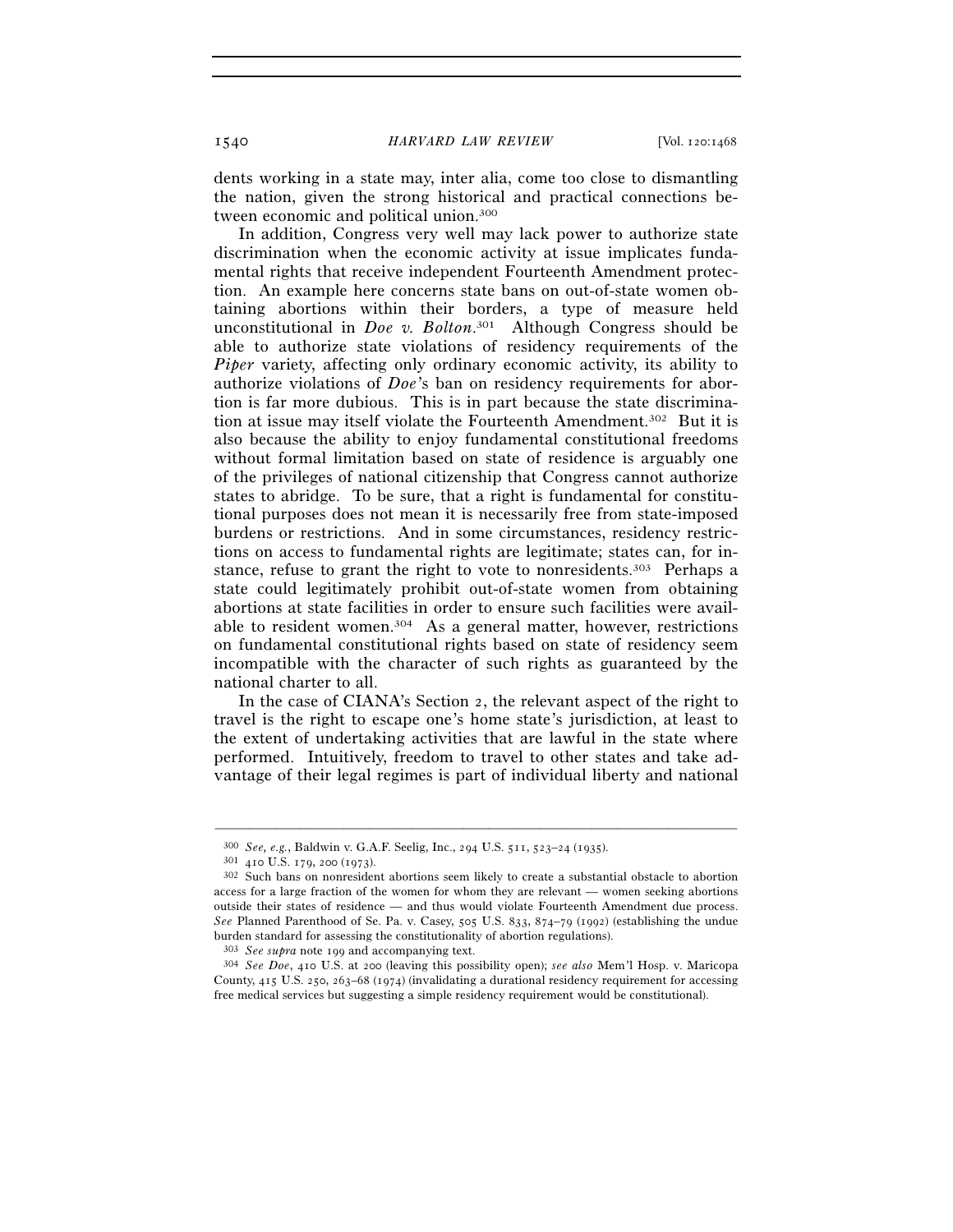citizenship in a federated nation.305 The Court has signaled a similar view when it has condemned, on due process grounds, state efforts to penalize activities lawful in the states where committed.306 True, individuals are free to leave a state and establish residency in states with more conducive laws, but that does not mean states have the ability to put their residents to such a choice. Moreover, denying individuals any protection short of relocating to another state seems insufficiently responsive to legitimate due process concerns raised by some forms of extraterritorial regulation. Nor does such a robust account of what it means to be a state resident fit well with the Fourteenth Amendment's Citizenship Clause, which makes state citizenship automatic and preempts the states' power to choose their citizens.<sup>307</sup> It seems somewhat incongruous to hold that a state has power to force its residents to carry its laws with them wherever they go, when it lacks power to prevent its residents from moving from state to state as they please.

A key feature of CIANA's Section 2, however, is that it is limited to state regulation of minors, for whom the state in general bears special responsibilities. Further, at stake is minors' access to abortion, an area in which the Court has particularly emphasized that states have a "strong and legitimate interest in the welfare of [their] young citizens."308 Even rights enjoying the greatest degree of constitutional protection ordinarily are not violated by measures that are closely tailored to serve compelling government interests. Hence, notwithstanding that Congress's ability to sanction state regulation of residents' out-of-state activities often may be constrained by the Fourteenth Amendment, CIANA's particular extraterritorial authorization may well fall within congressional power.

## **CONCLUSION**

Federalism jurisprudence and scholarship focus to a very considerable degree on the scope of congressional powers. But the question

–––––––––––––––––––––––––––––––––––––––––––––––––––––––––––––

<sup>305</sup> *See* Kreimer, *supra* note 232, at 462, 479 (describing the right to travel and "take advantage of the legal entitlements of neighboring jurisdictions" as part of national citizenship); *see also* Tribe, *supra* note 255, at 151–53 (characterizing the principle that "[n]o state may enclose its citizens in a legal cage" as a core structural precept of constitutional federalism).

<sup>306</sup> *See, e.g.*, BMW of N. Am., Inc. v. Gore, 517 U.S. 559, 572–73 (1996); *see also* Bigelow v. Virginia, 421 U.S. 809, 822–25 (1975) ("A State does not acquire power or supervision over the internal affairs of another State merely because the welfare and health of its own citizens may be affected when they travel to that State.").

<sup>307</sup> *See* Kreimer, *supra* note 292, at 936; *see also* Hills, *supra* note 159, at 310–16, 322–26 (arguing that the Fourteenth Amendment's ascendancy of national citizenship precludes robust accounts of states as "affective communities").

<sup>308</sup> Ayotte v. Planned Parenthood of N. New Eng., 126 S. Ct. 961, 966 (2006) (alteration in original) (quoting Hodgson v. Minnesota, 497 U.S. 417, 444–45 (1990)) (internal quotation mark omitted).